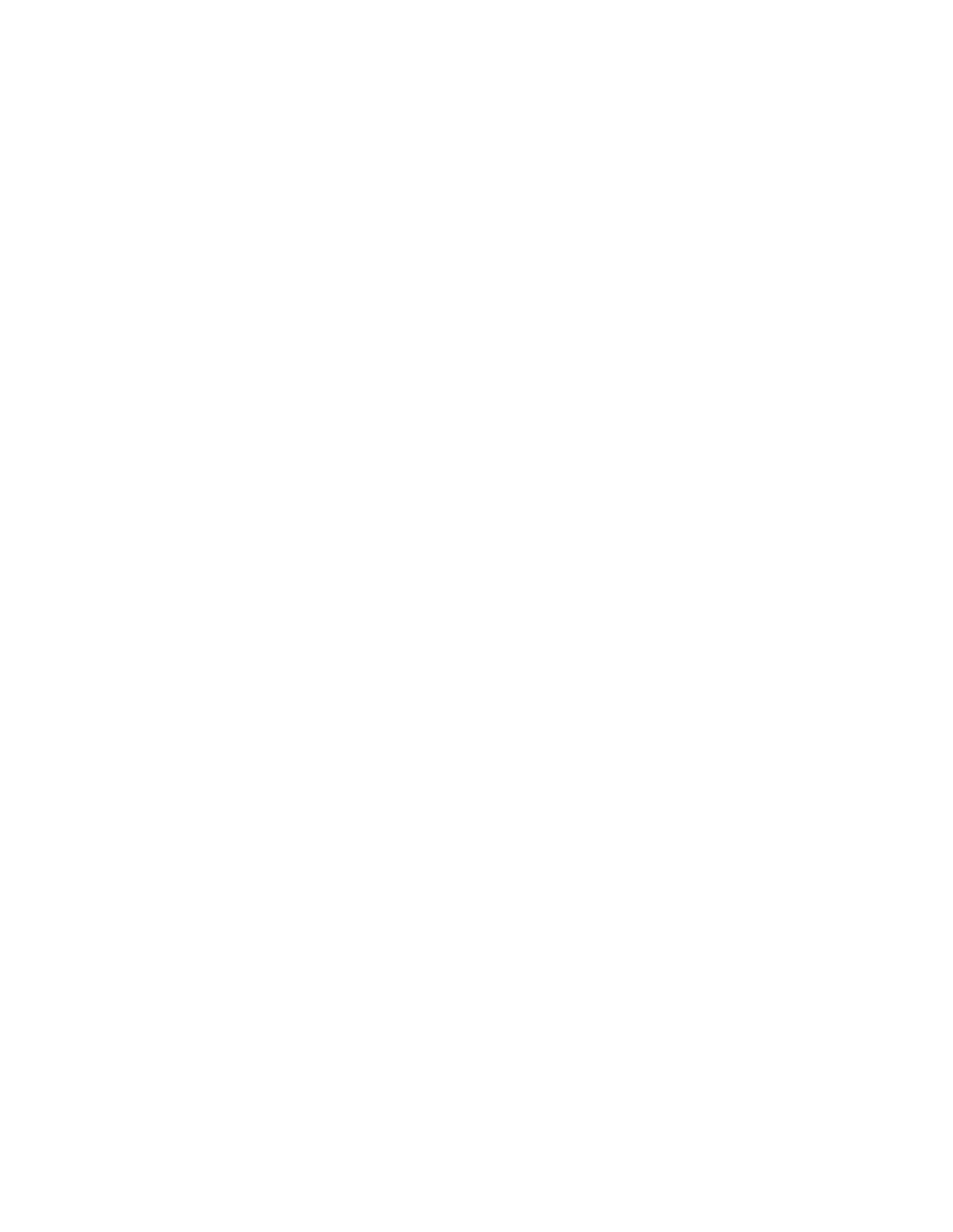# **Music Standards of Learning for Virginia Public Schools**

# **Adopted in May 2020 by the Board of Education**

Daniel A. Gecker, President Diane T. Atkinson, Vice President Kim E. Adkins Pamela Davis-Vaught Francisco Durán Anne B. Holton Tammy Mann Keisha Pexton Jamelle S. Wilson

# **Superintendent of Public Instruction**

James F. Lane

# **Commonwealth of Virginia**

Board of Education Post Office Box 2120 Richmond, VA 23218-2120

© 2020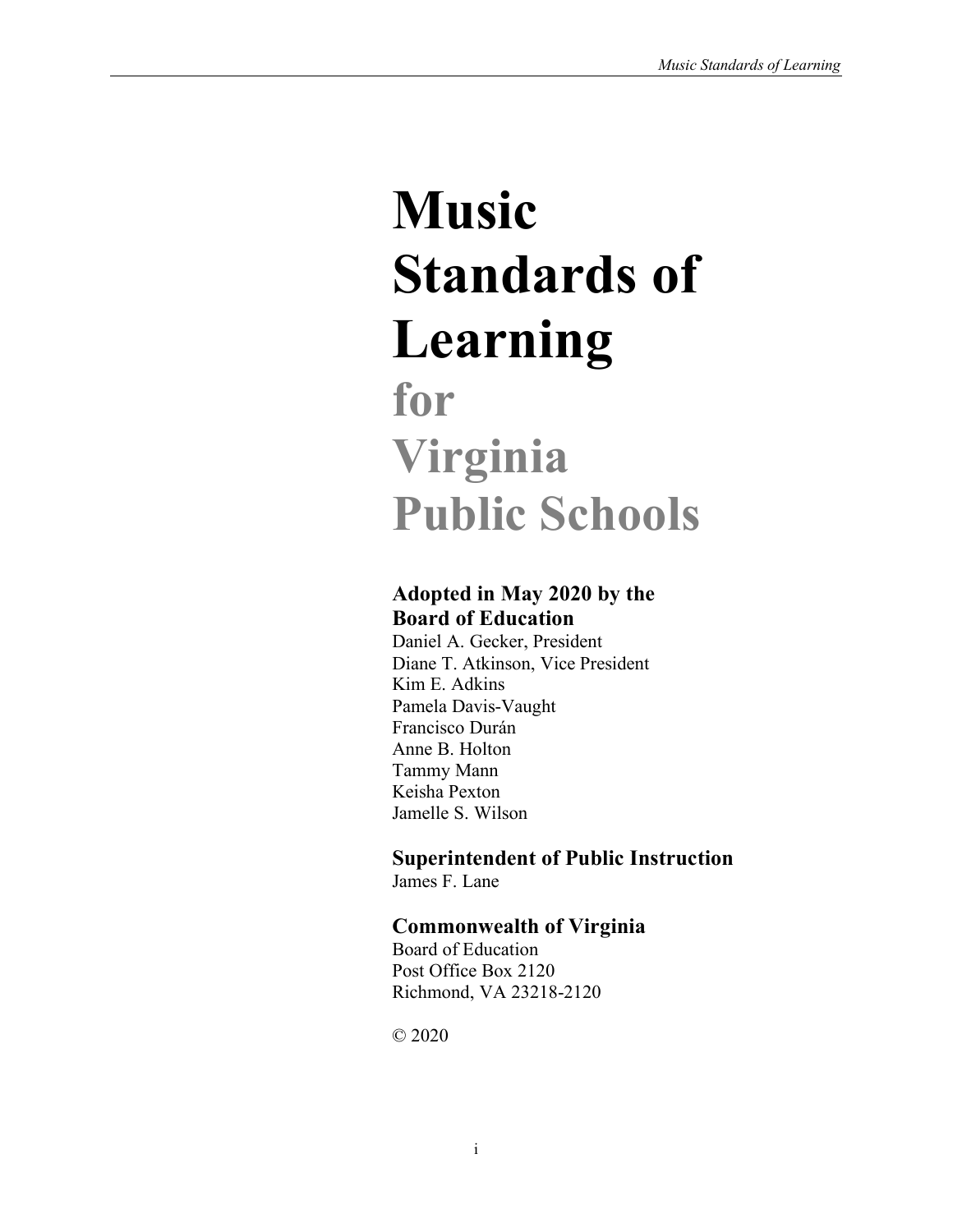Copyright © 2020 by the Virginia Department of Education P.O. Box 2120 Richmond, Virginia 23218-2120 [Virginia Department of Education](http://www.doe.virginia.gov/)

All rights reserved. Reproduction of these materials for instructional purposes in public school classrooms in Virginia is permitted.

#### **Superintendent of Public Instruction**

James F. Lane

**Assistant Superintendent for Learning and Innovation** Michael F. Bolling

#### **Office of Humanities**

Christine A. Harris, Director Kelly A. Bisogno, Coordinator of Fine Arts Douglas C. Armstrong, Fine Arts Music Specialist

#### **Statement of Non-Discrimination**

The Virginia Department of Education does not discriminate on the basis of race, sex, color, national origin, religion, sexual orientation, gender identity, age, political affiliation, or against otherwise qualified persons with disabilities. The policy permits appropriate employment preferences for veterans and specifically prohibits discrimination against veterans.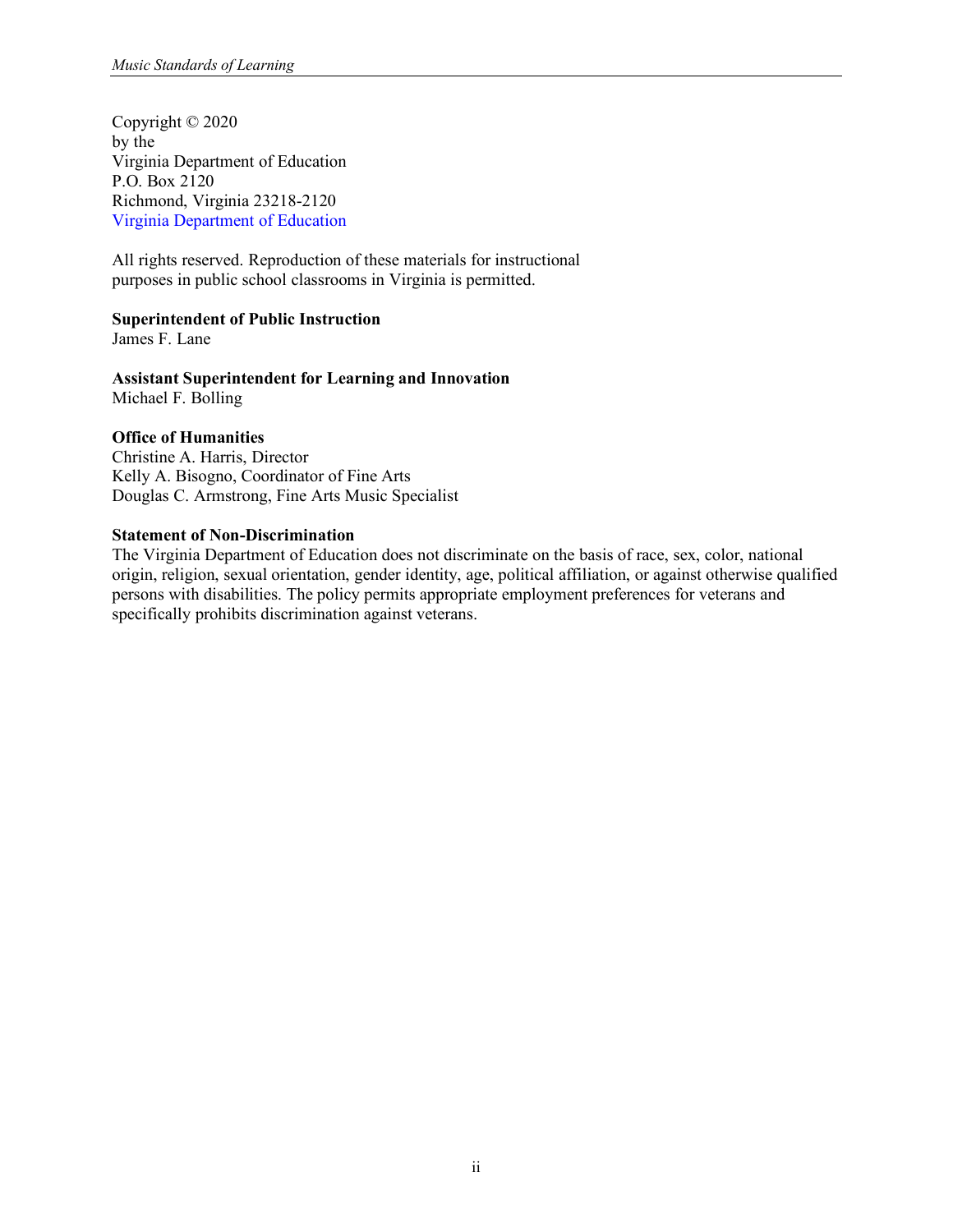# **Table of Contents**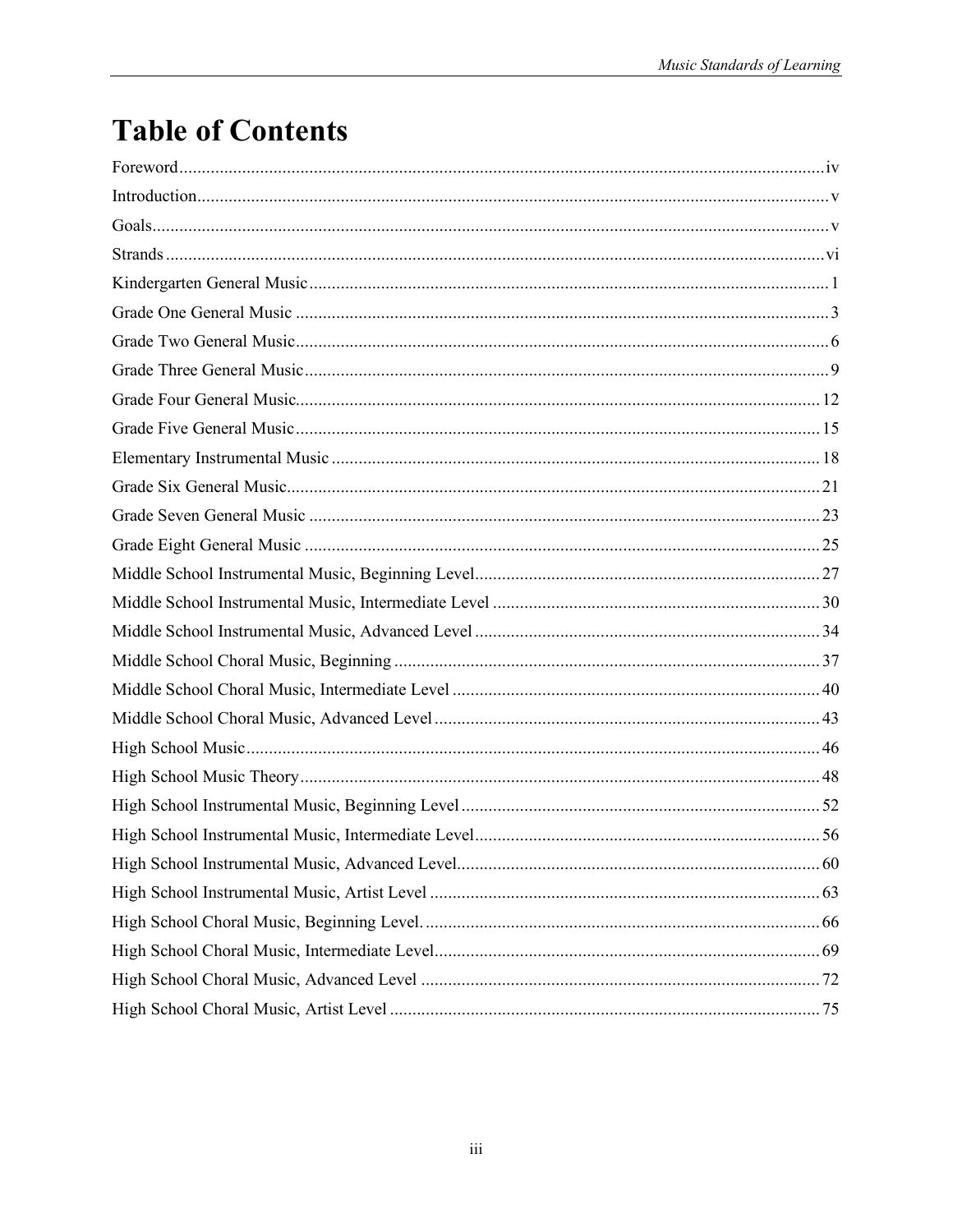# <span id="page-5-0"></span>**Foreword**

The Fine Arts Standards of Learning in this publication represent a significant development in public education in Virginia. Adopted in May 2020 by the Virginia Board of Education, these standards emphasize the importance of instruction in the fine arts—dance arts, music, theatre arts, and visual arts as part of a comprehensive education in the public schools. Knowledge and skills that students acquire through fine arts instruction include the abilities to think critically, solve problems resourcefully, communicate effectively, work collaboratively, understand historical and cultural perspectives, and exercise creative thinking by employing originality, flexibility, and imagination.

The Fine Arts Standards of Learning were developed through the efforts of classroom teachers, curriculum specialists, administrators, college faculty, professional artists, community arts organization representatives, fine arts professional organization representatives, and museum personnel. These persons assisted the Department of Education in developing and reviewing the draft documents. Opportunities for citizens to make comments with respect to the standards documents were provided through public hearings that were held at several sites across the state, as well as public comment email accounts.

The Fine Arts Standards of Learning are available online for divisions and teachers to use in developing curricula, lesson plans, instructional strategies, and assessment methods to support the standards. The standards state the minimum requirements in the fine arts, setting reasonable targets and expectations for what students need to know and be able to do in a sequential course of study. The standards set clear, concise, measurable, and rigorous expectations for students.

While the standards focus on what is most essential, schools are encouraged to go beyond the prescribed standards to enrich the curriculum to meet the needs of all students. Fine arts instruction in Virginia is responsive to and respectful of students' prior experiences, talents, interests, and cultural perspectives. Successful fine arts programs challenge students to maximize their potential and provide consistent monitoring, support and encouragement to ensure success for all. All students, including gifted students, English learners, and students with special needs, must have an opportunity to learn and meet high standards in fine arts instruction as part of a comprehensive education.

A major objective of Virginia's educational agenda is to provide the citizens of the commonwealth with a program of public education that is among the best in the nation and that meets the needs of all students of the Commonwealth. These Fine Arts Standards of Learning exemplify the expectations established in the Profile of a Virginia Graduate and are reflective of the skills and attributes students need to excel in the 21st Century workplace.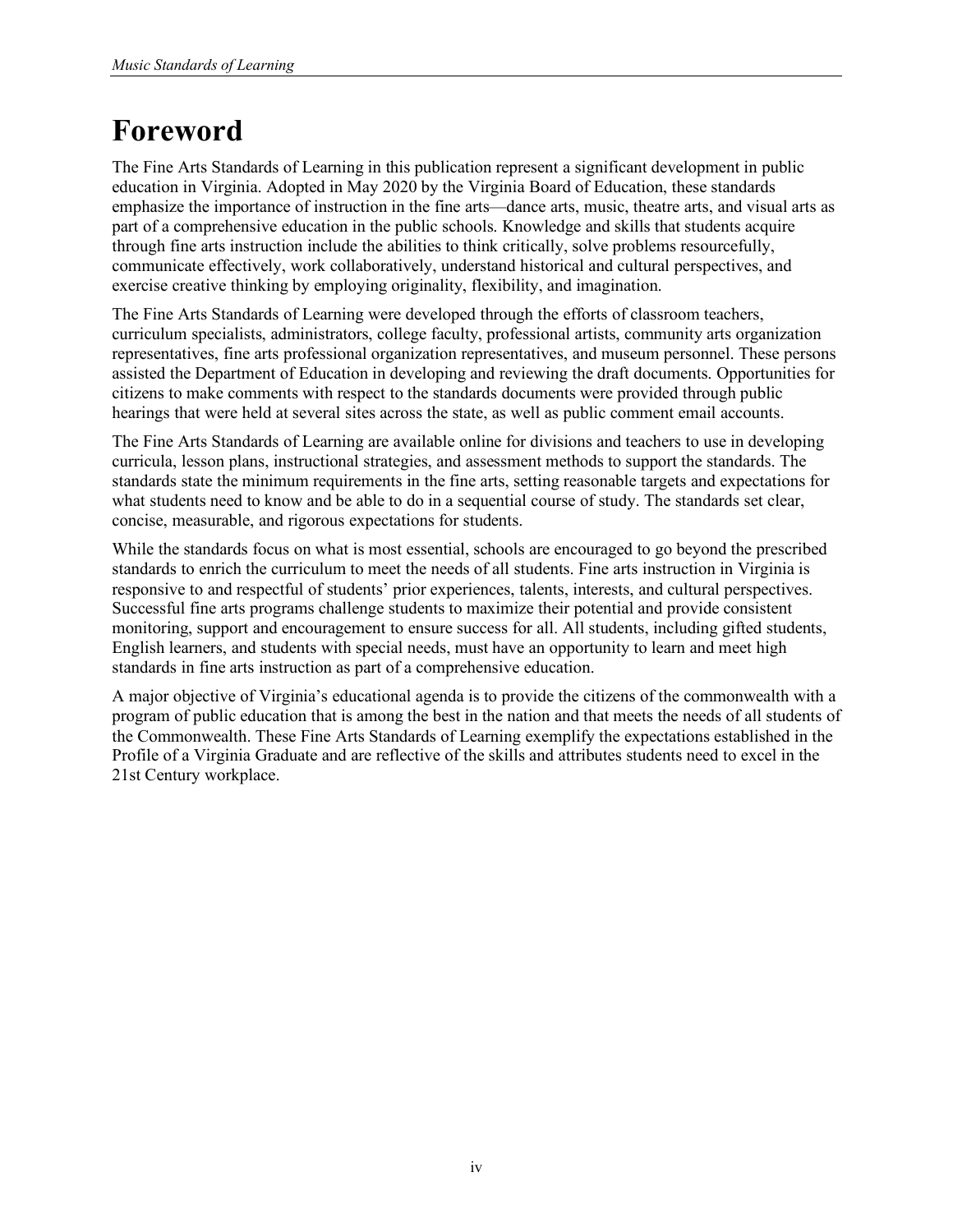# <span id="page-6-0"></span>**Introduction**

The *Music Standards of Learning* identify the essential knowledge, understanding, and skills required in the music curriculum for each grade level or course in Virginia's public schools. The standards outline the minimum criteria for a sequential course of study within a comprehensive music education program. The standards are designed to be cumulative, progressing in complexity by grade level from kindergarten through several sequences of high school courses.

A comprehensive music program provides students with the ability to achieve the goals established in these standards, and to understand personal responses, and the responses of others, to the many forms of musical experience. Students develop individual voice and expression through individualized instruction and multiple group educational opportunities. They gain the ability to work collaboratively to achieve common goals while preparing for a lifetime of engagement with the arts.

These standards are not intended to establish or encompass the entire curriculum for a given grade level or course, nor to prescribe how the content should be taught. Teachers are encouraged to go beyond the standards and select instructional strategies and assessment methods appropriate for their students. Teachers are expected to consistently model digital citizenship in the legal and ethical use of resources and source material.

# <span id="page-6-1"></span>**Goals**

The *Music Standards of Learning* support the following goals for students:

- <span id="page-6-2"></span>• Develop understanding of music through experiences in creating, singing, playing instruments, listening, and moving.
- Think and act creatively to transform ideas and emotions into distinct forms of musical expression.
- Understand and apply a creative process for developing ideas for creating and performing music.
- Develop the ability to read and notate music.
- Develop and apply the technical skills necessary to engage deeply with music.
- Develop critical thinking skills through the analysis, interpretation, and evaluation of the work of self and others.
- Articulate personal responses to musical works, and recognize diverse responses and opinions of others.
- Identify and apply collaboration and communication skills for creating, developing, rehearsing, and performing music.
- Demonstrate understanding of cultural and historical influences of music.
- Develop a lifelong community engagement with music as a performer, listener, audience member, supporter, advocate, and consumer.
- Identify and adhere to ethical and legal standards for the use of intellectual property, and for the safe and ethical use of materials, equipment, and technologies.
- Connect knowledge, skills, and personal interests in music to college and career opportunities, and to skills for the  $21<sup>st</sup>$  Century workplace.
- Understand and explore the impact of current and emerging technologies, tools, and innovations on music.
- Cultivate authentic connections between music skills, content, and processes with other fields of knowledge to develop problem-solving skills.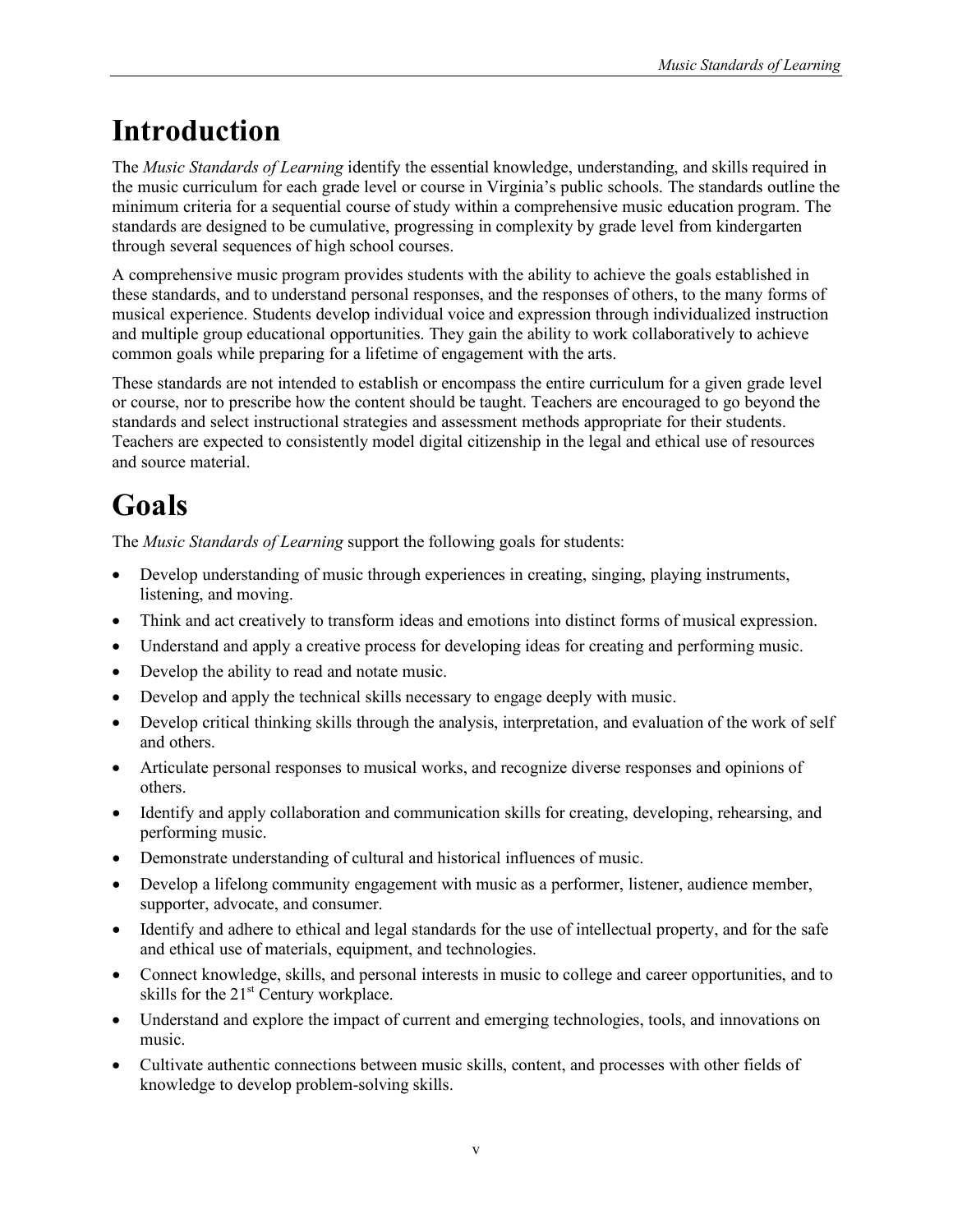

# **Strands**

The *Music Standards of Learning* are organized into five specific content strands: Creative Process; Critical Thinking and Communication; History, Culture, and Citizenship; Innovation in the Arts; and Technique and Application. These strands exemplify the expectations established in the Profile of a Virginia Graduate and are reflective of the skills and attributes students need to excel in the 21<sup>st</sup> Century workplace. Although the strands are presented separately for organizational purposes, in practice they are integrated throughout music instruction, regardless of the particular learning experience. Through knowledge and understanding of concepts and through the acquisition of skills, the goals for music education are realized.

# **Creative Process**

Students apply creative thinking to music when they use their skills and knowledge flexibly to create work that has individual voice and vision. A creative process is not a specific formula for developing creative work. Instead, it is following a course of action to guide the development of original work. A creative process includes inquiry and questioning, researching, interpreting, generating, testing, and discussing ideas and solutions, refining work as part of a creative community, and reflecting on the process, product, and performance of making music.

# **Critical Thinking and Communication**

Critical thinking, communication, and collaboration are inherent attributes in the creation, rehearsal, refinement, and performance of music. Students understand that critique is an integral part of an artistic learning environment. Students analyze, classify, and evaluate music, compare and contrast aspects of the art form, and develop a music vocabulary that allows them to recognize, describe, and justify personal responses, beliefs, and opinions regarding music. They recognize the value in evaluating diverse opinions and responses to music. They are responsive to the talents, interests, and cultural perspectives of others. Communication and collaboration, including both verbal and nonverbal cues, active listening, problemsolving, and performance agreement, are integral to the creation, rehearsal, refinement, and performance of music.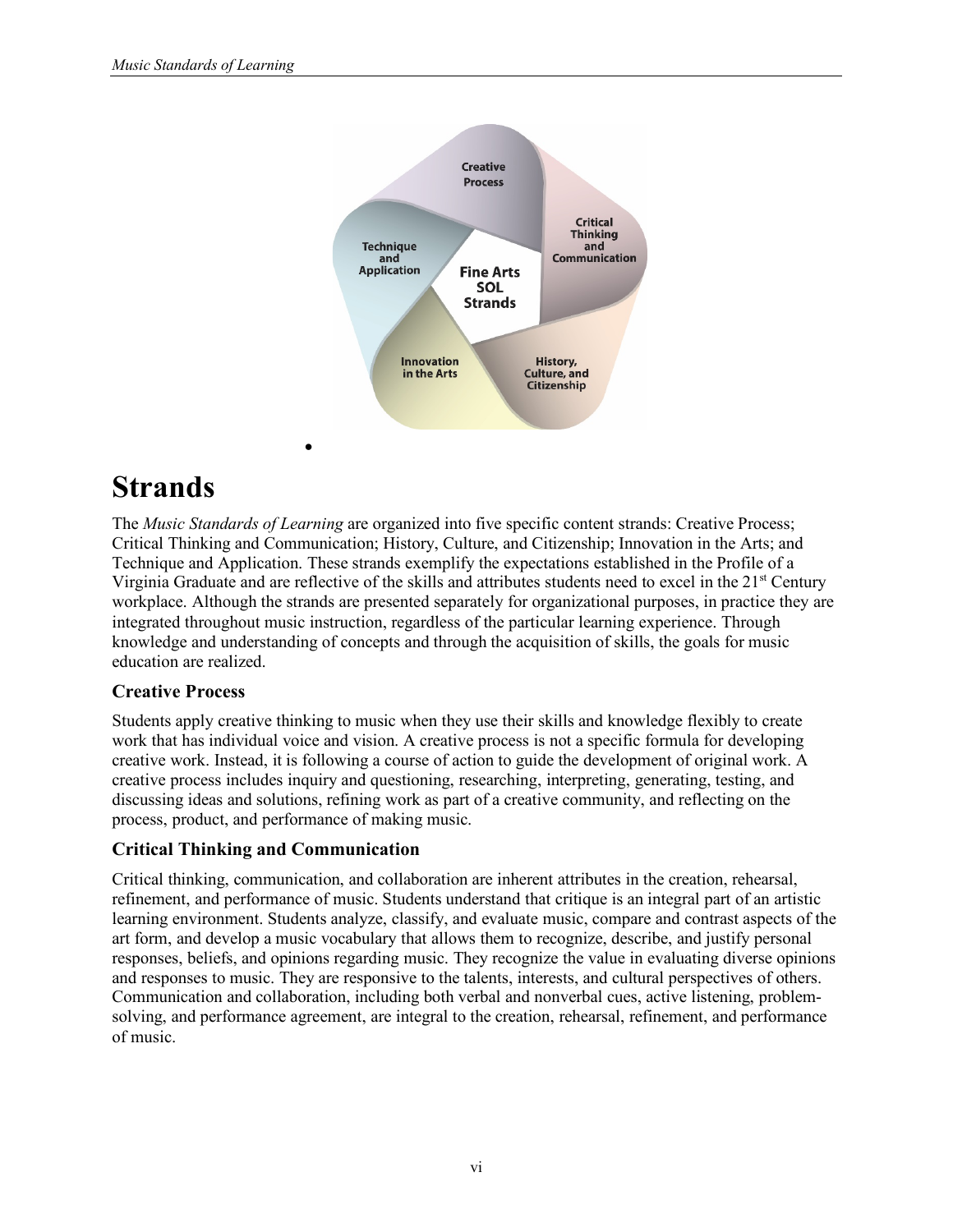# **History, Culture, and Citizenship**

Students hear and understand musical works from many time periods and places and respond to a variety of music and musical styles from diverse composers and performers. Students identify the values, roles, and reasons for the creation and performance of music from the perspective of many time periods, people, and places. Students develop a lifelong engagement with music as a performer, community member, supporter, and advocate. They understand and respect the ethical and legal considerations for engaging with music as a responsible citizen.

### **Innovation in the Arts**

Innovation thrives by cultivating authentic connections between fields of knowledge. Students in music courses focus on music's role in the rapidly changing world and explore the newest tools, instruments, media, and processes in music through demonstrations, experiences, and experimentation that merge traditional forms of musical expression with emerging technologies and innovative techniques. Students are future-ready for evolving opportunities and advancements in music. They explore opportunities to connect fine arts experiences, content, and skills to college preparation, college and career opportunities, and to an expanding range of career prospects in the field of music.

### **Technique and Application**

Students develop and apply the technical skills necessary to express their musical ideas and engage deeply with music. Standards in this strand describe the essential skills necessary at each level to promote high quality instruction for every music student in the Commonwealth. Through sequential study and practice, students develop the physical, conceptual, intellectual, intuitive, and artistic skills necessary for success in music.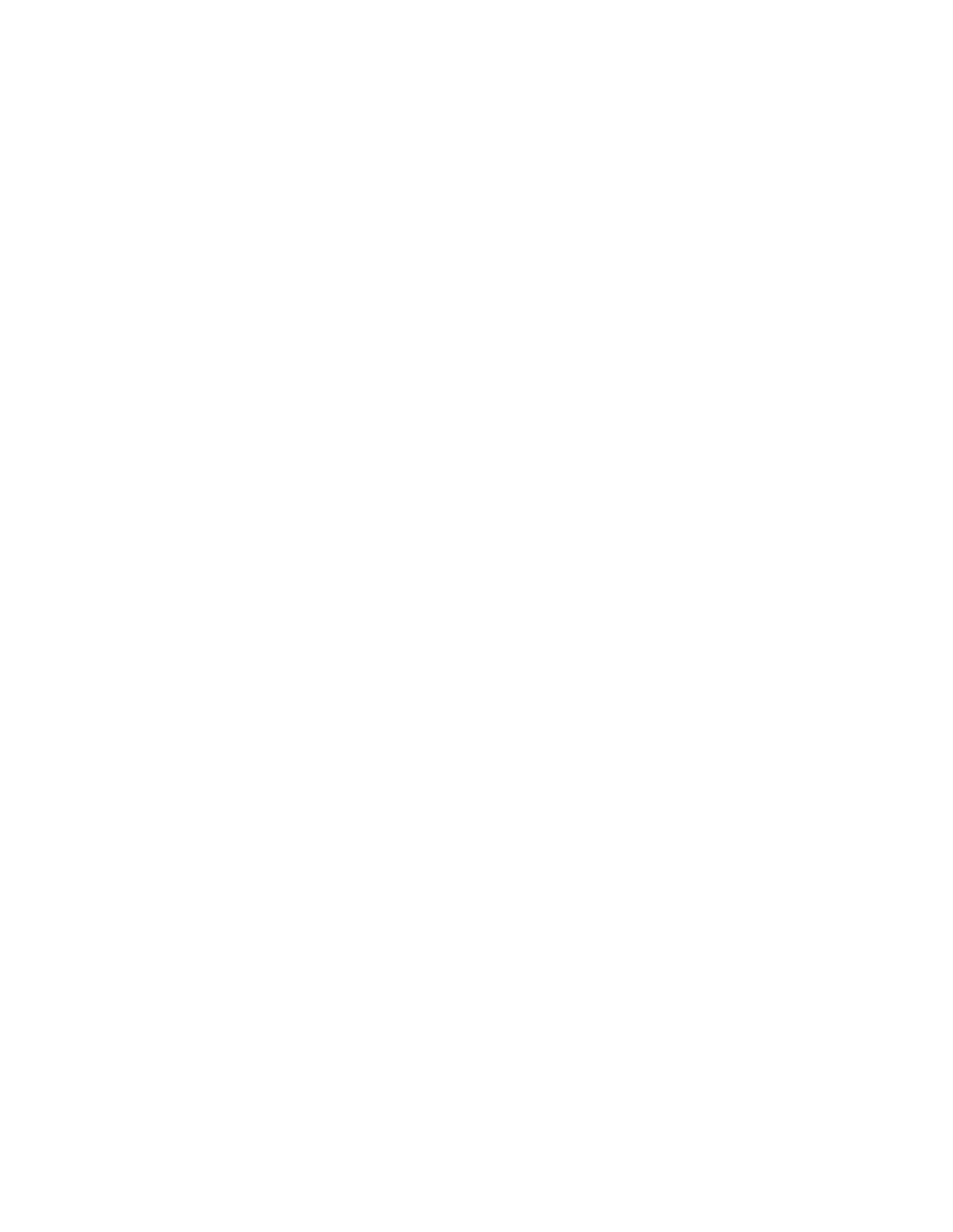# <span id="page-10-0"></span>**Kindergarten General Music**

The standards for Kindergarten General Music serve as the foundation for musical understanding and provide a pathway to future music instruction. Students come to understand that music ideas are developed through a creative process. Emphasis is placed on acquiring basic musical knowledge, skills, and understanding through singing, playing instruments, listening, and moving. Students identify people who create music and examine how music is a part of personal and community events. Students examine the value of working and sharing creative ideas within a group, and recognize and express personal responses evoked by musical experiences.

# **Creative Process**

| K.1 | The student will improvise and compose music. |  |  |  |
|-----|-----------------------------------------------|--|--|--|
|     |                                               |  |  |  |
|     |                                               |  |  |  |
|     |                                               |  |  |  |

- a) Improvise simple movement.
- b) Improvise melodic or rhythmic patterns.
- c) Improvise using instruments, voice, and music to enhance stories and poems.
- K.2 The student will apply a creative process for music.
	- a) Ask questions about music.
	- b) Identify ways to create music.
	- c) Share ideas with a group.

### **Critical Thinking and Communication**

| K.3 | The student will analyze music. |
|-----|---------------------------------|
|-----|---------------------------------|

- a) Identify selected instruments visually and aurally.
- b) Classify sound sources as vocal, instrumental, or environmental.
- c) Recognize basic contrasts in music, including fast/slow, high/low, loud/soft, and same/different.
- K.4 The student will express personal feelings evoked by a musical experience.
- K.5 The student will identify how people work as a team while participating in music experiences.

### **History, Culture, and Citizenship**

### K.6 The student will explore historical and cultural aspects of music.

- a) Listen to and recognize patriotic songs.
- b) Respond to music from a variety of time periods and places.
- K.7 The student will identify how music is part of personal and community events.
- K.8 The student will identify the value of creating personal music.

### **Innovation in the Arts**

- K.9 The student will identify people who create music (e.g., singers, instrumentalists, composers, conductors).
- K.10 The student will identify technology tools for creating music.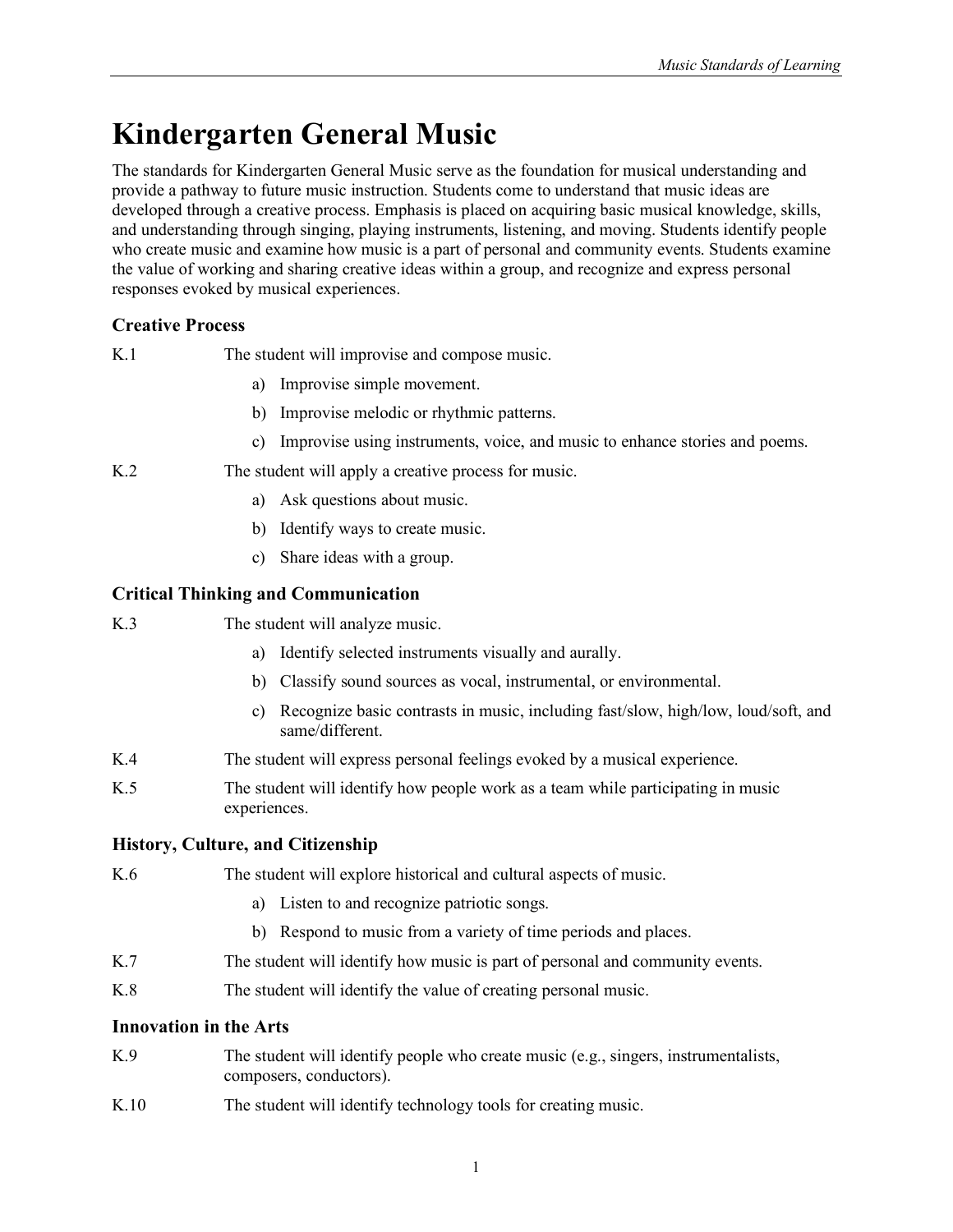K.11 The student will recognize relationships between music and other fields of knowledge.

- K.12 The student will explore music literacy, including high and low pitches and rhythms represented by a variety of notational systems.
- K.13 The student will develop skills for individual and ensemble singing performance.
	- a) Sing songs using echo and ensemble singing.
	- b) Sing at the appropriate time following a musical introduction.
	- c) Match pitches within an appropriate range.
	- d) Demonstrate expressive qualities of music, including loud/soft and fast/slow.
- K.14 The student will develop skills for individual and ensemble instrumental performance.
	- a) Demonstrate high and low.
	- b) Demonstrate loud/soft and fast/slow.
	- c) Accompany songs and chants using body percussion as well as instruments.
- K.15 The student will identify and perform rhythmic patterns.
	- a) Include patterns that suggest duple and triple meter.
	- b) Use instruments, body percussion, and voice.
	- c) Include sounds and silence.
- K.16 The student will demonstrate a steady beat using movement, body percussion, instruments, and voice.
- K.17 The student will respond to music with movement.
	- a) Use locomotor and non-locomotor movements.
	- b) Demonstrate expressive qualities of music, including loud/soft and fast/slow.
	- c) Illustrate moods and contrast in music and children's literature.
	- d) Perform dances and other music activities.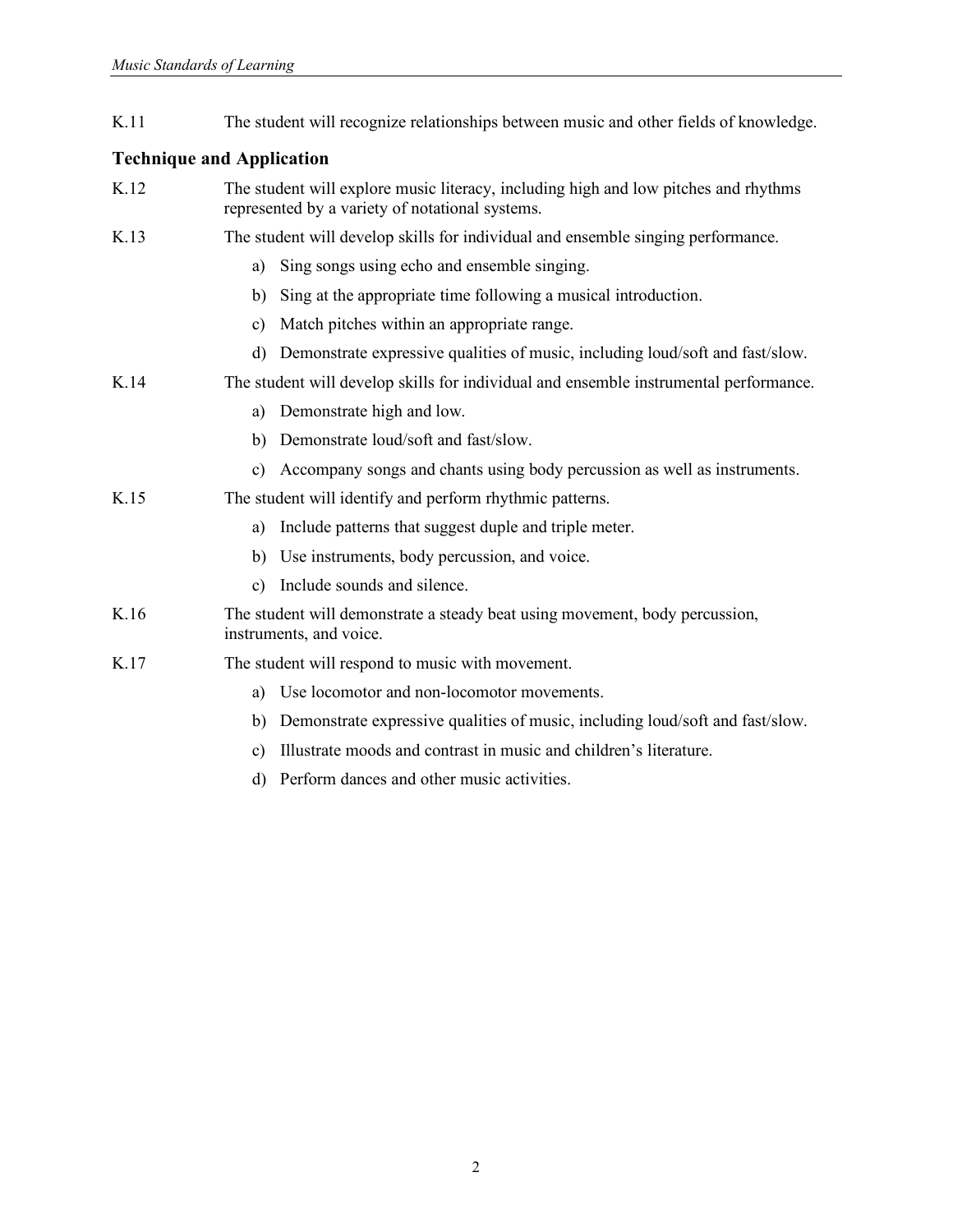# <span id="page-12-0"></span>**Grade One General Music**

The standards for Grade One General Music emphasize the language and production of music and focus on the continued development of skills in singing, playing instruments, listening, moving, and responding to music. Students continue to explore the concept of a creative process to develop music ideas. Emphasis is placed on performing simple rhythms and developing aural skills related to pitch, musical form, and instrument identification. Students investigate how people participate in music in everyday life. Students identify collaboration and communication skills in music and describe personal ideas and emotions evoked by music.

# **Creative Process**

1.1 The student will improvise and compose music.

- a) Improvise vocal responses to given melodic questions.
- b) Improvise body percussion.
- c) Improvise to enhance stories, songs, and poems.
- d) Compose simple rhythmic patterns represented by a variety of notational systems.
- 1.2 The student will apply a creative process for music.
	- a) Brainstorm multiple solutions to a musical prompt.
	- b) Identify steps taken in the creation of music.
	- c) Share ideas for creating music with a group.

# **Critical Thinking and Communication**

- 1.3 The student will analyze music.
	- a) Identify and classify the timbres of pitched and non-pitched instruments by sounds.
	- b) Differentiate vocal and instrumental music.
	- c) Distinguish between accompanied and unaccompanied vocal music.
	- d) Recognize differences in melodic and rhythmic patterns and dynamics.
- 1.4 The student will describe personal ideas and emotions evoked by music.
- 1.5 The student will identify collaboration and communication skills for music rehearsal and performance.
	- a) Etiquette appropriate to different types of events/situations (e.g., classical concert, rock concert, sporting event).
	- b) Understand active listening as a musician.
	- c) Work together to reach a common goal.

# **History, Culture, and Citizenship**

1.6 The student will explore historical and cultural aspects of music.

a) Recognize how music is used in the customs and traditions of a variety of cultures.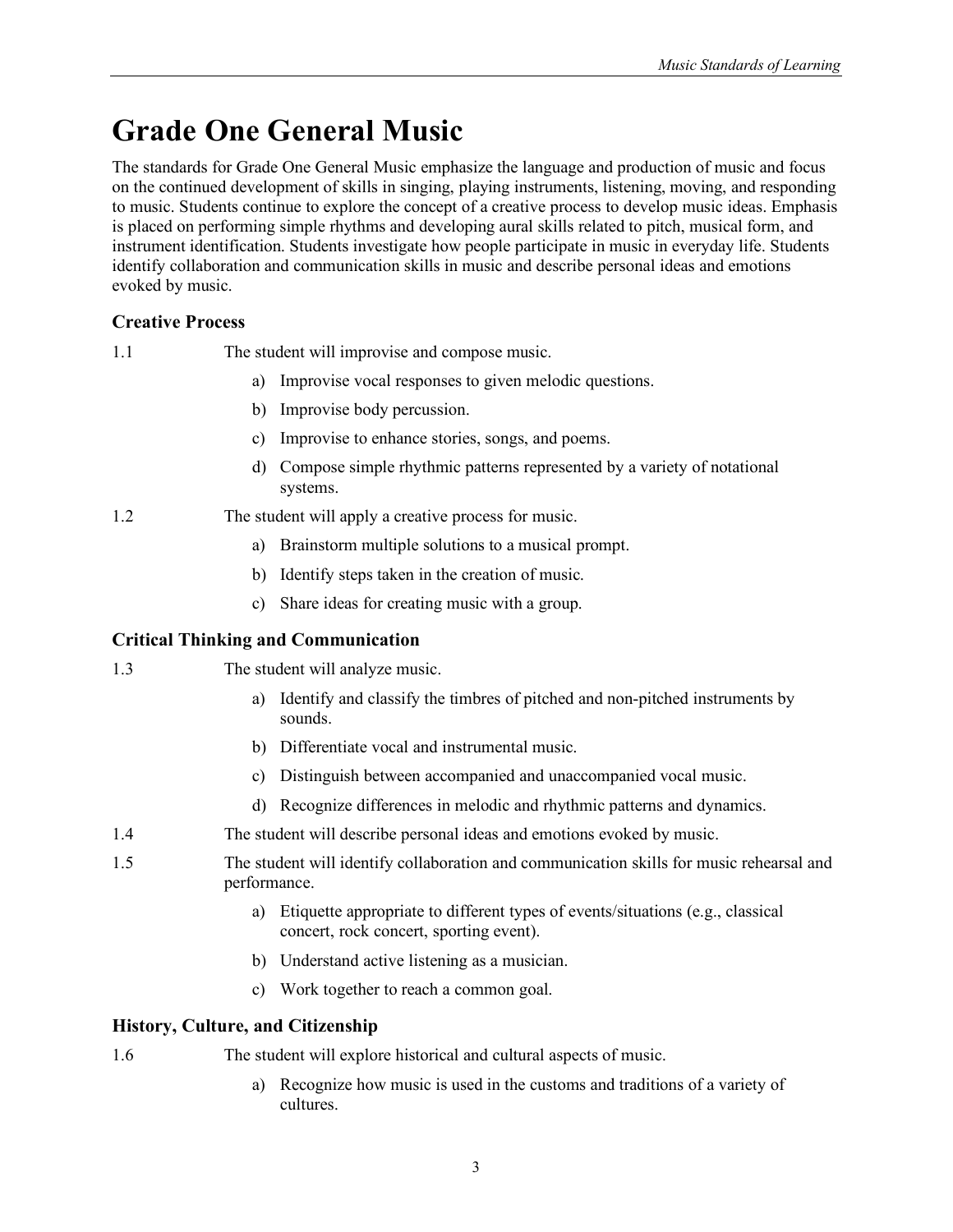- b) Describe how people participate in music experiences.
- 1.7 The student will identify musicians in the school, community, and media.
- 1.8 The student will identify appropriate sources of information for learning about music.

- 1.9 The student will describe the roles of music and musicians.
- 1.10 The student will recognize how music can be created using innovative tools and new media.
- 1.11 The student will identify relationships between music and concepts learned in another content area.

| 1.12 | The student will demonstrate music literacy.                                                                                                                  |
|------|---------------------------------------------------------------------------------------------------------------------------------------------------------------|
|      | Identify high and low pitches represented by a variety of notational systems.<br>a)                                                                           |
|      | Read and notate rhythmic patterns that include quarter notes, paired eighth notes,<br>b)<br>and quarter rests represented by a variety of notational systems. |
|      | c) Identify basic music symbols.                                                                                                                              |
| 1.13 | The student will develop skills for individual and ensemble singing performance.                                                                              |
|      | Sing high/low pitches and melodic contour.<br>a)                                                                                                              |
|      | Demonstrate expressive qualities of music, including changes in dynamics and<br>b)<br>tempo.                                                                  |
|      | c) Use the head voice when singing or matching high pitches.                                                                                                  |
|      | Sing songs using echo and ensemble singing.<br>d)                                                                                                             |
| 1.14 | The student will develop skills for individual and ensemble instrumental performance.                                                                         |
|      | Play two-pitch melodies using imitation.<br>a)                                                                                                                |
|      | b) Play expressively with appropriate dynamics and tempo.                                                                                                     |
|      | Accompany songs and chants using body percussion as well as instruments.<br>c)                                                                                |
|      | d) Use proper playing techniques.                                                                                                                             |
| 1.15 | The student will recognize and perform rhythmic patterns.                                                                                                     |
|      | Include patterns that suggest duple and triple meter.<br>a)                                                                                                   |
|      | b) Use instruments, body percussion, and voice.                                                                                                               |
|      | Include quarter notes, paired eighth notes, and quarter rests.<br>$\mathbf{c})$                                                                               |
| 1.16 | The student will demonstrate the difference between melodic rhythm and steady beat<br>using body percussion, instruments, and voice.                          |
| 1.17 | The student will respond to music with movement.                                                                                                              |
|      | Use locomotor and non-locomotor movements.<br>a)                                                                                                              |
|      | b) Demonstrate high and low pitches.                                                                                                                          |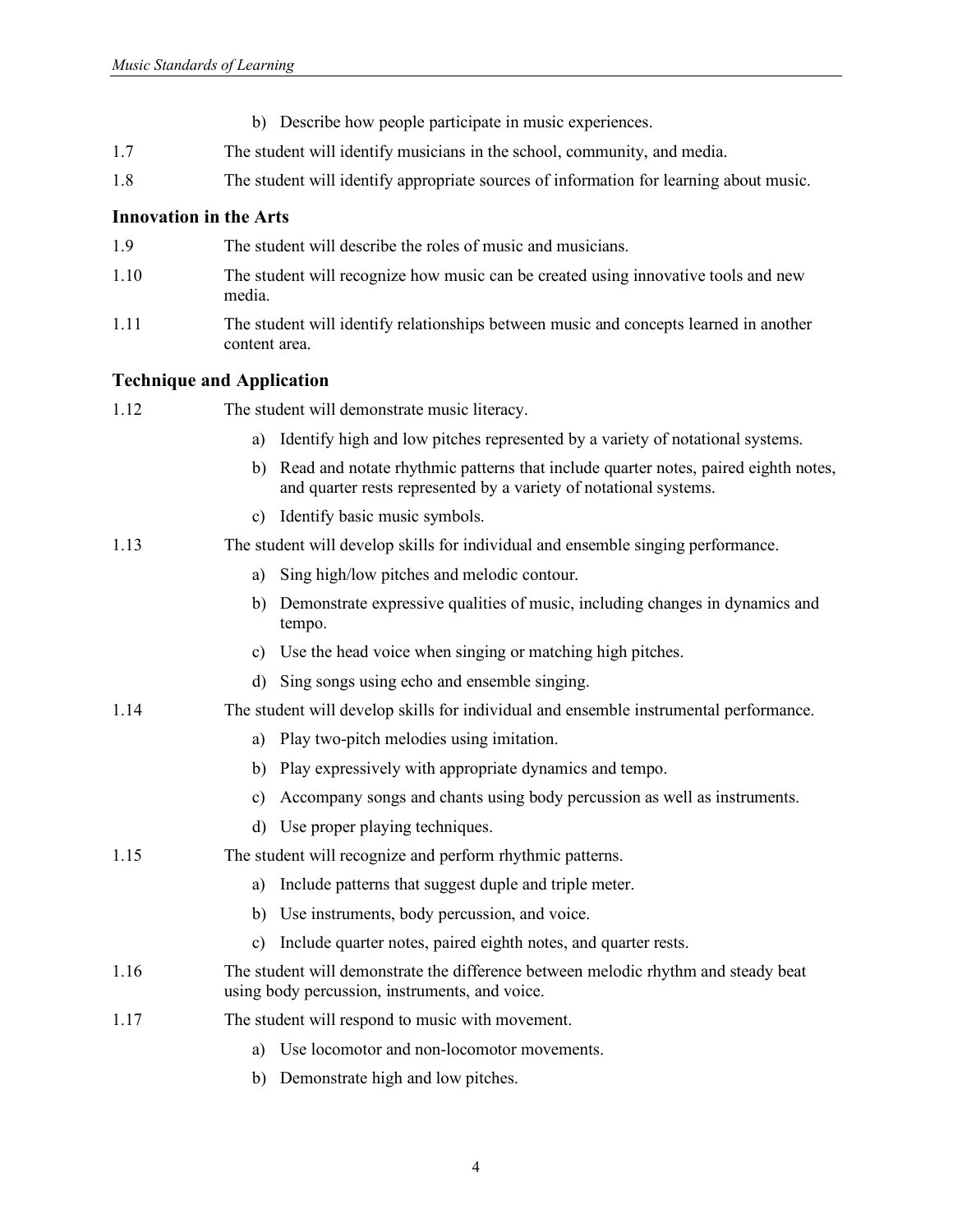- c) Demonstrate expressive qualities of music, including changes in dynamics and tempo.
- d) Perform dances and other music activities.
- e) Dramatize songs, stories, and poems.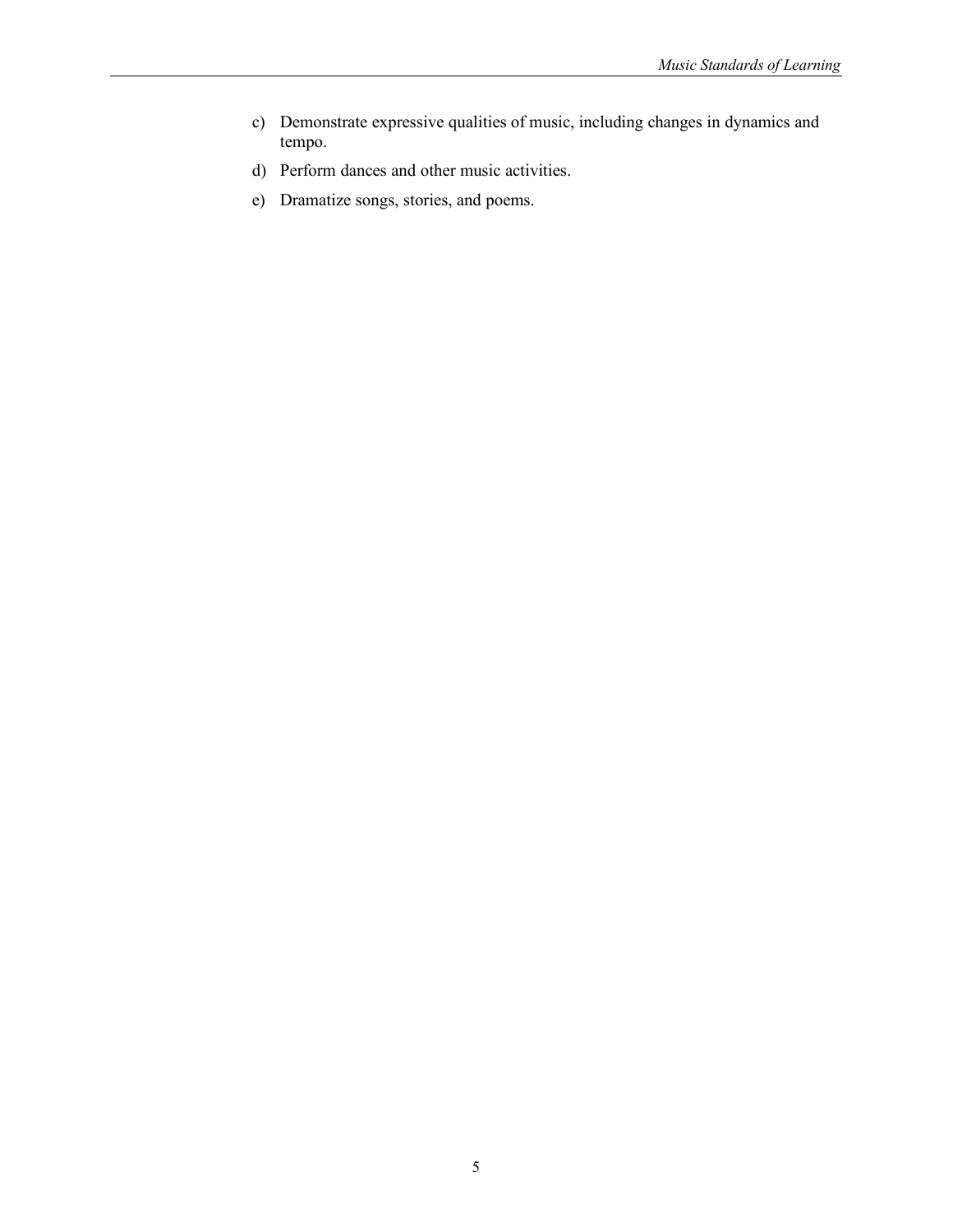# <span id="page-15-0"></span>**Grade Two General Music**

The standards for Grade Two General Music enable students to continue developing musical skills and concepts in singing, playing instruments, listening, performing, responding with expression, creating/composing, and moving with a focus on fine motor skills. Students continue to explore the concept of a creative process and how it can be used to develop ideas for creating music. Emphasis is placed on ensemble playing, notating pitches and rhythms, and identifying instruments. Students investigate how people experience music in everyday life and explore how music evokes personal ideas and emotions.

# **Creative Process**

| 2.1 |  |  | The student will improvise and compose music. |  |
|-----|--|--|-----------------------------------------------|--|
|-----|--|--|-----------------------------------------------|--|

- a) Improvise simple rhythmic question-and-answer phrases.
- b) Improvise accompaniments, including ostinatos.
- c) Improvise to enhance stories, songs, and poems.
- d) Compose simple pentatonic melodies represented by a variety of notational systems.

2.2 The student will apply a creative process for music.

- a) Brainstorm ideas for creating music.
- b) Describe steps taken in the creation of music.
- c) Develop questions for evaluating and revising music ideas as a group.

# **Critical Thinking and Communication**

- 2.3 The student will analyze music.
	- a) Identify selected instruments visually and aurally.
	- b) Describe sudden and gradual changes in dynamics and tempo using music terminology.
	- c) Identify and categorize selected musical forms.
	- d) Use music vocabulary to describe music.
- 2.4 The student will describe how music evokes personal ideas and emotions.
- 2.5 The student will demonstrate collaboration and communication skills for music rehearsal and performance.
	- a) Use audience and participant etiquette appropriate for the purposes and settings in which music is performed.
	- b) Use active listening as a musician.
	- c) Work together to reach a common goal.

# **History, Culture, and Citizenship**

2.6 The student will explore historical and cultural aspects of music.

cultures.

a) Identify music representing heritage, customs, and traditions of a variety of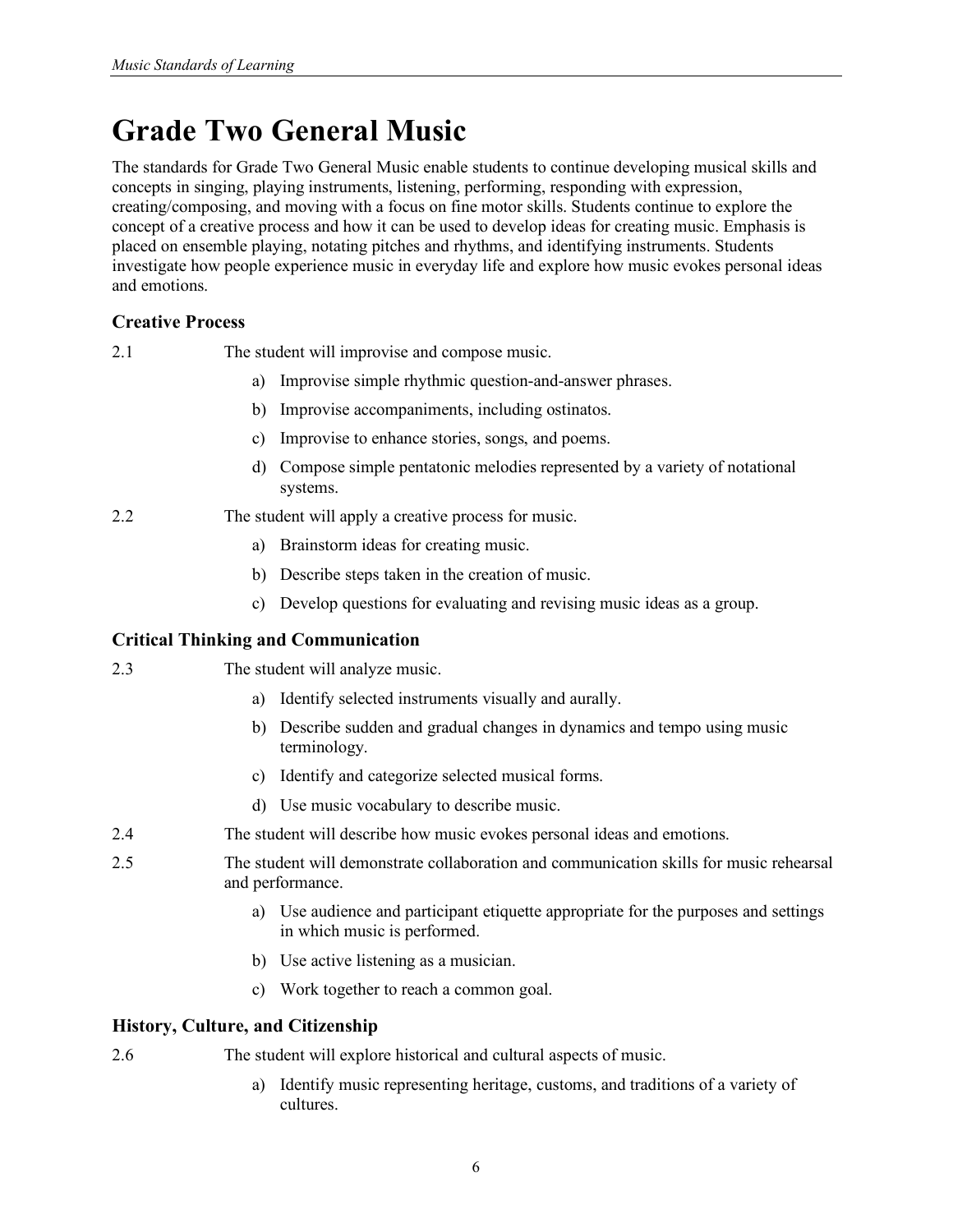- b) Explore styles of musical examples from various historical periods.
- 2.7 The student will describe roles of music and musicians in communities.
- 2.8 The student will identify appropriate sources for listening to music.

| 2.9 | The student will identify how individuals create music. |
|-----|---------------------------------------------------------|
|-----|---------------------------------------------------------|

- 2.10 The student will identify how music can be created using technology tools.
- 2.11 The student will identify relationships between music and other fields of knowledge.

#### **Technique and Application**

| <b>Technique and Application</b> |               |                                                                                                                                               |
|----------------------------------|---------------|-----------------------------------------------------------------------------------------------------------------------------------------------|
| 2.12                             |               | The student will demonstrate music literacy.                                                                                                  |
|                                  | a)            | Identify written melodic patterns that move upward, downward, and stay the<br>same.                                                           |
|                                  |               | b) Use the musical alphabet to notate melodic patterns.                                                                                       |
|                                  | C)            | Read and notate melodies based on a pentatonic scale.                                                                                         |
|                                  | d)            | Read and notate rhythmic patterns that include half notes, half rests, whole notes,<br>and whole rests.                                       |
|                                  | e)            | Use basic music symbols.                                                                                                                      |
| 2.13                             |               | The student will develop skills for individual and ensemble singing performance.                                                              |
|                                  | a)            | Sing melodic patterns that move upward, downward, and stay the same.                                                                          |
|                                  | b)            | Sing melodies within the range of a sixth.                                                                                                    |
|                                  | $\mathbf{c})$ | Increase pitch accuracy while singing phrases and simple songs.                                                                               |
|                                  | d)            | Demonstrate expressive singing by changing dynamics and tempo.                                                                                |
| 2.14                             |               | The student will develop skills for individual and ensemble instrumental performance.                                                         |
|                                  | a)            | Play melodic patterns that move upward, downward, and stay the same.                                                                          |
|                                  | b)            | Play expressively, following changes in dynamics and tempo.                                                                                   |
|                                  | c)            | Accompany songs and chants with ostinatos and single-chords.                                                                                  |
|                                  | d)            | Use proper playing techniques.                                                                                                                |
| 2.15                             |               | The student will classify, perform, and count rhythmic patterns.                                                                              |
|                                  | a)            | Use a counting system.                                                                                                                        |
|                                  | b)            | Include patterns that suggest duple and triple meter.                                                                                         |
|                                  | $\mathbf{c})$ | Use instruments, body percussion, and voice.                                                                                                  |
|                                  | d)            | Include half notes, half rests, whole notes, and whole rests.                                                                                 |
| 2.16                             |               | The student will understand and apply the difference between melodic rhythm and steady<br>beat using body percussion, instruments, and voice. |
| 2.17                             |               | The student will respond to music with movement.                                                                                              |

a) Use locomotor and non-locomotor movements of increasing complexity.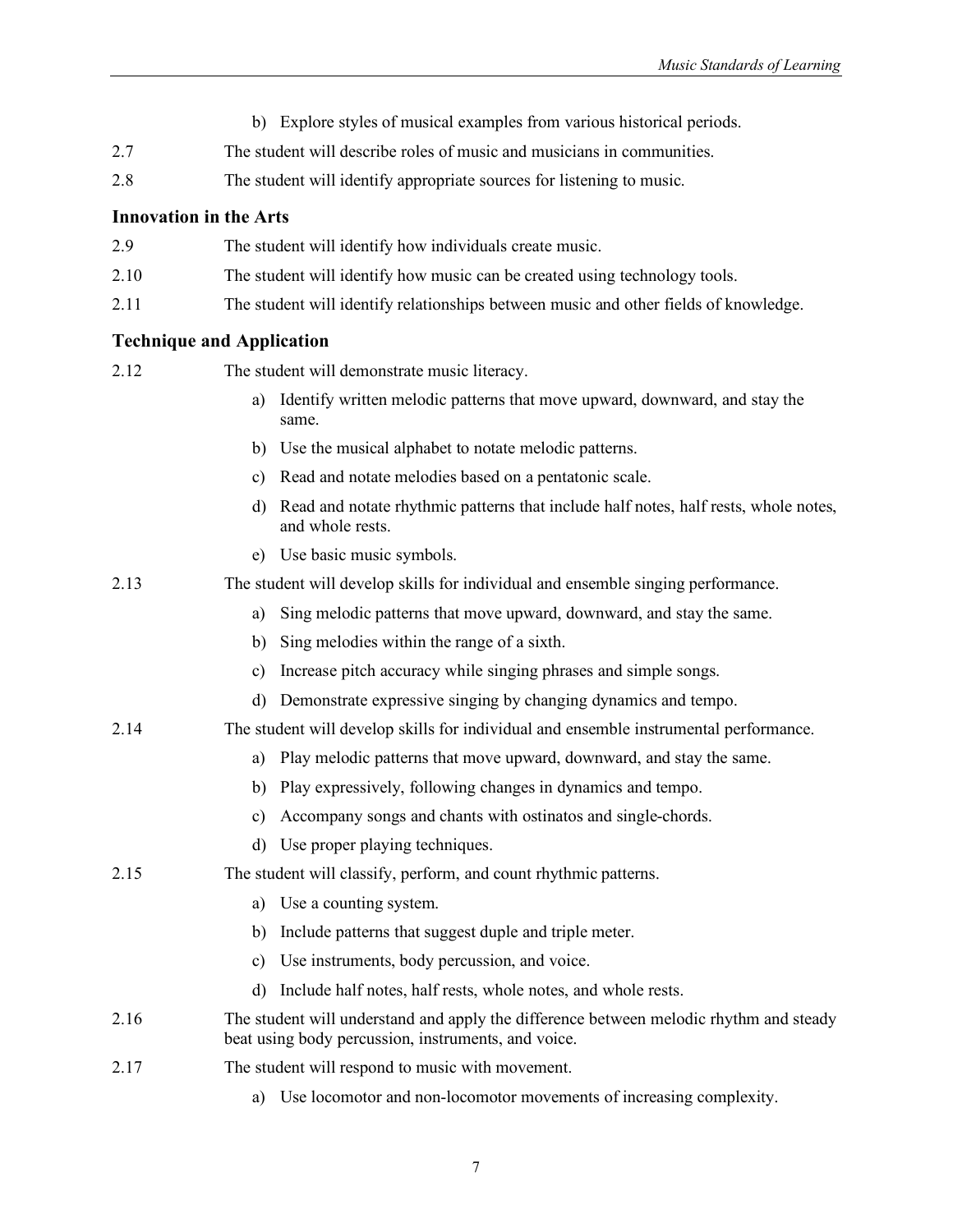- b) Demonstrate expressive qualities of music including, changes in dynamics and tempo.
- c) Create movement to illustrate AB and ABA musical forms.
- d) Perform dances and other musical activities.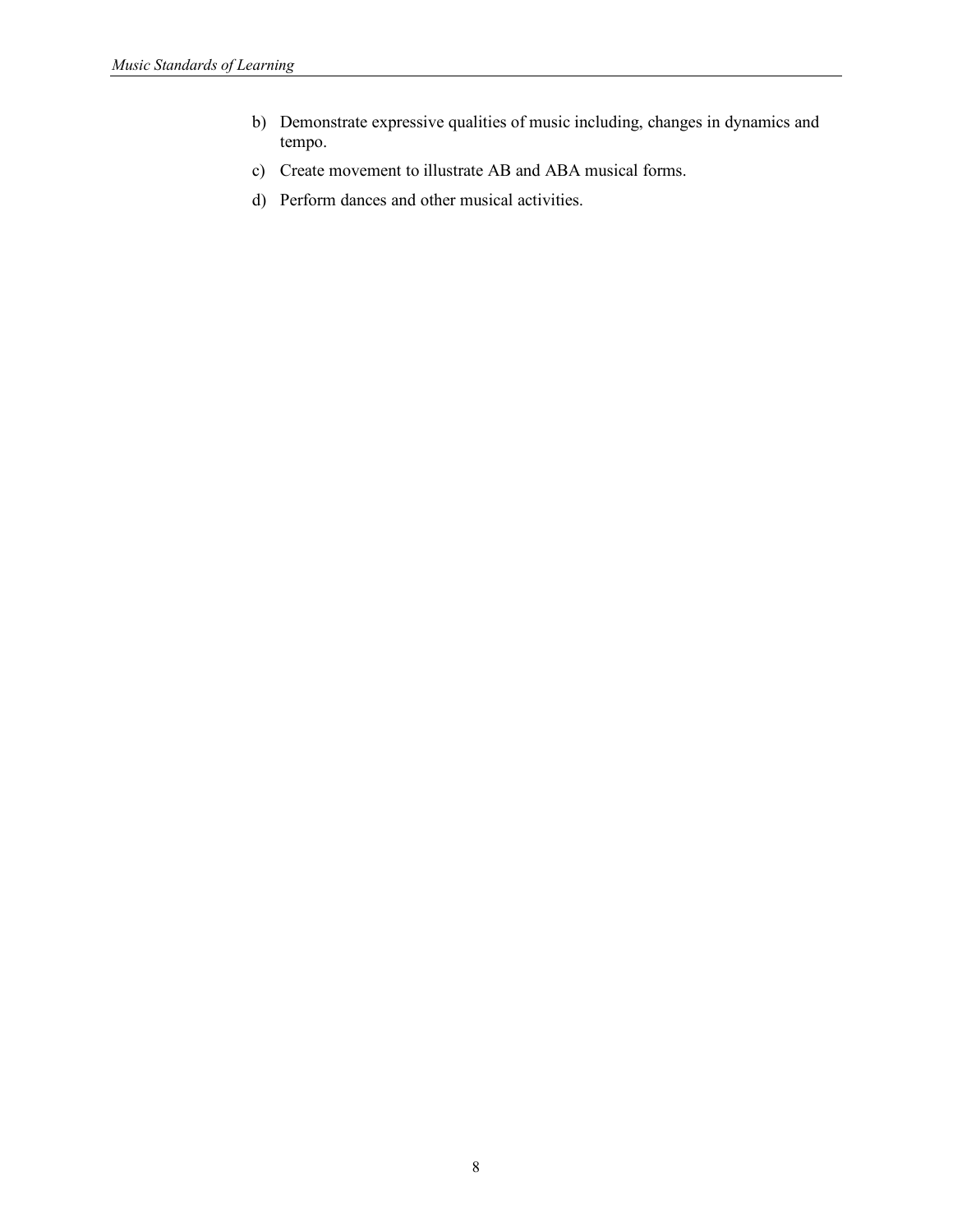# <span id="page-18-0"></span>**Grade Three General Music**

The standards for Grade Three General Music enable students to continue building mastery in the areas of music literacy, including singing, playing instruments, listening, moving, and creating/composing music. Students continue to demonstrate the use of a creative process for creating music. Emphasis is placed on developing skills for singing and instrumental ensemble performance, and the continued development of musical understanding through the study of rhythm, musical form, and melodic notation. Students investigate music from different periods of music history and reflect on ways that music has value to people and communities.

# **Creative Process**

3.1 The student will improvise and compose music.

- a) Improvise rhythmic question-and-answer phrases.
- b) Improvise accompaniments, including ostinatos.
- c) Compose melodies represented by a variety of notational systems.

# 3.2 The student will apply a creative process for music.

- a) Brainstorm multiple ideas for creating music as a group.
- b) Identify elements of a creative process for music.
- c) Reflect on the quality and technical skill of a personal or group music performance.

# **Critical Thinking and Communication**

3.3 The student will analyze and evaluate music.

- a) Identify and explain examples of musical form.
- b) Compare and contrast instruments visually and aurally.
- c) Listen to and describe basic music elements using music terminology.
- d) Compare and contrast stylistic differences in music from a variety of cultures.
- e) Describe music compositions and performances.
- 3.4 The student will explain personal motivations for making music.
- 3.5 The student will explain collaboration and communication skills for music rehearsal and performance.
	- a) Use audience and participant etiquette appropriate for the purposes and settings in which music is performed.
	- b) Active listening for musical understanding.
	- c) Nonverbal communication (e.g., eye contact, body language).

# **History, Culture, and Citizenship**

- 3.6 The student will explore historical and cultural aspects of music.
	- a) Recognize music compositions from different periods of music history.
	- b) Listen to and describe instruments from a variety of time periods and places.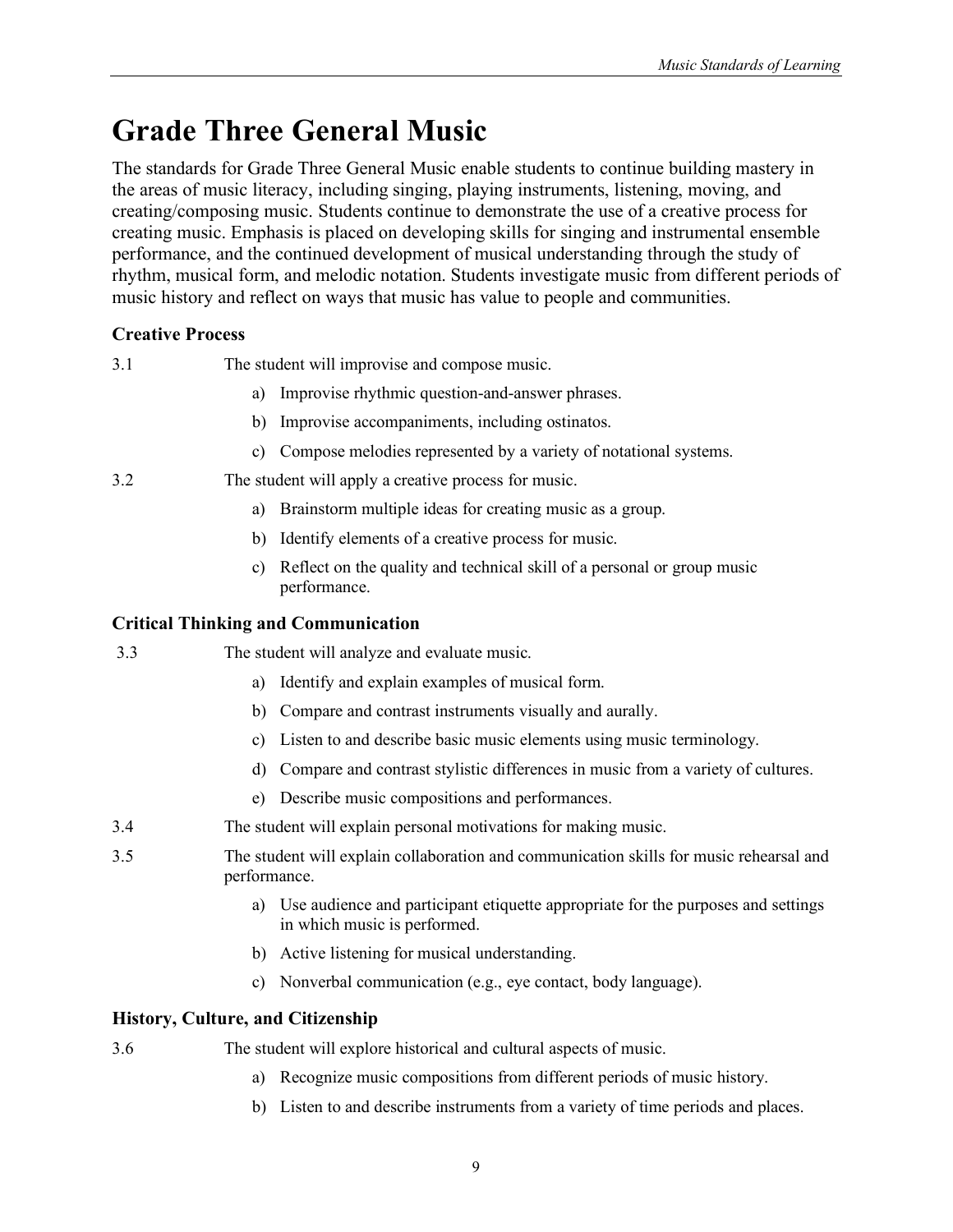- 3.7 The student will describe why music has value to people and communities.
- 3.8 The student will recognize ethical use of the Internet for exploring music topics.

- 3.9 The student will identify a variety of careers in music.
- 3.10 The student will identify how music can be created using innovative tools and new media.
- 3.11 The student will describe relationships between music and other fields of knowledge.

#### **Technique and Application**

3.12 The student will demonstrate music literacy.

|  |  | a) Identify written melodic movement as step, leap, or repeat. |  |  |
|--|--|----------------------------------------------------------------|--|--|
|  |  |                                                                |  |  |

- b) Demonstrate the melodic shape (contour) of a written musical phrase.
- c) Use a variety of notational systems.
- d) Read melodies of increasing complexity based on a pentatonic scale.
- e) Divide rhythms into measures.
- f) Read and notate rhythmic patterns that include sixteenth notes, single eighth notes, eighth rests, and dotted half notes.
- g) Explain the functions of basic music symbols.
- 3.13 The student will develop skills for individual and ensemble singing performance.
	- a) Sing in tune with a clear tone quality.
	- b) Sing melodies within the range of an octave.
	- c) Sing melodies notated in varying forms.
	- d) Sing with expression using a wide range of tempos and dynamics.
	- e) Sing rounds, partner songs, and ostinatos in two-part ensembles.
	- f) Maintain proper posture for singing.
- 3.14 The student will develop skills for individual and ensemble instrumental performance.
	- a) Play music in two-part ensembles.
	- b) Play melodies notated in varying forms.
	- c) Play a given melody on an instrument.
	- d) Play with expression using a wide range of tempos and dynamics.
	- e) Accompany songs and chants with tonic and dominant chords.
	- f) Demonstrate proper playing techniques.
- 3.15 The student will classify, perform, and count rhythmic patterns.
	- a) Use a counting system.
	- b) Include patterns that suggest duple and triple meter.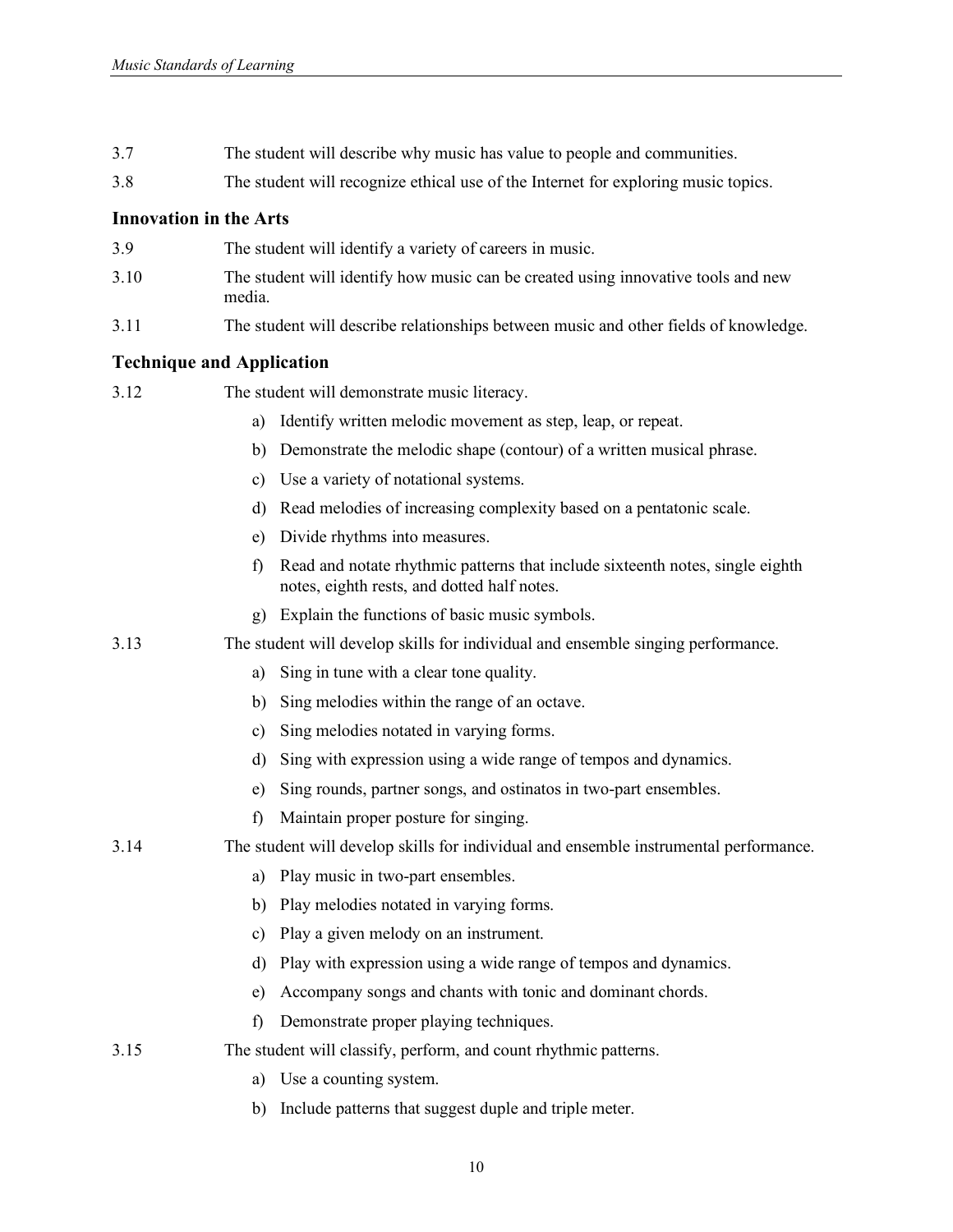- c) Use instruments, body percussion, and voice.
- d) Include sixteenth notes, single eighth notes, eighth rests, and dotted half notes.
- 3.16 The student will demonstrate understanding of meter.
	- a) Determine strong and weak beats.
	- b) Perform sets of beats grouped in twos and threes.
- 3.17 The student will respond to music with movement.
	- a) Illustrate rondo form (ABACA).
	- b) Perform non-choreographed and choreographed movements.
	- c) Perform dances and other music activities.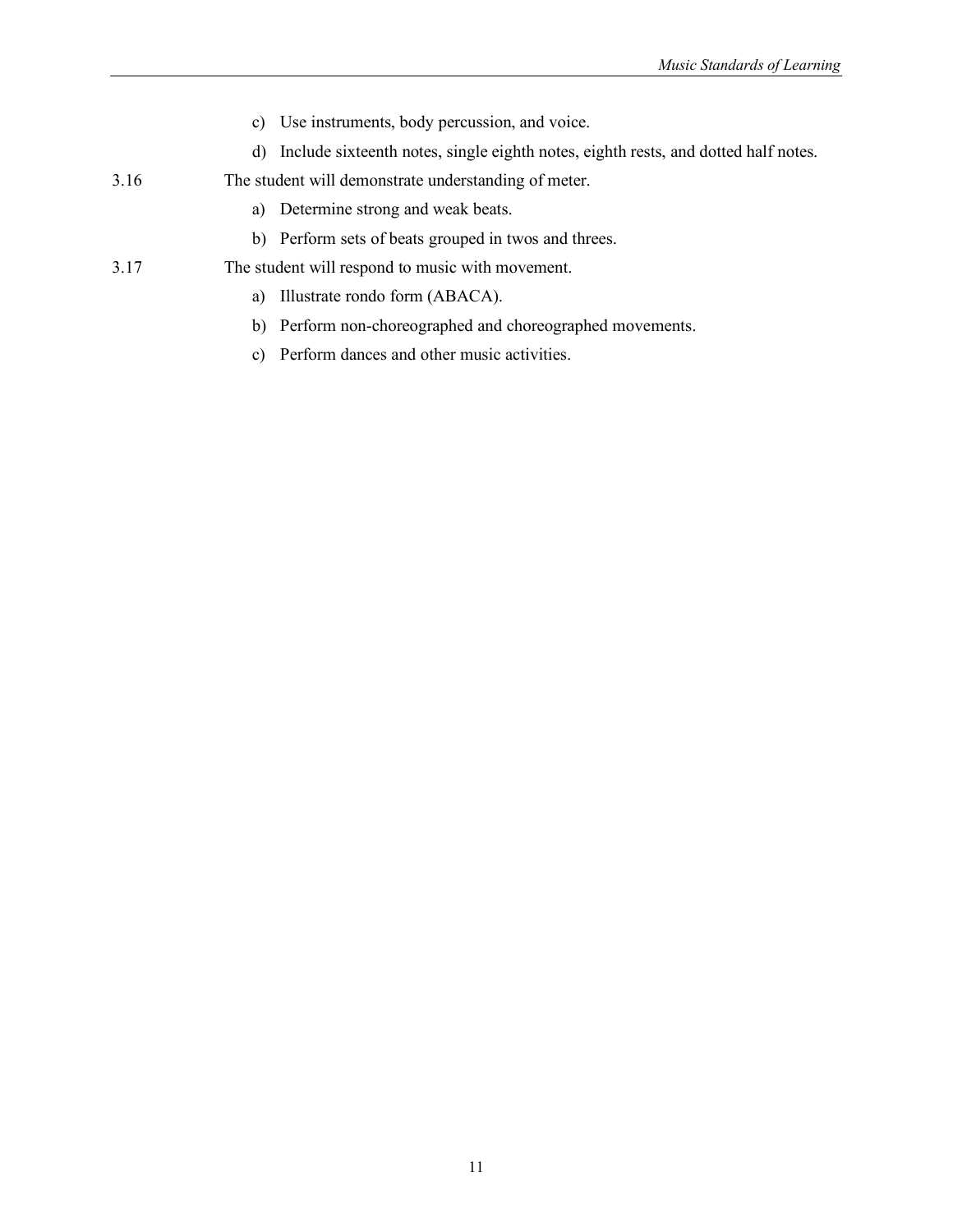# <span id="page-21-0"></span>**Grade Four General Music**

The standards for Grade Four General Music emphasize a deeper understanding of musical concepts including singing, playing instruments, listening, creating, composing, and performing. Students expand on the use of a creative process as they reflect on the process and outcome of creating music and revise work based on peer and teacher feedback. Emphasis is placed on developing more advanced techniques in singing and playing instruments, expanded understanding of rhythmic and harmonic techniques, and using a system for improved melodic and rhythmic sight-reading. Students use an expanding music vocabulary to explain personal preferences for musical works and performances.

# **Creative Process**

- 4.1 The student will improvise and compose music.
	- a) Improvise melodies and rhythms using a variety of sound sources.
	- b) Compose short melodic and rhythmic phrases within specified guidelines.
- 4.2 The student will apply a creative process for music.
	- a) Describe ideas for creating music as a group.
	- b) Describe elements of a creative process for music.
	- c) Reflect on the process and outcome of creating music and revise work based on peer and teacher feedback.

### **Critical Thinking and Communication**

- 4.3 The student will analyze and evaluate music.
	- a) Identify instruments from a variety of music ensembles both visually and aurally.
	- b) Distinguish between major and minor tonality.
	- c) Listen to, compare, and contrast music compositions from a variety of cultures and time periods.
	- d) Identify elements of music through listening using music terminology.
	- e) Identify rondo form (ABACA).
	- f) Review criteria used to evaluate compositions and performances.
	- g) Describe performances and offer constructive feedback.
- 4.4 The student will explain personal preferences for musical works and performances using music terminology.
- 4.5 The student will apply collaboration and communication skills for music rehearsal and performance.
	- a) Demonstrate audience and participant etiquette appropriate for the purposes and settings in which music is performed.
	- b) Explain active listening for musical understanding.
	- c) Give and receive age-appropriate feedback on performance.

### **History, Culture, and Citizenship**

4.6 The student will explore historical and cultural aspects of music.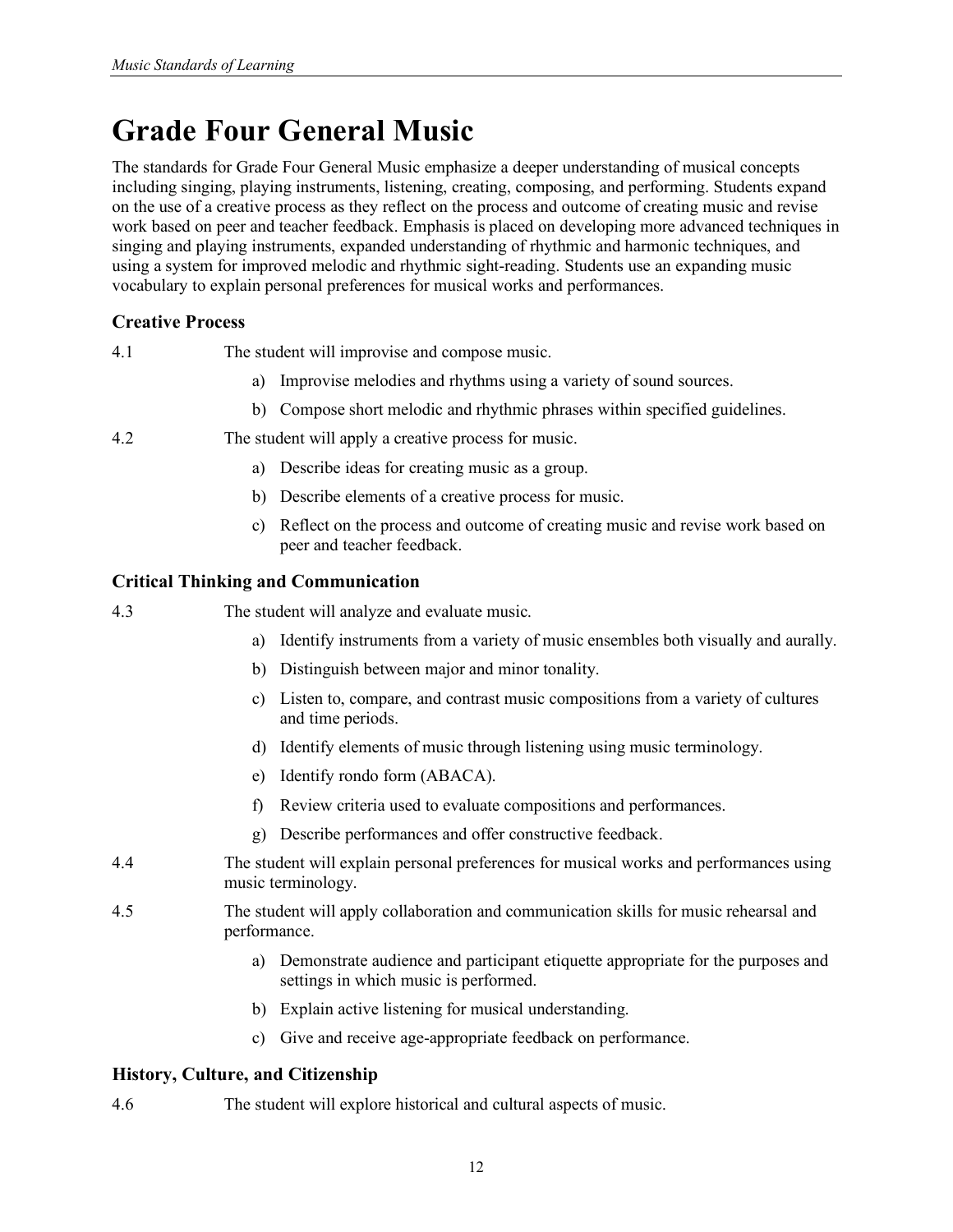- a) Describe music compositions from different periods of music history.
- b) Describe musical styles from a variety of time periods and places.
- c) Listen to and describe music from a variety of world cultures.
- d) Examine how music from popular culture reflects the past and influences the present.
- e) Explain how criteria used to value music may vary between people and communities.
- 4.7 The student will explain how music is an integral part of one's life and community.
- 4.8 The student will describe digital citizenship for exploring music topics.

- 4.9 The student will identify skills learned in music class that relate to a variety of career options.
- 4.10 The student will compare and contrast digital and traditional methods for creating music.
- 4.11 The student will explore connections between music and other fields of knowledge for the development of problem-solving skills.

#### **Technique and Application**

| 4.12 |               | The student will demonstrate music literacy.                                                                                                                                                                        |
|------|---------------|---------------------------------------------------------------------------------------------------------------------------------------------------------------------------------------------------------------------|
|      | a)            | Read melodies based on a hexatonic scale.                                                                                                                                                                           |
|      | b)            | Use traditional notation to write melodies containing stepwise motion.                                                                                                                                              |
|      | $\mathbf{c})$ | Read two-note accompaniment patterns (bordun).                                                                                                                                                                      |
|      | d)            | Read and notate rhythmic patterns that include dotted quarter note followed by an<br>eighth note.                                                                                                                   |
|      | e)            | Use a system to sight-read melodic and rhythmic patterns.                                                                                                                                                           |
|      | $\hat{D}$     | Identify the meaning of the upper and lower numbers of simple time signatures $\binom{2}{4}$<br>$\frac{3}{4}, \frac{4}{4}$ ).                                                                                       |
|      | $\Omega$      | Identify dynamic markings (e.g., $p$ , mp, mf, f).                                                                                                                                                                  |
| 4.13 |               | The student will develop skills for individual and ensemble singing performance.                                                                                                                                    |
|      | a)            | Sing with a clear tone quality and correct intonation.                                                                                                                                                              |
|      | b)            | Sing diatonic melodies.                                                                                                                                                                                             |
|      | c)            | Sing melodies notated in varying forms.                                                                                                                                                                             |
|      | d)            | Sing with expression using dynamics and phrasing.                                                                                                                                                                   |
|      | e)            | Sing in simple harmony.                                                                                                                                                                                             |
|      | $\mathbf f$   | Demonstrate proper posture for singing.                                                                                                                                                                             |
| 4.14 |               | The student will develop skills for individual and ensemble instrumental performance.                                                                                                                               |
|      | a)            | Play music of increasing difficulty in two-part ensembles.                                                                                                                                                          |
|      |               | $\mathbf{L} \setminus \mathbf{D}$ described and $\mathbf{L}$ in consideration of $\mathbf{L}$ and $\mathbf{L}$ is a set of $\mathbf{L}$ in $\mathbf{L}$ and $\mathbf{L}$ is the set of $\mathbf{L}$ in $\mathbf{L}$ |

b) Play melodies of increasing difficulty notated in varying forms.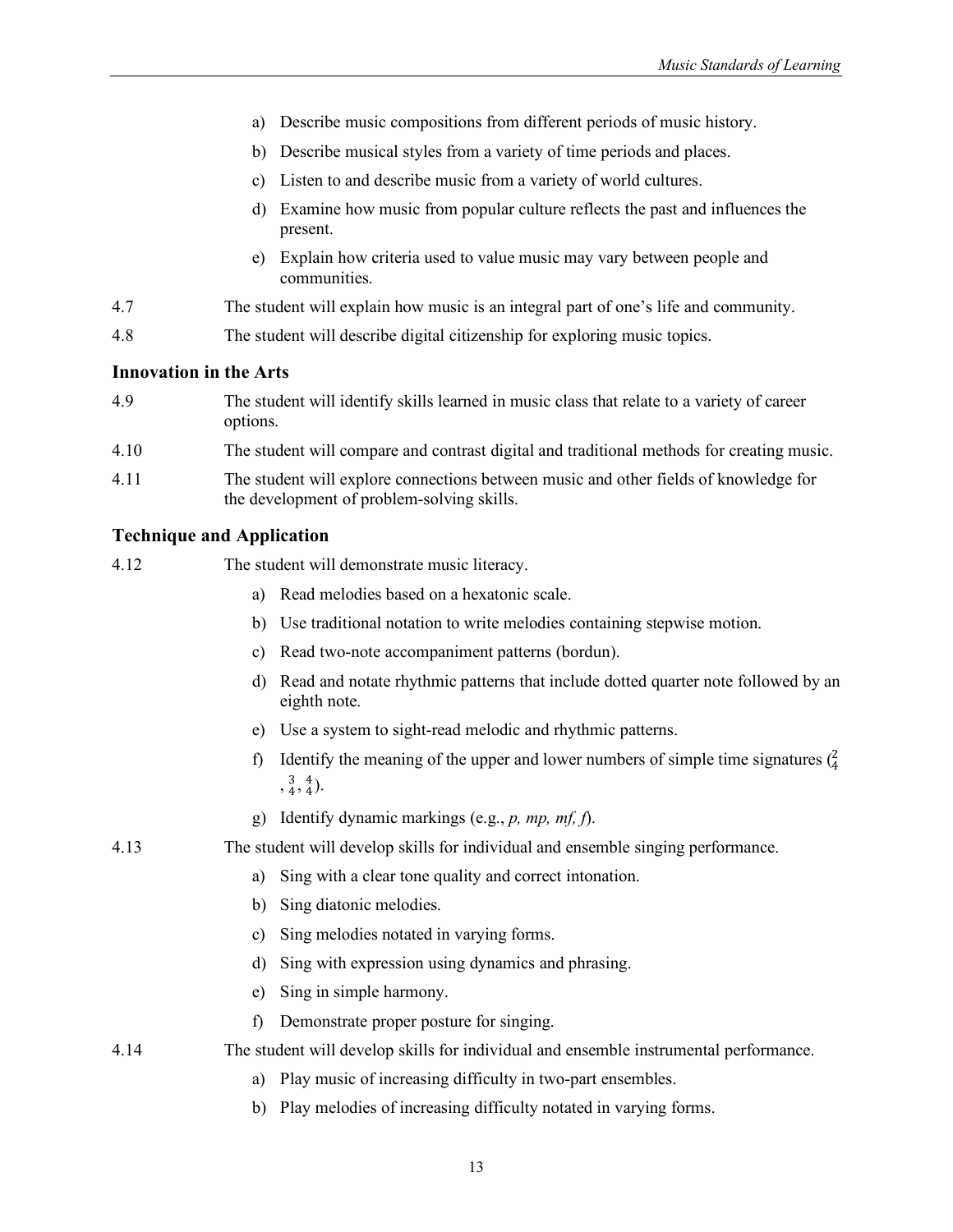|      | c) Play a given melody on an instrument.                                       |
|------|--------------------------------------------------------------------------------|
|      | d) Play with expression using dynamics and phrasing.                           |
|      | Accompany songs and chants with tonic, subdominant, and dominant chords.<br>e) |
|      | Demonstrate proper playing techniques.<br>f)                                   |
| 4.15 | The student will classify, perform, and count rhythmic patterns.               |
|      | Use a counting system.<br>a)                                                   |
|      | b) Include patterns that suggest duple and triple meter.                       |
|      | c) Use instruments, body percussion, and voice.                                |
|      | d) Include dotted quarter note followed by an eighth note.                     |
| 4.16 | The student will demonstrate meter.                                            |
|      | a) Apply strong and weak beats.                                                |
|      | b) Perform and illustrate sets of beats grouped in twos and threes.            |
| 4.17 | The student will respond to music with movement.                               |
|      | Perform non-choreographed and choreographed movements.<br>a)                   |
|      | b) Perform dances and other music activities.                                  |

c) Create movement to illustrate rondo (ABACA) musical form.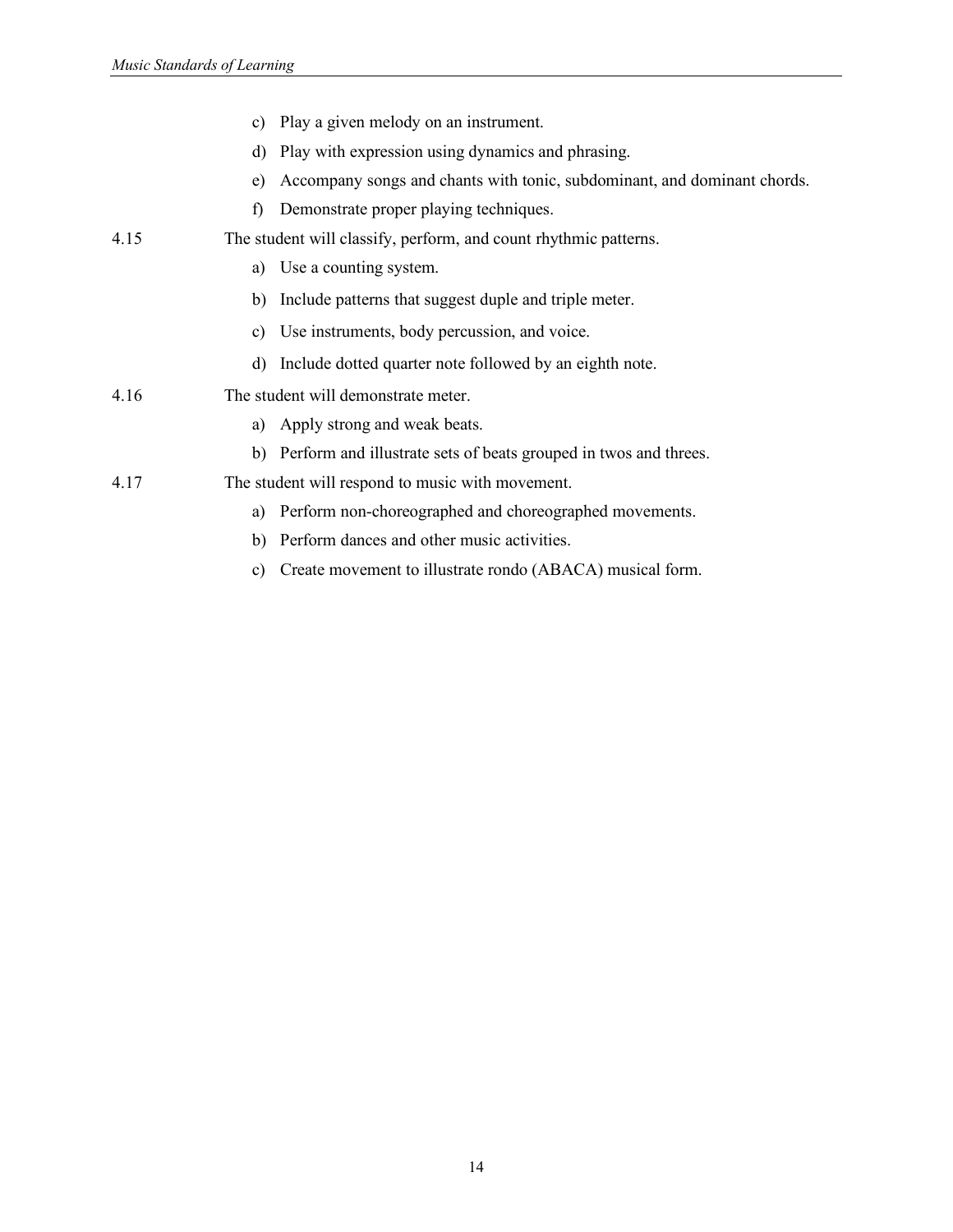# <span id="page-24-0"></span>**Grade Five General Music**

The standards for Grade Five General Music enable students to use their music knowledge and skills to synthesize information and create music. Students continue to read, write, and compose music, using increasingly complex rhythms and meters. Students document questions about music and explore sources for investigating music concepts. They begin to develop choral skills, including singing in two- and threepart harmony. Students explore and perform a variety of music styles and develop personal criteria to be used for describing and analyzing musical performances.

# **Creative Process**

- 5.1 The student will improvise and compose music.
	- a) Improvise melodies and rhythms of increasing complexity.
	- b) Compose a short original composition within specified guidelines.
- 5.2 The student will apply a creative process for music.
	- a) Investigate music by documenting questions and conducting research on a musical topic of interest.
	- b) Explain the role of a creative process in developing a music product or performance.
	- c) Share finished works of music with a group.

# **Critical Thinking and Communication**

- 5.3 The student will analyze and evaluate music.
	- a) Group a variety of instruments into categories based on how their sounds are produced.
	- b) Experiment with the science of sound.
	- c) Analyze elements of music through listening using music terminology.
	- d) Explain theme-and-variation form.
	- e) Apply accepted criteria when judging the quality of compositions and performances.
- 5.4 The student will analyze personal preferences among music compositions using music terminology.
- 5.5 The student will apply collaboration and communication skills for music creation, rehearsal, and performance.
	- a) Exhibit acceptable performance etiquette as a participant and/or listener in relation to the context and style of music performed.
	- b) Collaborate with others to create a musical presentation and acknowledge individual contributions as an integral part of the whole.

# **History, Culture, and Citizenship**

5.6 The student will explore historical and cultural aspects of music.

a) Identify representative composers and music compositions from different periods of music history.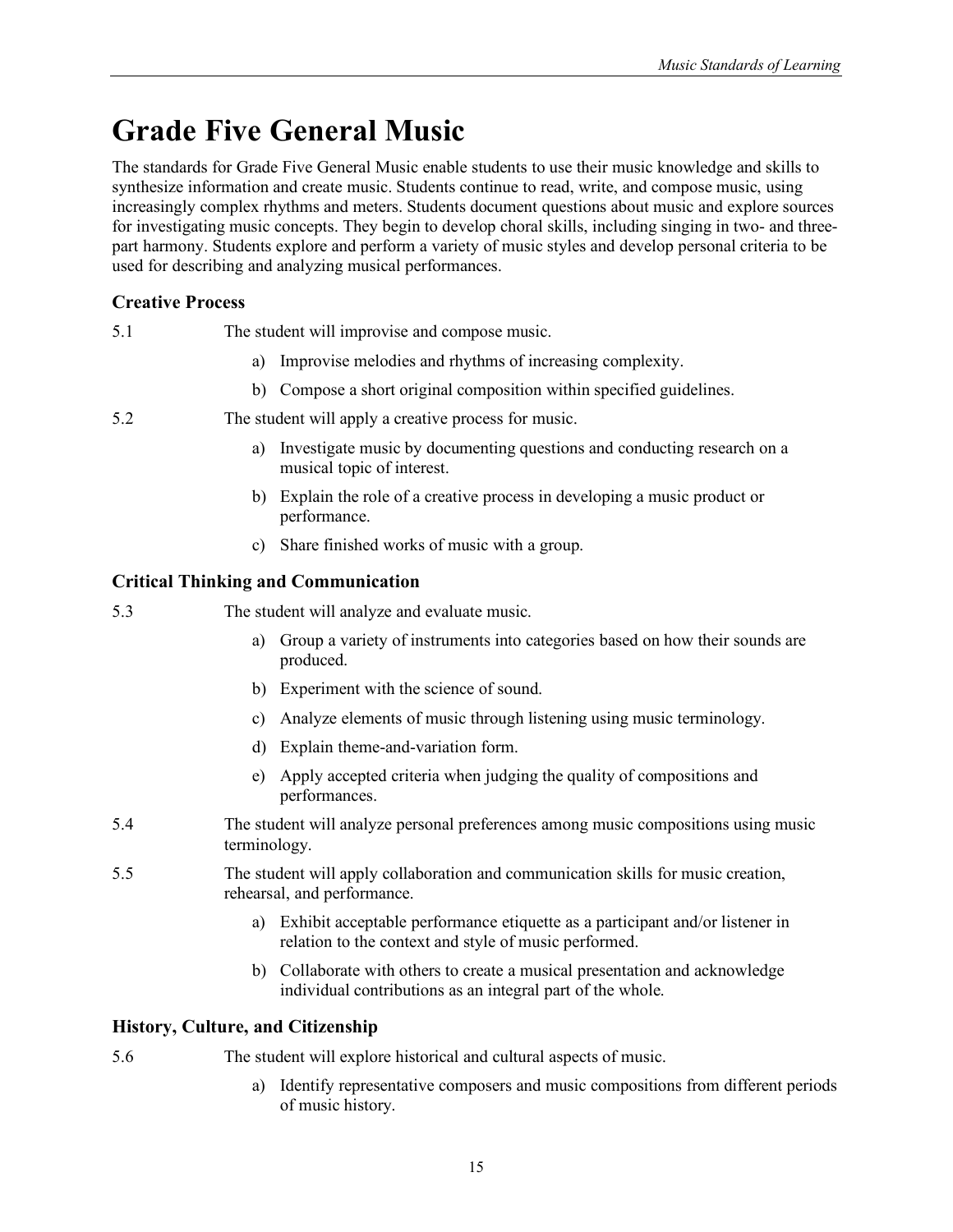- b) Compare and contrast a variety of musical styles using music terminology.
- c) Examine factors that may inspire musicians to perform or compose.
- 5.7 The student will describe how people may participate in music within the community as performers, consumers of music, and music advocates.
- 5.8 The student will define *intellectual property* as it relates to music and the music industry.

- 5.9 The student will recognize various professional music careers (e.g., music producer, recording engineer, composer, arranger, music business, arts administrator, performer, music therapist, music teacher).
- 5.10 The student will investigate and explore innovative ways to make music.
- 5.11 The student will compare and contrast relationships between music and other fields of knowledge for the development of problem-solving skills.

| 5.12 | The student will demonstrate music literacy.                                                              |
|------|-----------------------------------------------------------------------------------------------------------|
|      | Identify the treble (G) and bass (F) clefs.<br>a)                                                         |
|      | Use a system to sight-read melodies based on the diatonic scale.<br>b)                                    |
|      | Use traditional notation to write melodies containing skips and leaps.<br>c)                              |
|      | Read and notate rhythmic patterns of increasing complexity.<br>d)                                         |
|      | Identify the meaning of the upper and lower numbers of compound time<br>e)<br>signatures $\binom{6}{8}$ . |
|      | Identify tempo markings.<br>f                                                                             |
| 5.13 | The student will develop skills for individual and ensemble singing performance.                          |
|      | Sing with attention to blend, balance, intonation, and expression.<br>a)                                  |
|      | Sing melodies of increasing complexity notated in varying forms.<br>b)                                    |
|      | Sing in two- and three-part harmony.<br>$\mathbf{c})$                                                     |
|      | Model proper posture for singing.<br>d)                                                                   |
| 5.14 | The student will develop skills for individual and ensemble instrumental performance.                     |
|      | Play music of increasing difficulty in a variety of ensembles.<br>a)                                      |
|      | Play melodies and accompaniments of increasing difficulty notated in varying<br>b)<br>forms.              |
|      | Play with expression.<br>C)                                                                               |
|      | Apply proper playing techniques.<br>d)                                                                    |
| 5.15 | The student will classify, perform, and count rhythmic patterns.                                          |
|      | Use a counting system.<br>a)                                                                              |
|      | Include patterns that suggest duple and triple meter.<br>b)                                               |
|      | Use instruments, body percussion, and voice.<br>c)                                                        |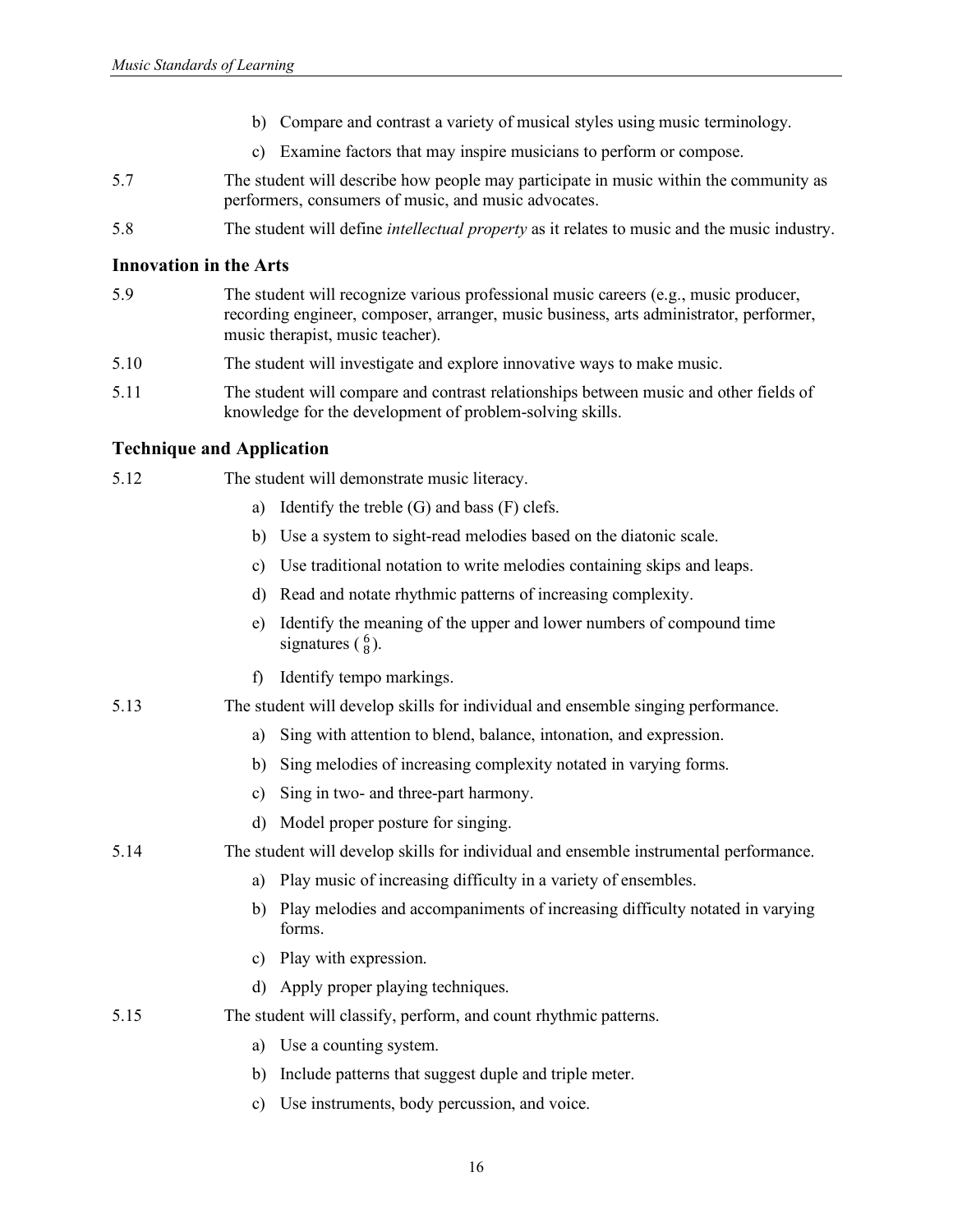- d) Increase complexity, including syncopations.
- 5.16 The student will demonstrate meter.
	- a) Apply accent.
	- b) Identify duple and triple meter.
- 5.17 The student will respond to music with movement.
	- a) Perform non-choreographed and choreographed movements including music in duple and triple meters.
	- b) Perform dances and other music activities.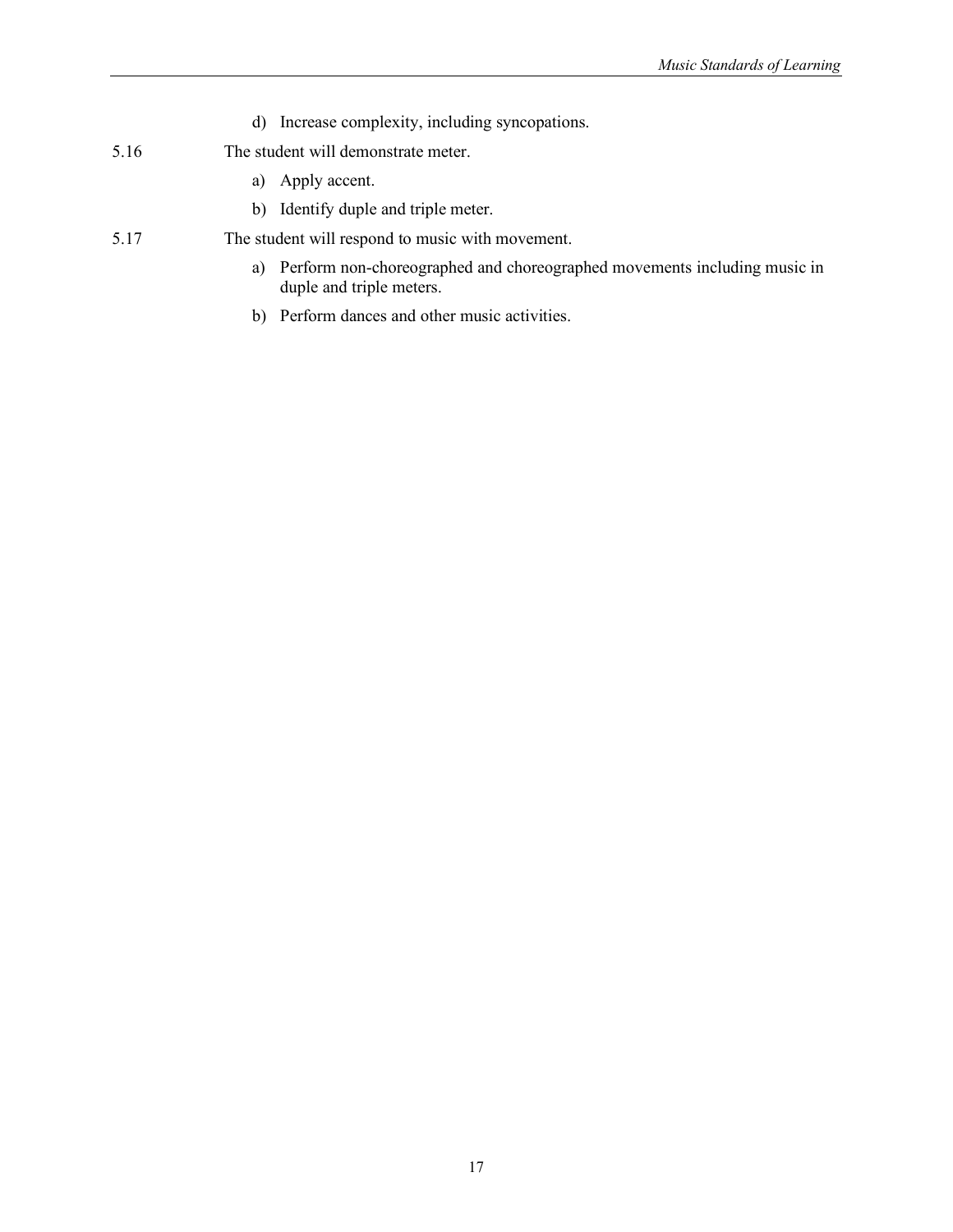# <span id="page-27-0"></span>**Elementary Instrumental Music**

The standards for Elementary Instrumental Music enable students to begin receiving instruction on a wind, percussion, or string instrument of their choice with guidance from the music teacher. Instruction may begin at any elementary school grade level. Students identify parts of the instrument and demonstrate proper instrument care, playing posture, instrument positions, fingerings, embouchure, and tone production. Music literacy skills are emphasized as students read, notate, and perform music. Students begin to respond to, describe, interpret, and evaluate works of music both as performers and listeners. Students use a creative process to identify and apply the skills involved in creating original work. Opportunities are provided for students to participate in local and district music events as appropriate to level, ability, and interest.

# **Creative Process**

EI.1 The student will create music as a means of individual expression.

- a) Compose a four-measure rhythmic-melodic variation.
- b) Improvise simple rhythmic and melodic examples in call-and-response styles.
- c) Play and write rhythmic variations of four-measure selections taken from existing melodies, exercises, or etudes.

### EI.2 The student will apply a creative process for music.

- a) Identify and apply steps of a creative process.
- b) Collaboratively identify and examine inquiry-based questions related to music.
- c) Monitor individual practice and progress toward goals.

# **Critical Thinking and Communication**

| E <sub>L</sub> 3 |        | The student will analyze, interpret, and evaluate music.                                                                                                                                     |
|------------------|--------|----------------------------------------------------------------------------------------------------------------------------------------------------------------------------------------------|
|                  |        | a) Describe diverse works of music using inquiry skills and music terminology.                                                                                                               |
|                  | b)     | Identify accepted criteria used for evaluating works of music.                                                                                                                               |
|                  | C)     | Describe performances of music using music terminology.                                                                                                                                      |
| EIA              |        | The student will formulate and justify personal responses to music.                                                                                                                          |
|                  | a)     | Identify reasons for preferences among works of music using music terminology.                                                                                                               |
|                  | b)     | Identify ways in which music evokes sensory, emotional, and intellectual<br>responses, including ways in which music can be persuasive.                                                      |
| E <sub>L.5</sub> | music. | The student will identify and demonstrate collaboration and communication skills for                                                                                                         |
|                  | a)     | Participate in school performances and community events as appropriate to level,<br>ability, and interest.                                                                                   |
|                  |        | b) Describe and demonstrate rehearsal and concert etiquette as a performer (e.g.,<br>using critical aural skills, following conducting gestures, maintaining attention in<br>rest position). |
|                  | c)     | Describe and demonstrate active listening in rehearsal and as an audience<br>member.                                                                                                         |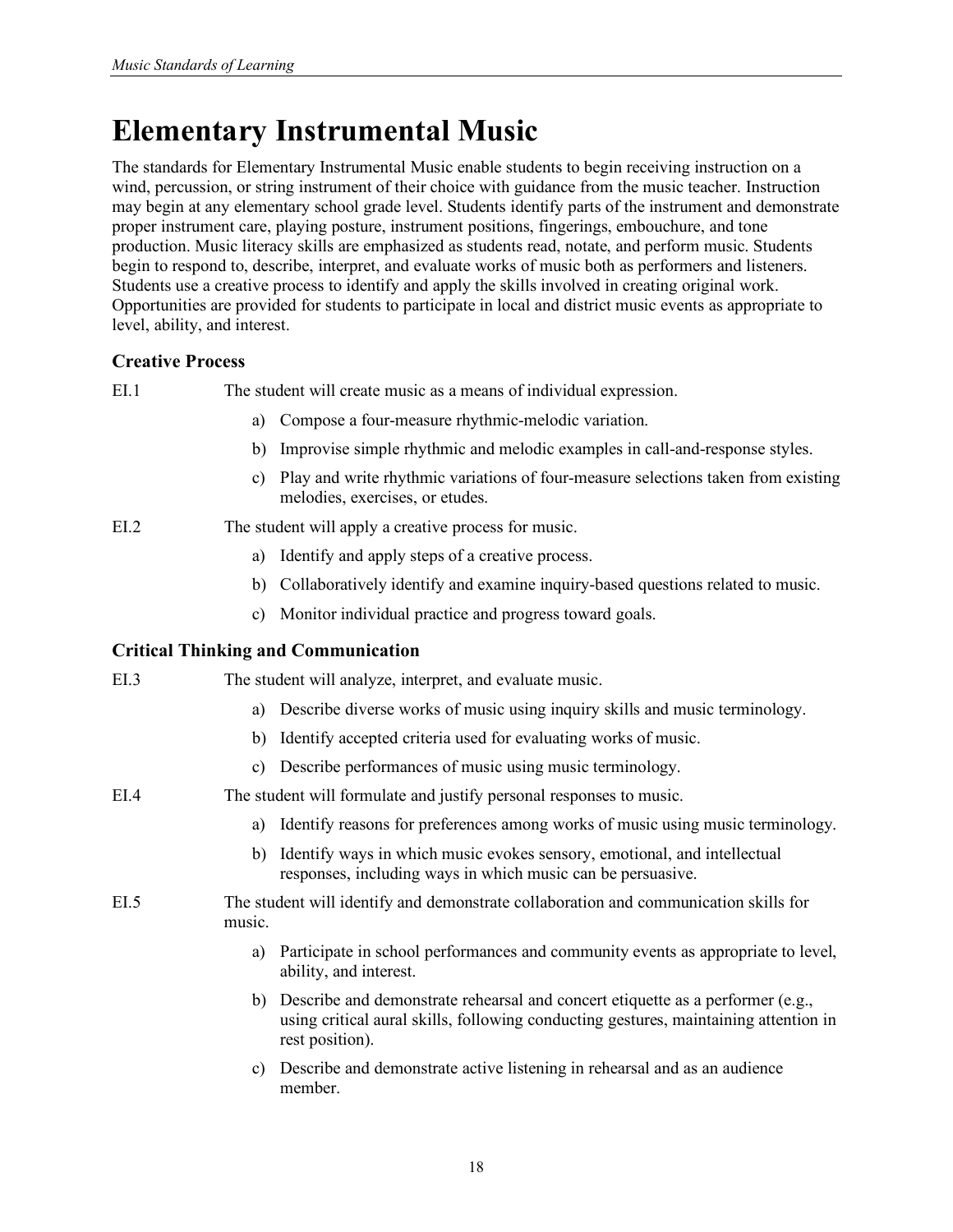### **History, Culture, and Citizenship**

EI.6 The student will explore historical and cultural influences of music.

- a) Identify the cultural influences, musical styles, composers, and historical periods associated with the music literature through listening, performing, and studying.
- b) Identify ways in which culture influences the development of instruments, instrumental music, and instrumental music styles.
- EI.7 The student will explore the functions of music, including the use of music as a form of expression, communication, ceremony, and entertainment.
- EI.8 The student will identify intellectual property as it relates to music.

#### **Innovation in the Arts**

| EI.9  | The student will identify career options in music.                                                                       |
|-------|--------------------------------------------------------------------------------------------------------------------------|
| EI.10 | The student will identify ways in which culture and technology influence the<br>development of music and musical styles. |
| EI.11 | The student will identify the connections of instrumental music to the other fine arts and<br>other fields of knowledge. |

- EI.12 The student will demonstrate music literacy.
	- a) Identify, define, and use basic standard and instrument specific notation for pitch, rhythm, meter, articulation, dynamics, and other elements of music.
	- b) Notate student-created compositions using standard notation.
	- c) Sing selected lines from music being studied.
	- d) Echo, read, count (using a counting system), and perform simple rhythms and rhythmic patterns, including whole notes, half notes, quarter notes, eighth notes, dotted half notes, dotted quarter notes, and corresponding rests.
	- e) Identify, read, and perform music in simple meters  $(\frac{2}{4}, \frac{3}{4}, \frac{4}{4}, C)$ .
	- f) Define and apply music terminology found in the music literature being studied.
	- g) Read and interpret standard music notation while performing music of varying styles and levels of difficulty.
	- h) Sight-read music of varying styles.
- EI.13 The student will identify and demonstrate half-step and whole-step patterns in order to read, notate, and perform scales and key signatures.
	- a) Wind/percussion student—one-octave concert F and B-flat major scales.
	- b) Orchestral string student—one-octave D and G major scales.
- EI.14 The student will demonstrate preparatory instrumental basics and playing procedures.
	- a) Identify and select an appropriate instrument.
	- b) Identify parts of the instrument.
	- c) Identify procedures for care of the instrument.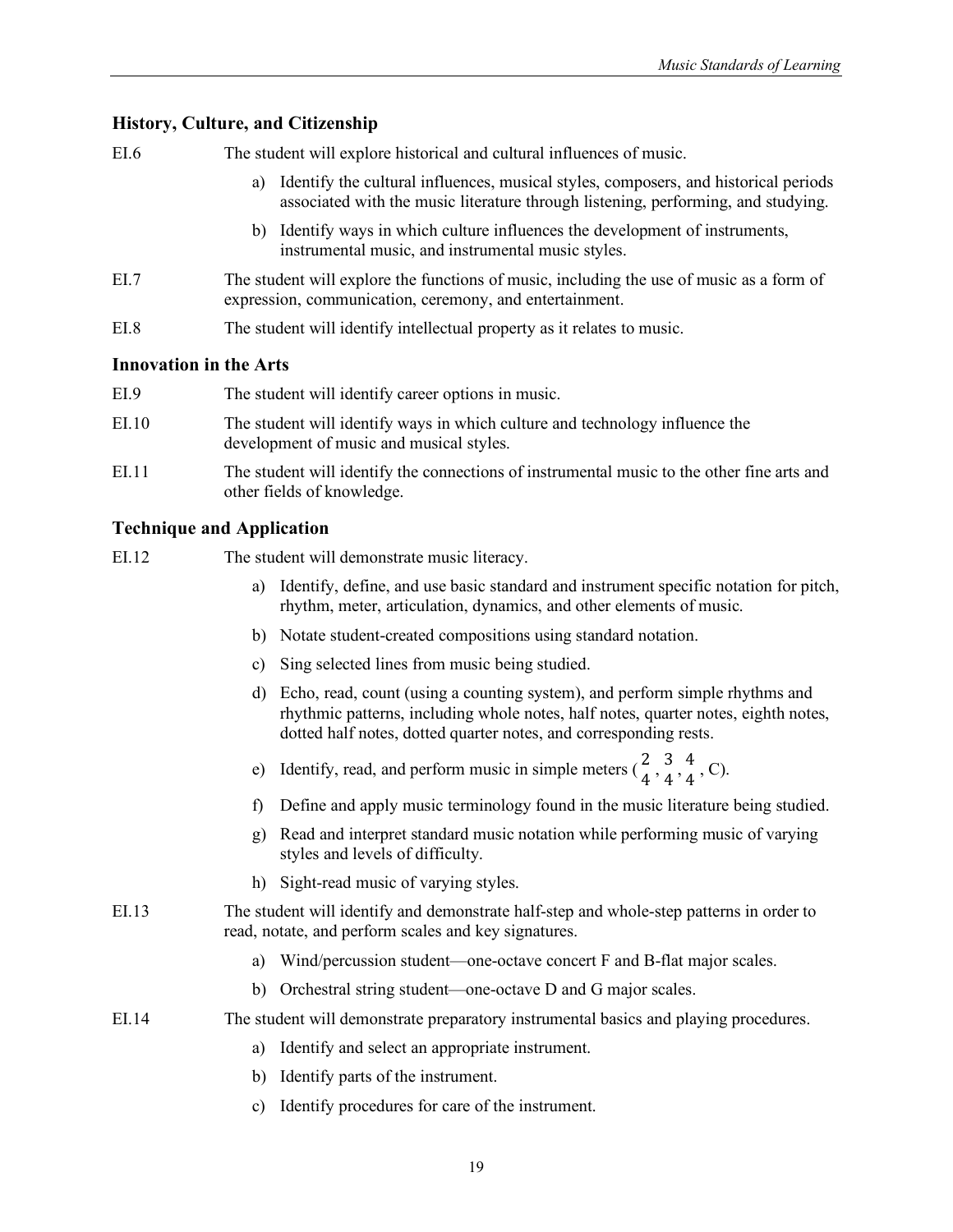- d) Identify proper playing posture and instrument position.
- e) Understand procedures for basic tuning of the instrument with a visual aid or electronic tuner.

EI.15 The student will demonstrate proper instrumental techniques.

- a) Correct hand positions, finger/slide placement, fingerings/positions, and finger/slide patterns.
- b) Production of tones that are clear, free of tension, and sustained.
- c) Wind student—proper breathing techniques and embouchure; contrasting articulations (tonguing, slurring, staccato, accent).
- d) Orchestral string student—bow hold, straight bow stroke; contrasting articulations (pizzicato, legato, staccato, two-note slurs).
- e) Percussion student—stick control, appropriate grip, and performance of beginning roll, diddle, and flam rudiments, and multiple bounce roll.

EI.16 The student will demonstrate musicianship and ensemble skills at a beginning level.

- a) Identify the characteristic sound of the instrument being studied.
- b) Playing unisons.
- c) Differentiate between unisons that are too high or low in order to match pitches.
- d) Make adjustments to facilitate correct intonation.
- e) Balance instrumental timbres.
- f) Match dynamic levels and playing style.
- g) Maintain a steady beat at various tempos in the music literature being studied.
- h) Respond to conducting patterns and gestures.
- i) Begin to use articulations and dynamic contrasts as a means of expression.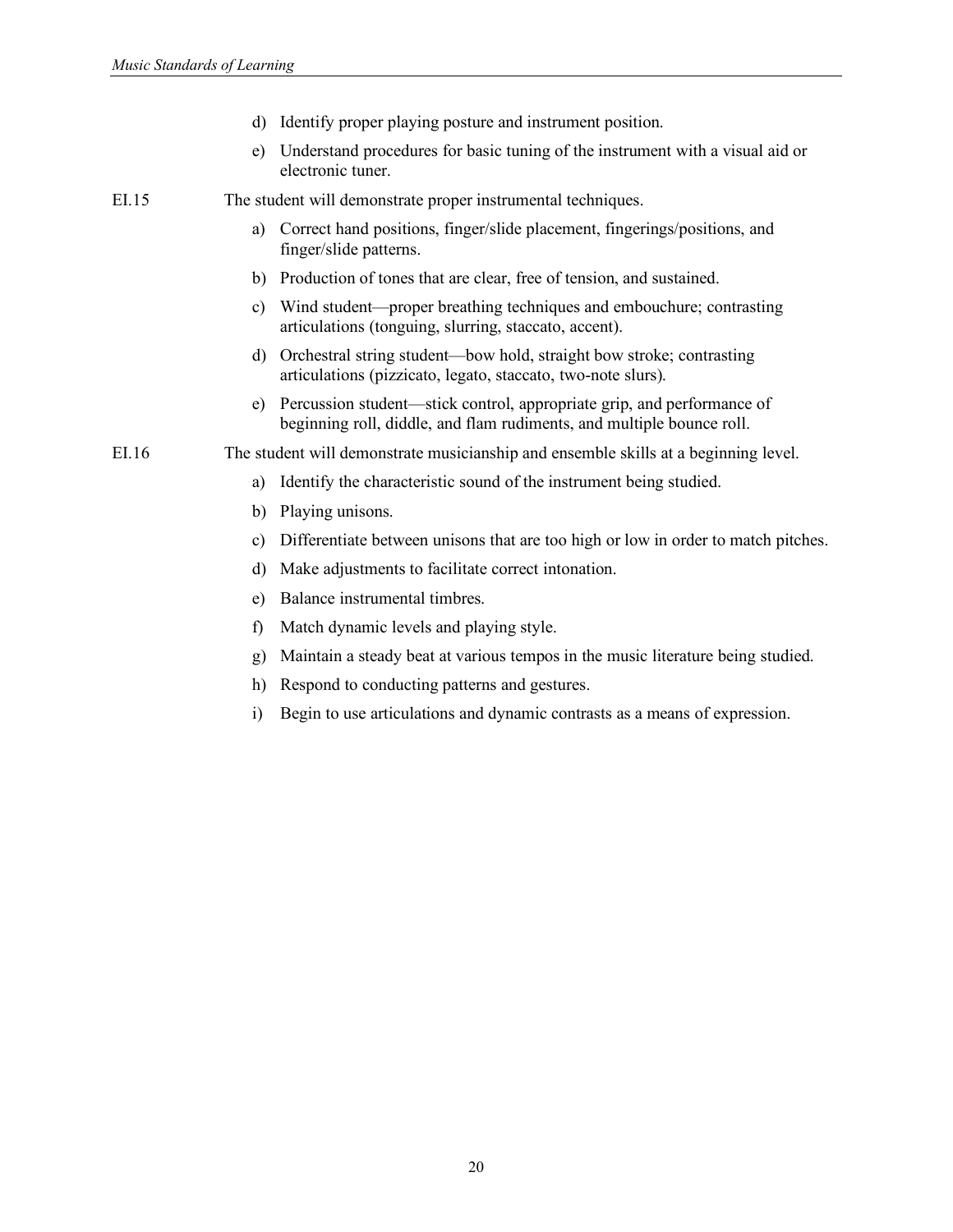# <span id="page-30-0"></span>**Grade Six General Music**

The standards for Grade Six General Music enable students to continue acquiring musical knowledge and skills through singing, playing instruments, performing rhythms, moving to music, composing and improvising. Emphasis is on the development of fundamental skills in reading and notating music and in personal expression through music. Students explore components of a creative process as they define, organize, and share music ideas. Students examine a variety of musical styles and works from periods of music history. Students identify ways in which culture and technology influence the development of music and describe connections between music and other fields of knowledge.

# **Creative Process**

6.1 The student will demonstrate creative thinking by composing and improvising original music.

- a) Improvise four-measure melodic and rhythmic phrases.
- b) Compose four-measure melodies and rhythms.
- c) Arrange an existing musical phrase.
- 6.2 The student will apply a creative process for music.
	- a) Explore components of creative processes for music.
	- b) Define, organize, and share personal ideas, investigations, and research of music ideas and concepts.

# **Critical Thinking and Communication**

- 6.3 The student will analyze, interpret, and evaluate music.
	- a) Describe expressive qualities of works of music using inquiry skills and music terminology.
	- b) Examine and apply personal and accepted criteria for evaluating works of music.
	- c) Describe performances of music using music terminology.
	- d) Apply accepted criteria for critiquing musical works and performances of self and others.
- 6.4 The student will formulate and justify personal responses to music.
	- a) Identify reasons for preferences among works of music using music terminology.
	- b) Identify ways in which music evokes sensory, emotional, and intellectual responses, including ways in which music can be persuasive.
- 6.5 The student will identify and demonstrate collaboration and communication skills for music, including active listening.

### **History, Culture, and Citizenship**

6.6 The student will explore historical and cultural influences of music.

- a) Identify the cultural influences, musical styles, composers, and historical periods associated with the music literature being studied.
- b) Describe ways in which culture influences the development of music and music styles.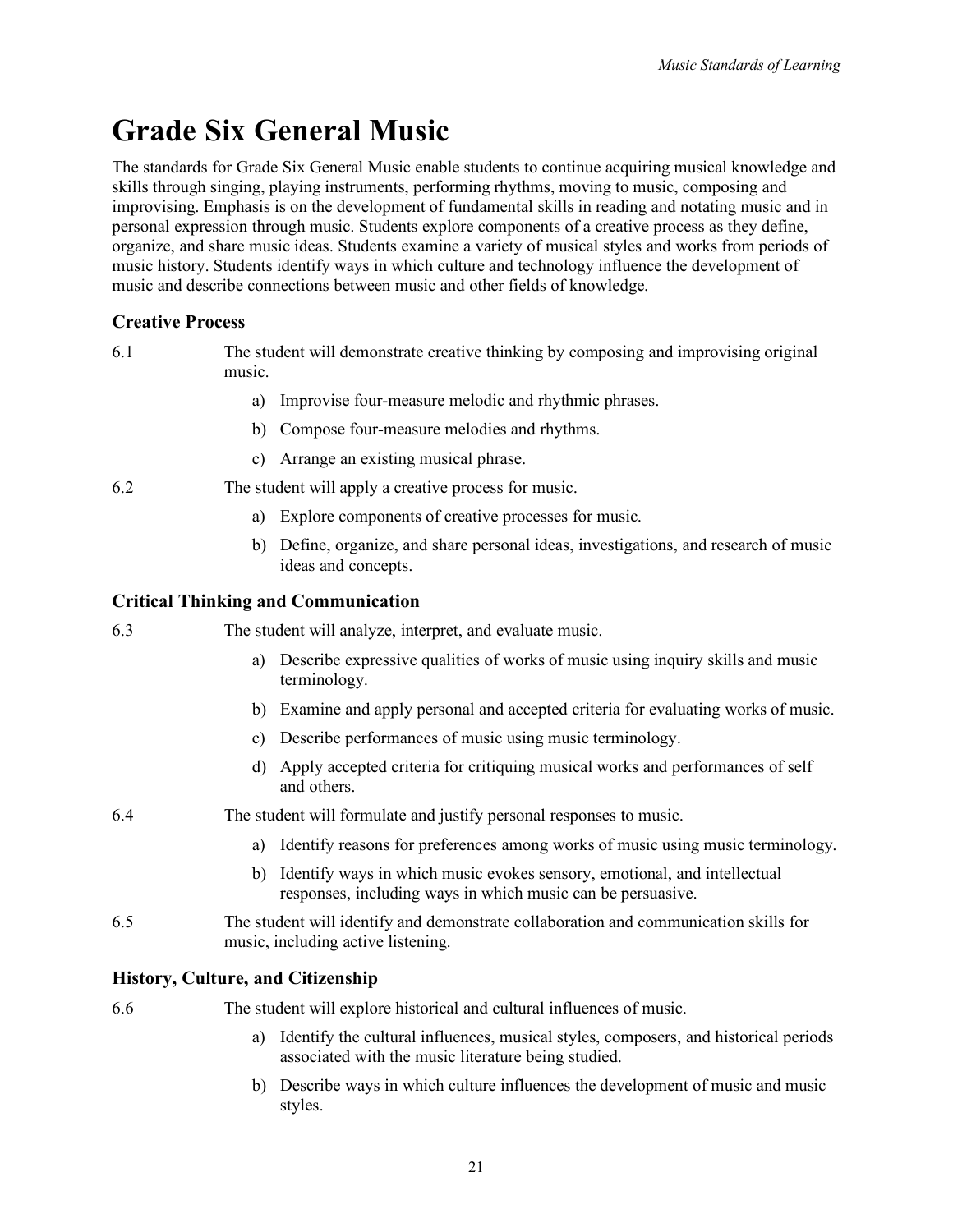- 6.7 The student will explore the functions of music, including the use of music as a form of expression, communication, ceremony, and entertainment.
- 6.8 The student will explain intellectual property as it relates to music.

- 6.9 The student will describe career options in music.
- 6.10 The student will identify ways in which culture and technology influence the development of music and musical styles, including the ways sound is manipulated.
- 6.11 The student will describe the connections of music to the other fine arts and other fields of knowledge.

- 6.12 The student will read and notate music.
	- a) Identify tonal, rhythmic, and melodic patterns containing steps, skips, and leaps.
	- b) Recognize diatonic intervals.
	- c) Identify and notate melodies on the musical staff.
	- d) Read and notate rhythmic patterns that include whole notes, half notes, quarter notes, eighth notes, and corresponding rests.
	- e) Identify the meaning of the upper and lower numbers of time signatures.
- 6.13 The student will perform a variety of music.
	- a) Sing or play music in unison and simple harmony.
	- b) Follow dynamic and tempo markings.
	- c) Identifying appropriate performance practices.
- 6.14 The student will perform melodies and accompaniments.
	- a) Sing or play instruments with and without notation.
	- b) Perform music in a variety of ensembles.
- 6.15 The student will read, count, and perform rhythmic patterns.
	- a) Use a counting system.
	- b) Include patterns that suggest duple and triple meter.
	- c) Use instruments, body percussion, and voice.
	- d) Include whole notes, half notes, quarter notes, eighth notes, and corresponding rests.
- 6.16 The student will respond to music with movement by performing non-choreographed and choreographed movements.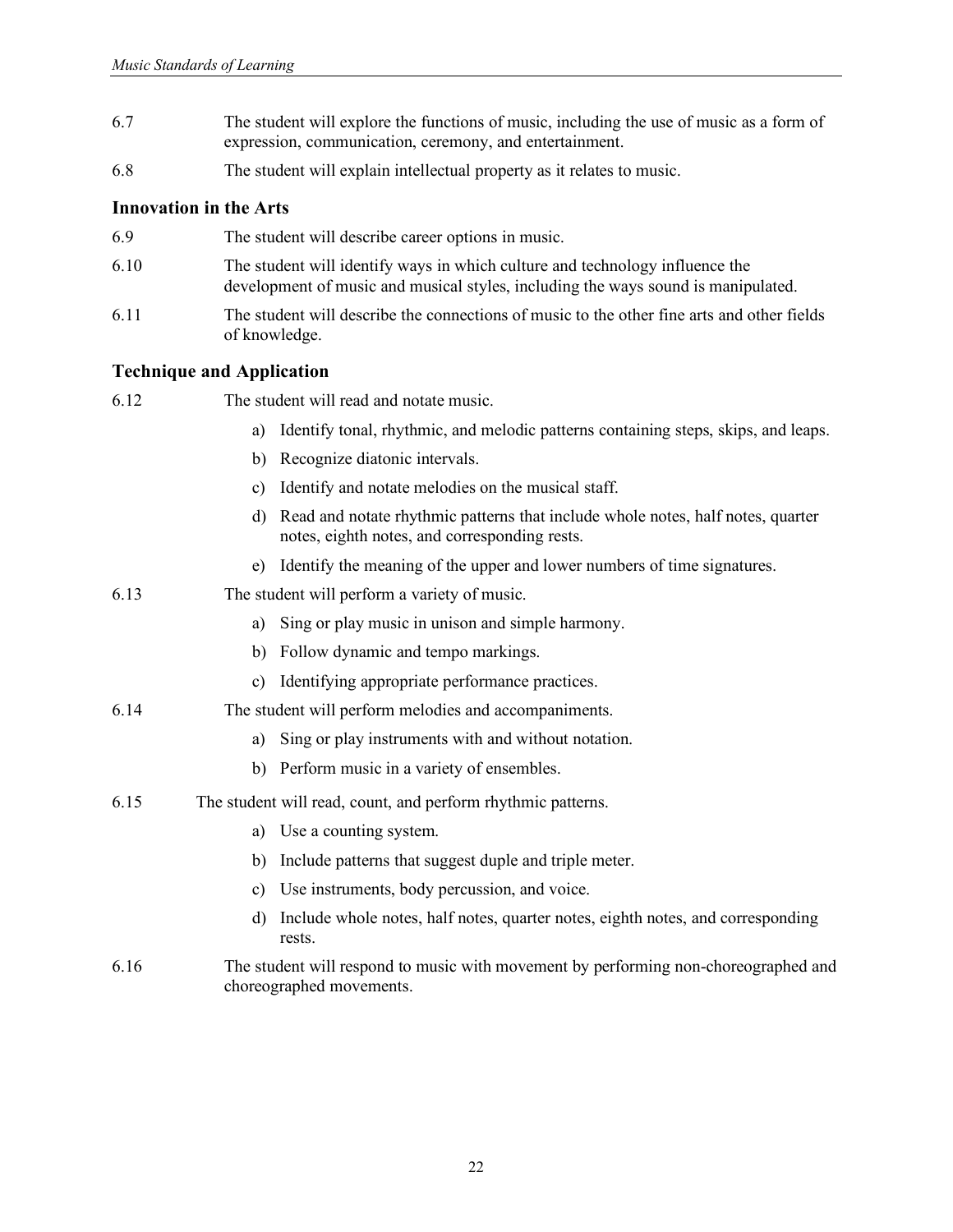# <span id="page-32-0"></span>**Grade Seven General Music**

The standards for Grade Seven General Music build upon students' musical knowledge and skills through increasingly complex experiences in singing, playing instruments, performing rhythms, moving to music, and creating music through processes such as composition, improvisation, and arranging. Exploration of music theory continues as students read and write increasingly complex music notation. Students use critical thinking to compare and contrast the functions of music and investigate the impact of musicians, music consumers, and music advocates on the community. Students define, organize, and share personal ideas, investigations, and research of music ideas and concepts as part of a creative process. Students respond to, describe, interpret, and evaluate music and experience music from a variety of cultural influences, styles, composers, and historical periods. They compare and contrast career pathways in music and identify relationships between music and other fine arts.

# **Creative Process**

- 7.1 The student will demonstrate creative thinking by composing and improvising original music.
	- a) Improvise eight-measure melodic and rhythmic phrases.
	- b) Compose eight-measure melodies and rhythms.
	- c) Arrange an existing musical antecedent phrase and consequent phrase.
- 7.2 The student will apply a creative process for music.
	- a) Describe components of a creative process for music.
	- b) Define, organize, and share personal ideas, investigations, and research of music ideas and concepts.

# **Critical Thinking and Communication**

- 7.3 The student will analyze, interpret, and evaluate music.
	- a) Describe and interpret works of music using inquiry skills and music terminology.
	- b) Apply accepted criteria for evaluating works of music.
	- c) Apply accepted criteria for critiquing musical performances of self and others.
- 7.4 The student will formulate and justify personal responses to music.
	- a) Explain how the time and place influence the characteristics that give meaning and value to a work of music.
	- b) Describe personal responses to works of music using music terminology.
	- c) Analyze ways in which music can evoke emotion and be persuasive.
- 7.5 The student will describe and demonstrate collaboration and communication skills for music, including active listening.

# **History, Culture, and Citizenship**

- 7.6 The student will explore historical and cultural influences of music.
	- a) Describe the cultural influences, musical styles, composers, and historical periods associated with the music literature being studied.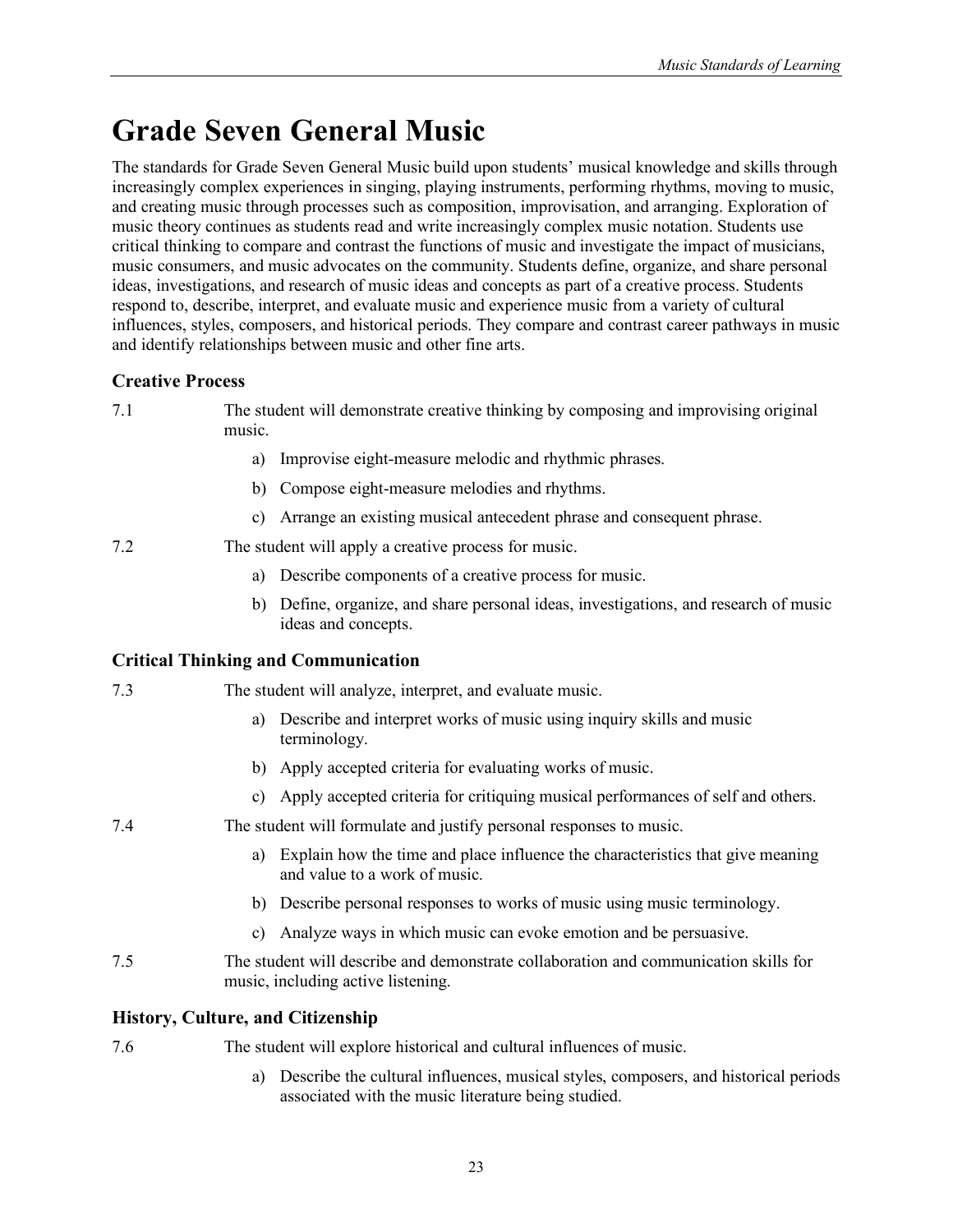- b) Compare and contrast a variety of musical styles using music terminology.
- c) Compare and contrast the functions of music in a variety of cultures.
- 7.7 The student will describe how musicians, consumers of music, and music advocates impact the community.
- 7.8 The student will identify and apply digital citizenship skills related to intellectual property in music research, performance, and sharing.

- 7.9 The student will compare and contrast career options in music in relation to career preparation.
- 7.10 The student will identify and explore ways that new media is used to create and edit music.
- 7.11 The student will relate music to the other fine arts.

| 7.12 | The student will read and notate music.                                                                         |  |
|------|-----------------------------------------------------------------------------------------------------------------|--|
|      | Identify and perform tonal, rhythmic, and melodic patterns containing steps,<br>a)<br>skips, and leaps.         |  |
|      | b) Notate melodies on the treble and bass staves.                                                               |  |
|      | c) Read melodic patterns using the diatonic scale.                                                              |  |
|      | Read and notate rhythmic patterns that include sixteenth notes, dotted notes, and<br>d)<br>corresponding rests. |  |
| 7.13 | The student will perform a varied repertoire of music.                                                          |  |
|      | Sing or play music written in two or three parts.<br>a)                                                         |  |
|      | b) Play melodies and accompaniments written on the treble staff and/or bass staff.                              |  |
|      | Demonstrate appropriate performance practices.<br>$\mathbf{c}$ )                                                |  |
| 7.14 | The student will sing and/or play music of increased levels of difficulty on a variety of<br>instruments.       |  |
| 7.15 | The student will read, count, and perform rhythmic patterns.                                                    |  |
|      | Use a counting system.<br>a)                                                                                    |  |
|      | b) Include patterns that suggest duple and triple meter.                                                        |  |
|      | Use instruments, body percussion, and voice.<br>c)                                                              |  |
|      | Include sixteenth notes, dotted notes, and corresponding rests.<br>d)                                           |  |
| 7.16 | The student will respond to music with movement.                                                                |  |
|      | Use movement to illustrate musical styles.<br>a)                                                                |  |
|      | b) Use choreography to interpret aspects of musical expression.                                                 |  |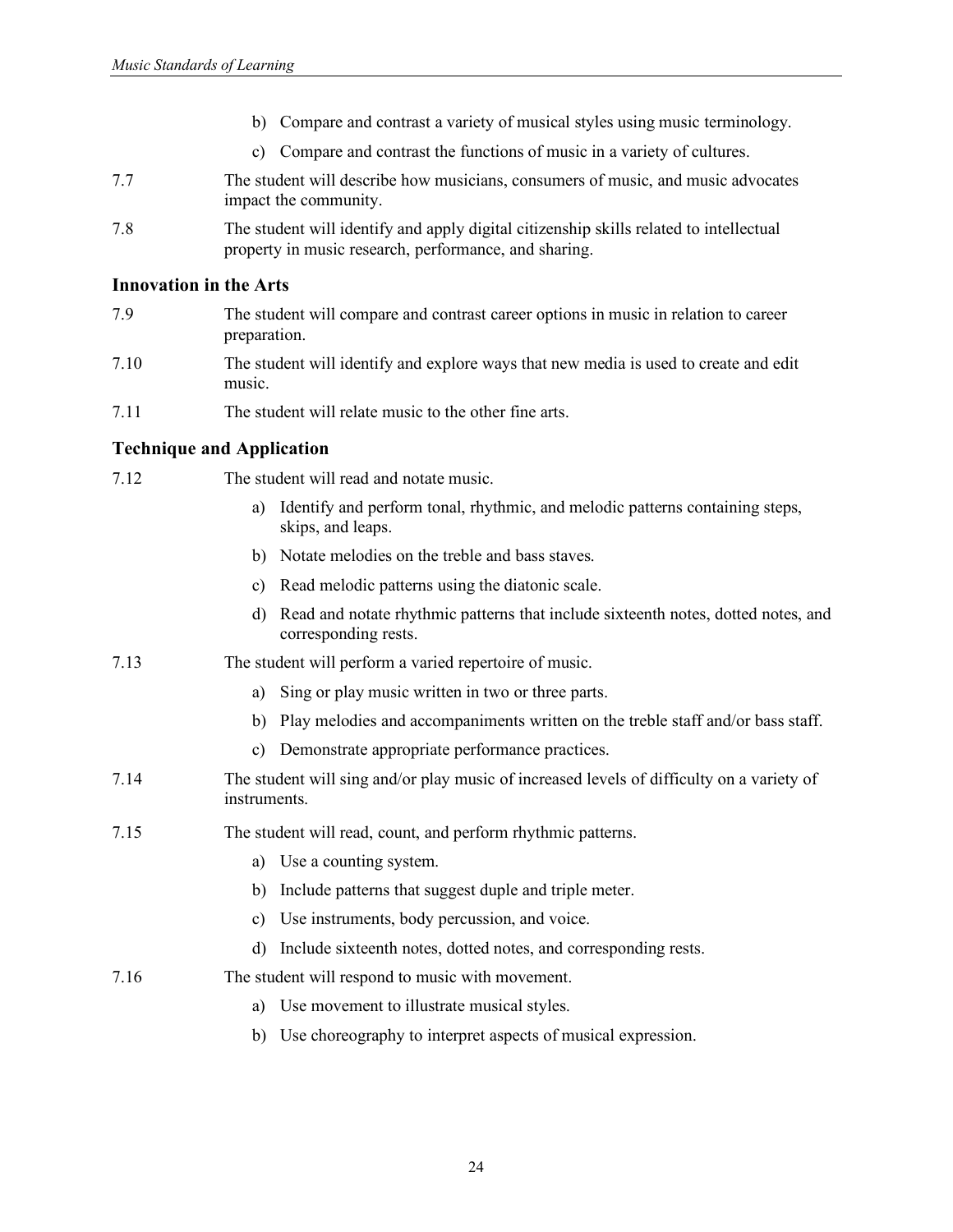# <span id="page-34-0"></span>**Grade Eight General Music**

The standards for Grade Eight General Music enable students to use critical thinking skills to gain a deeper understanding of music. Students explore and evaluate a variety of music styles and develop personal criteria to be used for describing and analyzing musical performances. Students use a creative process to develop individual solutions to creative challenges through independent research, investigation, and inquiry of music ideas and concepts. Students investigate connections between music skills and college, career, and workplace skills, and analyze connection between music and other fields of knowledge. Students examine historical and cultural influences of music and the value of music in society. Students are prepared for further instruction at the high school level.

# **Creative Process**

8.1 The student will demonstrate creative thinking by composing and improvising original music.

- a) Improvise sixteen-measure melodic and rhythmic phrases.
- b) Compose sixteen-measure melodies and rhythms.
- c) Arranging an existing musical tune.
- 8.2 The student will apply a creative process for music.
	- a) Develop individual solutions to creative challenges through independent research, investigation, and inquiry of music ideas and concepts.
	- b) Collaborate with peers to define, organize, develop, and share ideas, investigations, and research of music ideas and concepts.

# **Critical Thinking and Communication**

8.3 The student will analyze, interpret, and evaluate music.

- a) Analyze and interpret works of music using inquiry skills and music terminology.
- b) Formulate criteria to be used for evaluating works of music.
- c) Apply formulated criteria for critiquing musical works and performances of self and others.
- 8.4 The student will formulate and justify personal responses to music.
	- a) Analyze how time and place influence the characteristics that give meaning and value to a work of music.
	- b) Describe personal, emotional, and intellectual responses to works of music.
- 8.5 The student will explain and apply collaboration and communication skills for music, including active listening.

### **History, Culture, and Citizenship**

8.6 The student will explore historical and cultural influences of music.

- a) Describe the cultural influences, musical styles, composers, and historical periods associated with the music literature being studied.
- b) Compare and contrast a variety of musical periods and styles using music terminology.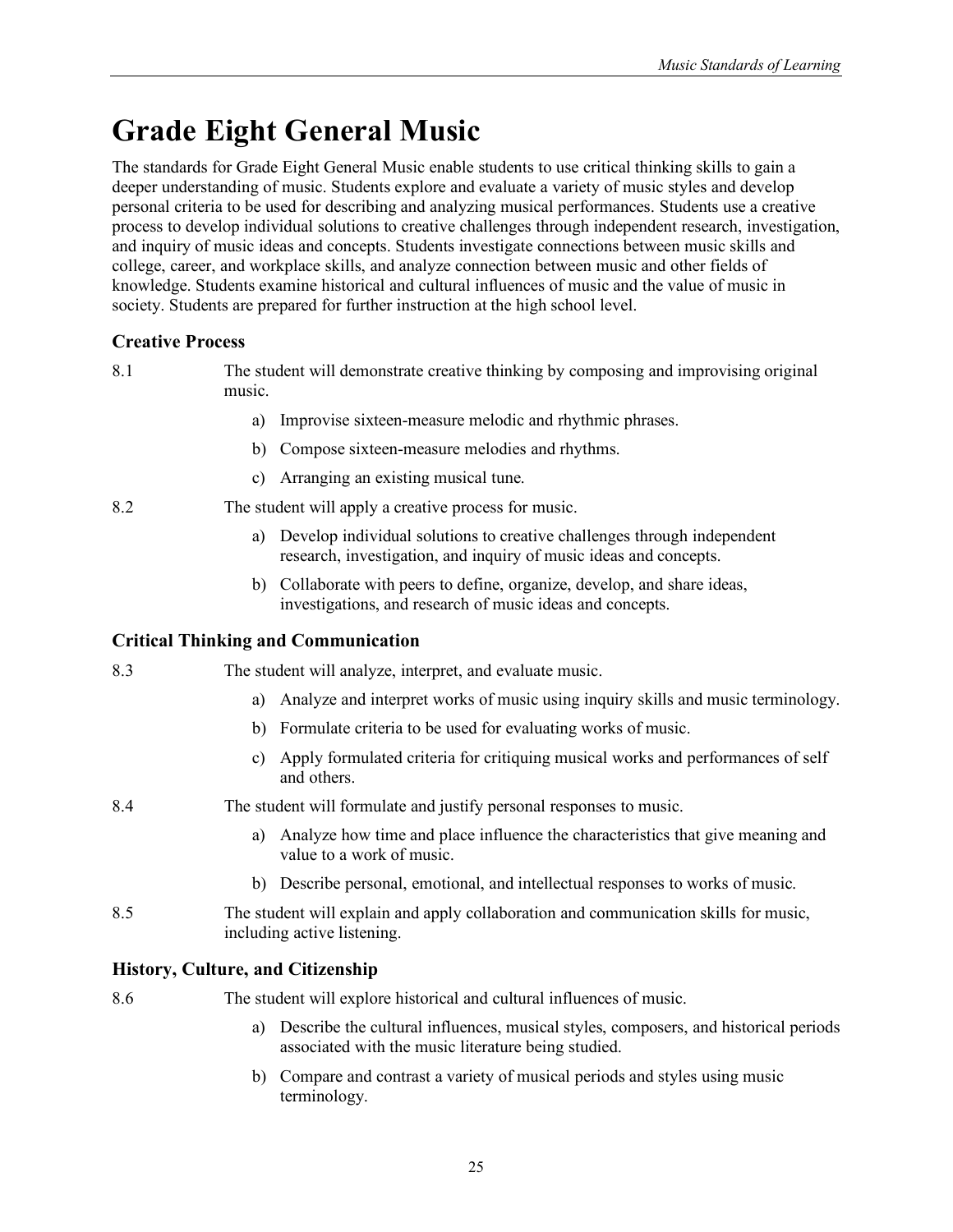- c) Compare and contrast the functions of music in a variety of cultures.
- 8.7 The student will describe opportunities for music performance and advocacy within the community.
- 8.8 The student will explain and apply digital citizenship skills related to intellectual property in music research, performance, and sharing.

- 8.9 The student will investigate connections between music skills and college, career, and workplace skills.
- 8.10 The student will explore and investigate technology and new media to create, edit, and present music.
- 8.11 The student will analyze cross-disciplinary connections with music.

| 8.12 |               | The student will read and notate music.                                                                                      |
|------|---------------|------------------------------------------------------------------------------------------------------------------------------|
|      | a)            | Identify and perform melodic patterns using specific interval names (e.g., third,<br>fifth).                                 |
|      |               | b) Read and notate rhythmic patterns of increasing complexity, including tied<br>rhythms, eighth note triplets, syncopation. |
| 8.13 |               | The student will perform a variety of music.                                                                                 |
|      | a)            | Use indicated dynamics, phrasing, and other elements of music.                                                               |
|      | b)            | Sing or play music written in three parts on the treble and bass staves.                                                     |
|      | $\mathbf{c})$ | Consistently demonstrate appropriate performance practices.                                                                  |
| 8.14 |               | The student will sing and/or play a variety of instruments.                                                                  |
|      | a)            | Play melodies and accompaniments written on the grand staff.                                                                 |
|      | b)            | Play music of increased difficulty in a variety of ensembles using traditional and<br>nontraditional instruments.            |
| 8.15 |               | The student will read, count, and perform rhythmic patterns.                                                                 |
|      | a)            | Use a counting system.                                                                                                       |
|      | b)            | Include patterns that suggest duple and triple meter.                                                                        |
|      | c)            | Use instruments, body percussion, and voice.                                                                                 |
|      | d)            | Include complex rhythms and syncopation.                                                                                     |
| 8.16 |               | The student will respond to music with movement.                                                                             |
|      | a)            | Create movements individually or collaboratively to interpret a musical<br>composition.                                      |

- b) Create movements to illustrate forms, meters, and patterns.
- c) Demonstrate how choreography is a form of expression and communication.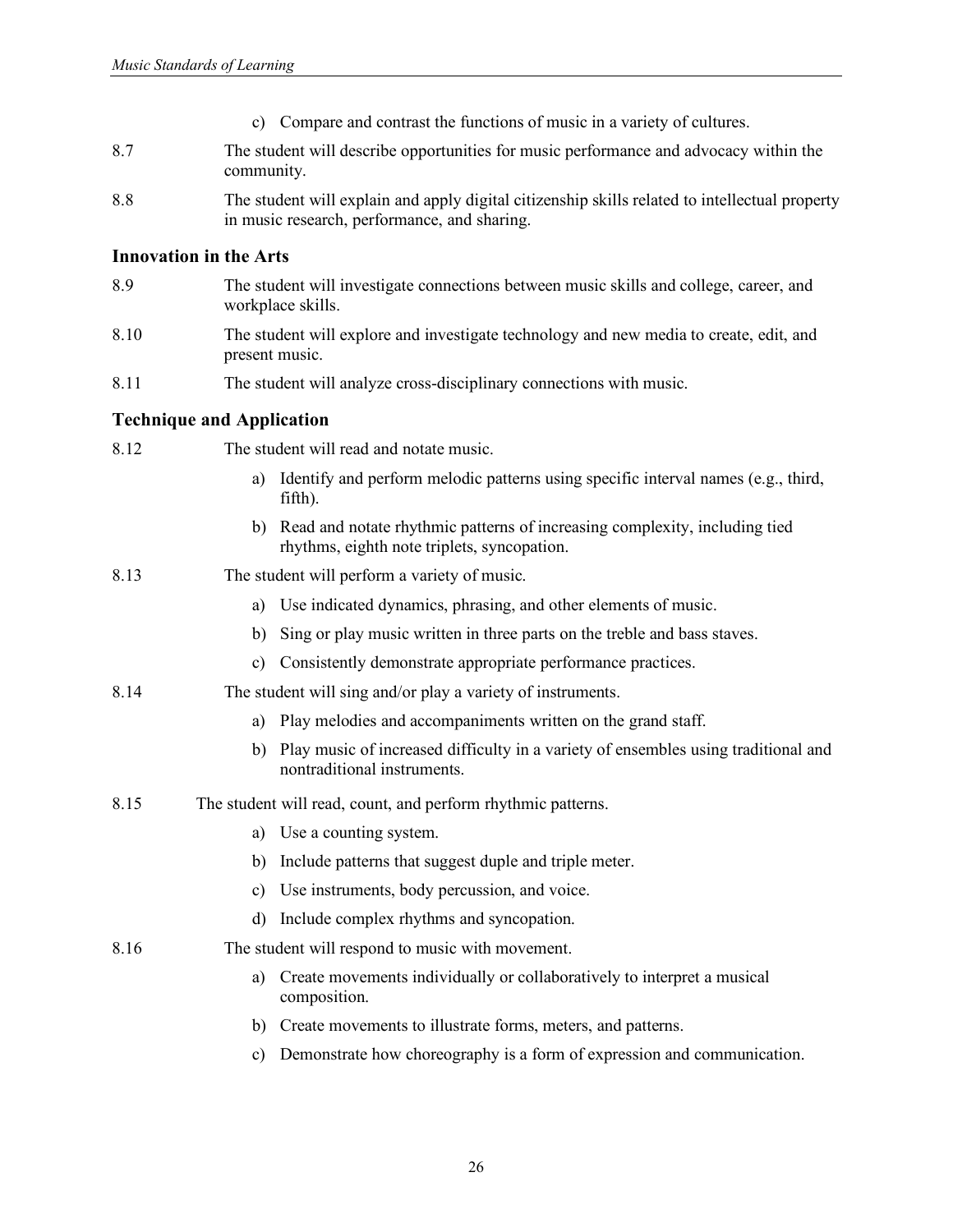# **Middle School Instrumental Music, Beginning Level**

The standards for Middle School Instrumental Music, Beginning Level enable students to begin receiving instruction on a wind, percussion, or string instrument of their choice with guidance from the music teacher. Instruction may begin at any middle school grade level. Students identify parts of the instrument and demonstrate proper instrument care, playing posture, instrument positions, fingerings, embouchure (if applicable), and tone production. Students apply emerging music skills to create and notate original work. Music literacy skills are emphasized as students read, notate, and perform music. Students use critical thinking skills to respond to, describe, interpret, and evaluate works of music as performers and listeners. Students identify opportunities to engage with music beyond the classroom. Opportunities are provided for students to participate in local, district, and regional music events as appropriate to level, ability, and interest.

## **Creative Process**

| MIB.1 | The student will create music as a means of individual expression. |  |
|-------|--------------------------------------------------------------------|--|
|       |                                                                    |  |

- a) Compose a four-measure rhythmic-melodic variation.
- b) Improvise simple rhythmic and melodic examples in call-and-response styles.
- c) Play and write rhythmic variations of four-measure selections taken from existing melodies, exercises, or etudes.
- MIB.2 The student will apply a creative process for music.
	- a) Identify and apply steps of a creative process in a variety of contexts in music.
	- b) Collaboratively identify and examine inquiry-based questions related to music.
	- c) Monitor individual practice and progress toward goals.

| MIB.3 | The student will analyze, interpret, and evaluate music.                                                                                      |
|-------|-----------------------------------------------------------------------------------------------------------------------------------------------|
|       | Describe and interpret diverse works of music using inquiry skills and music<br>a)<br>terminology.                                            |
|       | b) Describe accepted criteria used for evaluating works of music.                                                                             |
|       | Describe performances of music using music terminology.<br>C)                                                                                 |
| MIB.4 | The student will formulate and justify personal responses to music.                                                                           |
|       | Identify reasons for preferences among works of music using music terminology.<br>a)                                                          |
|       | Identify ways in which music evokes sensory, emotional, and intellectual<br>b)<br>responses, including ways in which music can be persuasive. |
|       | Describe aesthetic criteria used for determining the quality of a work of music or<br>C)<br>importance of a musical style.                    |
| MIB.5 | The student will identify and demonstrate collaboration and communication skills for<br>music.                                                |
|       | Participate in school performances, and in local, district, or regional events as<br>a)<br>appropriate to level, ability, and interest.       |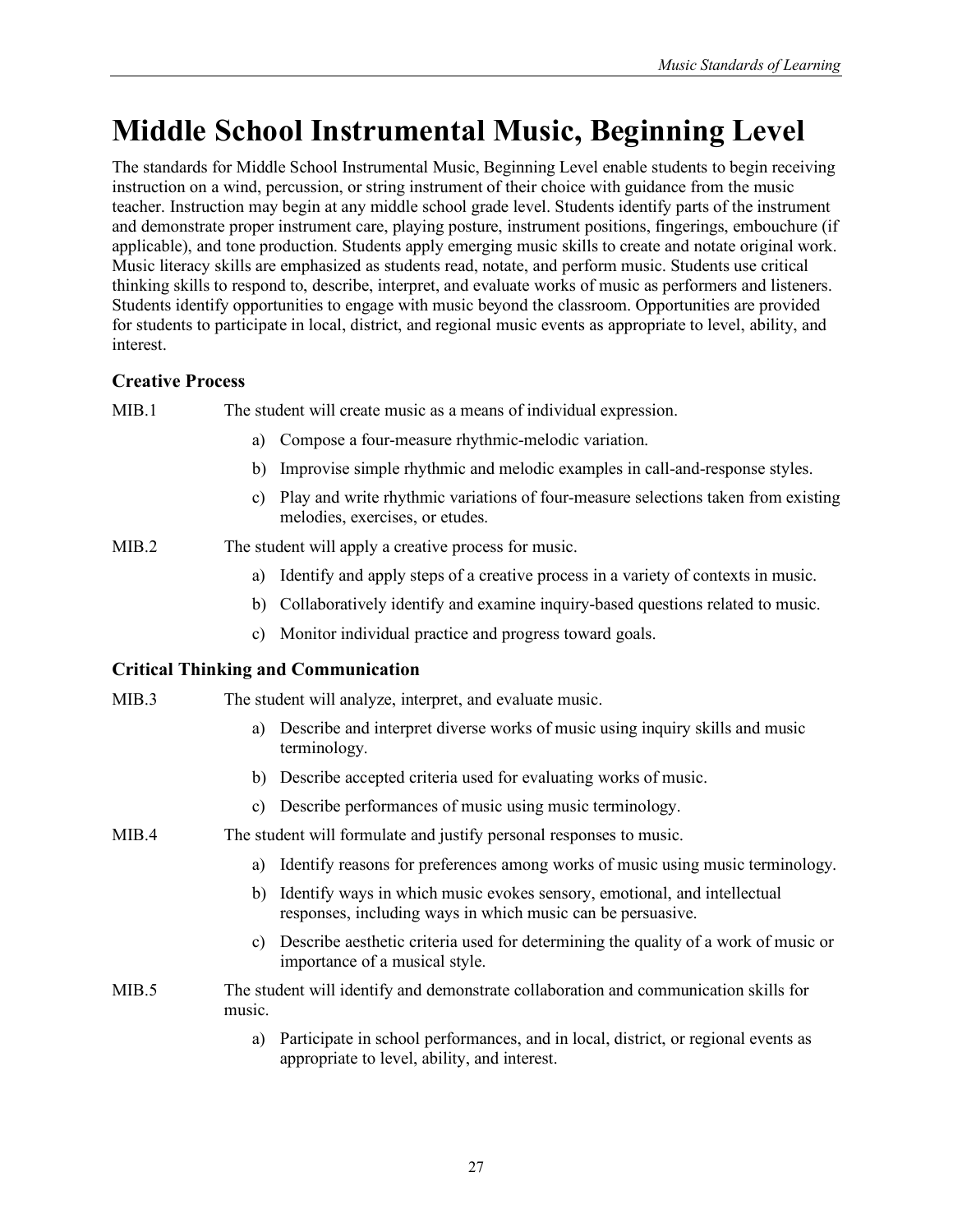- b) Describe and demonstrate rehearsal and concert etiquette as a performer (e.g., using critical aural skills, following conducting gestures, maintaining attention in rest position).
- c) Describe and demonstrate active listening in rehearsal and as an audience member.

MIB.6 The student will explore historical and cultural influences of music.

- a) Identify the cultural influences, musical styles, composers, and historical periods associated with the music literature through listening, performing, and studying.
- b) Describe ways in which culture influences the development of instruments, instrumental music, and instrumental music styles.
- MIB.7 The student will explore the functions of music, including the use of music as a form of expression, communication, ceremony, and entertainment.
- MIB.8 The student will examine and apply digital citizenship skills related to intellectual property as it relates to music.

## **Innovation in the Arts**

- MIB.9 The student will describe career options in music.
- MIB.10 The student will identify ways in which culture and technology influence the development of music and musical styles, including the ways sound is manipulated.
- MIB.11 The student will describe the connections of instrumental music to the other fine arts and other fields of knowledge.

- MIB.12 The student will demonstrate music literacy.
	- a) Identify, define, and use basic standard and instrument specific notation for pitch, rhythm, meter, articulation, dynamics, and other elements of music.
	- b) Notate student-created compositions using standard notation.
	- c) Sing selected lines from music being studied.
	- d) Echo, read, count (using a counting system), and perform simple rhythms and rhythmic patterns, including whole notes, half notes, quarter notes, eighth notes, dotted half notes, dotted quarter notes, and corresponding rests.
	- e) Identify, read, and perform music in simple meters  $(\frac{2}{4}, \frac{3}{4}, \frac{4}{4}, C)$ .
	- f) Define and apply music terminology found in the music literature being studied.
	- g) Read and interpret standard music notation while performing music of varying styles and levels of difficulty.
	- h) Sight-read music of varying styles and levels of difficulty.
	- i) Guitar student—read and create chord diagrams; read and perform basic rhythm guitar using G, G7, B7, C, D, D7, Dm, A, A7, Am, E, E7, Em, and F chords in first position.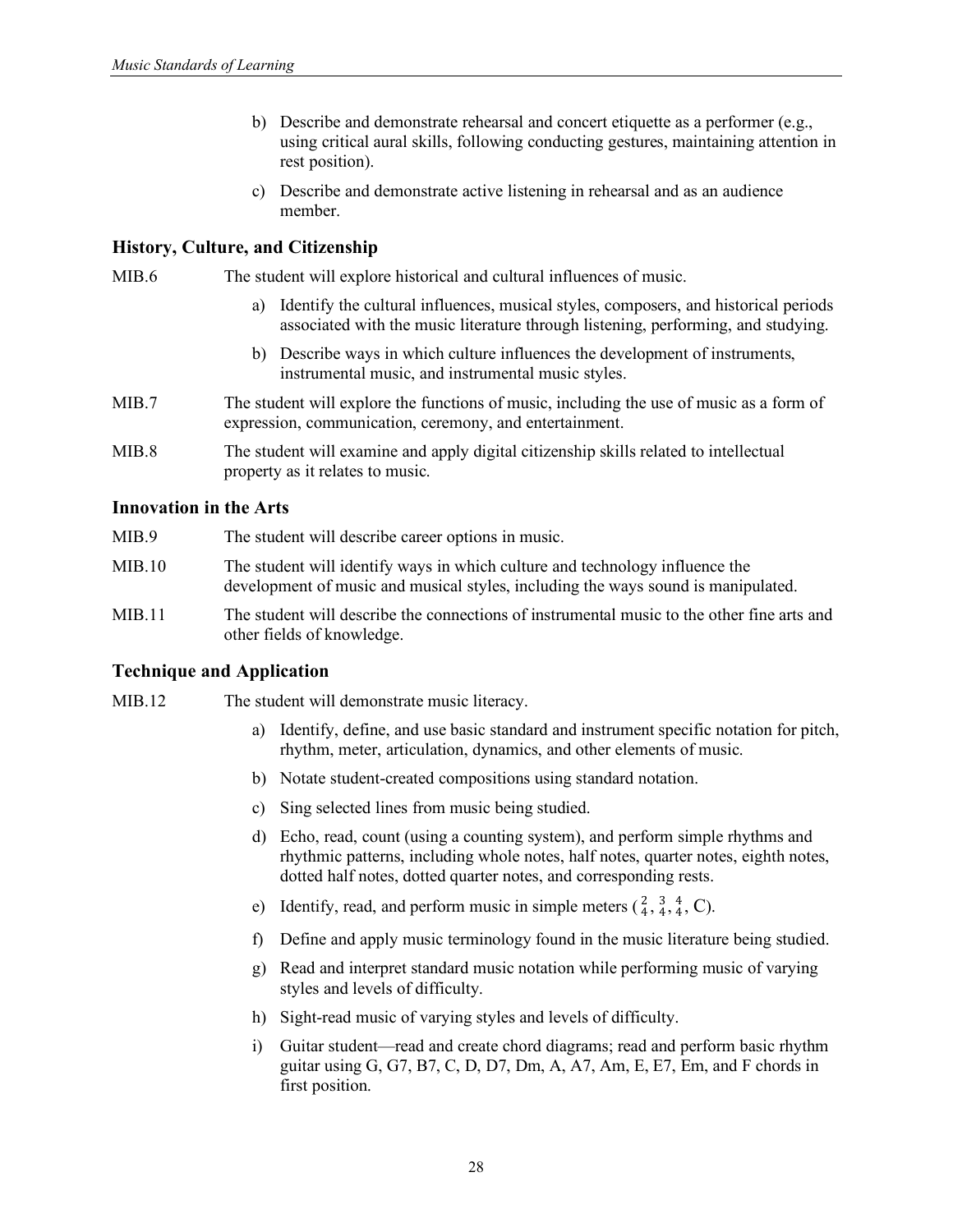| MIB.13 |               | The student will identify and demonstrate half-step and whole-step patterns in order to<br>read, notate, understand and perform scales, key signatures, and/or chords.                                                                                                                                                                                                                                            |
|--------|---------------|-------------------------------------------------------------------------------------------------------------------------------------------------------------------------------------------------------------------------------------------------------------------------------------------------------------------------------------------------------------------------------------------------------------------|
|        | a)            | Wind/percussion student—one-octave concert F, B-flat, and E-flat major scales<br>and chromatic patterns.                                                                                                                                                                                                                                                                                                          |
|        |               | b) Orchestral string student—one-octave G, D, and C major scales and introduce the<br>concept of minor scales.                                                                                                                                                                                                                                                                                                    |
|        | c)            | Guitar student—one-octave ascending and descending major, natural and<br>harmonic scales up to three sharps/one flat; a chromatic scale; one form of the<br>moveable, one-octave pentatonic scale; open position chords; power chords with<br>roots on the sixth and fifth strings; a I-IV-V7 chord progression in the keys of C,<br>G, D, and A major, and A and E minor; and 12-bar blues in a variety of keys. |
| MIB.14 |               | The student will demonstrate preparatory instrumental basics and playing procedures.                                                                                                                                                                                                                                                                                                                              |
|        | a)            | Identify and select an appropriate instrument.                                                                                                                                                                                                                                                                                                                                                                    |
|        | b)            | Identify parts of the instrument.                                                                                                                                                                                                                                                                                                                                                                                 |
|        | $\mathbf{c})$ | Identify procedures for care of the instrument.                                                                                                                                                                                                                                                                                                                                                                   |
|        | d)            | Identify proper playing posture and instrument position.                                                                                                                                                                                                                                                                                                                                                          |
|        | e)            | Understand procedures for basic tuning of the instrument with a visual aid or<br>electronic tuner.                                                                                                                                                                                                                                                                                                                |
| MIB.15 |               | The student will demonstrate proper instrumental techniques.                                                                                                                                                                                                                                                                                                                                                      |
|        | a)            | Identify correct hand positions, finger/slide placement, fingerings/positions, and<br>finger/slide patterns.                                                                                                                                                                                                                                                                                                      |
|        | b)            | Match pitches and begin to make adjustments to facilitate correct intonation.                                                                                                                                                                                                                                                                                                                                     |
|        | c)            | Produce tones that are clear, free of tension, and sustained.                                                                                                                                                                                                                                                                                                                                                     |
|        | d)            | Wind student—proper breathing techniques and embouchure; contrasting<br>articulations (tonguing, slurring, staccato, accent).                                                                                                                                                                                                                                                                                     |
|        | e)            | Orchestral string student-proper bow placement, weight, angle, and speed;<br>contrasting articulations (pizzicato, legato, staccato, two-note slurs).                                                                                                                                                                                                                                                             |
|        |               | f) Percussion student—stick control, appropriate grip, and performance of<br>beginning roll, diddle, flam and drag rudiments; multiple bounce roll; playing<br>techniques on mallet and auxiliary instruments.                                                                                                                                                                                                    |
|        | g)            | Guitar student—correct left hand position and finger placement, right hand<br>position and techniques (finger style and pick style).                                                                                                                                                                                                                                                                              |
| MIB.16 |               | The student will demonstrate musicianship and ensemble skills at a beginning level.                                                                                                                                                                                                                                                                                                                               |
|        | a)            | Identify the characteristic sound of the instrument being studied.                                                                                                                                                                                                                                                                                                                                                |
|        | b)            | Blend and balance instrumental timbres.                                                                                                                                                                                                                                                                                                                                                                           |
|        | c)            | Make adjustments to facilitate correct intonation.                                                                                                                                                                                                                                                                                                                                                                |
|        | d)            | Match dynamic levels and playing style.                                                                                                                                                                                                                                                                                                                                                                           |
|        | e)            | Respond to conducting patterns and gestures.                                                                                                                                                                                                                                                                                                                                                                      |
|        | $\mathbf f$   | Maintain a steady beat at various tempos in the music literature being studied.                                                                                                                                                                                                                                                                                                                                   |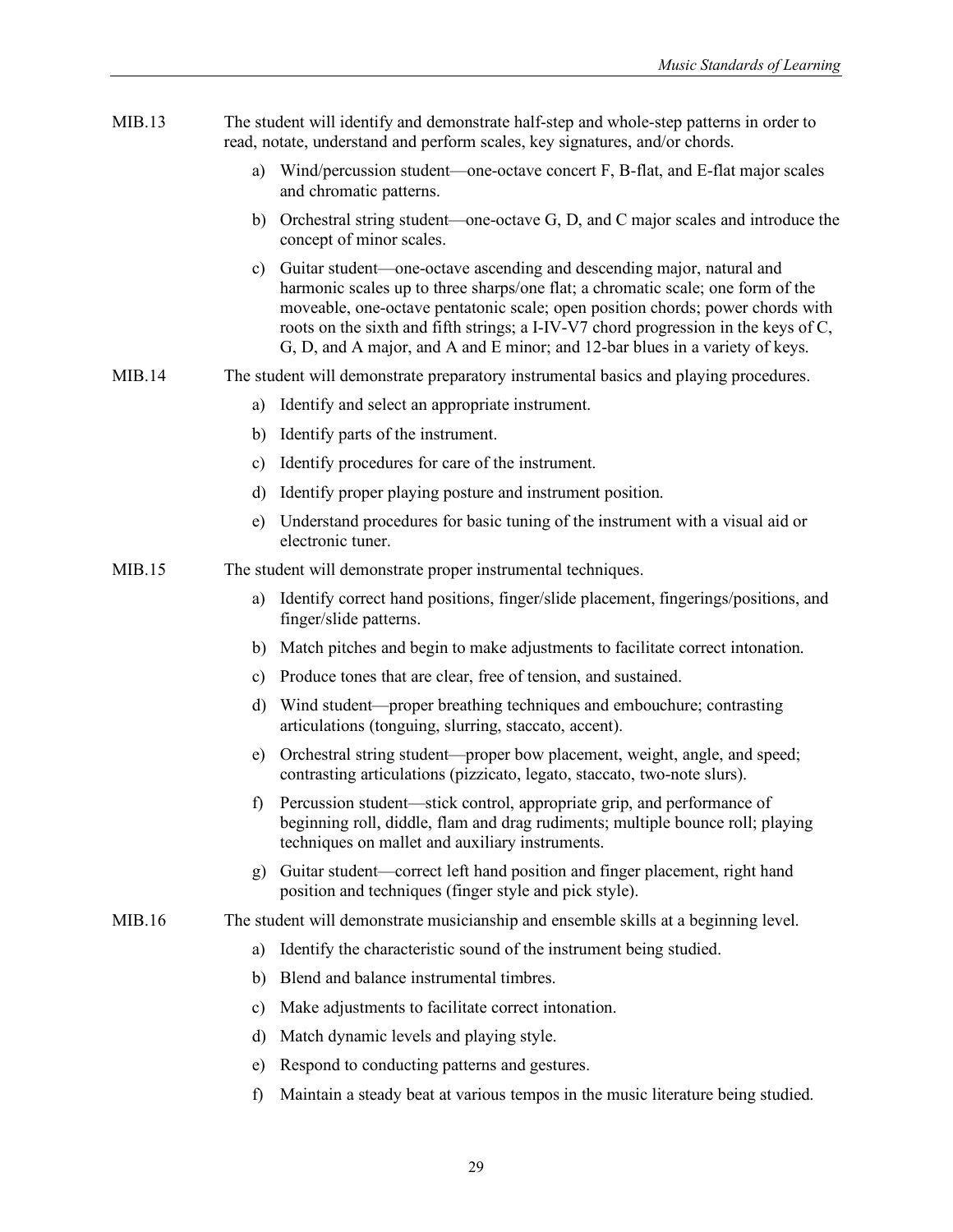g) Begin to use articulations, dynamic contrasts, and phrasing, as a means of expression.

# **Middle School Instrumental Music, Intermediate Level**

The standards for Middle School Instrumental Music, Intermediate Level enable students to continue to develop basic musicianship and music literacy. Students examine inquiry-based questions related to music as part of a creative process. Students increase individual technical skills while developing their understanding of the collaborative skills required to create and refine music for ensemble performance. Music literacy skills are emphasized as students read, notate, sight-read, and perform music. Students respond to, describe, interpret, and evaluate music as performers and listeners, and experience music from a variety of cultural influences, styles, composers, and historical periods. Students compare and contrast career options in music and examine the relationship of instrumental music to the other fine arts. Opportunities are provided for students to participate in local, district, and regional music events as appropriate to level, ability, and interest.

## **Creative Process**

| MII.1             |               | The student will create music as a means of individual expression.                                                              |
|-------------------|---------------|---------------------------------------------------------------------------------------------------------------------------------|
|                   | a)            | Compose a four-measure rhythmic-melodic variation.                                                                              |
|                   | b)            | Improvise simple rhythmic and melodic examples in call-and-response styles.                                                     |
|                   | $\mathbf{c}$  | Write and perform melodic variations of four-to-eight-measure selections taken<br>from existing melodies, exercises, or etudes. |
| MII.2             |               | The student will apply a creative process for music.                                                                            |
|                   | a)            | Apply steps of a creative process in a variety of contexts in music.                                                            |
|                   | b)            | Collaboratively identify and examine inquiry-based questions related to music.                                                  |
|                   | c)            | Monitor individual practice and progress toward goals.                                                                          |
|                   |               | <b>Critical Thinking and Communication</b>                                                                                      |
| MII.3             |               | The student will analyze, interpret, and evaluate music.                                                                        |
|                   | a)            | Interpret diverse works of music using inquiry skills and music terminology.                                                    |
|                   | b)            | Apply accepted criteria for analyzing, critiquing, and evaluating works of music.                                               |
|                   | $\mathbf{c})$ | Describe performances of music using music terminology.                                                                         |
| MII.4             |               | The student will formulate and justify personal responses to music.                                                             |
|                   | a)            | Explain how the factors of time and place influence the characteristics that give<br>meaning and value to a work of music.      |
|                   |               | b) Describe personal responses to works of music using music terminology.                                                       |
|                   | c)            | Analyze ways in which music can evoke emotion and be persuasive.                                                                |
|                   | $\mathbf{d}$  | Apply aesthetic criteria for determining the quality of a work of music or<br>importance of a musical style.                    |
| MI <sub>1.5</sub> | music.        | The student will describe and demonstrate collaboration and communication skills for                                            |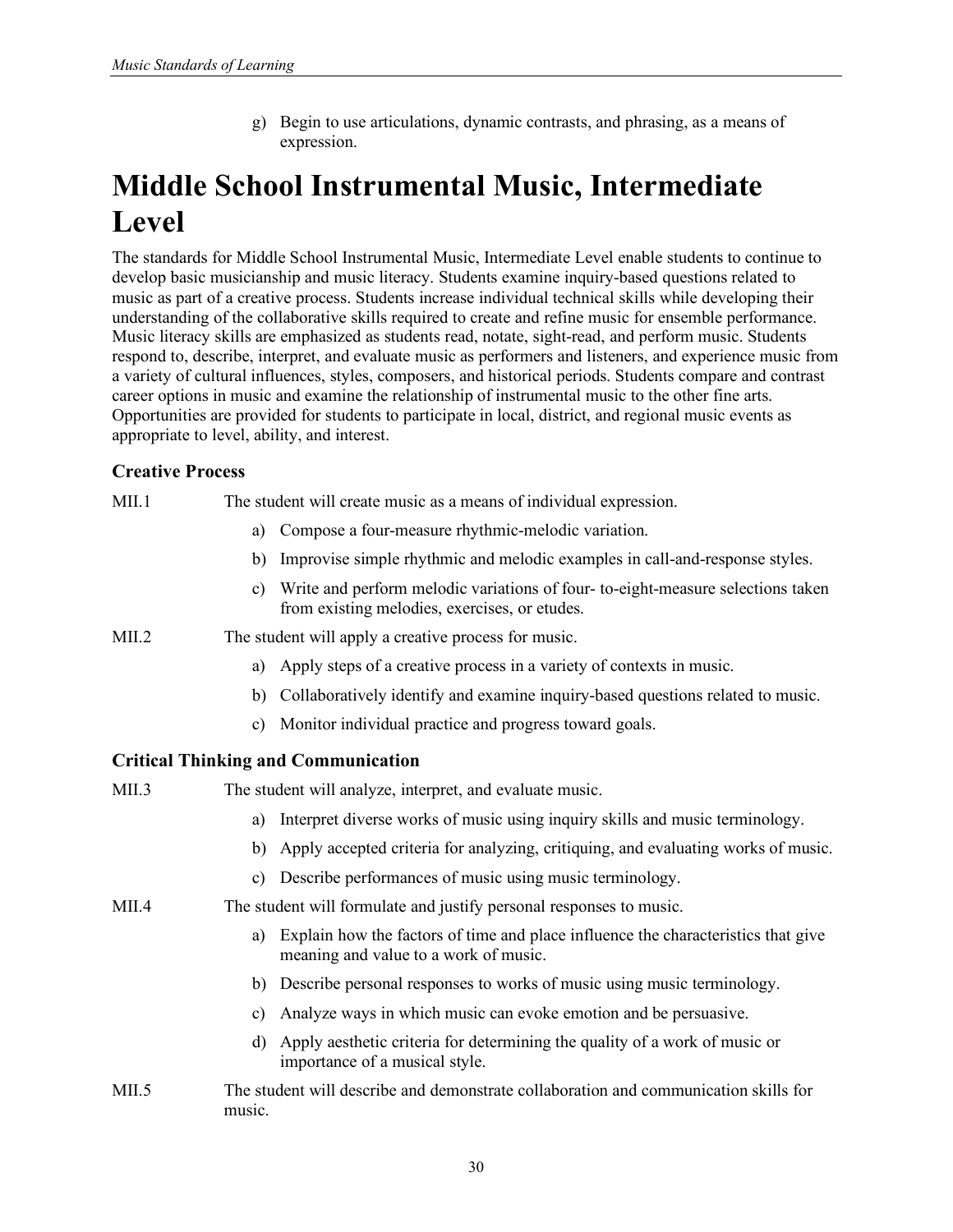- a) Participate in curricular and co-curricular school performances, and in local, district, or regional events as appropriate to level, ability, and interest.
- b) Describe and demonstrate rehearsal and concert etiquette as a performer (e.g., using critical aural skills, following conducting gestures, maintaining attention in rest position).
- c) Demonstrate concert etiquette as an active listener.

MII.6 The student will explore historical and cultural influences of music.

- a) Describe the cultural influences, musical styles, composers, and historical periods associated with the music literature through listening, performing, and studying.
- b) Compare and contrast a variety of musical styles using music terminology.
- c) Compare and contrast the functions of instrumental music in a variety of cultures.
- MII.7 The student will describe how musicians, consumers of music, and music advocates impact the community.
- MII.8 The student will identify and apply digital citizenship skills related to intellectual property in music research, performance, and sharing.

#### **Innovation in the Arts**

| MIL9    | The student will compare and contrast career options in music in relation to career<br>preparation. |
|---------|-----------------------------------------------------------------------------------------------------|
| MIL 10- | The student will identify and explore ways that new media is used to create and edit<br>music.      |

MII.11 The student will examine the relationship of instrumental music to the other fine arts.

- MII.12 The student will demonstrate music literacy.
	- a) Identify, define, and use standard notation for pitch, rhythm, meter, articulation, dynamics, and other elements of music.
	- b) Notate student-created compositions using standard notation.
	- c) Sing independent parts selected from the music being studied.
	- d) Echo, read, count (using a counting system), and perform rhythms and rhythmic patterns, including sixteenth notes, eighth-note triplets, dotted eighth notes, corresponding rests, and syncopations.
	- e) Identify, read, and perform music in  $\frac{2}{2}$  (alla breve or cut time) and  $\frac{6}{8}$  meters.
	- f) Identify and perform music written in rondo and ternary forms.
	- g) Define and apply music terminology found in the music literature being studied.
	- h) Sight-read music of varying styles and levels of difficulty.
	- i) Guitar student—identify and perform music written in ABA and strophic forms.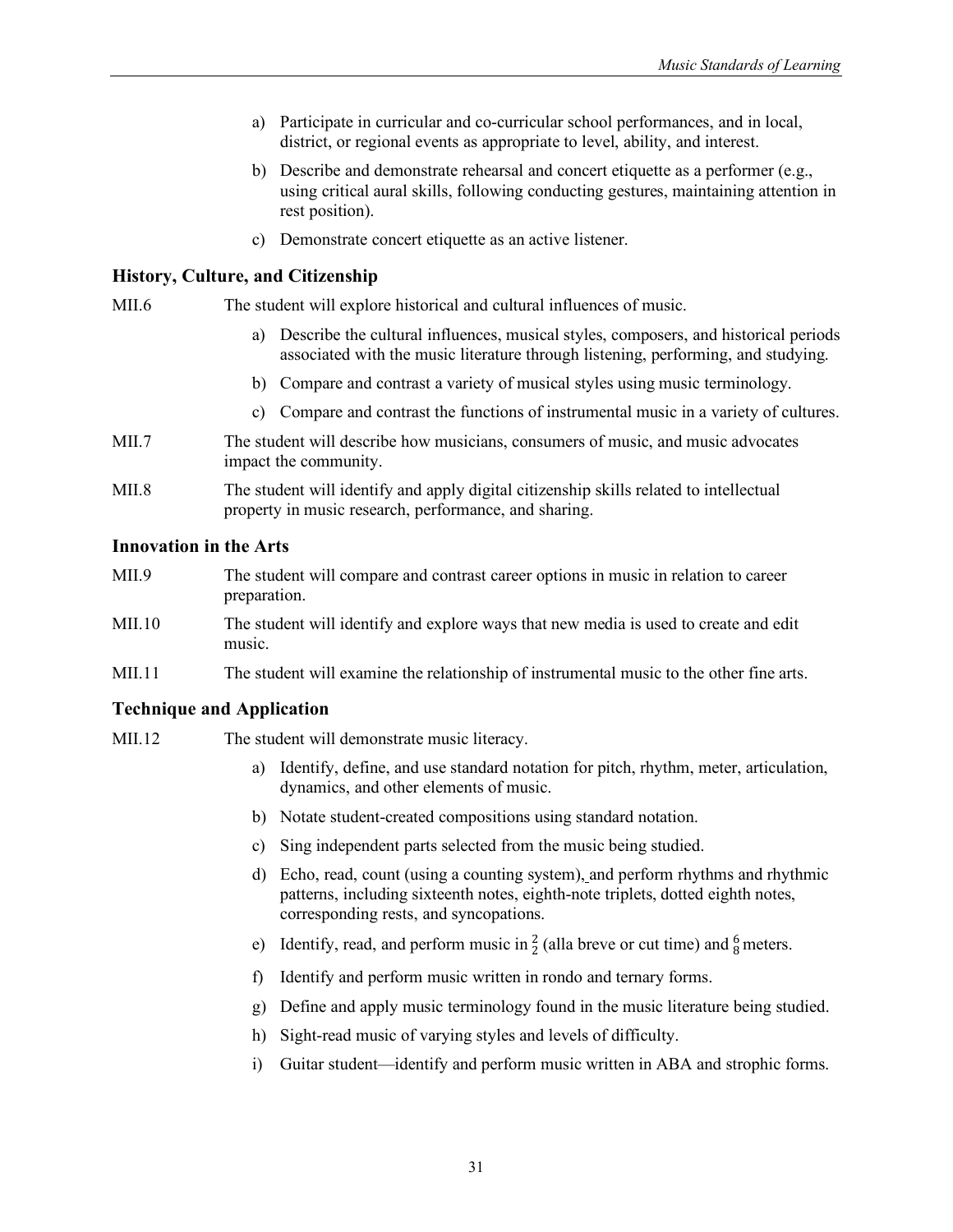| MII.13 |               | The student will identify and demonstrate half-step and whole-step patterns in order to<br>read, notate, understand and perform scales, key signatures, and/or chords.                                                                                                                                                                                                                                                                                                                                                                                                                  |
|--------|---------------|-----------------------------------------------------------------------------------------------------------------------------------------------------------------------------------------------------------------------------------------------------------------------------------------------------------------------------------------------------------------------------------------------------------------------------------------------------------------------------------------------------------------------------------------------------------------------------------------|
|        |               | a) Wind/percussion student—concert C, F, B-flat, E-flat, A-flat, and G major<br>scales; g and d minor scales; chromatic scale.                                                                                                                                                                                                                                                                                                                                                                                                                                                          |
|        |               | b) Orchestral string student—one-octave C, G, D, F, and B-flat major scales and a,<br>e, g, and d minor scales (double bass dropping to lower string as needed).                                                                                                                                                                                                                                                                                                                                                                                                                        |
|        | c)            | Guitar student—scales and chords in root position and in inversions. One-octave<br>major, natural minor, and harmonic minor scales up to four sharps/two flats.<br>Chromatic scales up to the 12th fret. One form of the movable, two-octave blues<br>scale. First position and barre chords using eight basic forms: E, E7, Em, Em7,<br>A, A7, Am, Am7. Power chords with roots on the sixth and fifth strings through<br>10th position. A I-IV-V7 chord progression in the keys of C, G, D, A, E and F<br>major and A and E minor. A 12-bar blues progression in the keys of A and E. |
| MII.14 |               | The student will identify, describe, and demonstrate preparatory playing procedures.                                                                                                                                                                                                                                                                                                                                                                                                                                                                                                    |
|        | a)            | Demonstrate procedures for care and basic maintenance of the instrument.                                                                                                                                                                                                                                                                                                                                                                                                                                                                                                                |
|        |               | b) Demonstrate consistent use of proper playing posture, instrument position, and<br>hand positions.                                                                                                                                                                                                                                                                                                                                                                                                                                                                                    |
|        | C)            | Demonstrate procedures for basic tuning of the instrument, with and without an<br>electronic tuner.                                                                                                                                                                                                                                                                                                                                                                                                                                                                                     |
| MII.15 |               | The student will demonstrate proper instrumental techniques.                                                                                                                                                                                                                                                                                                                                                                                                                                                                                                                            |
|        | a)            | Adjust intonation while playing.                                                                                                                                                                                                                                                                                                                                                                                                                                                                                                                                                        |
|        | b)            | Produce tones that are clear, free of tension, sustained, and unwavering in pitch.                                                                                                                                                                                                                                                                                                                                                                                                                                                                                                      |
|        | c)            | Wind student—proper breathing techniques and embouchure; contrasting<br>articulations (legato, marcato).                                                                                                                                                                                                                                                                                                                                                                                                                                                                                |
|        | d)            | Orchestral string student—proper bow placement, weight, angle, and speed;<br>contrasting articulations (détaché, accents, hooked bowing, multiple-note slurs,<br>slurred staccato, sforzando).                                                                                                                                                                                                                                                                                                                                                                                          |
|        | e)            | Percussion student—stick control, appropriate grip, and continued performance<br>of roll, diddle, flam, and drag rudiments with increasing difficulty; playing<br>techniques on mallet and auxiliary instruments.                                                                                                                                                                                                                                                                                                                                                                       |
|        | f             | Guitar student—right-hand techniques (finger style and pick style), and left-<br>hand-techniques (vibrato, slurs, string-bending and barre techniques).                                                                                                                                                                                                                                                                                                                                                                                                                                 |
| MII.16 |               | The student will demonstrate musicianship and ensemble skills at an intermediate level.                                                                                                                                                                                                                                                                                                                                                                                                                                                                                                 |
|        | a)            | Identify and produce the characteristic sound of the instrument being studied.                                                                                                                                                                                                                                                                                                                                                                                                                                                                                                          |
|        | b)            | Blend and balance instrumental timbres.                                                                                                                                                                                                                                                                                                                                                                                                                                                                                                                                                 |
|        | $\mathbf{c})$ | Make adjustments to facilitate correct intonation.                                                                                                                                                                                                                                                                                                                                                                                                                                                                                                                                      |
|        | d)            | Match dynamic levels and playing style.                                                                                                                                                                                                                                                                                                                                                                                                                                                                                                                                                 |
|        | e)            | Respond to conducting patterns and gestures.                                                                                                                                                                                                                                                                                                                                                                                                                                                                                                                                            |
|        | f)            | Maintain a steady beat at various tempos in the music literature being studied.                                                                                                                                                                                                                                                                                                                                                                                                                                                                                                         |
|        | g)            | Use articulations, dynamic contrasts, and phrasing as means of expression.                                                                                                                                                                                                                                                                                                                                                                                                                                                                                                              |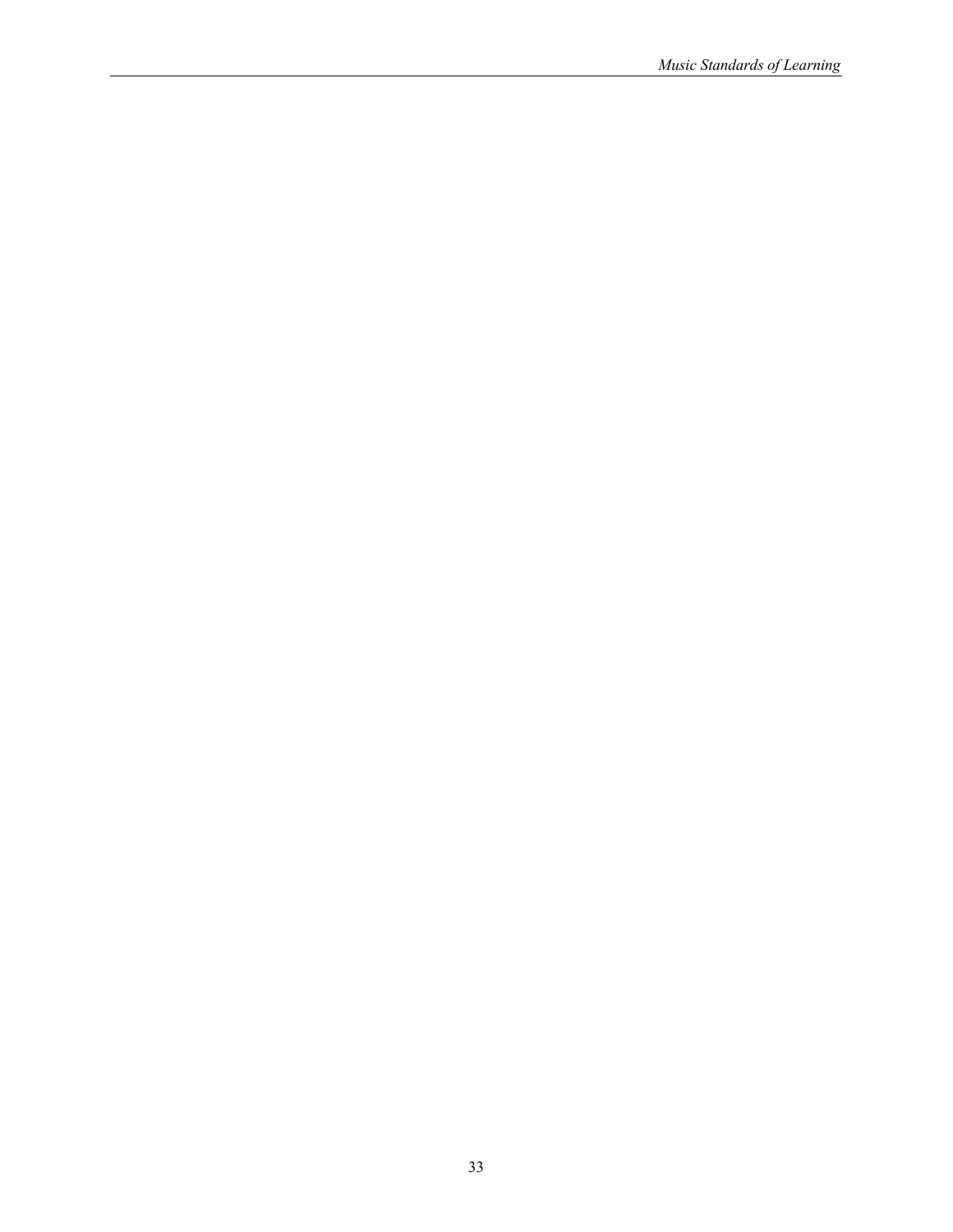# **Middle School Instrumental Music, Advanced Level**

The standards for Middle School Instrumental Music, Advanced Level enable students to advance technical and expressive skills. Students develop individual solutions to creative challenges through independent research, investigation, and inquiry of music idea and concepts. Students extend their knowledge of instrument-specific techniques while expanding their vocabulary of scales, arpeggios, and rudiments in more complex rhythmic patterns. Ensemble skills become more developed as students participate and collaborate with others to create and recreate music. Music literacy and performance skills are emphasized through performing and sight-reading progressively challenging literature. Students investigate connections between music skills and college, career, and workplace skills and investigate current and emerging technology in music. Opportunities are provided for students to participate in local, district, regional, and state events as appropriate to level, ability, and interest.

# **Creative Process**

MIAD.1 The student will create music as a means of expression.

- a) Compose an eight-measure rhythmic-melodic variation.
- b) Improvise increasingly complex rhythmic and melodic examples in call-andresponse styles.
- c) Write and perform rhythmic-melodic variations of selections taken from existing melodies, exercises, or etudes, incorporating a variety of expressive elements.

MIAD.2 The student will apply a creative process for music.

- a) Apply steps of a creative process in a variety of contexts in music.
- b) Develop individual solutions to creative challenges through independent research, investigation, and inquiry of music idea and concepts.
- c) Monitor individual practice and progress toward goals.

## **Critical Thinking and Communication**

- MIAD.3 The student will analyze, interpret, and evaluate music.
	- a) Compare and contrast the style, cultural influences, and historical contexts of music literature being studied.
	- b) Examine ways in which personal experiences influence critical judgment about works of music and musical performances.
	- c) Apply accepted criteria for analyzing, evaluating, and critiquing works of music.
- MIAD.4 The student will formulate and justify personal responses to music.
	- a) Analyze personal responses to works of music using music terminology.
	- b) Identify personal criteria used for evaluating works of music.
	- c) Apply criteria for determining the quality of a work of music or importance of a musical style.

## MIAD.5 The student will explain and apply collaboration and communication skills for music.

a) Participate in curricular and co-curricular performances, and in local, district, or regional events as appropriate to level, ability, and interest.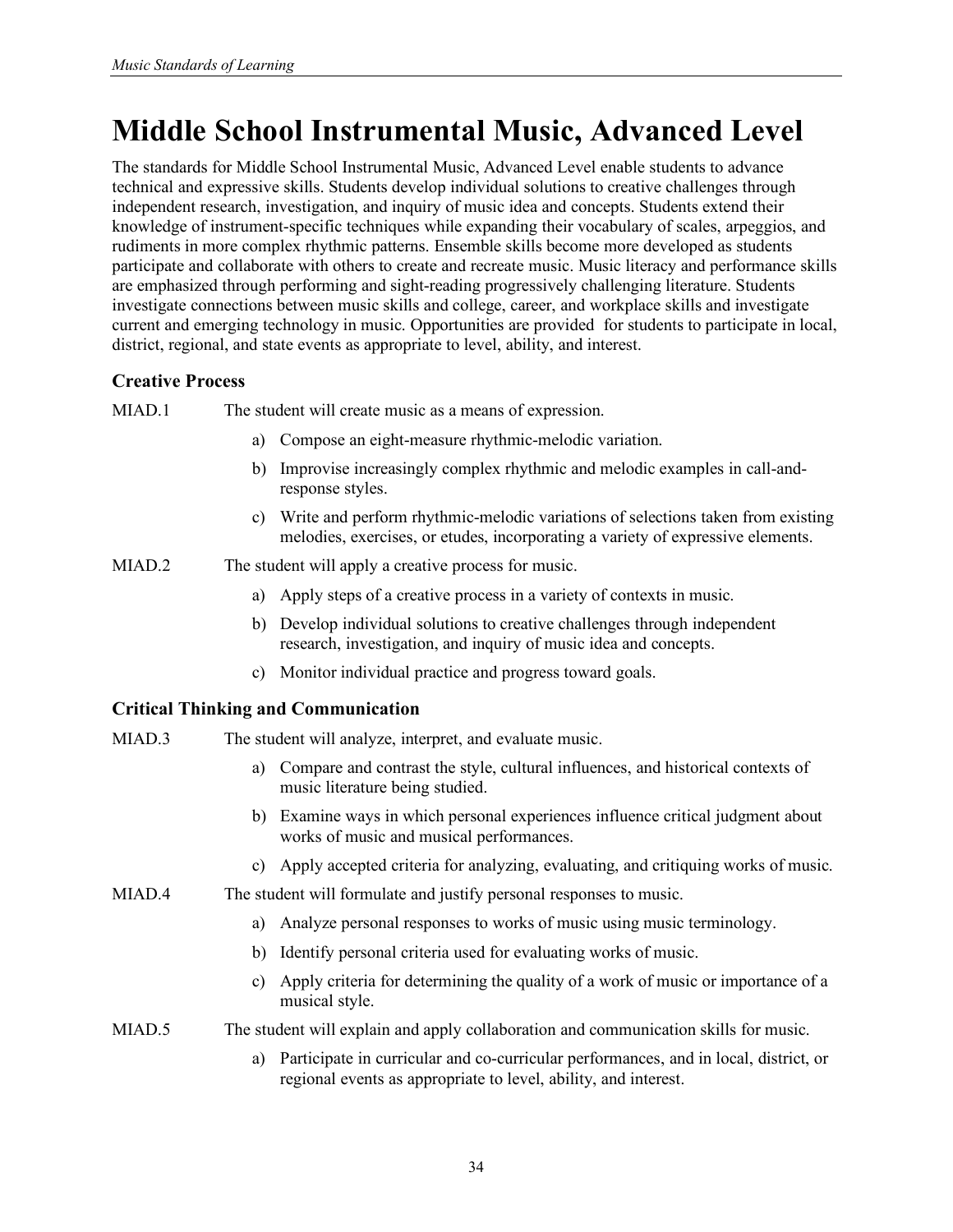- b) Apply rehearsal and concert etiquette as a performer (e.g., using critical aural skills, following conducting gestures, maintaining attention in rest position).
- c) Consistently demonstrate exemplary concert etiquette as an active listener.

MIAD.6 The student will explore historical and cultural influences of music.

- a) Analyze the cultural influences, musical styles, composers, and historical periods associated with the music literature through listening, performing, and studying.
- b) Compare and contrast a variety of musical periods and styles using music terminology.
- c) Analyze the characteristics of instrumental music from a variety of cultures.
- MIAD.7 The student will describe opportunities for music performance and advocacy within the community.
- MIAD.8 The student will explain and apply digital citizenship skills related to intellectual property in music research, performance, and sharing.

#### **Innovation in the Arts**

- MIAD.9 The student will investigate connections between music skills and college, career, and workplace skills.
- MIAD.10 The student will explore and investigate technology and new media to create, edit, and present music.
- MIAD.11 The student will analyze cross-disciplinary connections with music.

- MIAD.12 The student will demonstrate music literacy.
	- a) Identify, define, and use advanced standard and instrument specific notation for pitch, rhythm, meter, articulation, dynamics, and other elements of music.
	- b) Notate student-created compositions using standard notation.
	- c) Sing assigned parts in combination with other parts from the music being studied.
	- d) Read, count (using a counting system), perform, and compose rhythms and rhythmic patterns that include quarter-note triplets and corresponding rests.
	- e) Identify, read, and perform music in complex meters, including compound and asymmetrical meters.
	- f) Identify and perform music written in theme-and-variations form.
	- g) Define and consistently apply music terminology found in the music literature being studied.
	- h) Read and interpret standard music notation while performing music of varying styles and levels of difficulty.
	- i) Sight-read music of varying styles and levels of difficulty.
	- j) Guitar student— read and create chord diagrams; read basic rhythm guitar using first position chords; read and correctly interpret guitar tablature.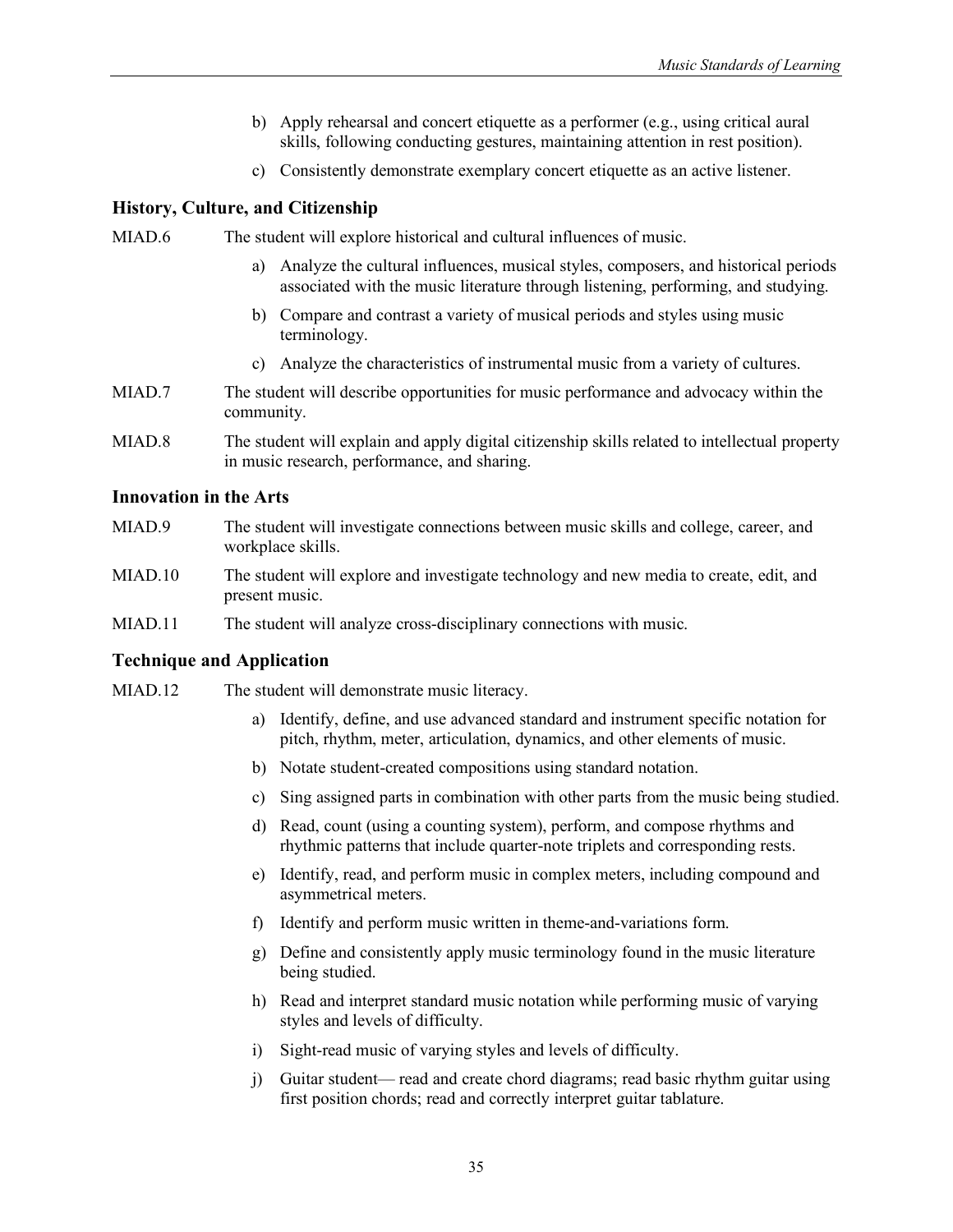- MIAD.13 The student will identify and demonstrate half-step and whole-step patterns in order to read, notate, understand, and perform scales, key signatures, and/or chords.
	- a) Wind/percussion student—concert C, F, B-flat, E-flat, A-flat, D-flat, G, and D major scales; g, d, and c minor scales; an extended chromatic scale.
	- b) Orchestral string student—one-octave F and B-flat major scales; two-octave C, G, and D, and major scales a, e, b, d, and g minor scales.
	- c) Guitar student—ascending and descending scales; major, natural minor, and harmonic minor scales of at least two octaves up to five sharps/three flats; chromatic scales up to the 12th fret; two forms of the movable blues scales. First position, barre chords, and movable jazz chords. A ii7-V7-I7 chord progression in a variety of keys. A 12-bar blues progression in a variety of keys.
- MIAD.14 The student will independently demonstrate preparatory playing procedures.
	- a) Procedures for care and maintenance of the instrument.
	- b) Consistent use of proper playing posture, instrument position, and hand positions.
	- c) Basic tuning of the instrument, with and without an external source.
- MIAD.15 The student will demonstrate proper instrumental techniques.
	- a) Consistently adjust and control intonation while playing.
	- b) Produce tones that are clear, free of tension, sustained, and centered in pitch.
	- c) Wind student—proper breathing techniques and embouchure; various articulations (tenuto, sforzando).
	- d) Orchestral string student—proper bow placement, weight, angle, and speed; various articulations (brush stroke, tremolo); a beginning vibrato motion; shifting to higher positions as needed.
	- e) Percussion student—stick control, appropriate grip, and continued performance of roll, diddle, flam, and drag rudiments with increasing difficulty; tuning timpani while playing; playing techniques on mallet and auxiliary instruments.
	- f) Guitar student—right-hand techniques (finger style and pick style) and left-hand techniques (vibrato, slurs, string-bending, and barre techniques).
- MIAD.16 The student will demonstrate musicianship and ensemble skills at an advanced level.
	- a) Make adjustments to facilitate correct intonation.
	- b) Produce the characteristic sound of the instrument being studied.
	- c) Blend and balance instrumental timbres.
	- d) Match dynamic levels, playing style, and intonation.
	- e) Respond to conducting patterns and gestures.
	- f) Maintain a steady beat at various tempos and perform tempo changes in the music literature being studied.
	- g) Use articulations, dynamic contrasts, and phrasing as means of expression.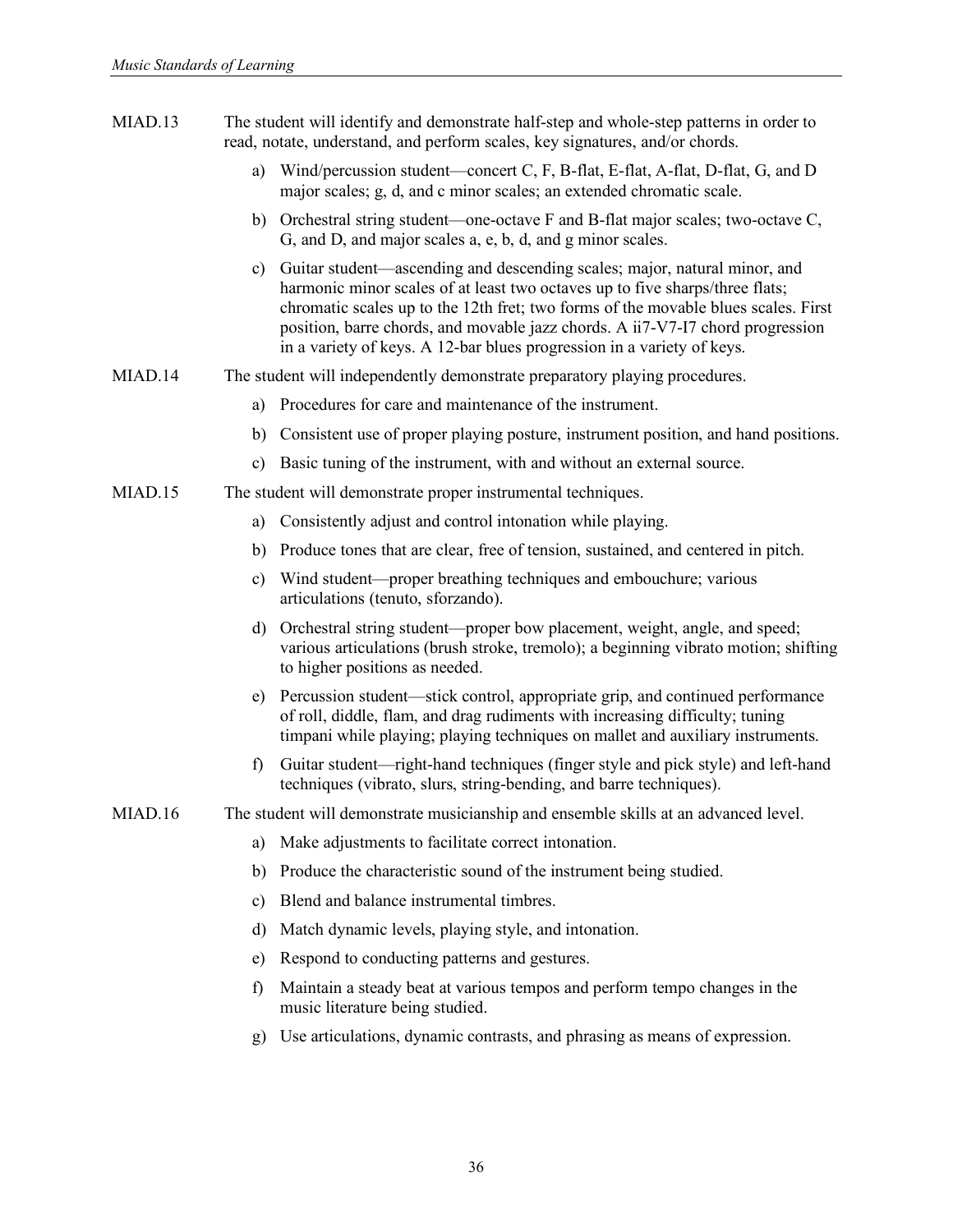# **Middle School Choral Music, Beginning Level**

The standards for Middle School Choral Music, Beginning Level enable students to obtain musical knowledge and skills in the choral setting. Students begin to develop choral skills, including singing in unison and two-part harmony, with emphasis on vocal production and technique. They learn to read, write, and notate music using basic music theory concepts and perform music from a variety of music styles, composers, cultural influences, and historical periods. Students identify the steps of a creative process and apply emerging music skills to create and notate original work. Students examine career options in music and identify the relationship of choral music to other fine arts. Opportunities are provided for students to participate in local and district music events as appropriate to level, ability, and interest.

# **Creative Process**

MCB.1 The student will create music as a means of individual expression.

- a) Compose a four-measure rhythmic-melodic variation.
- b) Improvise simple rhythmic and melodic examples in call-and-response styles.
- c) Play and write rhythmic variations of four-measure selections taken from songs, exercises, or etudes.

MCB.2 The student will apply a creative process for music.

- a) Identify and apply steps of a creative process in a variety of contexts in choral music.
- b) Refine choral music ideas and skills collaboratively with teacher feedback.

## **Critical Thinking and Communication**

MCB.3 The student will analyze, interpret, and evaluate choral music.

- a) Describe works of music using inquiry skills and music terminology.
- b) Examine accepted criteria used for evaluating works of music.
- c) Describe performances of music using music terminology.
- d) Examine accepted criteria used for critiquing musical performances.
- MCB.4 The student will formulate and justify personal responses to music.
	- a) Identify reasons for preferences among works of music using music terminology.
	- b) Identify ways in which music evokes sensory, emotional, and intellectual responses, including ways in which music can be persuasive.
- MCB.5 The student will identify and apply collaboration and communication skills for music rehearsal and performance.
	- a) Identify concert etiquette.
	- b) Identify skills needed for cooperating and collaborating as a singer during rehearsal.
	- c) Identify active listening for rehearsal, performance, and as an audience member.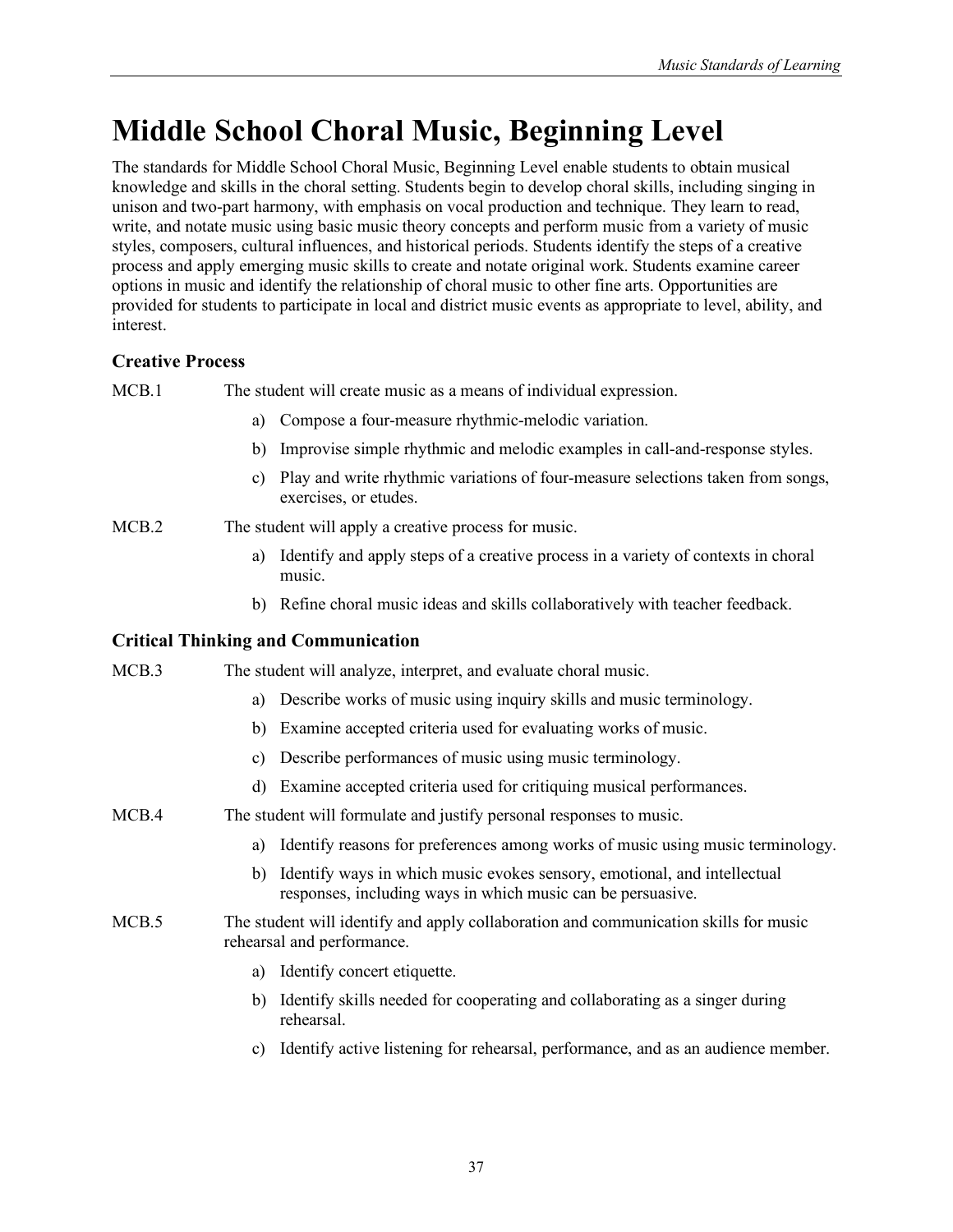MCB.6 The student will explore historical and cultural influences of music

- a) Identify the cultural influences, musical styles, composers, and historical periods associated with the music literature being studied.
- b) Identify ways in which culture and history influence the development of choral music and vocal music styles.
- MCB.7 The student will explore the functions of music, including the use of music as a form of expression, communication, ceremony, and entertainment.
- MCB.8 The student will identify ethical standards as applied to the use of intellectual property.

#### **Innovation in the Arts**

| MCB.9  | The student will examine career options in music.                                                                                         |
|--------|-------------------------------------------------------------------------------------------------------------------------------------------|
| MCB.10 | The student will explore ways in which new media and technology influence the<br>development and performance of music and musical styles. |
| MCB.11 | The student will identify the relationship of choral music to the other fine arts.                                                        |

# **Technique and Application**

- MCB.12 The student will demonstrate music literacy.
	- a) Identify, define, and use basic standard notation for pitch, rhythm, meter, dynamics, and other elements of music.
	- b) Notate student-created compositions using standard notation.
	- c) Echo, read, count, and notate rhythmic patterns.
	- d) Sight-sing eight-measure melodic patterns while maintaining a steady beat.
	- e) Differentiate by sight call-and-response songs, canons, and partner songs.

## MCB.13 The student will develop aural skills.

- a) Identify diatonic intervals.
- b) Distinguish major and minor tonalities.
- c) Identify similar and contrasting musical phrases and sections.
- d) Differentiate melodic and harmonic patterns.
- MCB.14 The student will demonstrate vocal techniques and choral skills.
	- a) Use proper posture and breathing techniques that support vocal production.
	- b) Identify components of the vocal anatomy and vocal health.
	- c) Develop vocal agility and range through vocal exercises.
	- d) Use correct intonation.
	- e) Blend with other singers on the same vocal part.
	- f) Use proper diction (e.g., pure vowel sounds, diphthongs, and consonants with emphasis on beginning and ending consonants).
	- g) Sing an assigned vocal part in a small group.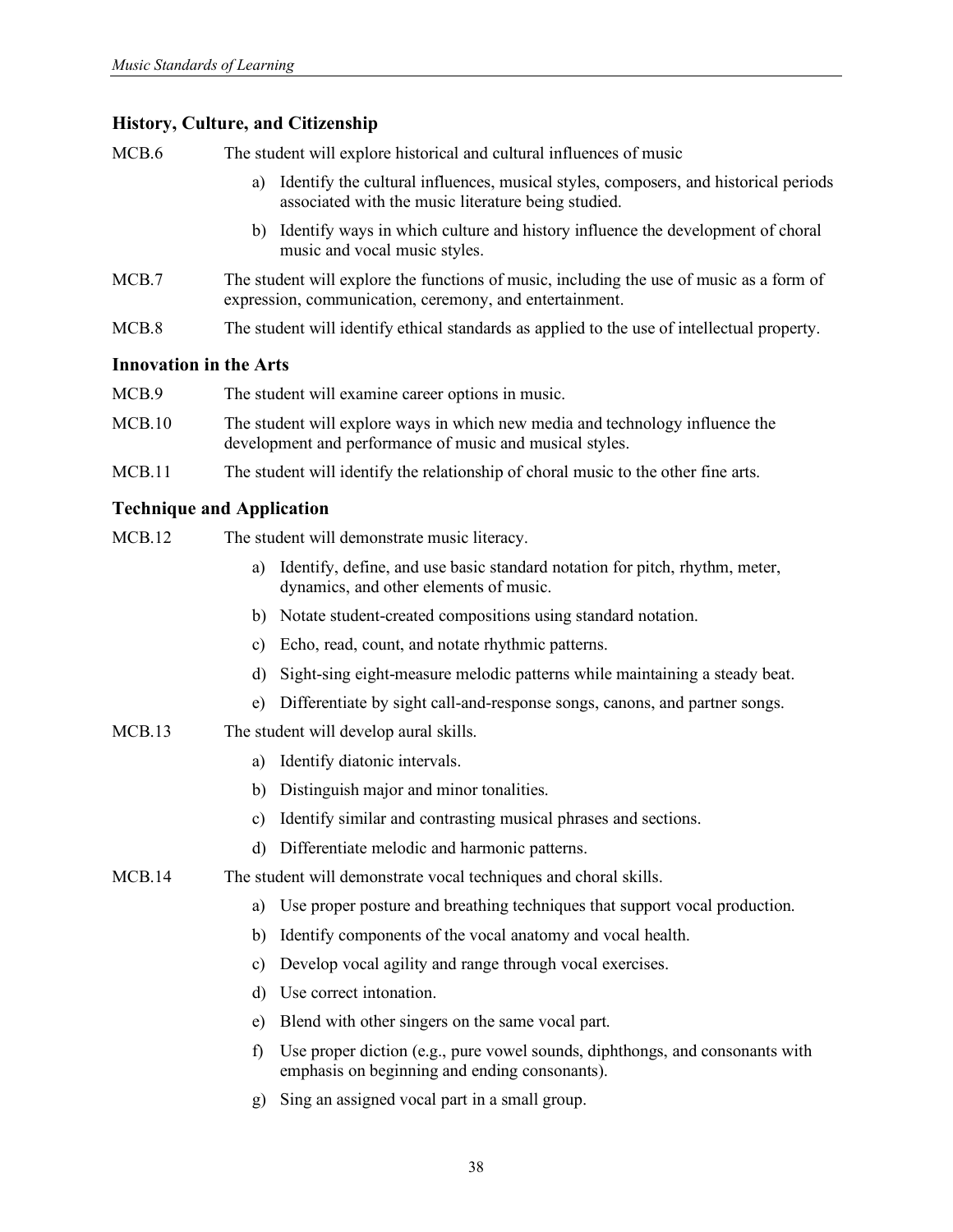- MCB.15 The student will identify and demonstrate expressive qualities of choral music.
	- a) Interpret tempo markings (allegro, andante, adagio).
	- b) Perform, from musical scores and rhythmic exercises, rhythmic patterns that include whole notes, dotted half notes, half notes, dotted quarter notes, quarter notes, eighth notes, sixteenth notes, and corresponding rests.
	- c) Interpret dynamic markings (*p, mp, mf, f,* crescendo, decrescendo).
	- d) Demonstrate expressive phrasing techniques.
	- e) Respond to basic conducting patterns and interpretive gestures.
	- f) Use facial and physical expressions that reflect the mood and style of the music.
- MCB.16 The student will respond to music with movement by performing non-choreographed and choreographed movements.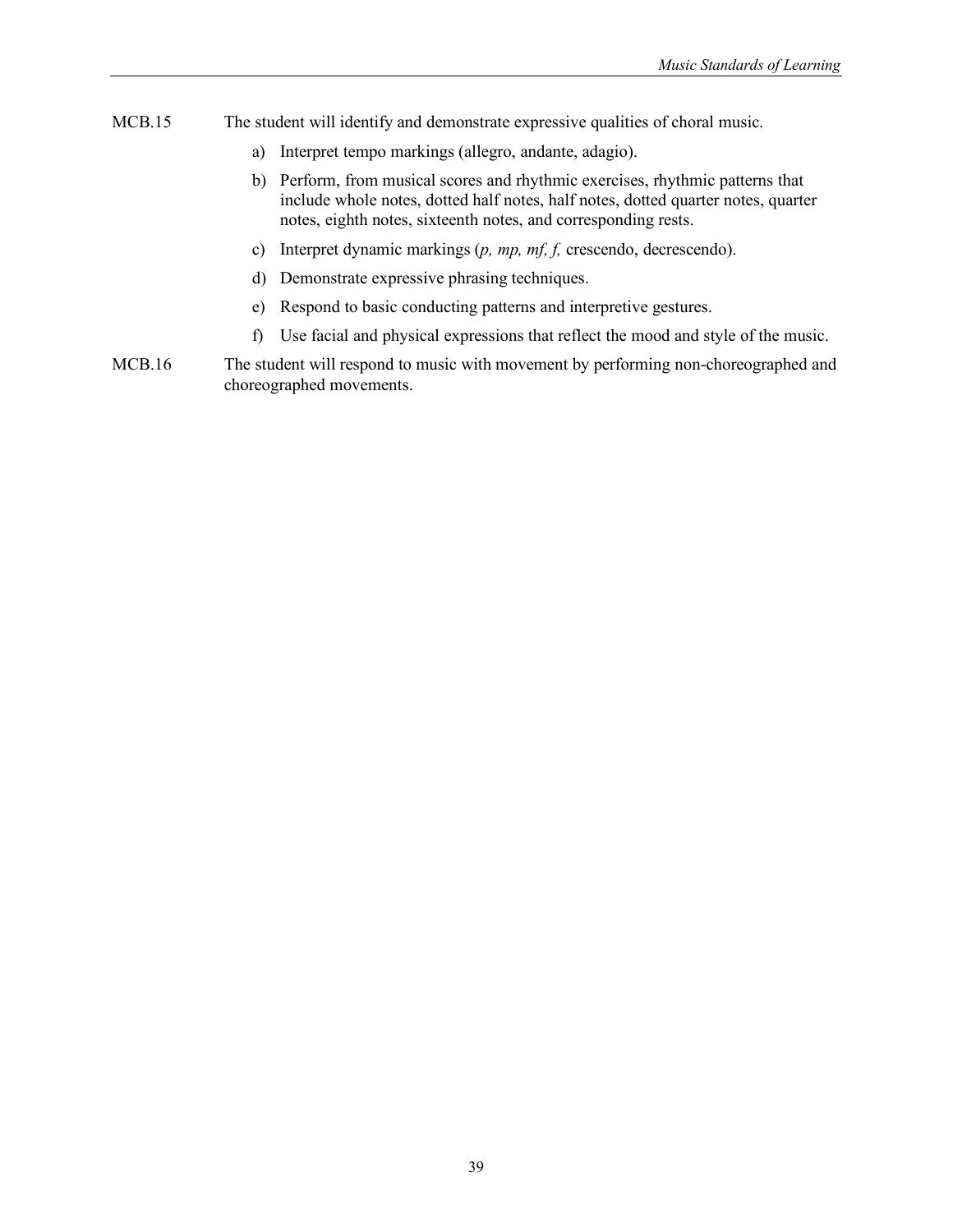# **Middle School Choral Music, Intermediate Level**

The standards for Middle School Choral Music, Intermediate Level enable students to build upon the skills and knowledge acquired at the beginning level. Students continue the development of vocal production techniques, ensemble etiquette, and basic music theory concepts. Opportunities are provided for students to explore choral music as a means of expression and communication. Students apply steps of a creative process to refine ideas and skills in a variety of contexts in choral music. They explore and perform music from a variety of musical styles, composers, cultural influences, and historical periods. Students compare and contrast career options in music and examine the relationship of choral music to the other fine arts. Through the collaborative environment of the choral setting, students develop an understanding of teamwork and leadership skills. Opportunities are provided for students to participate in local, district, and regional music events as appropriate to level, ability, and interest.

# **Creative Process**

| MCL1 | The student will create music as a means of individual expression. |  |
|------|--------------------------------------------------------------------|--|
|      |                                                                    |  |

- a) Compose a four-measure rhythmic-melodic variation.
- b) Improvise simple rhythmic and melodic examples in call-and-response styles.
- c) Write and perform rhythmic-melodic variations of four- to eight-measure selections taken from songs, exercises, or etudes.
- MCI.2 The student will apply a creative process for music.
	- a) Apply steps of a creative process in a variety of contexts in choral music.
	- b) The student will collaboratively identify and examine inquiry-based questions related to choral music.
	- c) Refine choral music ideas and skills collaboratively with peers and the teacher through ongoing feedback.

| MCI.3 | The student will analyze, interpret, and evaluate choral music.                                                    |
|-------|--------------------------------------------------------------------------------------------------------------------|
|       | Interpret works of music using inquiry skills and music terminology.<br>a)                                         |
|       | b) Apply accepted criteria for evaluating works of music.                                                          |
|       | Apply accepted criteria for critiquing music performances.<br>C)                                                   |
| MCI.4 | The student will formulate and justify personal responses to music.                                                |
|       | Describe personal responses to music using music terminology.<br>a)                                                |
|       | b) Analyze ways in which music can evoke emotion and be persuasive.                                                |
| MCI.5 | The student will describe and apply collaboration and communication skills for music<br>rehearsal and performance. |
|       | Demonstrate concert etiquette.<br>a)                                                                               |
|       | Cooperate and collaborate as a singer during rehearsal.<br>b)                                                      |
|       | Demonstrate active listening in rehearsal, performance, and as an audience<br>c)<br>member                         |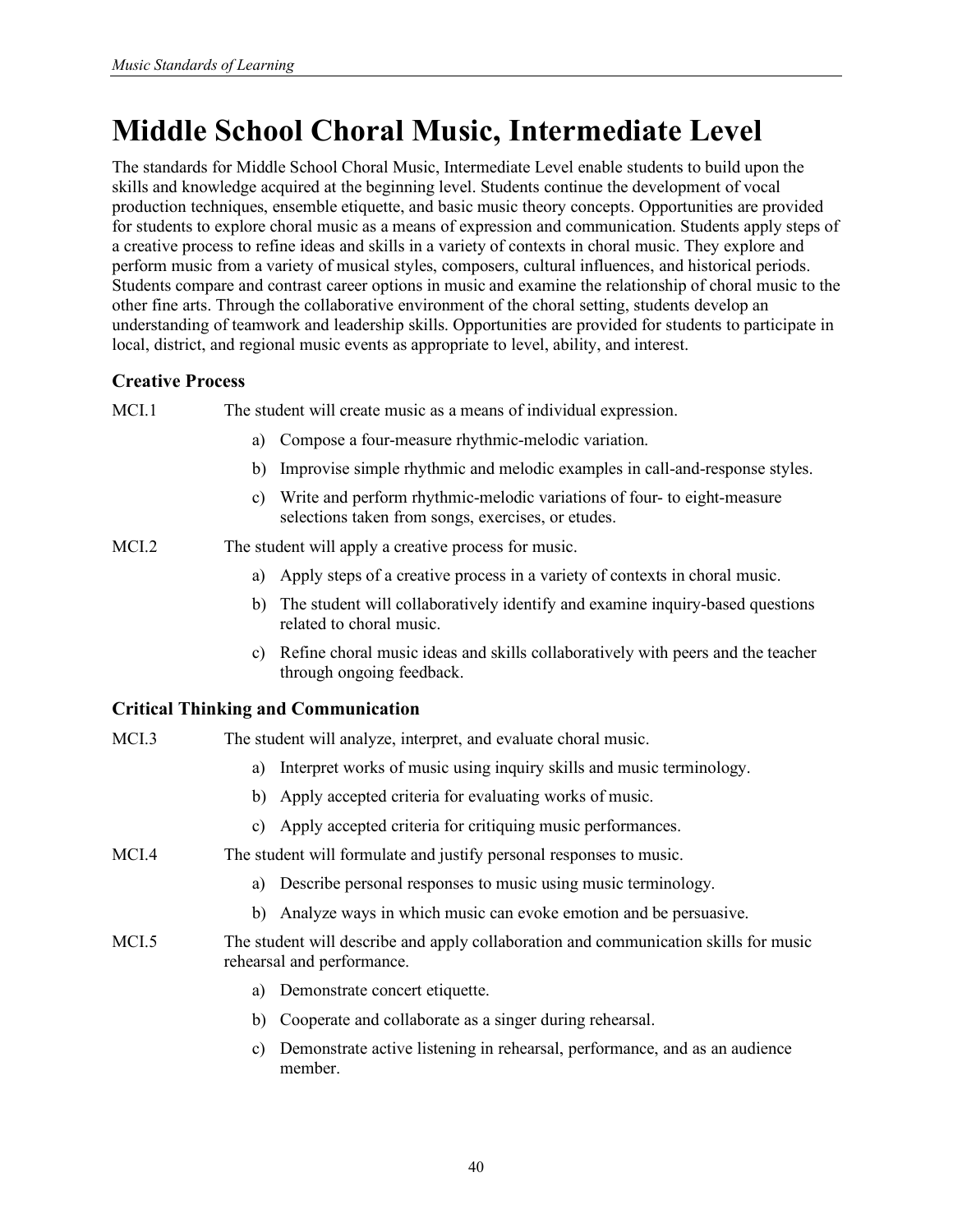MCI.6 The student will explore historical and cultural influences of music. a) Describe the cultural influences, musical styles, composers, and historical periods associated with the music literature being studied. b) Explain how the factors of time and place influence the characteristics that give meaning and value to a work of music. MCI.7 The student will describe how musicians, consumers of music, and music advocates impact the community. MCI.8 The student will identify and apply digital citizenship skills related to intellectual property in music research, performance, and sharing. **Innovation in the Arts** MCI.9 The student will compare and contrast career options in music in relation to career preparation. MCI.10 The student will identify and explore ways that new media is used to create and edit music. MCI.11 The student will examine the relationship of choral music to the other fine arts. **Technique and Application** MCI.12 The student will demonstrate music literacy. a) Identify, define, and use standard notation for pitch, rhythm, meter, dynamics, and other elements of music. b) Notate student-created compositions using standard notation. c) Echo, read, count, and notate rhythmic patterns. d) Sight-sing eight-measure, stepwise melodic patterns from unison examples using the major scale. e) Identify components of a vocal score. f) Identify key signatures. MCI.13 The student will demonstrate aural skills. a) Identify diatonic intervals. b) Distinguish ascending half-step and whole-step intervals. c) Identify same and different melodic patterns. d) Write melodic phrases from dictation. MCI.14 The student will demonstrate vocal techniques and choral skills. a) Maintain proper posture and breathing techniques that support vocal production. b) Identify the difference between head voice and chest voice. c) Strengthen vocal agility and range by singing developmentally appropriate vocal exercises. d) Use correct intonation.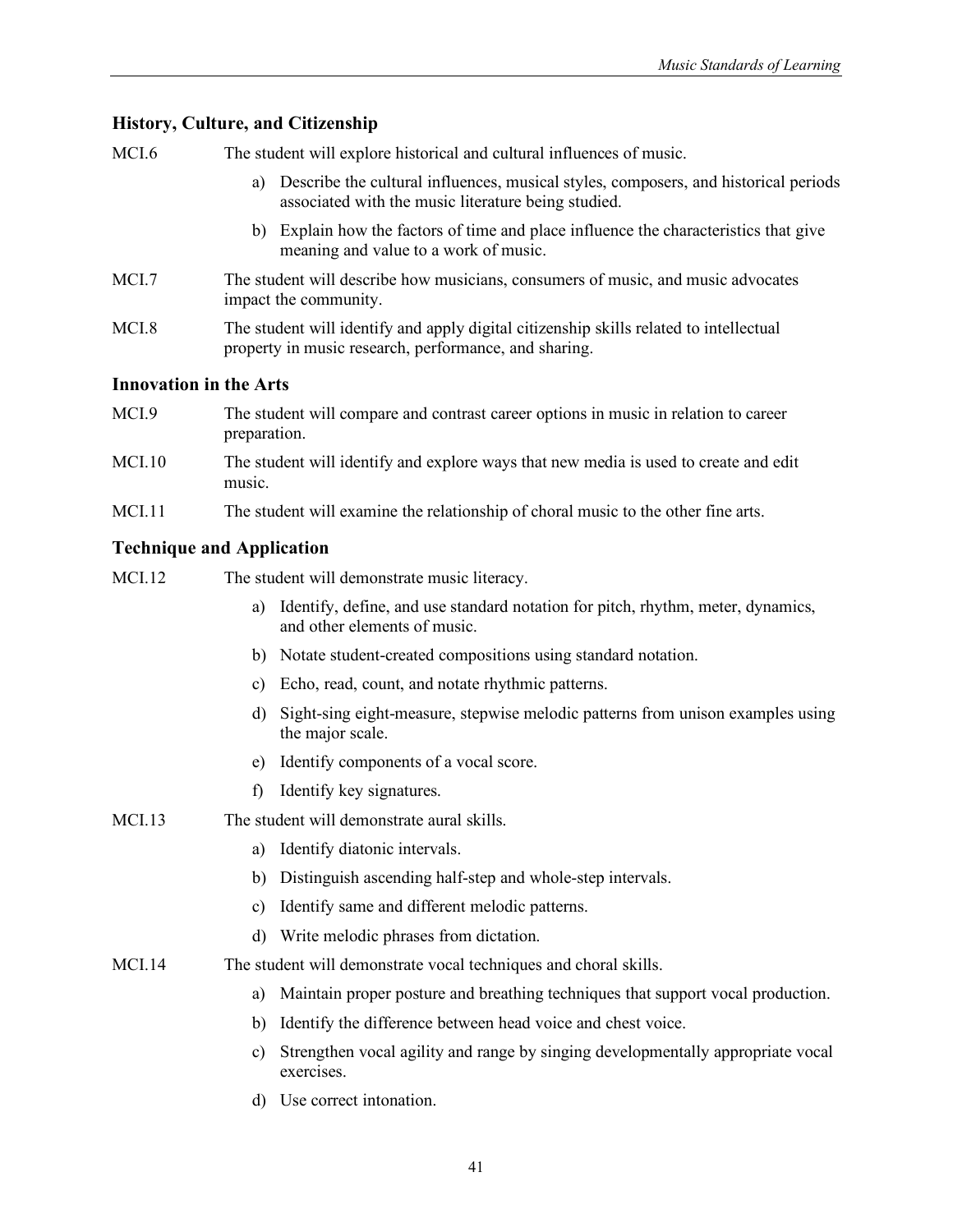- e) Blend with other singers on the same vocal part.
- f) Apply proper diction (e.g., pure vowel sounds, diphthongs, voiced and unvoiced consonants).
- g) Sing an assigned vocal part in music written in two or three parts.
- h) Sing *a cappella* and with accompaniment.
- i) Sing in at least one language other than English.
- MCI.15 The student will identify and demonstrate expressive qualities of choral music.
	- a) Interpret tempo markings (presto, allegro, andante, adagio, ritardando, accelerando).
	- b) Perform rhythmic patterns that include dotted-half-quarter, dotted-quarter-eighth, dotted-eighth-sixteenth, and corresponding rests.
	- c) Apply dynamic markings (*pp, p, mp, mf, f, ff,* crescendo, decrescendo).
	- d) Apply phrasing techniques.
	- e) Respond to a wide range of conducting patterns and interpretative gestures.
	- f) Consistently use facial and physical expressions that reflect the mood and style of the music.
- MCI.16 The student will respond to music with movement by performing choreography associated with various styles of music.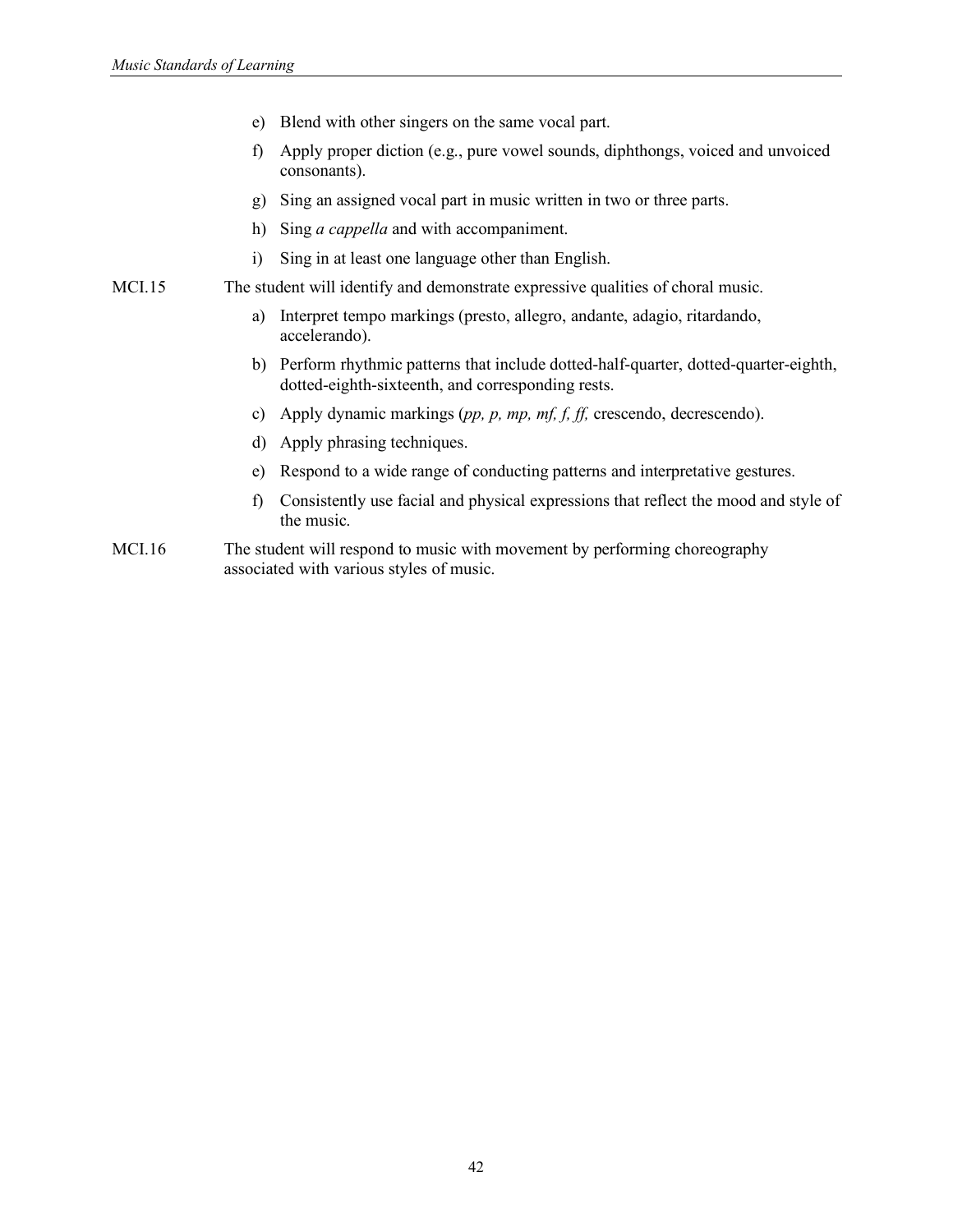# **Middle School Choral Music, Advanced Level**

The standards for Middle School Choral Music, Advanced Level enable students to build upon the skills and knowledge acquired at the intermediate level. As students perform choral works and develop sightreading skills, they expand their performance abilities and creativity. Through the collaborative environment of the choral setting, students demonstrate teamwork and display leadership skills. Students apply steps of a creative process to identify and examine inquiry-based questions related to choral music. They explore and perform music from a variety of musical styles, composers, cultural influences, and historical periods. Students investigate connections between music skills and college, career, and workplace skills and analyze cross-disciplinary connections with music. Opportunities are provided for students to participate in local, district, regional, and state events as appropriate to level, ability, and interest.

# **Creative Process**

MCAD.1 The student will create music as a means of individual expression.

- a) Compose an eight-measure rhythmic-melodic variation.
- b) Improvise increasingly complex rhythmic and melodic examples in call-andresponse styles.
- c) Write and perform rhythmic-melodic variations of four- to eight-measure selections taken from songs, exercises, or etudes incorporating a variety of expressive elements.
- MCAD.2 The student will apply a creative process for music.
	- a) Apply steps of a creative process in a variety of contexts in choral music.
	- b) Identify and examine inquiry-based questions related to choral music.
	- c) Refine choral music ideas and skills collaboratively with peers and the teacher through ongoing feedback.

| MCAD.3 | The student will analyze, interpret, and evaluate choral music.                                                   |
|--------|-------------------------------------------------------------------------------------------------------------------|
|        | Compare and contrast works of music using music terminology.<br>a)                                                |
|        | b) Evaluate works of music using accepted criteria.                                                               |
|        | Compare and contrast music performances.<br>C)                                                                    |
|        | d) Critique music performances using critical thinking skills.                                                    |
| MCAD.4 | The student will formulate and justify personal responses to music.                                               |
|        | Analyze personal responses to works of music using music terminology.<br>a)                                       |
|        | Analyze personal criteria used for evaluating works of music or critiquing<br>b)<br>musical performances.         |
| MCAD.5 | The student will explain and apply collaboration and communication skills for music<br>rehearsal and performance. |
|        | Demonstrate concert etiquette.<br>a)                                                                              |
|        | Cooperate and collaborate as a singer during rehearsal.<br>b)                                                     |
|        |                                                                                                                   |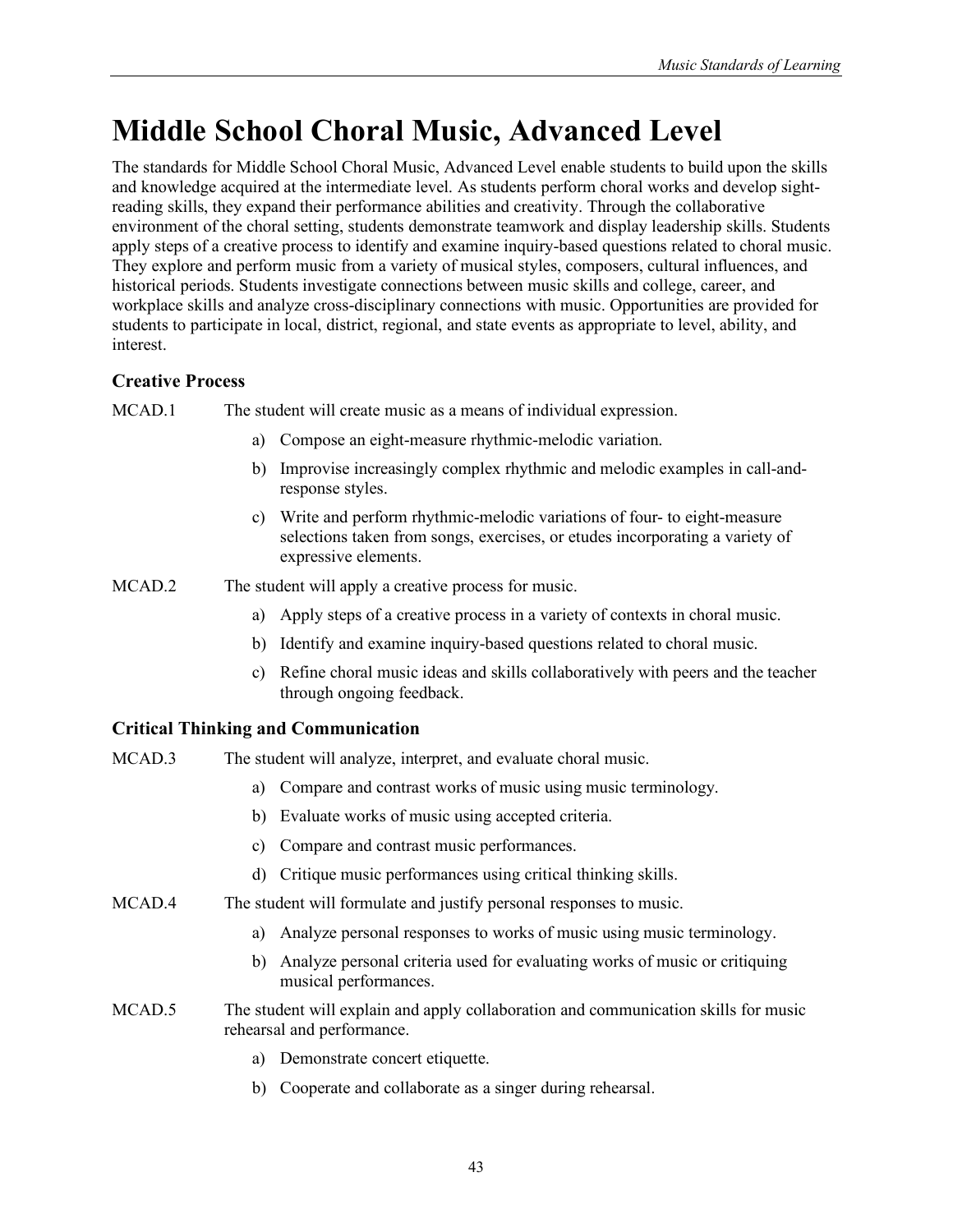c) Consistently demonstrate active listening in rehearsal, performance, and as an audience member.

#### **History, Culture, and Citizenship**

MCAD.6 The student will explore historical and cultural influences of music.

- a) Analyze the cultural and historical influences of musical styles and composers associated with the music literature being studied.
- b) Compare and contrast cultural and historical influences of a variety of musical styles using music terminology.
- MCAD.7 The student will investigate opportunities for music performance and advocacy within the community.
- MCAD.8 The student will explain and apply digital citizenship skills related to intellectual property in music research, performance, and sharing.

#### **Innovation in the Arts**

- MCAD.9 The student will investigate connections between music skills and college, career, and workplace skills.
- MCAD.10 The student will identify and demonstrate ways in which new media and technology can influence the development of music and musical styles.
- MCAD.11 The student will demonstrate cross-disciplinary connections with choral music.

- MCAD.12 The student will demonstrate music literacy.
	- a) Apply standard notation for pitch, rhythm, meter, dynamics, and other elements of music.
	- b) Notate student-created compositions using standard notation.
	- c) Echo, read, count, and notate rhythmic patterns.
	- d) Sight-sing eight-measure, stepwise melodic patterns from two-part scores using the major scale and maintaining a steady beat.
	- e) Identify components of a three-part choral score.
	- f) Compose and perform basic rhythmic patterns.
	- g) Identify key signatures.
- MCAD.13 The student will demonstrate aural skills.
	- a) Identify all diatonic intervals.
	- b) Distinguish descending half-step and whole-step intervals.
	- c) Identify simple musical forms.
	- d) Recognize monophonic and homophonic textures.
	- e) Recognize *a cappella* vs. accompanied singing, descants, and ostinatos.
	- f) Write complex melodic and rhythmic phrases from dictation.
- MCAD.14 The student will demonstrate vocal techniques and choral skills.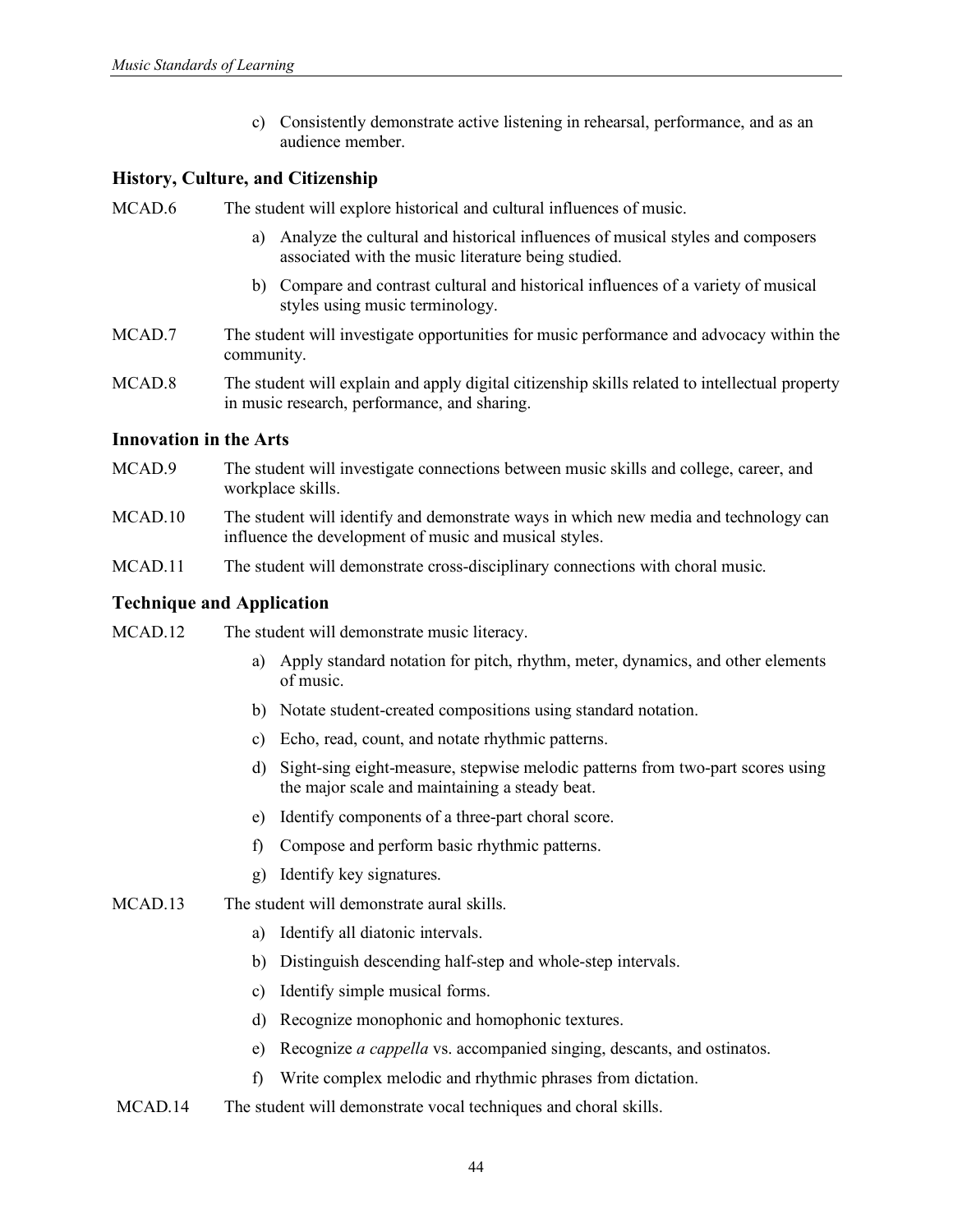- a) Maintain proper posture and breathing techniques that support vocal production.
- b) Identify the effect of physiological changes on the voice.
- c) Increase breath control through strength and endurance exercises.
- d) Integrate principles of vocal health in singing.
- e) Enhance vocal agility and range by singing developmentally appropriate vocal exercises, including use of head and chest voices.
- f) Blend with other singers on the same vocal part and across sections using correct intonation.
- g) Sing an assigned vocal part in music written in three or more parts.
- h) Apply proper diction (e.g., pure vowel sounds, diphthongs, voiced and unvoiced consonants).
- i) Sing music literature with and without instrumental accompaniment in at least one language other than English.

MCAD.15 The student will identify and demonstrate expressive qualities of choral music.

- a) Follow and maintain indicated tempos while singing.
- b) Perform rhythmic patterns that include eighth-note, half-note, and quarter-note triplets.
- c) Consistently apply dynamic markings while maintaining correct intonation.
- d) Interpret expressive phrasing techniques.
- e) Respond to advanced conducting patterns and interpretive gestures.
- f) Consistently use facial and physical expressions that reflect the mood and style of the music.
- MCAD.16 The student will respond to music with movement.
	- a) Create movement individually or collaboratively to interpret a musical composition.
	- b) Apply choreography as a form of expression and communication (e.g., sign language, riser choreography).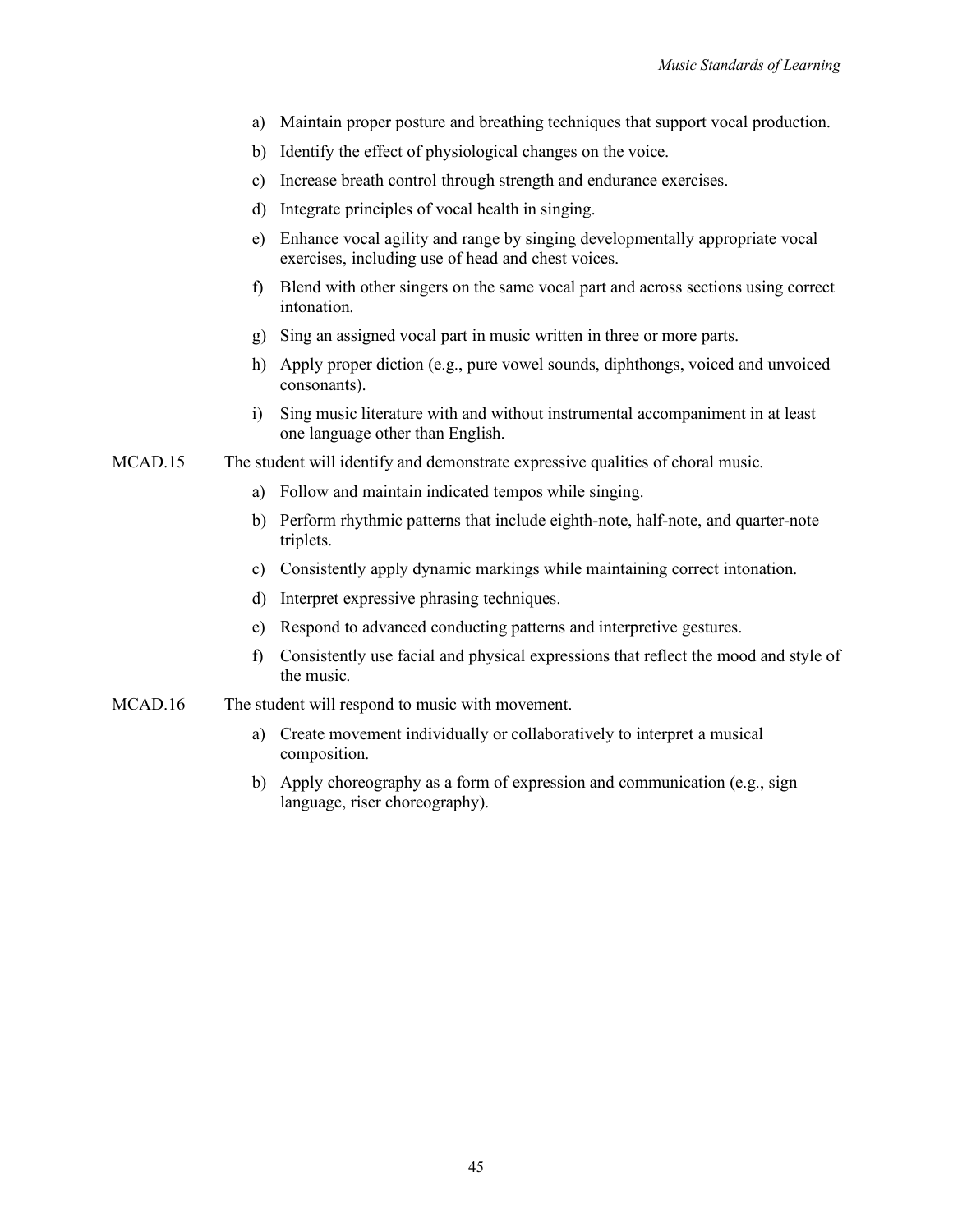# **High School Music**

The standards for High School Music enable students to use critical thinking skills to study and apply advanced musical concepts in a variety of classroom structures (e.g., Music Technology, Music Appreciation, Music History/Literature, Independent Study, etc.) apart from traditional ensemble settings. Students develop skills in reading and understanding a variety of musical notations. Students develop, improvise, draft, refine, and share music ideas. Students respond to, describe, interpret, and evaluate music and explore music from a variety of cultural influences, styles, composers, and historical periods. They examine relationships of music to other fine arts and to other fields of knowledge, and explore connections between music skills and college, career, and workplace skills.

## **Creative Process**

HM.1 The student will demonstrate creative thinking by composing and arranging music within specified guidelines.

- a) Compose and arrange appropriate voicings and ranges.
- b) Improvise over tonal or rhythmic structure.
- c) Improvise variations on a simple melody.
- HM.2 The student will apply a creative process for music.
	- a) Define, evaluate, organize, develop, and share personal ideas, investigations, and research of music ideas and concepts.
	- b) Develop and share individual creative processes for creating original music compositions, arrangements, and improvisations.

## **Critical Thinking and Communication**

HM.3 The student will analyze, interpret, and evaluate music.

- a) Describe music styles and forms using music terminology.
- b) Define and classify various musical styles that represent a variety of historical periods and cultural influences.
- c) Describe and interpret works of music using inquiry skills and music terminology.
- d) Examine and apply accepted criteria for evaluating works of music.
- e) Examine and apply accepted criteria for critiquing musical performances of self and others.
- HM.4 The student will formulate and justify personal responses to music.
	- a) Explain how the context of a musical work's creation may influence the response of the listener.
	- b) Analyze and explain personal responses to works of music.
- HM.5 The student will evaluate and demonstrate collaboration skills and concert etiquette.
	- a) Examine audience etiquette appropriate for various musical settings.
	- b) Exhibit active listening in music settings.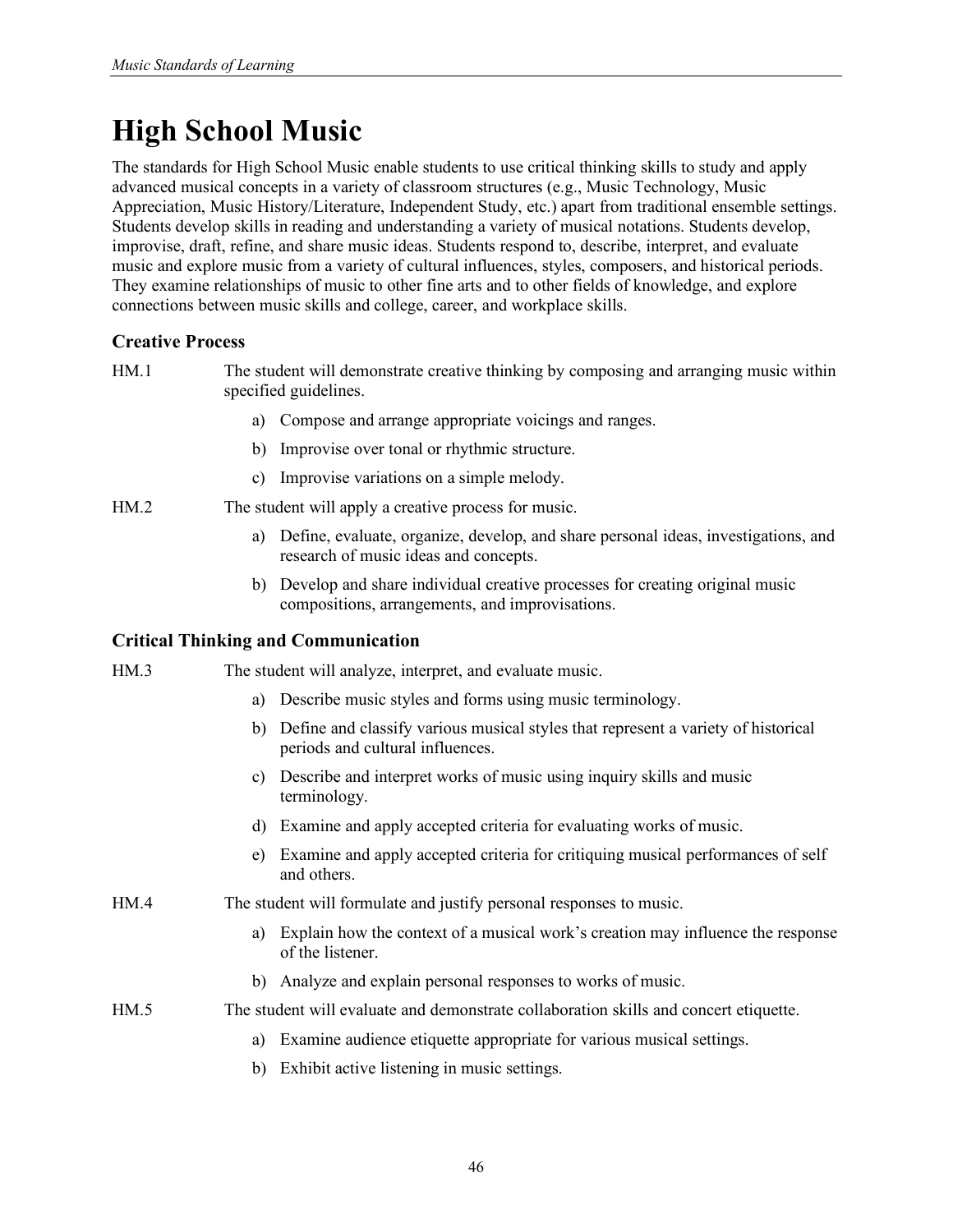c) Demonstrate respect for the contributions of others in collaborative music experiences.

#### **History, Culture, and Citizenship**

HM.6 The student will explore historical and cultural influences of music.

- a) Describe distinguishing characteristics of musical forms and styles from a variety of cultures.
- b) Identify cultural and historical influences of musical styles.
- HM.7 The student will describe opportunities for music performance and advocacy within the community.
- HM.8 The student will describe ethical standards as applied to the use of intellectual property.

#### **Innovation in the Arts**

- HM.9 The student will explore connections between music skills and college, career, and workplace skills.
- HM.10 The student will explore and describe ways in which innovative media, tools, and processes are influencing music.
- HM.11 The student will explain relationships of music to the other fine arts and other fields of knowledge.

| HM.12 | The student will use a variety of analog and digital notations (e.g. standard notation, lead<br>sheets, tablature, piano roll).       |
|-------|---------------------------------------------------------------------------------------------------------------------------------------|
|       | Notate original musical ideas.<br>a)                                                                                                  |
|       | Identify symbols for pitch, rhythm, dynamics, tempo, articulation, and<br>b)<br>expression.                                           |
| HM.13 | The student will perform a variety of music.                                                                                          |
|       | Sing or play with increased technical proficiency.<br>a)                                                                              |
|       | Use indicated dynamics, phrasing, and other elements of music.<br>b)                                                                  |
|       | c) Evaluate and apply performance practices.                                                                                          |
| HM.14 | The student will perform a varied repertoire of music representative of diverse styles,<br>forms, and cultures.                       |
| HM.15 | The student will read, count, and perform rhythmic patterns.                                                                          |
|       | Use a counting system.<br>a)                                                                                                          |
|       | Include patterns that suggest duple and triple meter.<br>b)                                                                           |
|       | Use instruments, body percussion, and voice.<br>c)                                                                                    |
|       | Include complex rhythms and syncopation.<br>d)                                                                                        |
| HM.16 | The student will create movement to express elements of music and interpret expressive<br>qualities of an original music composition. |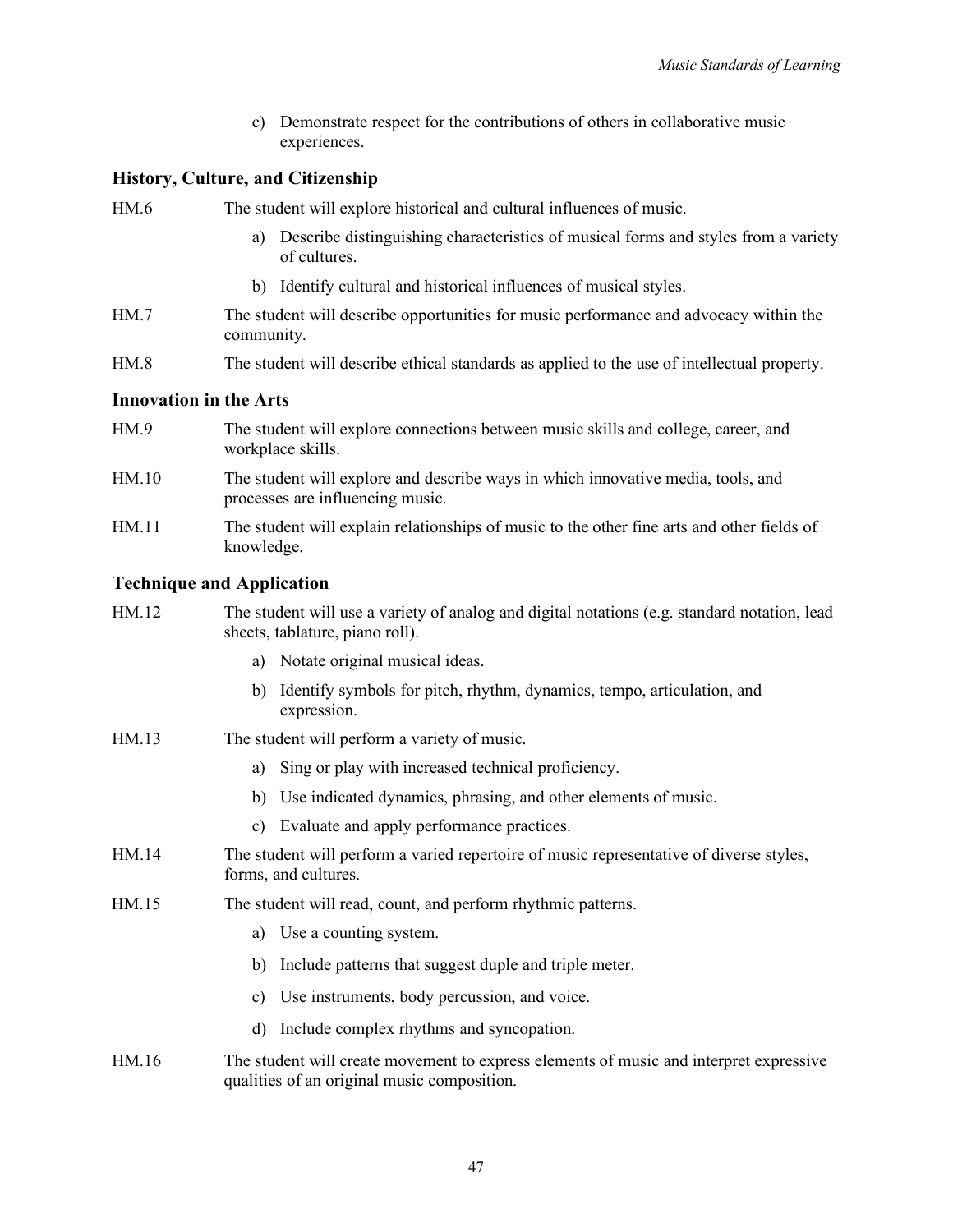# **High School Music Theory**

The standards for High School Music Theory integrate aspects of melody, harmony, rhythm, form, and composition. Emphasis is placed on reading, writing, and notating music, music terminology, analysis, composition, aural skills and sight-singing. Students recognize, describe, and apply the basic materials and processes of music through an integrated approach, which includes aural, written, creative, and analytical components. Students develop, draft, refine, and share music ideas. Students investigate career opportunities in music and identify connections between music and other fields of knowledge.

## **Creative Process**

HMT.1 The student will demonstrate creative thinking by composing and arranging music.

- a) Compose or arrange a diatonic melody within given tonal or rhythmic structures.
- b) Set a text to an original melody.
- c) Harmonize a melody following the general rules of voice leading and tendency tones.
- d) Refine a creative process that utilizes individual inquiry to produce examples of a finished musical artifact.
- HMT.2 The student will apply a creative process for music.
	- a) Develop individual solutions to creative challenges through independent research, investigation, and inquiry of music idea and concepts.
	- b) Monitor individual progress with a level of refinement that reflects artistic musical goals.
	- c) Refine a portfolio of creative original work that includes examples of both creative process as well as finished products.

- HMT.3 The student will analyze, interpret, and evaluate music.
	- a) Apply accepted criteria for analyzing and evaluating works of music.
	- b) Apply accepted criteria for critiquing musical works of self and others.
	- c) Identify, define, and use both "Common Practice" and contemporary symbols for music analysis.
- HMT.4 The student will formulate and justify personal responses to music.
	- a) Justify personal emotional and intellectual responses to works of music using music terminology.
	- b) Justify personal criteria used for evaluating works of music or critiquing musical performances.
- HMT.5 The student will evaluate and demonstrate collaboration skills and concert etiquette.
	- a) Examine etiquette appropriate for various musical settings.
	- b) Exhibit active listening in music settings.
	- c) Demonstrate respect for the contributions of others in collaborative music experiences.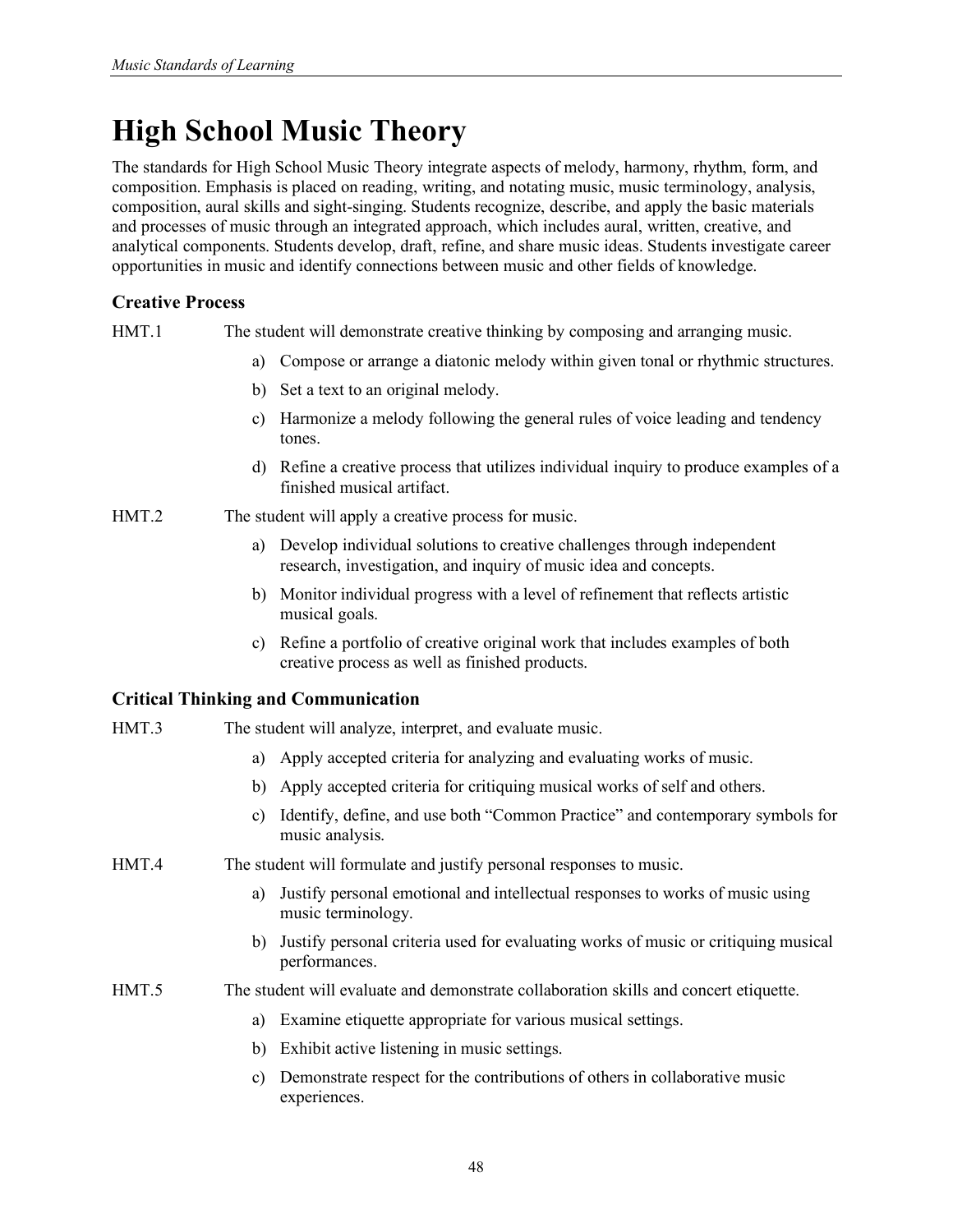HMT.6 The student will explore historical and cultural influences of music.

- a) Compare and contrast the musical styles of composers and the historical periods associated with the music literature being studied.
- b) Analyze the characteristics of instrumental and vocal music from a variety of cultures.
- HMT.7 The student will analyze and evaluate opportunities for music performance and advocacy within the community.
- HMT.8 The student will assess and apply legal and ethical standards related to intellectual property in music research, performance, arranging, composition, and sharing.

#### **Innovation in the Arts**

- HMT.9 The student will investigate career pathways in the music field, and discuss opportunities to be a lifelong learner of music.
- HMT.10 The student will analyze how emerging technologies and innovative media, tools, and processes are influencing music.
- HMT.11 The student will analyze and explain relationships of music to the other fine arts and to other fields of knowledge.
	- a) Explore cross-disciplinary connections of music with mathematical and scientific properties.
	- b) Explore principles of acoustics and the overtone series.
	- c) Explore the relationship of pitch to frequency of sound waves, amplitude to volume, and timbre to tone quality.

- HMT.12 The student will demonstrate understanding of the musical staff and pitch locations in keyboard and notation activities.
	- a) Identify clefs, including treble, bass, and movable C-clefs.
	- b) Label pitches and octaves, both on the staff and on ledger lines.
	- c) Correlate pitch locations to placements on the keyboard.
	- d) Explain the symbols for accidentals.
	- e) Identify enharmonic equivalents.
- HMT.13 The student will identify and define common music symbols and terminology, including those associated with rhythm, melody, harmony, dynamics, texture, and form.
	- a) Demonstrate understanding of rhythmic notation.
	- b) Explain *beat*, *rhythm*, and *tempo*.
	- c) Read, notate, and perform (using a counting system) rhythmic patterns that include whole notes, half notes, quarter notes, eighth notes, sixteenth notes, and corresponding rests, grouplets, beamed notes, ties, and dots.
	- d) Transcribe simple rhythmic patterns from aural examples.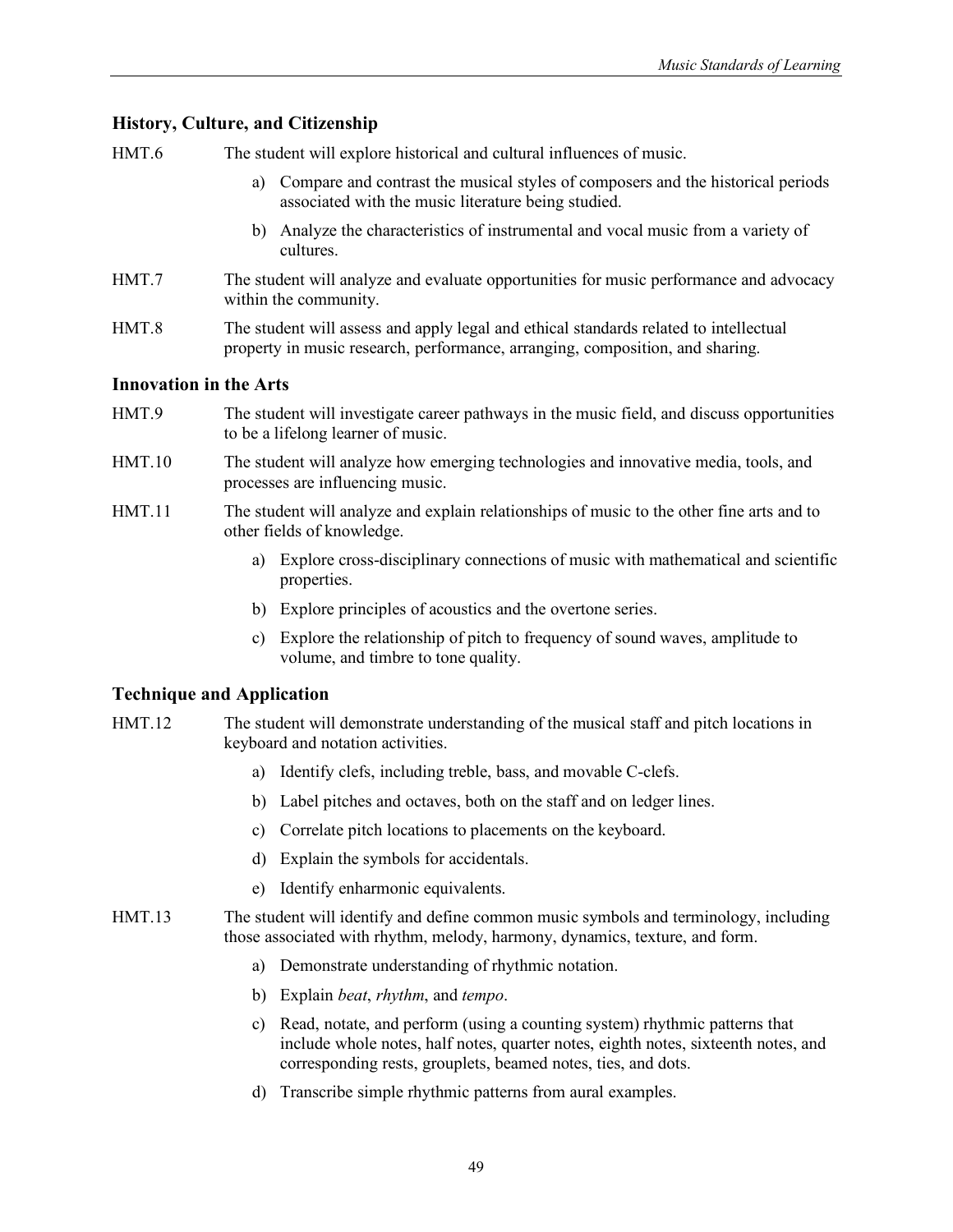|               | e) Identify and explain anacrusis, syncopation, and hemiola.                                                                                                                                                 |
|---------------|--------------------------------------------------------------------------------------------------------------------------------------------------------------------------------------------------------------|
| <b>HMT.14</b> | The student will demonstrate understanding of <i>meter</i> .                                                                                                                                                 |
|               | Define <i>measure</i> , bar line, and time signature.<br>a)                                                                                                                                                  |
|               | Perform music in various meters, including, but not limited to $\frac{4}{4}$ , $\frac{3}{4}$ , $\frac{2}{4}$ , $\frac{6}{8}$ , $\frac{2}{2}$ , $\frac{9}{8}$ ,<br>b)<br>$\frac{12}{8}$ , and $\frac{5}{8}$ . |
| <b>HMT.15</b> | The student will demonstrate understanding of scales.                                                                                                                                                        |
|               | Explain major, minor, pentatonic, and chromatic scales.<br>a)                                                                                                                                                |
|               | Notate and perform (using voice and/or instruments) ascending and descending<br>b)<br>major, minor, and chromatic scales using key signatures and accidentals.                                               |
|               | Identify diatonic scale degrees by number and name (tonic, supertonic, mediant,<br>C)<br>subdominant, dominant, submediant, subtonic, leading-tone/subtonic).                                                |
| <b>HMT.16</b> | The student will demonstrate understanding of key signatures.                                                                                                                                                |
|               | Define key signature.<br>a)                                                                                                                                                                                  |
|               | Identify the order of sharps and flats in key signatures.<br>b)                                                                                                                                              |
|               | Explain relative and parallel major-minor key relationships.<br>c)                                                                                                                                           |
|               | Explain the circle of fifths.<br>d)                                                                                                                                                                          |
|               | Write major and minor key signatures in treble, bass, alto, and tenor clefs.<br>e)                                                                                                                           |
|               | f)<br>Transpose music into other keys.                                                                                                                                                                       |
| <b>HMT.17</b> | The student will demonstrate understanding of diatonic and chromatic intervals.                                                                                                                              |
|               | Define <i>interval</i> as the distance between two pitches.<br>a)                                                                                                                                            |
|               | Explain the interval of a half-step $(m2)$ and a whole-step $(M2)$ .<br>b)                                                                                                                                   |
|               | Explain and notate intervals with quantitative and qualitative terminology.<br>c)                                                                                                                            |
|               | Define <i>consonance</i> and <i>dissonance</i> .<br>d)                                                                                                                                                       |
|               | Identify and explain harmonic and melodic intervals.<br>e)                                                                                                                                                   |
|               | Identify and explain simple and compound intervals.<br>f)                                                                                                                                                    |
|               | Identify and explain tetrachord patterns.<br>g)                                                                                                                                                              |
| <b>HMT.18</b> | The student will demonstrate understanding of triadic structure.                                                                                                                                             |
|               | Identify root, third, and fifth of a chord.<br>a)                                                                                                                                                            |
|               | Define tertian harmony.<br>b)                                                                                                                                                                                |
|               | Explain triads and seventh chords by quality.<br>c)                                                                                                                                                          |
|               | Compare and contrast the qualities of chords in major and minor keys.<br>d)                                                                                                                                  |
|               | Explain and notate root-position, first-inversion, and second-inversion triads.<br>e)                                                                                                                        |
|               | Explain and notate the figured bass system using uppercase and lowercase<br>f)<br>Roman numerals and chord abbreviations to designate diatonic triad qualities.                                              |
|               | Explain and notate chord symbols.<br>g)                                                                                                                                                                      |

50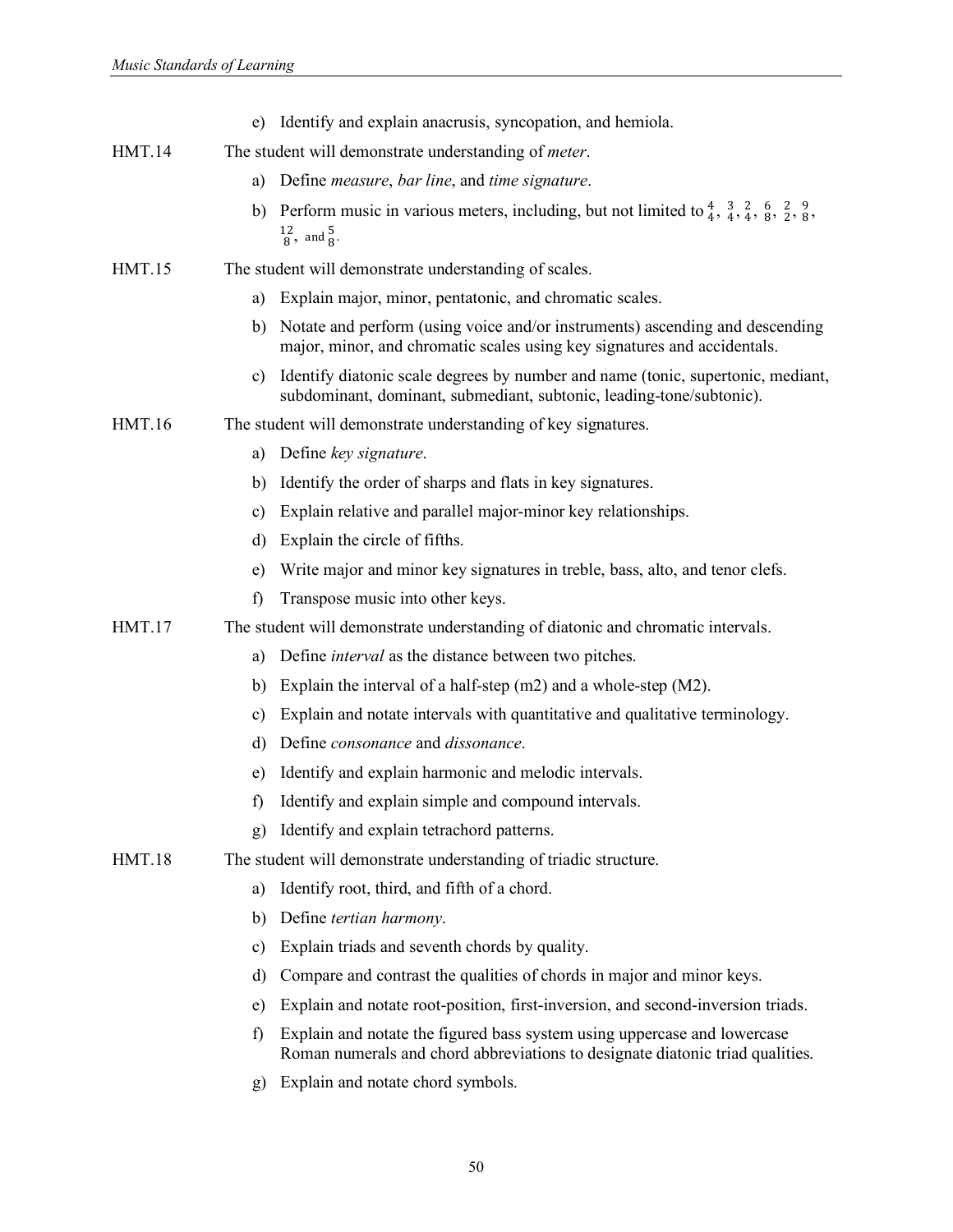- h) Analyze chord progressions from classical and popular musical scores.
- i) Recognize and explain types and uses of non-chord tones.

HMT.19 The student will demonstrate aural skills.

- a) Sight-sing melodies in major and minor keys.
- b) Perform rhythmic patterns in simple, compound, and complex/asymmetrical meters.
- c) Take dictation of melodies and rhythms from aural examples.
- d) Take dictation of diatonic harmonies and cadences from aural examples.
- e) Aurally identify harmonic and melodic intervals.
- f) Aurally identify simple and compound intervals.
- g) Aurally identify scale and chord qualities.
- h) Aurally identify consonance and dissonance.
- i) Sing simple intervals.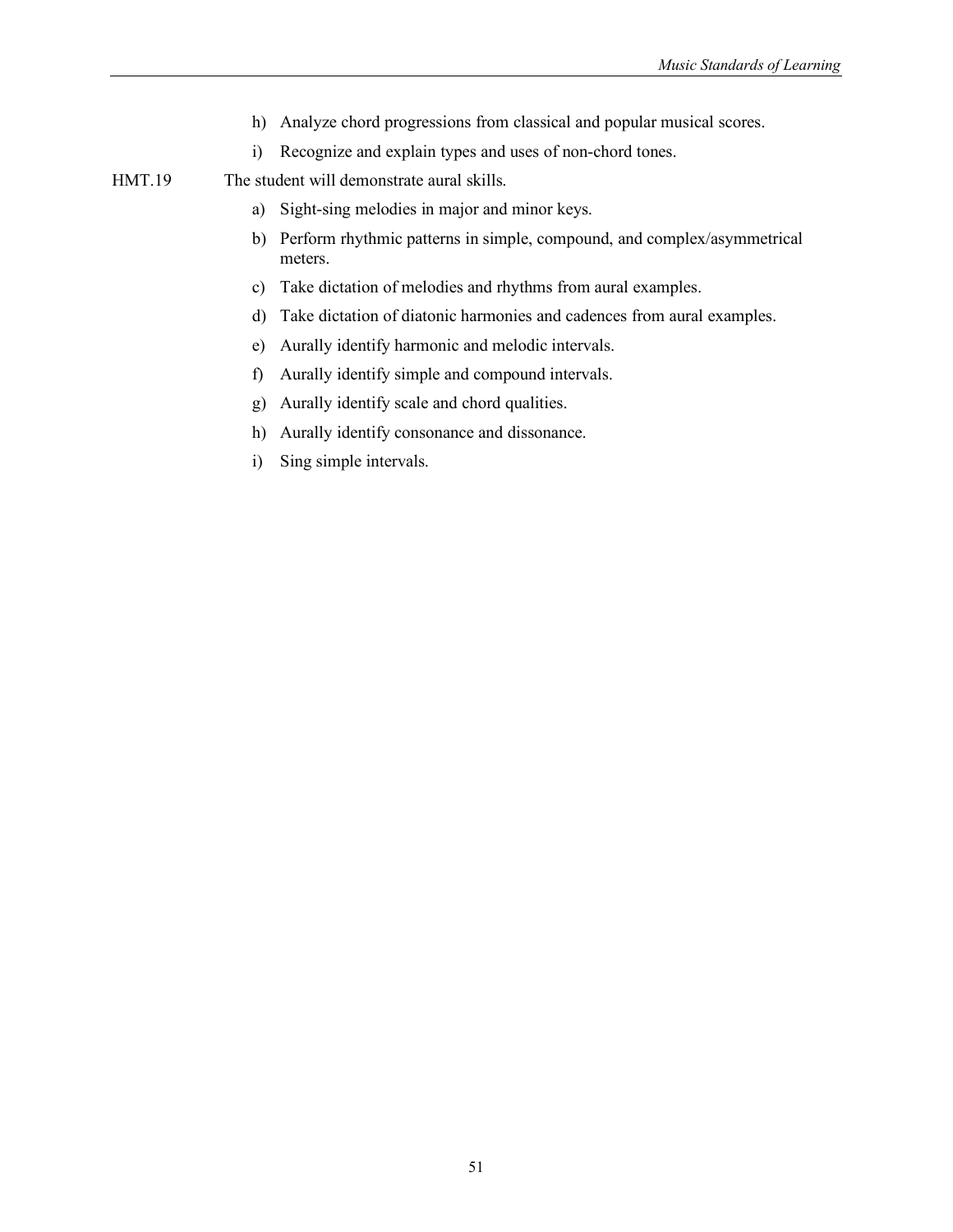# **High School Instrumental Music, Beginning Level**

The standards for High School Instrumental Music, Beginning Level enable students to begin receiving instruction on wind, percussion, or string instruments of their choice with guidance from the music teacher. Instruction may begin at any high school grade level. Students identify parts of the instrument and demonstrate proper instrument care, playing posture, instrument positions, fingerings, embouchure (if applicable), and tone production. Students apply emerging music skills to create and notate original work. Music literacy skills are emphasized as students read, notate, and perform music. Students use critical thinking to respond to, describe, interpret, and evaluate works of music as performers and listeners. They describe career options in music and investigate how innovative tools and new media impact the music field. Opportunities are provided for students to participate in local, district, and regional music events as appropriate to level, ability, and interest.

## **Creative Process**

HIB.1 The student will use music composition as a means of creative expression.

- a) Compose a four-measure rhythmic-melodic variation.
- b) Improvise simple rhythmic and melodic examples in call-and-response styles.
- c) Create, write, and perform rhythmic and melodic variations of four-measure selections taken from, but not limited to, songs, exercises, or etudes.
- HIB.2 The student will apply a creative process for music.
	- a) Identify and explore steps of a creative process.
	- b) Define, identify, organize, and document ideas, investigations, and research of music ideas and concepts.
	- c) Monitor individual practice through the use of practice records or journals that identify specific musical goals.

## **Critical Thinking and Communication**

| HIB.3 | The student will analyze, interpret, and evaluate music. |
|-------|----------------------------------------------------------|
|       |                                                          |

- a) Propose a definition of *music* and support that definition.
- b) Describe and interpret diverse works of music using inquiry skills and music terminology.
- c) Describe accepted criteria used for evaluating works of music.
- d) Describe performances of music using music terminology.
- e) Describe accepted criteria used for critiquing musical performances of self and others.

HIB.4 The student will formulate and justify personal responses to music.

- a) Identify reasons for preferences among works of music using music terminology.
- b) Identify ways in which music evokes sensory, emotional, and intellectual responses, including ways in which music can be persuasive.

#### HIB.5 The student will demonstrate collaboration and communication skills for music.

a) Participate in curricular and co-curricular school performances, and in local, district, or regional events as appropriate to level, ability, and interest.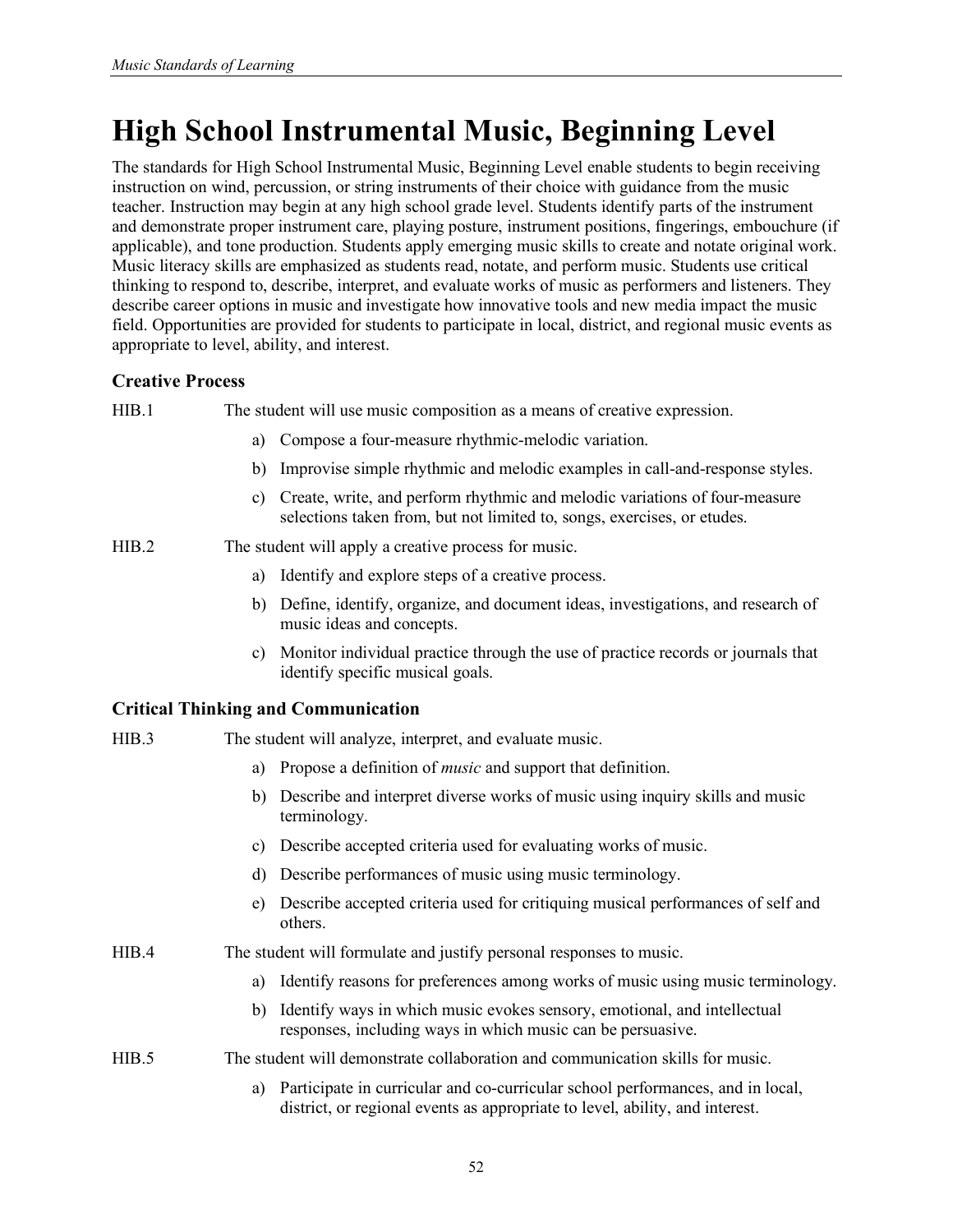- b) Describe and demonstrate rehearsal and concert etiquette as a performer (e.g., using critical aural skills, following conducting gestures, maintaining attention in rest position).
- c) Describe and demonstrate active listening skills as an audience member.

HIB.6 The student will explore historical and cultural influences of music.

- a) Identify the cultural influences, musical styles, composers, and historical periods associated with the music literature being studied.
- b) Describe the importance of composers' use of style, cultural influences, and historical context for the interpretation of works of music.
- HIB.7 The student will identify ways to engage the school community in a music performance.
- HIB.8 The student will describe ethical standards as applied to the use of intellectual property.

#### **Innovation in the Arts**

- HIB.9 The student will describe career options in music and discuss the future of music-related careers.
- HIB.10 The student will describe ways in which innovative tools and media influence the development of instruments, instrumental music, and instrumental music styles.
- HIB.11 The student will describe relationships of instrumental music to the other fine arts and other fields of knowledge.

#### **Technique and Application**

HIB.12 The student will demonstrate music literacy.

- a) Identify, define, and use basic standard notation for pitch, rhythm, meter, articulation, dynamics, and other elements of music.
- b) Notate student-created compositions using standard notation.
- c) Sing selected lines from music being studied.
- d) Echo, read, count (using a counting system), and perform rhythms and rhythmic patterns, including whole notes, half notes, quarter notes, eighth notes, dotted half notes, dotted quarter notes, corresponding rests, and syncopations.
- e) Identify, read, and perform music in simple and compound meters  $(\frac{2}{4}, \frac{3}{4}, \frac{4}{4}, C, \frac{6}{8})$ .
- f) Identify and perform music written in binary, ternary, and theme-and-variations forms.
- g) Define and identify music terminology found in the music literature being studied.
- h) Perform music of varying styles and levels of difficulty.
- i) Sight-read music of varying styles and levels of difficulty.
- j) Guitar student— use standard and instrument specific notation; read basic rhythm guitar using first position chords.
- HIB.13 The student will read, notate, and perform scales.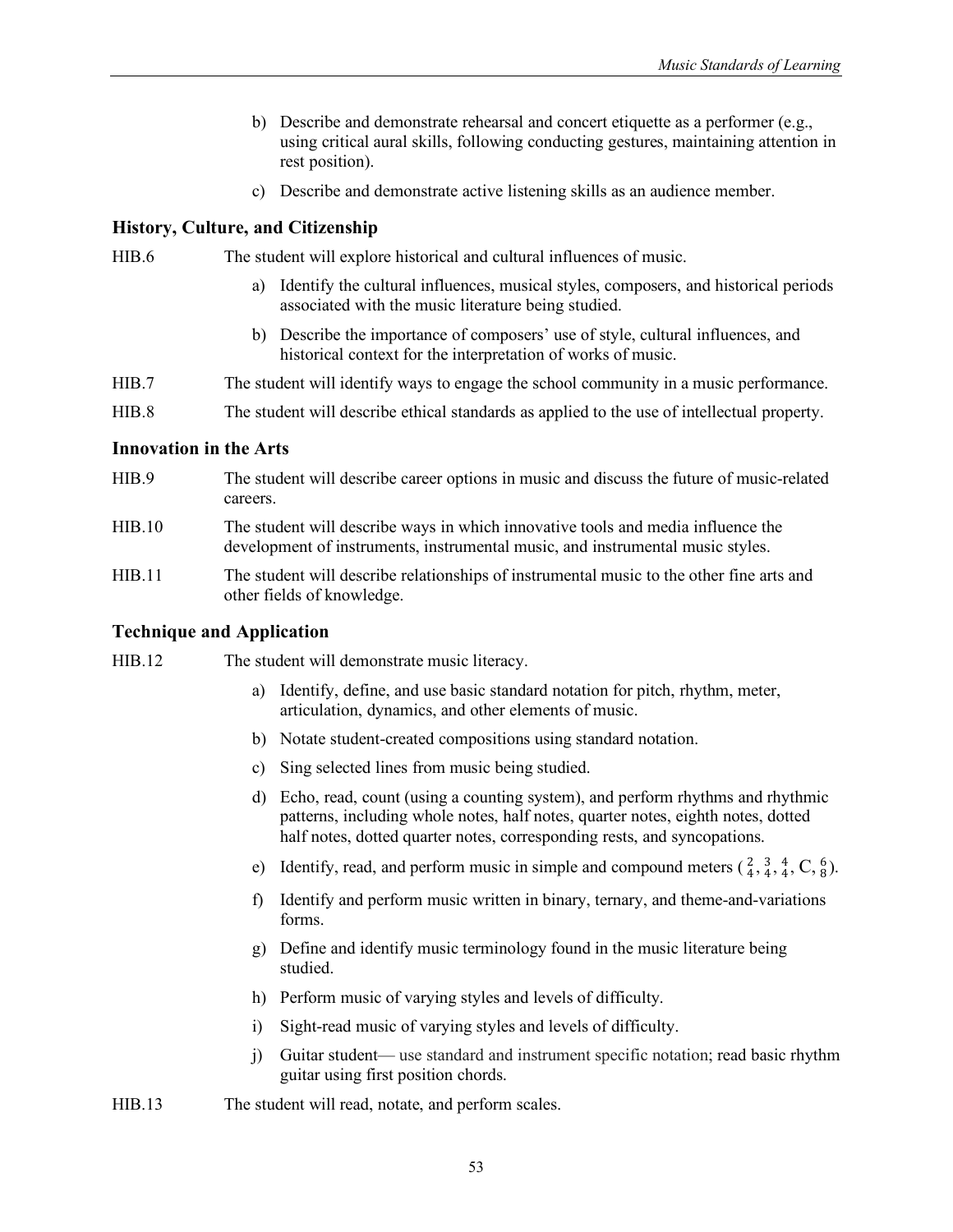|  |  |  |  | a) Identify and demonstrate half-step and whole-step patterns. |  |
|--|--|--|--|----------------------------------------------------------------|--|
|--|--|--|--|----------------------------------------------------------------|--|

- b) Identify and notate key signatures of scales and literature being performed.
- c) Wind/mallet student—concert C, F, B-flat, E-flat, A-flat, and G major scales; G minor scale; a chromatic scale.
- d) Orchestral string student—one-octave ascending and descending C, F, G, and D major scales and D harmonic minor scale.
- e) Guitar student—read, analyze, notate, and perform scales and chords. One-octave ascending and descending major, natural and harmonic scales up to three sharps/one flat. A chromatic scale and one form of the moveable, one-octave pentatonic scale. Open position chords and power chords with roots on the sixth and fifth strings. A I-IV-V7 chord progression in the keys of C, G, D, and A major, and A and E minor. 12-bar blues in a variety of keys.
- HIB.14 The student will demonstrate preparatory instrumental basics and playing procedures.
	- a) Identify and select an appropriate instrument.
	- b) Identify parts of the instrument.
	- c) Identify procedures for care of the instrument.
	- d) Identify proper playing posture and instrument position.
	- e) Guitar student—demonstrate the ability to change a guitar string.
- HIB.15 The student will demonstrate proper instrumental techniques.
	- a) Identify correct hand positions, finger/slide placement, fingerings/positions, and finger/slide patterns.
	- b) Match pitches and begin to make adjustments to facilitate correct intonation.
	- c) Produce tones that are clear, free of tension, and sustained.
	- d) Wind student—proper breathing techniques and embouchure; contrasting articulations (tonguing, slurring, staccato, accent).
	- e) Orchestral string student—proper bow placement, weight, angle, and speed; contrasting articulations (pizzicato, legato, staccato, détaché, two-note slurs).
	- f) Percussion student—stick control, appropriate grip, and performance of beginning roll, diddle, flam and drag rudiments; multiple bounce roll; playing techniques on mallet and auxiliary instruments.
	- g) Guitar student—right-hand techniques (finger style, pick style, arpeggio patterns with varying combinations of pulgar, indicio, medio, anular [pima]); and lefthand techniques (first position, finger technique).
- HIB.16 The student will demonstrate musicianship and ensemble skills.
	- a) Identify the characteristic sound of the instrument being studied.
	- b) Balance instrumental timbres.
	- c) Make adjustments to facilitate correct intonation.
	- d) Match dynamic levels and playing style.
	- e) Respond to conducting patterns and gestures.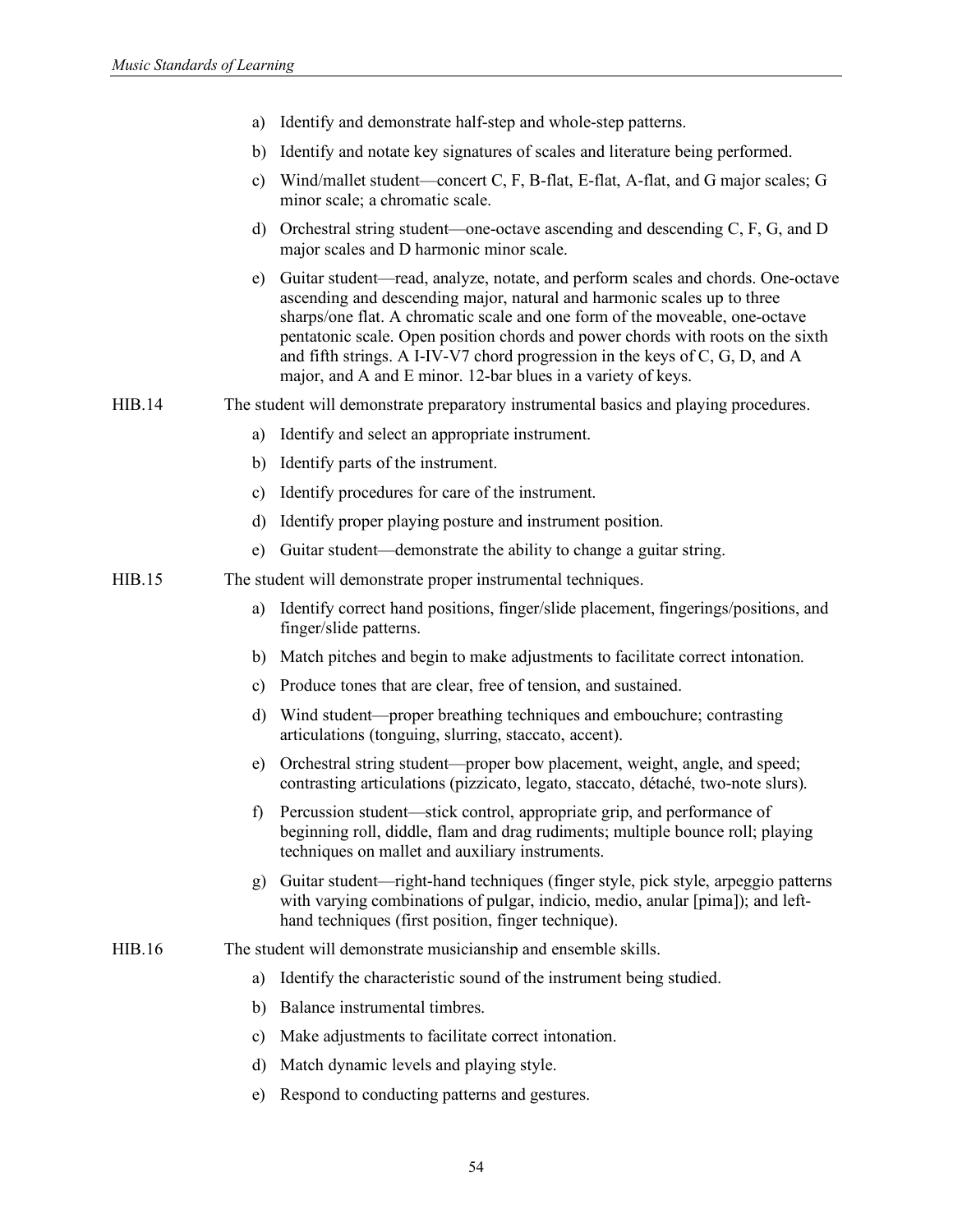- f) Maintain a steady beat at various tempos in the music literature being studied.
- g) Use articulations, dynamic contrasts, and phrasing as means of expression.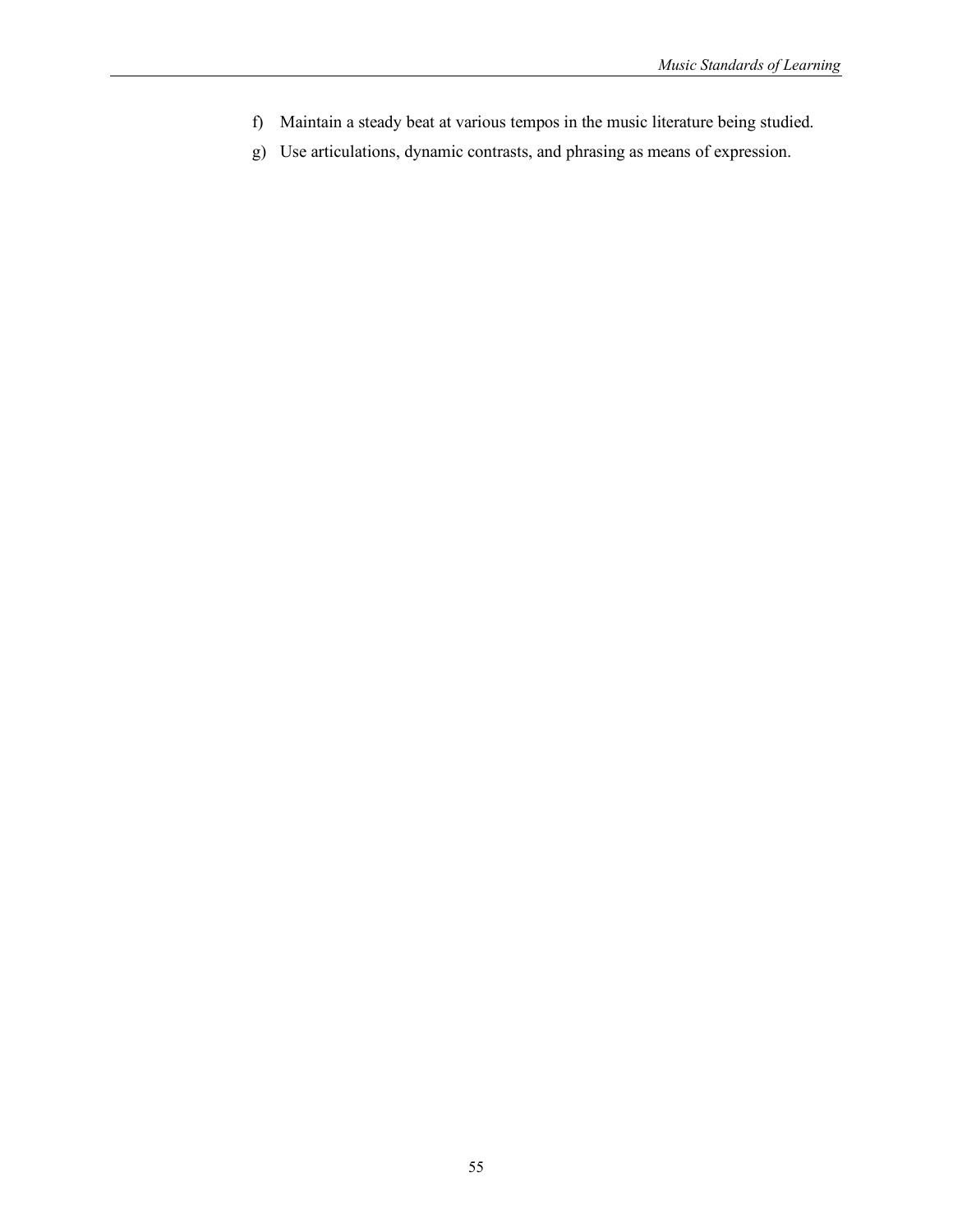# **High School Instrumental Music, Intermediate Level**

The standards for High School Instrumental Music, Intermediate Level enable students to continue to develop musicianship and music literacy. Students identify and document steps of a creative process to develop original music. Music literacy skills are emphasized as students read, notate, and perform music. Students develop more advanced technical skills and improve ensemble skills as they collaborate with others to create and recreate music in ensemble settings. They respond to, describe, interpret, evaluate, perform, and sight-read music from a variety of musical styles, composers, cultural influences, and historical periods. Students compare and contrast career options in music and make connections between music and other fields of knowledge. Opportunities are provided for students to participate in local, district, regional, and state music events as appropriate to level, ability, and interest.

## **Creative Process**

HII.1 The student will use music composition as a means of creative expression.

- a) Compose an eight-measure rhythmic-melodic variation.
- b) Create and perform simple rhythmic and melodic examples using call-andresponse and basic improvisation.
- c) Compose, improvise, and perform rhythmic and melodic variations of eight- to twelve-measure excerpts based upon original ideas or musical works.
- HII.2 The student will apply a creative process for music.
	- a) Identify and document the steps of a creative process to develop original music arrangements, compositions, or improvisations.
	- b) Monitor individual practice with a level of refinement that reflects specific musical goals.

| HII.3 |    | The student will analyze, interpret, and evaluate music.                                                                                                                            |
|-------|----|-------------------------------------------------------------------------------------------------------------------------------------------------------------------------------------|
|       | a) | Interpret works of music using inquiry skills and music terminology.                                                                                                                |
|       | b) | Apply accepted criteria for analyzing and evaluating works of music.                                                                                                                |
|       | C) | Describe performances of music using music terminology.                                                                                                                             |
|       | d) | Apply accepted criteria for critiquing musical performances of self and others.                                                                                                     |
| HII.4 |    | The student will formulate and justify personal responses to music.                                                                                                                 |
|       | a) | Describe personal emotional and intellectual responses to works of music using<br>music terminology.                                                                                |
|       |    | b) Analyze ways in which music can evoke emotion and be persuasive.                                                                                                                 |
| HII.5 |    | The student will demonstrate collaboration and communication skills for music.                                                                                                      |
|       | a) | Participate in curricular and co-curricular ensembles, performances, and events at<br>school, and in community, county, district, regional, state, and national events.             |
|       | b) | Describe and apply rehearsal and concert etiquette as a performer (e.g., using<br>critical aural skills, following conducting gestures, maintaining attention in rest<br>position). |
|       | C) | Apply active listening skills as an audience member.                                                                                                                                |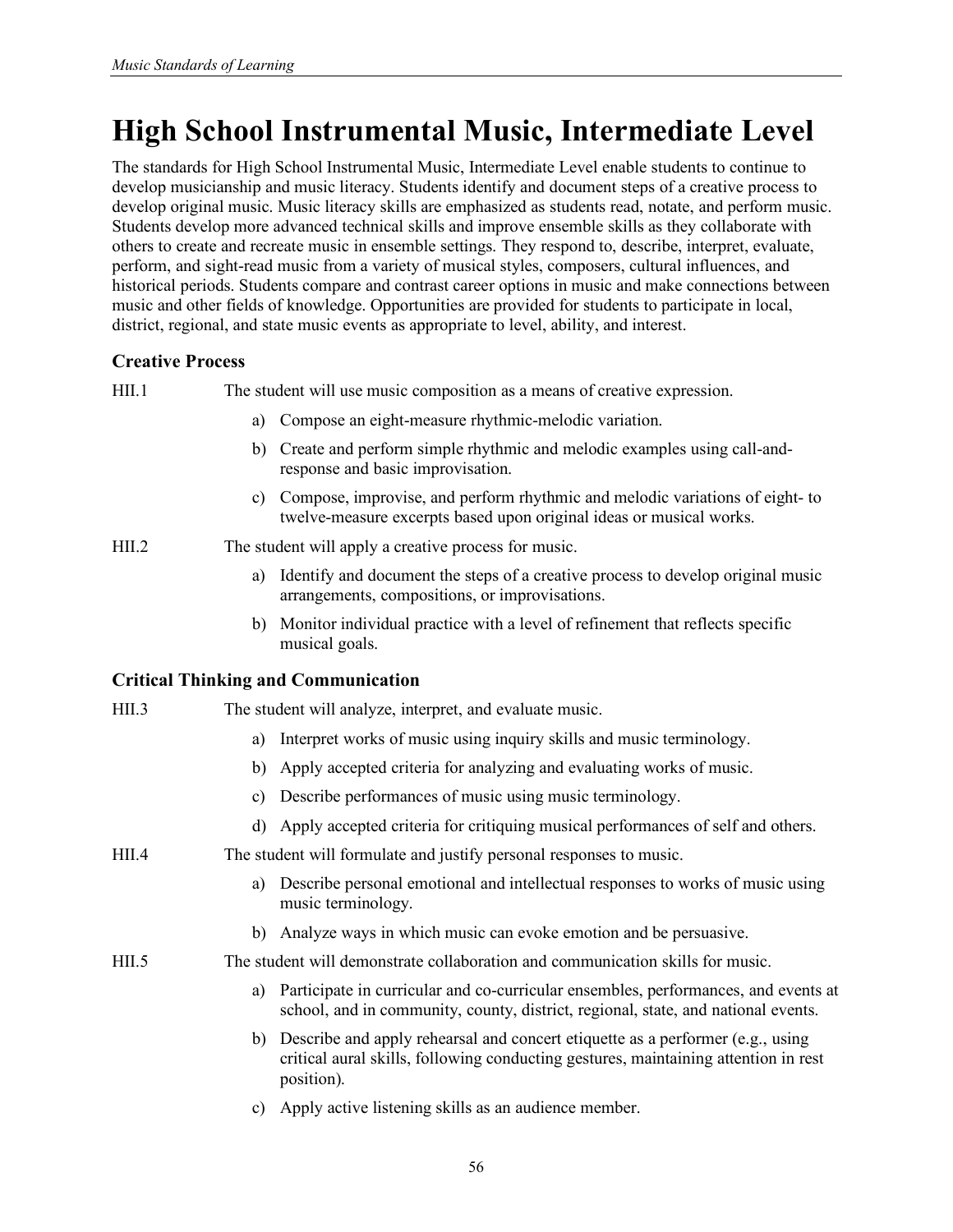HII.6 The student will explore historical and cultural influences of music.

- a) Describe the cultural influences, musical styles, composers, and historical periods.
- b) Compare and contrast diverse musical styles using music terminology.
- c) Compare and contrast the functions of instrumental music in a variety of cultures and communities.
- HII.7 The student will describe how musicians, consumers of music, and music advocates impact the community.
- HII.8 The student will apply ethical standards to the use of intellectual property.

#### **Innovation in the Arts**

| HII.9        | The student will compare and contrast career options in music.                                                                                                |
|--------------|---------------------------------------------------------------------------------------------------------------------------------------------------------------|
| HII.10       | The student will explore a variety of innovative media, tools, and processes to create,<br>edit, present, and/or understand new works of music.               |
| <b>HIL11</b> | The student will make cross-curricular connections to explore how music works together<br>with other disciplines to develop innovative solutions to problems. |

## **Technique and Application**

- HII.12 The student will demonstrate music literacy.
	- a) Identify, define, and apply standard notation for pitch, rhythm, meter, articulation, dynamics, and other elements of music.
	- b) Notate student-created compositions using standard notation.
	- c) Sing similar and contrasting parts from the music being studied.
	- d) Echo, read, count (using a counting system), and perform rhythms and rhythmic patterns, including sixteenth notes, dotted eighth notes, quarter-note triplets, halfnote triplets, and corresponding rests.
	- e) Identify, read, compare, contrast, and perform music in  $\frac{3}{8}$ ,  $\frac{5}{8}$ ,  $\frac{5}{4}$ ,  $\frac{6}{4}$ , and  $\frac{2}{2}$ (alla breve or cut time) meters.
	- f) Identify, compare, contrast, and perform music written in sonata, theme-andvariation, and compound binary forms.
	- g) Define and apply music terminology found in the music literature being studied.
	- h) Read and interpret standard music notation while performing music of varying styles and levels of difficulty.
	- i) Sight-read music of varying styles and levels of difficulty.
	- j) Guitar student—read basic rhythm guitar using first position and bar chords. Read and interpret guitar tablature.

HII.13 The student will read, notate, and perform scales.

a) Identify and notate key signatures of scales and literature being performed.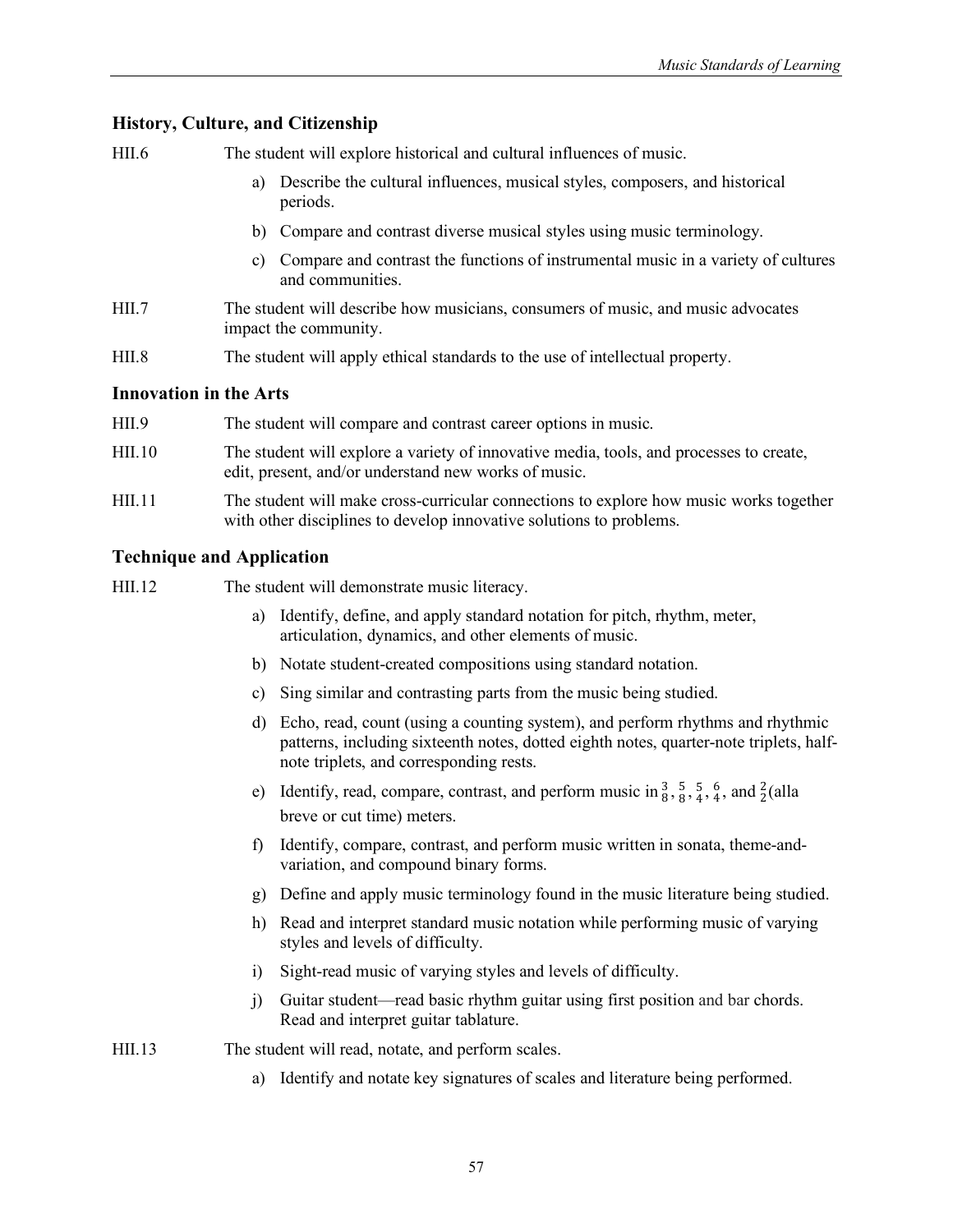|        |    | b) Wind/mallet student—concert major scales up to 5 flats and 5 sharps; minor<br>scales up to 3 flats and 1 sharp; a chromatic scale in eighth notes with M.M.<br>quarter note= 100.                                                                                                                                                                                                                                                                                                                                                                                                   |
|--------|----|----------------------------------------------------------------------------------------------------------------------------------------------------------------------------------------------------------------------------------------------------------------------------------------------------------------------------------------------------------------------------------------------------------------------------------------------------------------------------------------------------------------------------------------------------------------------------------------|
|        |    | c) Orchestral string student—two-octave scales up to three flats and three sharps, up<br>to 2 sharps relative minor, in eighth notes with M.M. quarter note = $100$ .                                                                                                                                                                                                                                                                                                                                                                                                                  |
|        |    | d) Guitar student—scales and chords in root position and in inversions. One-octave<br>major, natural minor, and harmonic minor scales up to four sharps/two flats.<br>Chromatic scales up to the 12th fret. One form of the movable, two-octave blues<br>scale. First position and barre chords using eight basic forms: E, E7, Em, Em7,<br>A, A7, Am, Am7. Power chords with roots on the sixth and fifth strings through<br>10th position. A I-IV-V7 chord progression in the keys of C, G, D, A, E and F<br>major and A and E minor. 12-bar blues progression in a variety of keys. |
| HII.14 |    | The student will demonstrate preparatory instrumental basics and playing procedures.                                                                                                                                                                                                                                                                                                                                                                                                                                                                                                   |
|        | a) | Demonstrate procedures for care and basic maintenance of the instrument.                                                                                                                                                                                                                                                                                                                                                                                                                                                                                                               |
|        | b) | Identify and repair minor problems of the instrument.                                                                                                                                                                                                                                                                                                                                                                                                                                                                                                                                  |
|        | c) | Demonstrate procedures for basic tuning of the instrument, with and without an<br>electronic tuner.                                                                                                                                                                                                                                                                                                                                                                                                                                                                                    |
|        |    | d) Describe and demonstrate proper posture, instrument position, and hand<br>positions.                                                                                                                                                                                                                                                                                                                                                                                                                                                                                                |
|        |    | e) Percussion student—describe and demonstrate stick grip for snare drum and<br>mallets; basic tuning of timpani; setup of timpani, mallet instruments, and<br>auxiliary instruments.                                                                                                                                                                                                                                                                                                                                                                                                  |
|        | f) | Guitar student—demonstrate correct left hand position and finger placement, and<br>right hand strumming position with thumb and pick.                                                                                                                                                                                                                                                                                                                                                                                                                                                  |
| HII.15 |    | The student will demonstrate proper instrumental techniques.                                                                                                                                                                                                                                                                                                                                                                                                                                                                                                                           |
|        | a) | Adjust and control intonation while playing.                                                                                                                                                                                                                                                                                                                                                                                                                                                                                                                                           |
|        |    | b) Produce characteristic tones that are clear, free of tension, sustained, and<br>unwavering in pitch.                                                                                                                                                                                                                                                                                                                                                                                                                                                                                |
|        |    | c) Wind student—proper breathing techniques and consistent embouchure;<br>contrasting articulations (marcato, sforzando, forte-piano, tenuto).                                                                                                                                                                                                                                                                                                                                                                                                                                         |
|        | d) | Orchestral string student—proper bow placement, weight, angle, and speed;<br>contrasting articulations (accents, hooked bowing, multiple-note slurs, slurred<br>staccato, sforzando, martelé, spiccato), and shifting.                                                                                                                                                                                                                                                                                                                                                                 |
|        |    | e) Percussion student— stick control and continued performance of roll, diddle,<br>flam, and drag rudiments with increasing difficulty; open-close-open on snare<br>drum; single stroke roll; playing techniques on timpani, mallet and auxiliary<br>instruments.                                                                                                                                                                                                                                                                                                                      |
|        | f) | Guitar student—right-hand techniques (finger style, pick style, arpeggio patterns<br>with varying combinations of pulgar, indicio, medio, anular [pima]); and left-<br>hand techniques (first position, finger technique, barre techniques).                                                                                                                                                                                                                                                                                                                                           |
| HII.16 |    | The student will demonstrate and describe musicianship and ensemble skills.                                                                                                                                                                                                                                                                                                                                                                                                                                                                                                            |
|        | a) | Balance and blend instrumental timbres.                                                                                                                                                                                                                                                                                                                                                                                                                                                                                                                                                |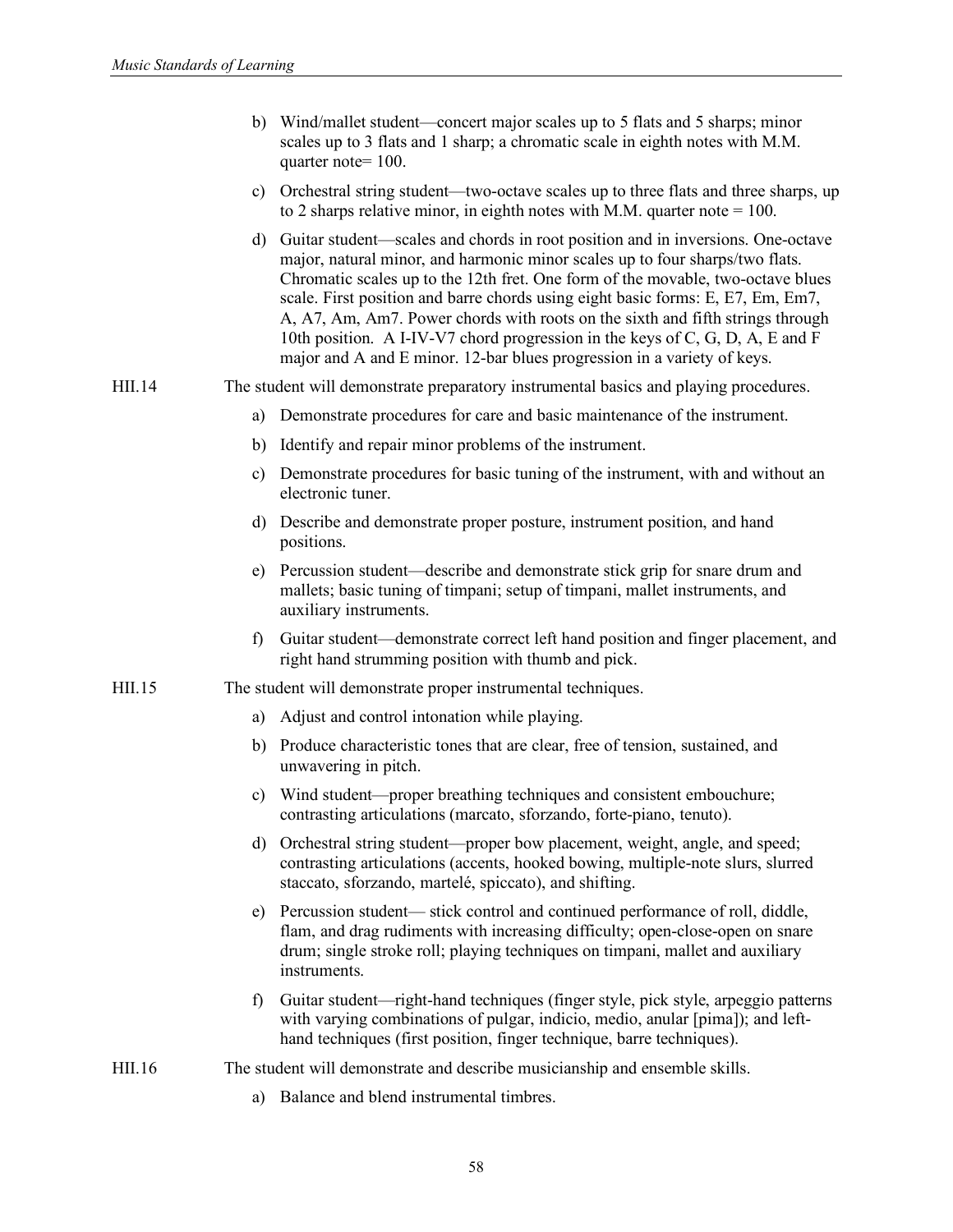- b) Make adjustments to facilitate correct intonation.
- c) Match dynamic levels and playing style.
- d) Respond to conducting patterns and gestures.
- e) Maintain a steady beat at various tempos in the music literature being studied.
- f) Apply articulations, dynamic contrasts, phrasing, various tempos, and tempo changes as means of expression.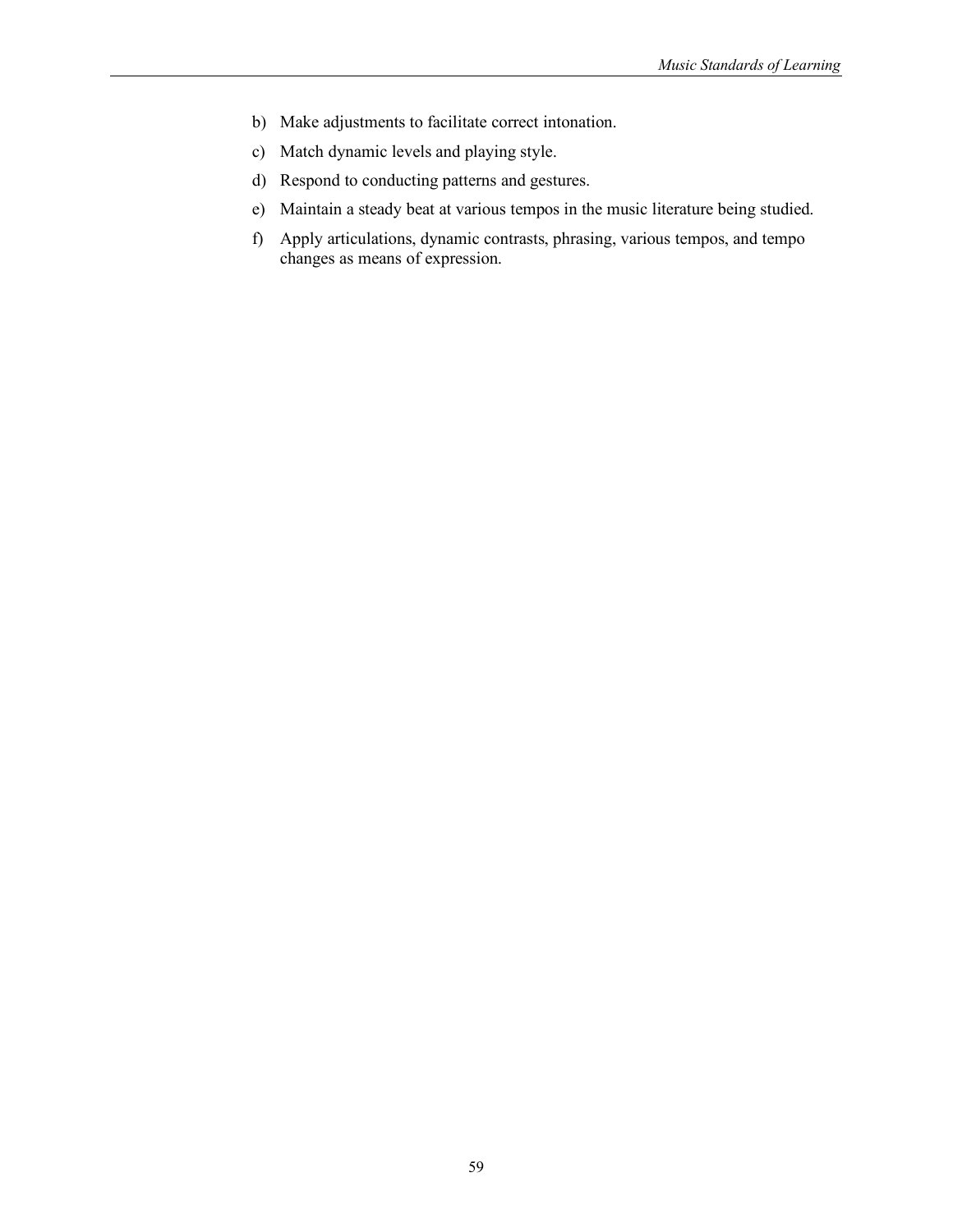# **High School Instrumental Music, Advanced Level**

The standards for High School Instrumental Music, Advanced Level enable students to acquire and refine advanced technical and expressive skills in order to demonstrate a variety of musical elements of greater complexity and challenge. Students extend their knowledge of instrument-specific techniques while expanding their vocabulary of scales, arpeggios, and rudiments in increasingly complex rhythmic patterns. Students continue to use a creative process to create personal arrangements and compositions. Students discuss and evaluate characteristics of personal performances and compositions, as well as the works of others. Students research career options in music and the variety of careers that involve skills learned in music. They investigate connections with other disciplines, and analyze the cultural influences, styles, composers, and historical periods associated with the music literature being studied. Opportunities are provided for students to participate in local, district, regional, state, and national events.

## **Creative Process**

HIAD.1 The student will use music composition as a means of creative expression.

- a) Compose a rhythmic-melodic variation.
- b) Improvise a melody to a I-IV-V( $V^7$ )-I chord progression.
- c) Arrange or compose accompanying harmonies and/or counter melodies to a given melody.
- d) Create, improvise, and perform rhythmic and melodic examples to a I-IV-V( $V^7$ )-I chord progression using call-and-response and improvisation.
- e) Perform accompanying harmonies and/or counter melodies to a given melody.
- HIAD.2 The student will apply a creative process for music.
	- a) Develop and share a creative process through original music arrangements and productions.
	- b) Monitor individual practice with a level of refinement that reflects advanced musical goals.

| HIAD.3 | The student will analyze, interpret, and evaluate music.                                                                                                                      |
|--------|-------------------------------------------------------------------------------------------------------------------------------------------------------------------------------|
|        | Apply accepted criteria for analyzing and evaluating works of music.<br>a)                                                                                                    |
|        | Assess performances of music using music terminology.<br>b)                                                                                                                   |
|        | c) Apply accepted criteria for critiquing musical performances of self and others.                                                                                            |
| HIAD.4 | The student will formulate and justify personal responses to music.                                                                                                           |
|        | Analyze and explain personal emotional and intellectual responses to works of<br>a)<br>music using music terminology.                                                         |
|        | Analyze personal criteria used for evaluating works of music or critiquing<br>b)<br>musical performances.                                                                     |
| HIAD.5 | The student will demonstrate collaboration and communication skills for music.                                                                                                |
|        | Participate in curricular and co-curricular ensembles, performances, and events at<br>a)<br>school, and in community, county, district, regional, state, and national events. |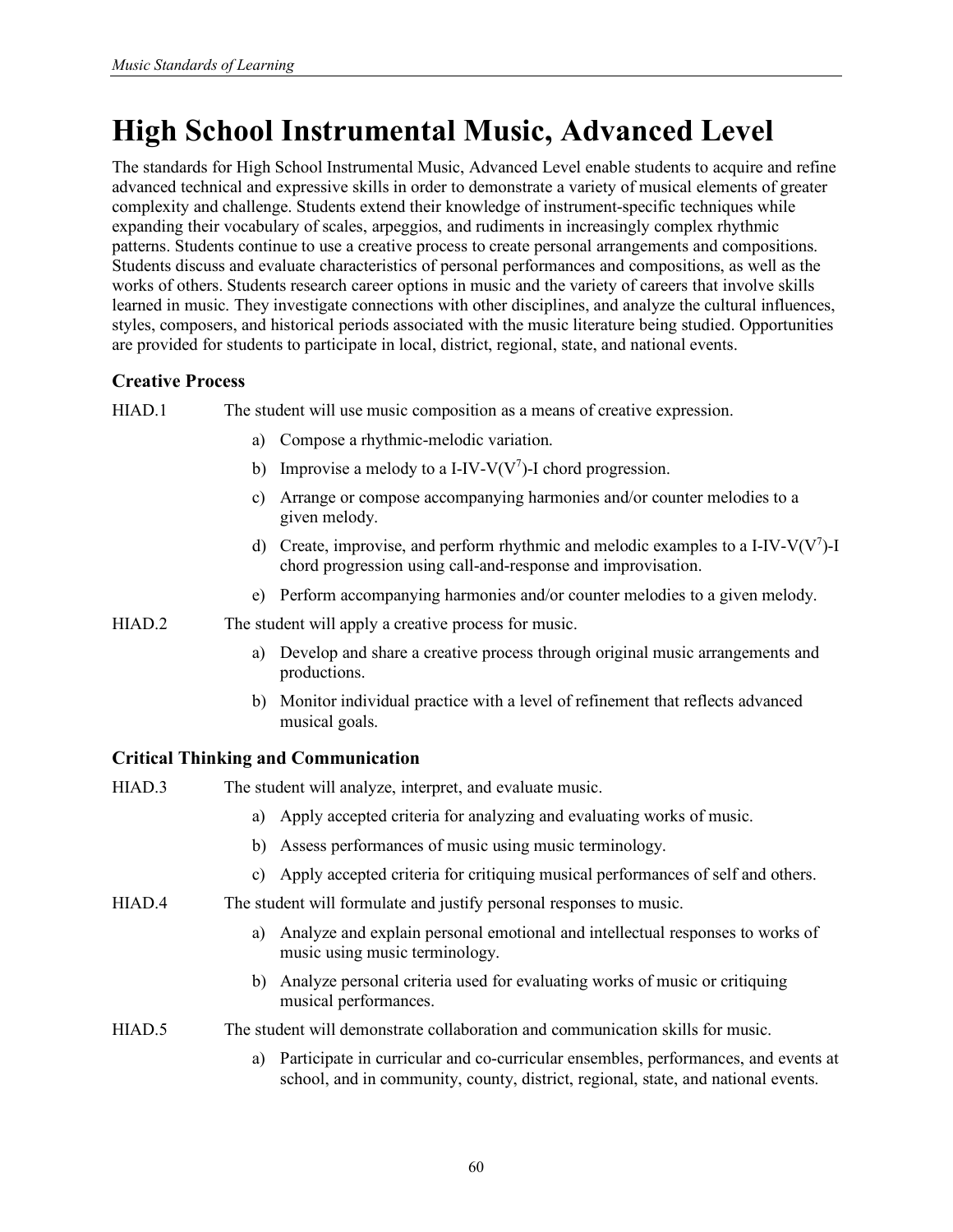- b) Participate in rehearsal and concert etiquette as a performer (e.g., using critical aural skills, following conducting gestures, maintaining attention in rest position).
- c) Consistently demonstrate exemplary concert etiquette as an active listener.

HIAD.6 The student will explore historical and cultural influences of music.

- a) Analyze the cultural influences, musical styles, composers, and historical periods associated with the music literature being studied.
- b) Compare and contrast a variety of musical periods and styles using music terminology.
- c) Analyze the characteristics of instrumental music from a variety of cultures.
- HIAD.7 The student will describe opportunities for music performance and advocacy within the community.
- HIAD.8 The student will research the use and misuse of ethical standards as applied to intellectual property.

#### **Innovation in the Arts**

- HIAD.9 The student will research career options in music and a variety of careers that involve skills learned in music.
- HIAD.10 The student will analyze how innovative media, tools, and processes are influencing instrumental music.
- HIAD.11 The student will investigate cross-disciplinary connections to identify how music works with other disciplines to develop innovative solutions to inquiry-based problems.

## **Technique and Application**

- HIAD.12 The student will demonstrate music literacy.
	- a) Identify, define, and apply advanced standard notation for pitch, rhythm, meter, articulation, dynamics, and other elements of music.
	- b) Notate student-created compositions using standard notation.
	- c) Sing assigned parts while others sing or play contrasting parts from the music being studied.
	- d) Read, analyze, count (using a counting system), perform, and compose varied rhythmic patterns in complex meters, demonstrating technical facility and precision.
	- e) Identify, compare, contrast, and perform music written in fugal and theme-andvariations forms.
	- f) Apply and differentiate music terminology found in the music literature being studied.
	- g) Sight-read music of varying styles and levels of difficulty.

HIAD.13 The student will read, notate, and perform scales.

a) Identify and notate all key signatures.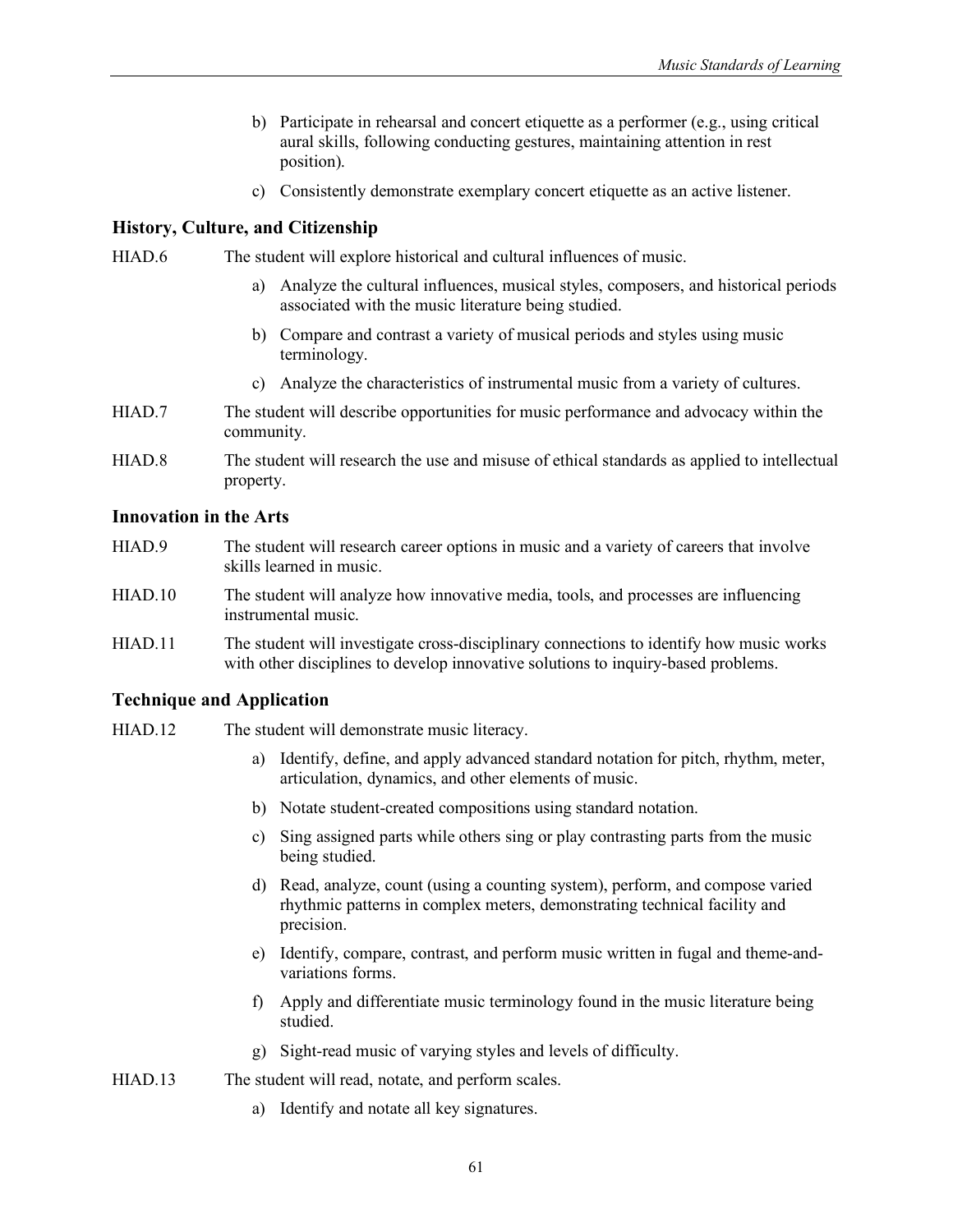| b) Read, notate, and perform all ascending and descending major scales, major |
|-------------------------------------------------------------------------------|
| scales as well as select minor scales.                                        |

- c) Wind/mallet student—perform an ascending and descending chromatic scale.
- d) Guitar student— ascending and descending scales; major, natural minor, and harmonic minor scales of at least two octaves up to five sharps/three flats; chromatic scales up to the 12th fret; two forms of the movable blues scales. First position, barre chords, and movable jazz chords. A ii7-V7-I7 chord progression in a variety of keys. A 12-bar blues progression in a variety of keys.
- HIAD.14 The student will demonstrate appropriate procedures for playing.
	- a) Apply procedures for care and basic maintenance of the instrument.
	- b) Describe and demonstrate the process for tuning the instrument.
	- c) Identify and repair minor problems of the instrument.
	- d) Analyze, describe, and demonstrate proper posture, instrument position, and hand positions.
	- e) Wind student—analyze, describe, and demonstrate proper embouchure.

#### HIAD.15 The student will demonstrate and describe proper instrumental techniques.

- a) Adjust and perfect intonation while playing.
- b) Identify and produce tones that are characteristic of the instrument.
- c) Describe and demonstrate contrasting articulations in the music literature being studied.
- d) Identify and apply advanced techniques including but not limited to, right-hand and left-hand, mallet percussion, double-tonguing.

#### HIAD.16 The student will demonstrate, describe, and analyze musicianship and ensemble skills.

- a) Balance and blend instrumental timbres.
- b) Identify intonation problems within the ensemble and provide a solution.
- c) Make adjustments to facilitate correct intonation.
- d) Match dynamic levels and playing style.
- e) Respond to advanced conducting patterns and gestures.
- f) Demonstrate conducting patterns and gestures.
- g) Maintain a steady beat at various tempos and perform tempo changes in the music literature being studied.
- h) Use contrasting articulations, dynamic contrasts, phrasing, various tempos, and tempo changes as means of expression.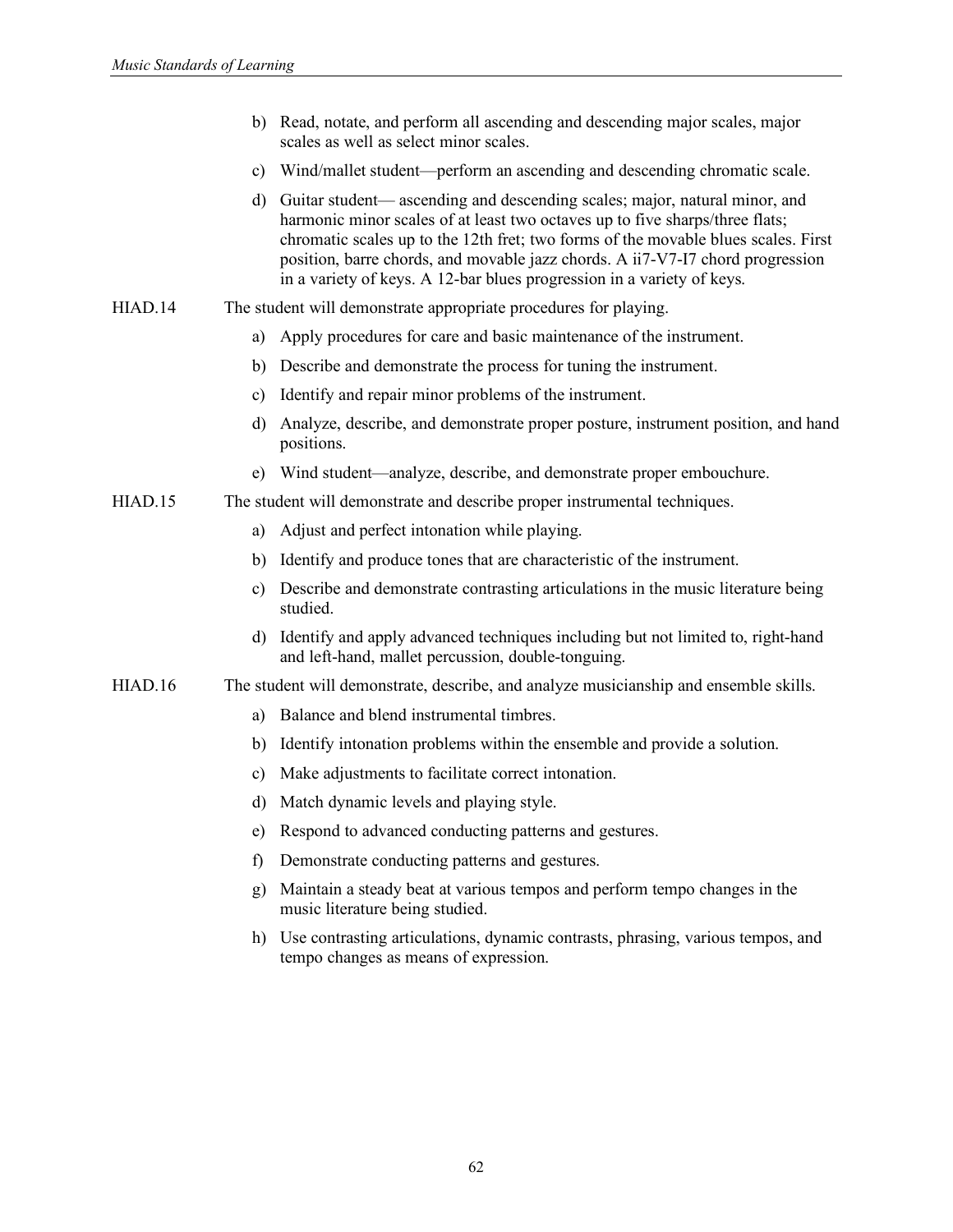# **High School Instrumental Music, Artist Level**

The standards for High School Instrumental Music, Artist Level enable students to acquire and refine advanced technical and expressive skills in individual and ensemble performance. Through a mature level of musicianship, students demonstrate musical elements of greater complexity and perform music from a variety of cultural influences, composers, historical periods, styles, and genres. Students use critical thinking skills to critique personal performance as well as the performance of others. Students employ independent thinking to refine a portfolio of original work. Students communicate the role of music in a variety of contexts using critique, interpretation, and evaluation, and explore innovations of the art form for the next generation. Opportunities are provided for students to participate in local, district, regional, state, and national events.

# **Creative Process**

HIAR.1 The student will use music composition as a means of creative expression.

- a) Refine a creative sequence that utilizes individual inquiry to produce examples of a finished musical artifact.
- b) Compose a rhythmic-melodic variation.
- c) Improvise a melody to a I-IV-V( $V^7$ )-I chord progression.
- d) Arrange or compose accompanying harmonies and/or counter melodies to a given melody.

HIAR.2 The student will apply a creative process for music.

- a) Refine a portfolio of creative original work that includes examples of both a creative process as well as finished products.
- b) Monitor individual practice with a level of refinement that reflects artistic musical goals.

# **Critical Thinking and Communication**

| HIAR.3 | The student will analyze, interpret, and evaluate music.                                                                                                                           |
|--------|------------------------------------------------------------------------------------------------------------------------------------------------------------------------------------|
|        | Apply accepted criteria for analyzing and evaluating works of music.<br>a)                                                                                                         |
|        | b) Apply accepted criteria for critiquing musical performances of self and others.                                                                                                 |
| HIAR.4 | The student will formulate and justify personal responses to music.                                                                                                                |
|        | Justify personal emotional and intellectual responses to works of music using<br>a)<br>music terminology.                                                                          |
|        | Justify personal criteria used for evaluating works of music or critiquing musical<br>b)<br>performances.                                                                          |
| HIAR.5 | The student will demonstrate collaboration and communication skills for music.                                                                                                     |
|        | Participate in curricular and co-curricular ensembles, performances, and events at<br>school, and in community, county, district, regional, state, and national events.            |
|        | b) Participate in rehearsal and concert etiquette as a performer (e.g., using critical<br>aural skills, following conducting gestures, maintaining attention in rest<br>position). |

c) Model exemplary concert etiquette as an active listener.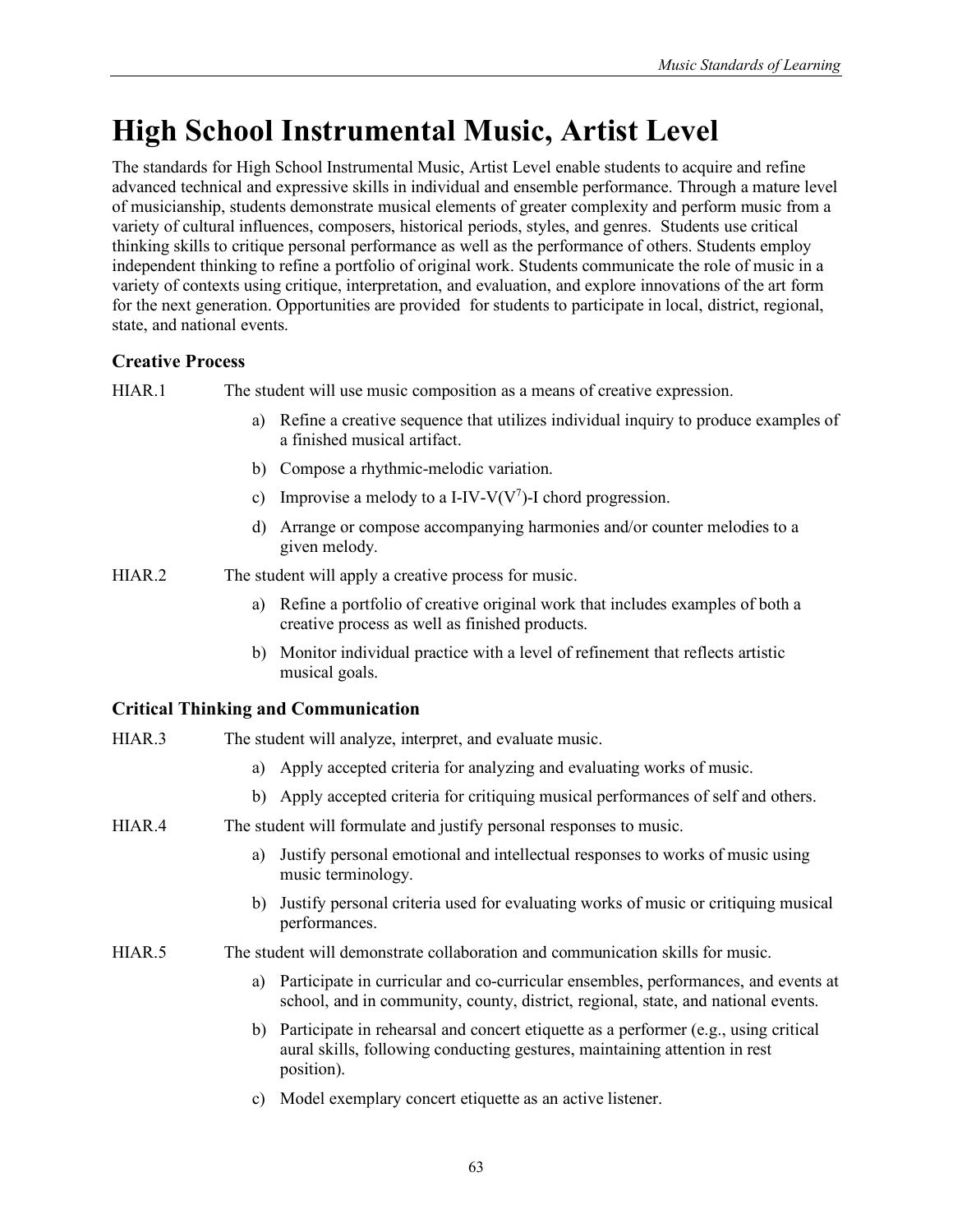HIAR.6 The student will explore historical and cultural influences of music.

- a) Compare and contrast the cultural influences, musical styles, composers, and historical periods associated with the music literature being studied.
- b) Assess musical periods and styles using music terminology.
- c) Analyze the characteristics of instrumental music from a variety of cultures.
- HIAR.7 The student will analyze and evaluate opportunities for music performance and advocacy within the community.
- HIAR.8 The student will assess the use and misuse of ethical standards as applied to intellectual property.

#### **Innovation in the Arts**

- HIAR.9 The student will investigate career pathways in the music field, and discuss opportunities to be a lifelong learner of music.
- HIAR.10 The student will evaluate the influence of emerging technologies and innovative media, tools, and processes on instrumental music.
- HIAR.11 The student will analyze and explain how music works together with other disciplines to develop innovative solutions to problems.

### **Technique and Application**

HIAR.12 The student will demonstrate music literacy.

- a) Identify, define, and apply advanced standard notation for pitch, rhythm, meter, articulation, dynamics, and other elements of music.
- b) Notate student-created compositions using standard notation using contemporary technology.
- c) Sing assigned parts while others sing or play contrasting parts.
- d) Read, analyze, count (using a counting system), perform, and compose advanced rhythmic patterns in complex meters, demonstrating technical facility and precision.
- e) Identify, explain, and apply music terminology found in the music literature being studied.
- f) Read and interpret standard music notation while performing music of varying styles and levels of difficulty.
- g) Create and perform rhythmic and melodic examples in sonata-allegro form.
- h) Sight-read music of varying styles and levels of difficulty.
- HIAR.13 The student will read, notate, and perform scales.
	- a) Identify and notate all key signatures.
	- b) Read, notate, and perform all ascending and descending major scales, as well as selected minor scales and tonic arpeggios.
	- c) Wind/mallet student—perform an ascending and descending chromatic scale.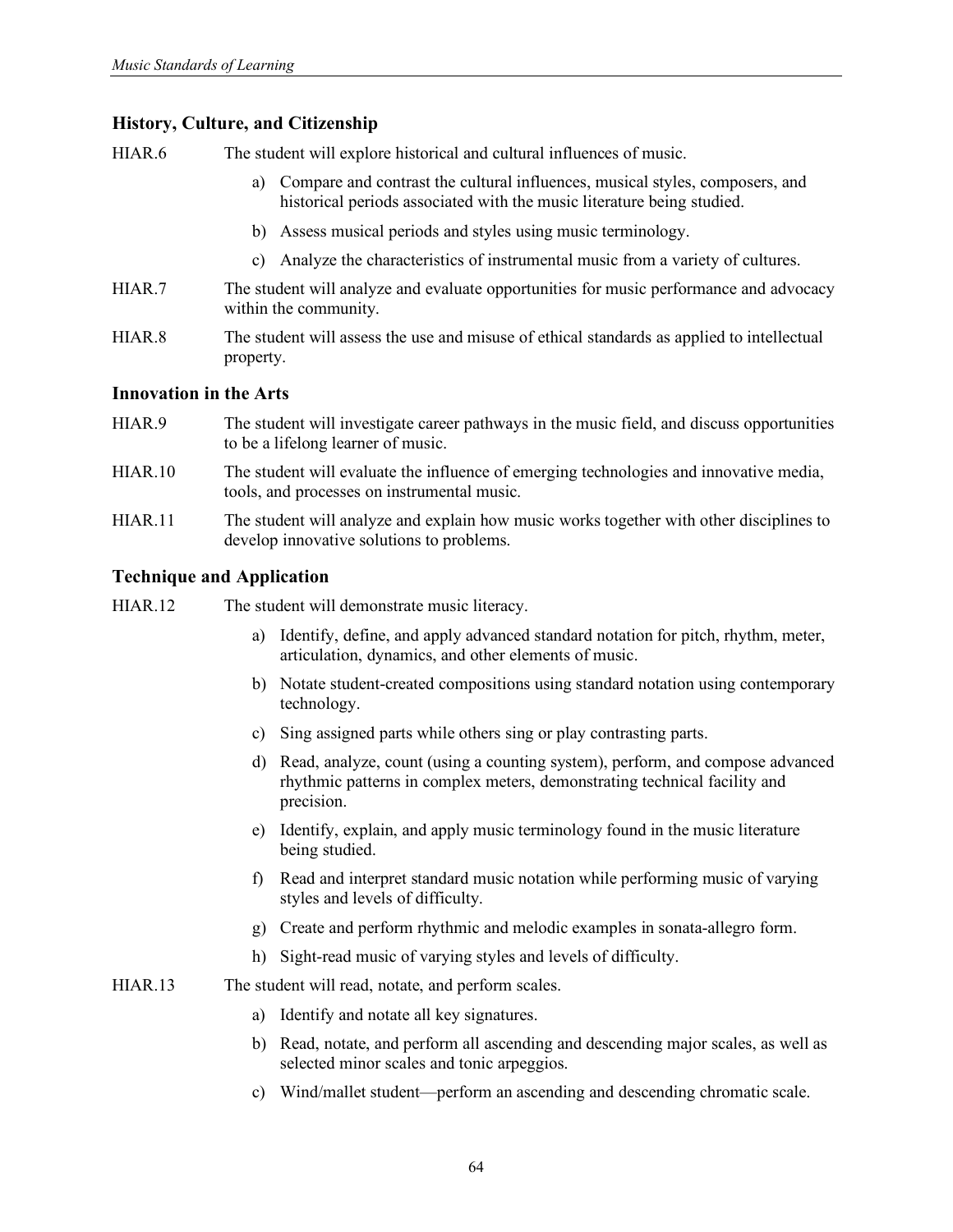| d) Guitar student—ascending and descending scales; major, natural minor,<br>harmonic minor, and melodic minor scales that cover the range of the instrument;<br>chromatic scales up to the 19th fret. Dorian, Phrygian, and Mixolydian modes in<br>all positions. Major 7, Dominant 9, Dominant 13, Minor 7 (b5), diminished and<br>substitute chords. Chords in root position and in inversions. Chord progression in<br>a variety of jazz and blues standards. Utilize correct finger patterns in performing<br>scales and repertoire in all major and minor keys. Perform moveable scale and |
|-------------------------------------------------------------------------------------------------------------------------------------------------------------------------------------------------------------------------------------------------------------------------------------------------------------------------------------------------------------------------------------------------------------------------------------------------------------------------------------------------------------------------------------------------------------------------------------------------|
| mode patterns from memory.                                                                                                                                                                                                                                                                                                                                                                                                                                                                                                                                                                      |
|                                                                                                                                                                                                                                                                                                                                                                                                                                                                                                                                                                                                 |

#### HIAR.14 The student will demonstrate preparatory procedures for playing.

- a) Apply procedures for care and maintenance of the instrument.
- b) Describing and demonstrate the process for tuning the instrument.
- c) Identify and repair minor problems of the instrument.
- d) Analyze, describe, and demonstrate proper posture, instrument position, and hand positions.
- e) Wind student—analyze, describe, and demonstrate proper embouchure.

#### HIAR.15 The student will demonstrate and describe proper instrumental techniques.

- a) Consistently adjust and perfect intonation.
- b) Produce characteristic sound and tone quality.
- c) Describe and demonstrate contrasting articulations in the music literature being studied.
- d) Use advanced techniques with fluency and expression, including but not limited to, right-hand and left-hand, mallet percussion, double-tonguing.
- HIAR.16 The student will demonstrate, describe, and analyze musicianship and ensemble skills.
	- a) Balance and blend instrumental timbres.
	- b) Make adjustments to facilitate correct intonation as an ensemble member and soloist.
	- c) Match dynamic levels and playing style.
	- d) Respond to advanced conducting patterns and gestures.
	- e) Demonstrate conducting patterns and gestures.
	- f) Maintain a steady beat at various tempos and perform tempo changes in the music literature being studied.
	- g) Describe and demonstrate the use of articulations, dynamic contrasts, phrasing, various tempos, and tempo changes as means of expression.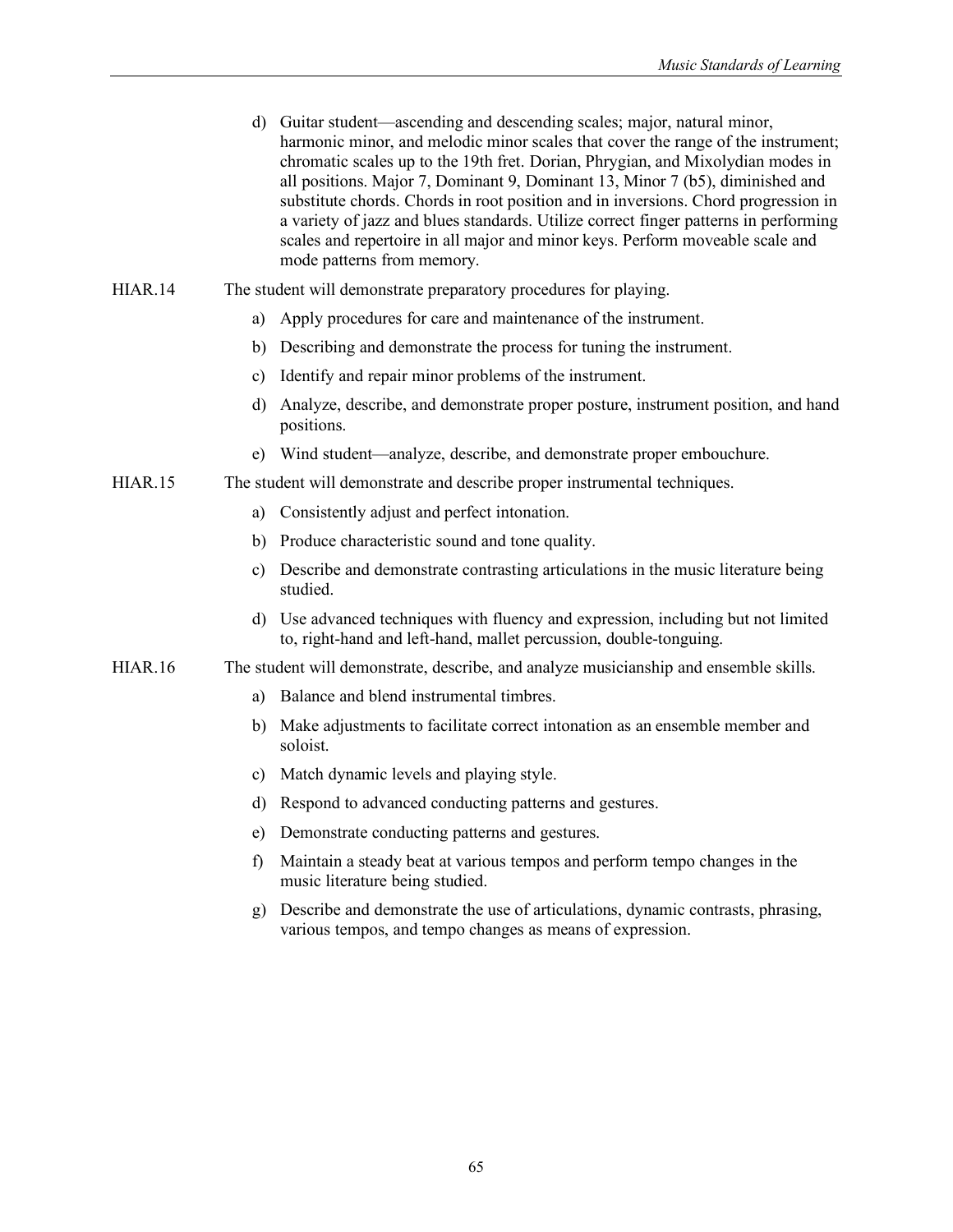# **High School Choral Music, Beginning Level**

The standards for High School Choral Music, Beginning Level enable students to obtain musical knowledge and skills in a choral setting. Students learn to read, write, and notate music using basic music theory concepts and perform music from a variety of music styles, composers, cultural influences, and historical periods. They begin to develop choral skills, including singing in unison and two-part harmony, with emphasis on vocal production techniques and ensemble performance. Students apply emerging music skills to create and notate original work. Students explore choral music as a means of expression and communication and examine opportunities for engaging in music beyond the classroom. Through the collaborative environment of the choral setting, students develop an understanding of teamwork and leadership skills and develop an understanding of appropriate etiquette as a performer and as an audience member. Opportunities are provided for students to participate in local, district, and regional music events as appropriate to level, ability, and interest.

# **Creative Process**

HCB.1 The student will use music composition as a means of creative expression.

- a) Compose a four-measure rhythmic-melodic variation.
- b) Improvise simple rhythmic and melodic examples in call-and-response styles.
- c) Create, write and perform rhythmic and melodic variations of four-measure selections taken from but not limited to songs, exercises, or etudes.
- HCB.2 The student will identify and apply steps of a creative process.
	- a) Develop, draft, and share choral music ideas.
	- b) Refine choral music ideas and skills collaboratively with peers and the teacher through ongoing feedback.
	- c) Independently identify and examine inquiry-based questions related to choral music.

# **Critical Thinking and Communication**

performer.

| HCB.3 | The student will analyze, interpret, and evaluate choral music.                                                                               |
|-------|-----------------------------------------------------------------------------------------------------------------------------------------------|
|       | Describe the social cultural and historical context of music.<br>a)                                                                           |
|       | b) Describe works of music using inquiry skills and music terminology.                                                                        |
|       | Examine accepted criteria used for evaluating works of music.<br>C)                                                                           |
|       | Describe performances of music using music terminology.<br>d)                                                                                 |
|       | Examine accepted criteria used for critiquing musical performances.<br>e)                                                                     |
| HCB.4 | The student will formulate and justify personal responses to music.                                                                           |
|       | Describe personal criteria used for determining the quality of a work of music or<br>a)<br>importance of a musical style.                     |
|       | b) Explain preferences for different works of music using music terminology.                                                                  |
|       | Identify ways in which music evokes sensory, emotional, and intellectual<br>C)<br>responses, including ways in which music can be persuasive. |
| HCB.5 | The student will identify and demonstrate collaboration skills and concert etiquette as a                                                     |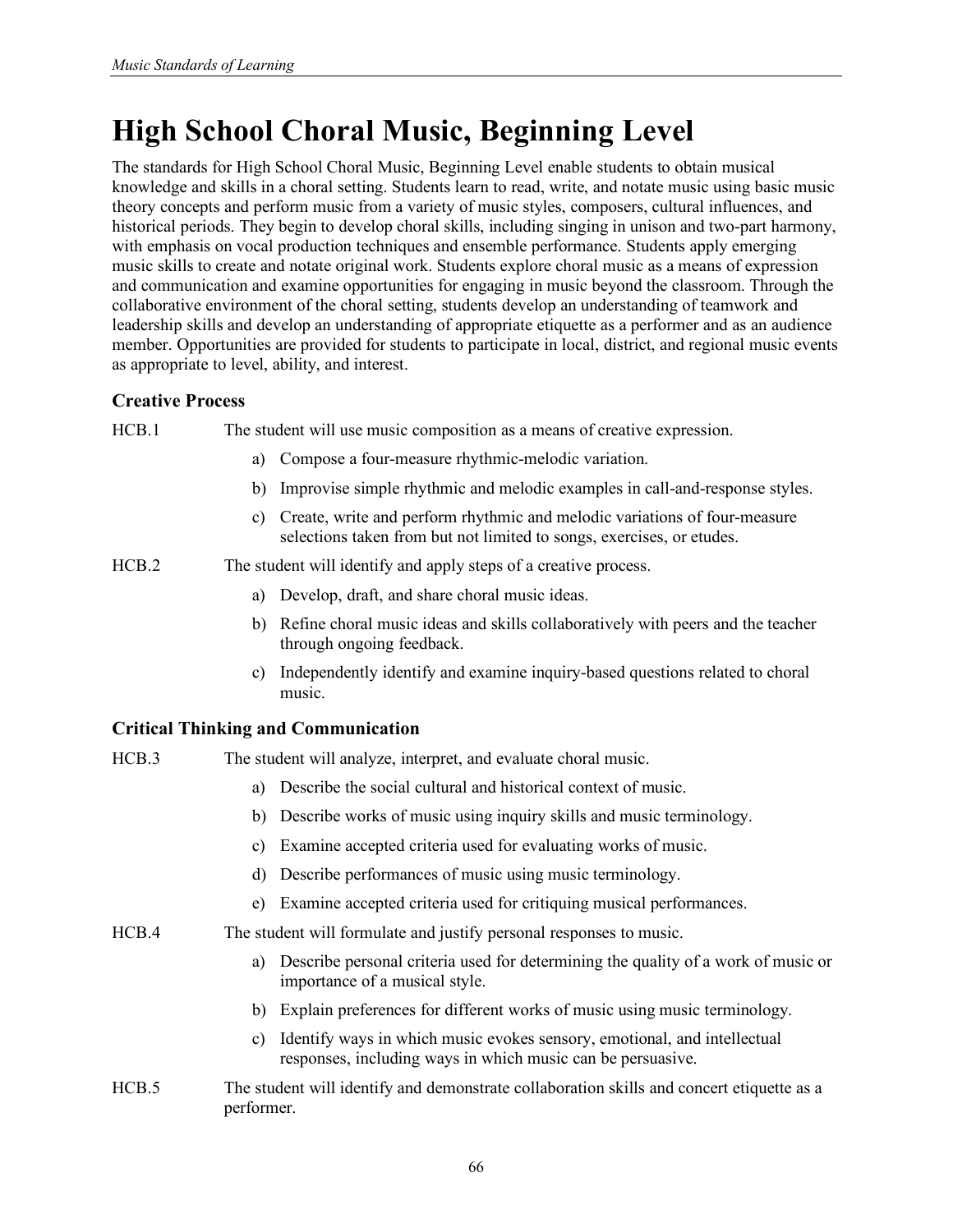- a) Participate in a variety of performances.
- b) Cooperate and collaborate as a singer in a rehearsal.
- c) Demonstrate active listening in rehearsal, performance, and as an audience member.

HCB.6 The student will explore historical and cultural influences of music.

- a) Identify the cultural influences, musical styles, composers, and historical periods associated with the music literature being studied.
- b) Identify ways in which culture influences the development of choral music and vocal styles.
- HCB.7 The student will identify the value of musical performance to the school community.
- HCB.8 The student will describe ethical standards as applied to the use of intellectual property.

#### **Innovation in the Arts**

- HCB.9 The student will identify career options in music and discuss the future of music-related careers.
- HCB.10 The student will describe ways in which innovative tools and media influence the development of vocal music and choral styles.
- HCB.11 The student will describe relationships of vocal music to the other fine arts and other fields of knowledge.

#### **Technique and Application**

HCB.12 The student will demonstrate music literacy.

- a) Identify the components of a vocal score.
- b) Read and count rhythmic patterns.
- c) Identify the function of accidentals.
- d) Define the rules for identifying key signatures.
- e) Sight-sing eight-measure, stepwise melodic patterns using scale degrees 1 through 5 of a major scale, with appropriate solmization.
- f) Define the rules for identifying time signatures in duple and triple meters.
- g) Demonstrate basic conducting patterns.
- h) Identify dynamic markings, including *pp, p, mp, mf, f, ff,* crescendo, and decrescendo.
- i) Identify tempo markings, including presto, allegro, andante, adagio, rallentando, ritardando, and accelerando.
- j) Identify fermata, repeat sign, da capo, dal segno, coda, and fine.
- k) Notate student-created compositions using standard notation.
- HCB.13 The student will demonstrate aural skills.
	- a) Recognize and demonstrate diatonic intervals (M2, M3, P4, P5, octave).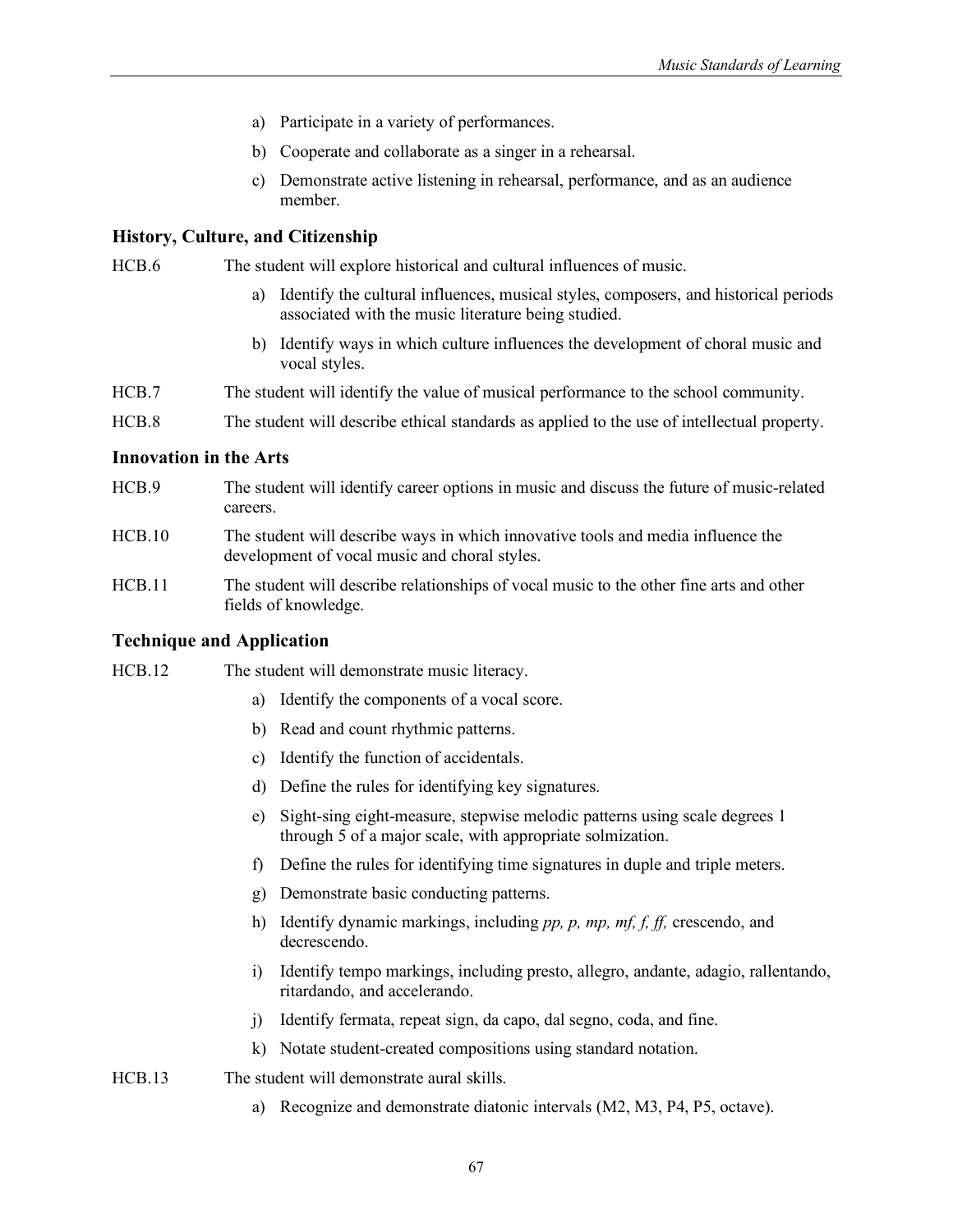- b) Distinguish major and minor tonalities.
- c) Identify similar and contrasting musical phrases and sections.
- d) Differentiate melodic and harmonic patterns.
- e) Write simple four-measure rhythmic phrases from dictation.
- HCB.14 The student will demonstrate vocal techniques and choral skills.
	- a) Use proper posture and breathing techniques for choral singing that support vocal production.
	- b) Identify components of the vocal anatomy and vocal health.
	- c) Develop vocal agility and range by singing appropriate vocal exercises.
	- d) Demonstrate proper diction (e.g., pure vowel sounds, diphthongs, consonants).
	- e) Blend with other singers on the same vocal part using correct intonation.
	- f) Sing an assigned vocal part in an ensemble.
	- g) Sing music literature with and without accompaniment in at least one language other than English.
	- h) Exhibit audition skills.
- HCB.15 The student will identify and demonstrate expressive qualities of choral music.
	- a) Interpret the components of a vocal score, dynamic markings, tempo markings, musical road signs/form features, and articulations, style, and phrasing.
	- b) Respond to basic conducting patterns and interpretive gestures.
	- c) Use facial and physical expressions that reflect the mood and style of the music.
- HCB.16 The student will respond to music with movement by performing non-choreographed and choreographed movements.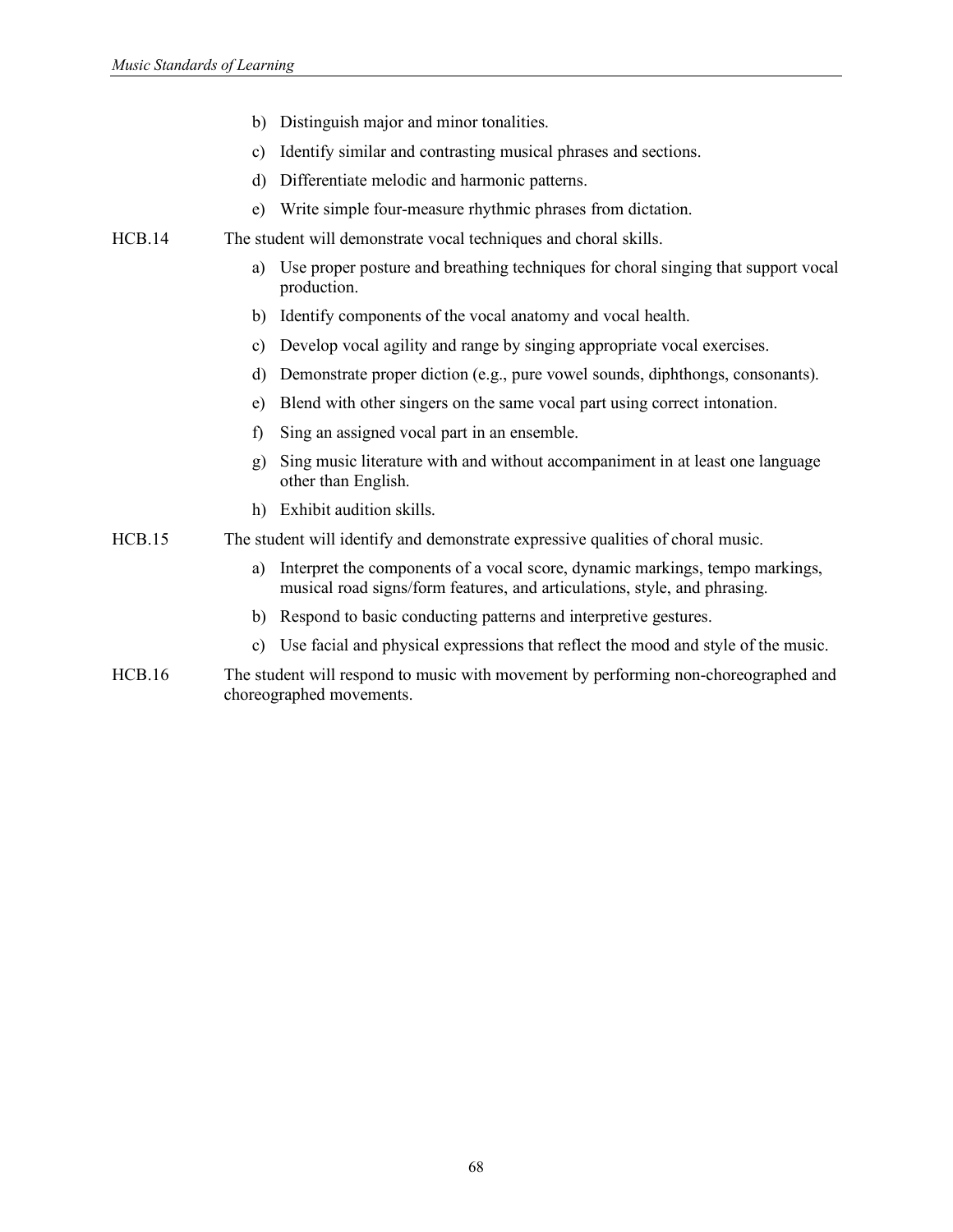# **High School Choral Music, Intermediate Level**

The standards for High School Choral Music, Intermediate Level enable students to build upon the skills and knowledge acquired at the beginning level. Students continue the development of vocal production techniques and ensemble participation, and perform music from a variety of music styles, composers, cultural influences, and historical periods. Students continue to develop and refine personal choral music ideas. Students explore choral music as a means of expression and communication. Through the collaborative environment of the choral setting, students develop an understanding of teamwork and leadership skills and develop an understanding of appropriate etiquette as a performer and as an audience member. Students compare and contrast career options in music and make cross-curricular connections to explore how music works together with other disciplines to develop innovative solutions to problems. Opportunities are provided for students to participate in local, district, and regional music events as appropriate to level, ability, and interest.

# **Creative Process**

| HCI.1   | The student will use music composition as a means of creative expression.                                                                                       |
|---------|-----------------------------------------------------------------------------------------------------------------------------------------------------------------|
|         | Compose an eight-measure rhythmic-melodic variation.<br>a)                                                                                                      |
|         | Create and perform simple rhythmic and melodic examples using call-and-<br>b)<br>response and basic improvisation.                                              |
|         | Compose, improvise and perform rhythmic and melodic variations of eight- to<br>C)<br>twelve-measure excerpts based upon original ideas or musical works.        |
| HCI.2   | The student will apply steps of a creative process.                                                                                                             |
|         | Develop, improvise, draft, refine, and share choral music ideas.<br>a)                                                                                          |
|         | Refine choral music ideas and skills collaboratively with peers and the teacher by<br>b)<br>giving and receiving constructive criticism to improve performance. |
|         | Research and document findings of inquiry related to choral music.<br>C)                                                                                        |
|         | <b>Critical Thinking and Communication</b>                                                                                                                      |
| $HCI$ 3 | The student will analyze interpret and evaluate choral music                                                                                                    |

| 1101.9 | The student will analyze, interpret, and evaluate choral music.                                            |
|--------|------------------------------------------------------------------------------------------------------------|
|        | Describe social, cultural and historical context of works of music.<br>a)                                  |
|        | Interpret works of music using inquiry skills and music terminology.<br>b)                                 |
|        | Apply accepted criteria for evaluating works of music.<br>C)                                               |
|        | d) Apply accepted criteria for critiquing music performances.                                              |
| HCI.4  | The student will formulate and justify personal responses to music.                                        |
|        | Describe personal emotional and intellectual responses to works of music using<br>a)<br>music terminology. |
|        | b) Analyze ways in which music can evoke emotion and be persuasive.                                        |
| HCI.5  | The student will describe and demonstrate collaboration skills and concert etiquette as a<br>performer.    |
|        | Participate in a variety of performances and other music activities.<br>a)                                 |
|        | Cooperate and collaborate as a singer in rehearsal.<br>b)                                                  |
|        |                                                                                                            |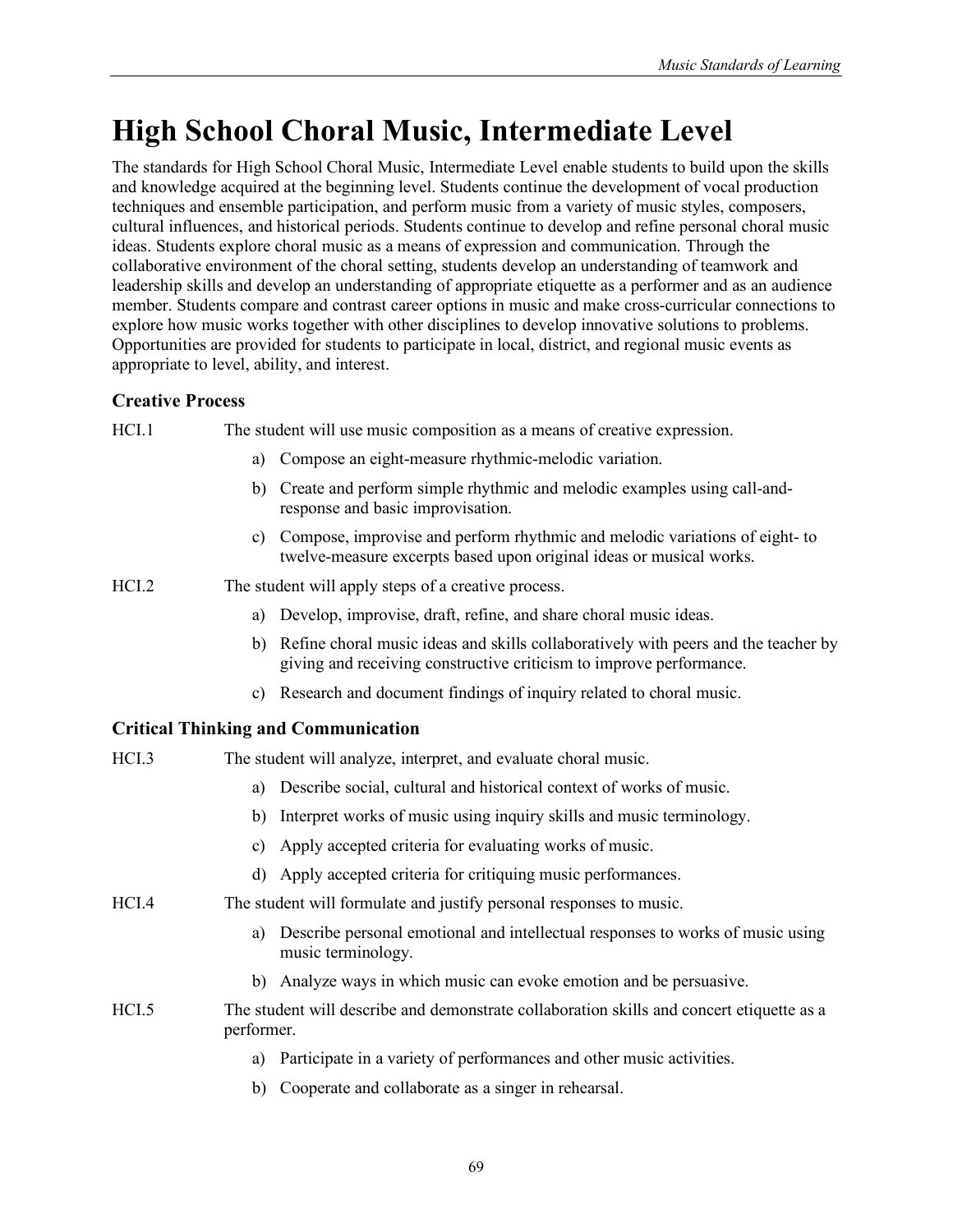c) Apply active listening in rehearsal and performance.

### **History, Culture, and Citizenship**

| HCI.6                         | The student will explore historical and cultural influences of music.                                                                            |
|-------------------------------|--------------------------------------------------------------------------------------------------------------------------------------------------|
|                               | Describe the cultural influences, musical styles, composers, and historical periods<br>a)<br>associated with the music literature being studied. |
|                               | b) Compare and contrast a variety of musical periods and styles.                                                                                 |
| HCI.7                         | The student will describe how musicians, consumers of music, and music advocates<br>impact the community.                                        |
| HCI.8                         | The student will apply ethical standards to the use of intellectual property.                                                                    |
| <b>Innovation in the Arts</b> |                                                                                                                                                  |
| HBI.9                         | The student will compare and contrast career options in music.                                                                                   |
|                               |                                                                                                                                                  |

- HCI.10 The student will explore a variety of innovative media, tools, and processes to create, edit, present, and/or understand new works of music.
- HCI.11 The student will make cross-curricular connections to explore how music works together with other disciplines to develop innovative solutions to problems.

# **Technique and Application**

| HCI.12 | The student will demonstrate music literacy. |  |
|--------|----------------------------------------------|--|
|        |                                              |  |

- a) Identify the components of a vocal score.
- b) Read and count rhythmic patterns.
- c) Apply the rules for identifying key signatures.
- d) Sight-sing eight-measure, diatonic melodic patterns in two parts using stepwise and tonic triad skips with appropriate solmization.
- e) Sing major and minor scales using appropriate solmization.
- f) Demonstrate basic conducting patterns in duple meter.
- g) Write four-measure melodic phrases from dictation.
- h) Demonstrate understanding of the grand staff.
- i) Notate student-created compositions using standard notation.
- HCI.13 The student will demonstrate aural skills.
	- a) Recognize and demonstrate diatonic intervals (m2, m3, M6, m7).
	- b) Identify ascending and descending half-step and whole-step intervals.
	- c) Identify and explain simple musical forms.
	- d) Write eight-measure rhythmic phrases.
	- e) Write four-measure melodic phrases from dictation.
	- f) Identify *a cappella* vs. accompanied singing.
- HCI.14 The student will demonstrate vocal techniques and choral skills.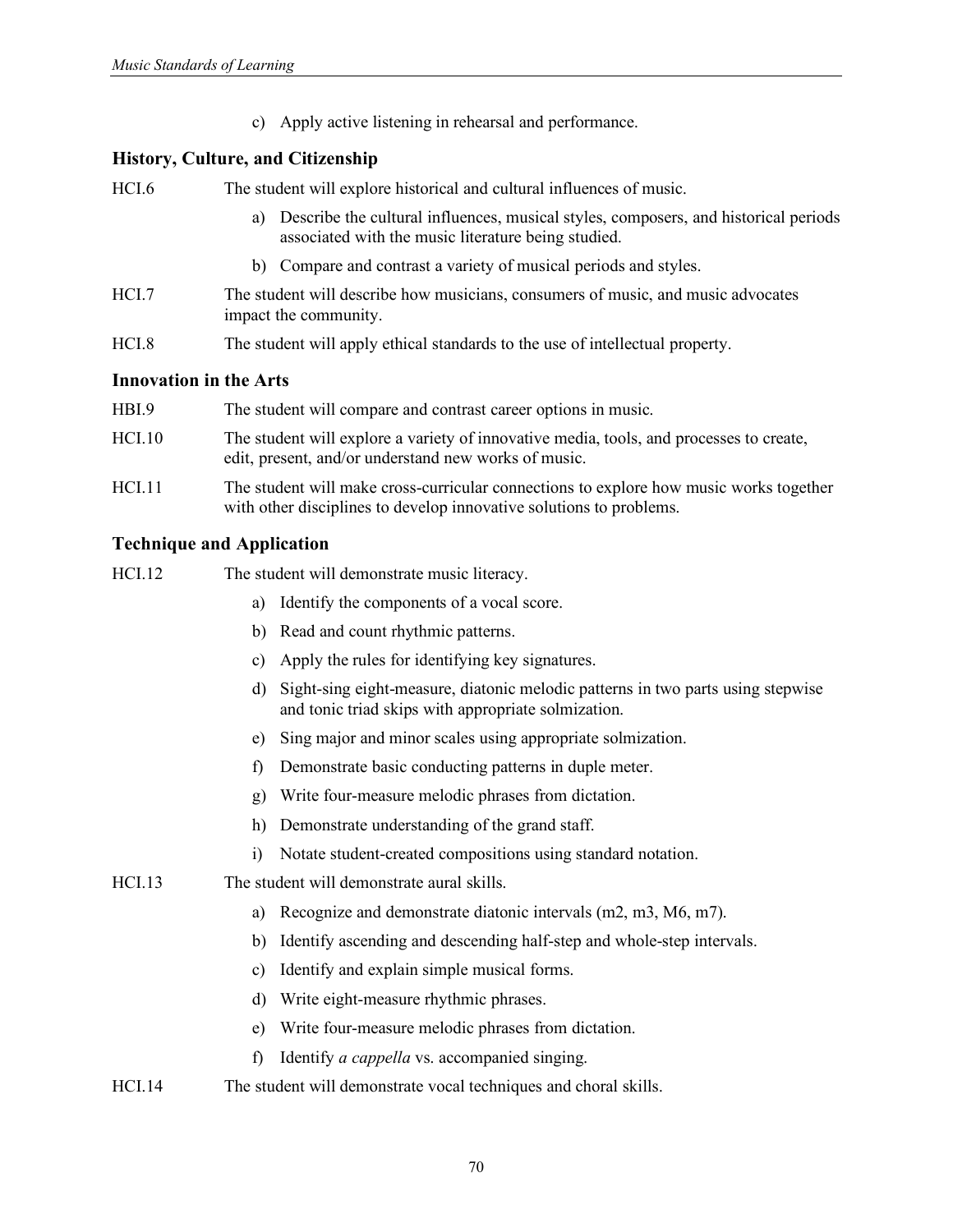| a) Consistently use proper posture and breathing techniques that support vocal |
|--------------------------------------------------------------------------------|
| production.                                                                    |

- b) Investigate components of the vocal anatomy and vocal health.
- c) Demonstrate the difference between head voice and chest voice.
- d) Strengthen vocal independence, agility, and range by singing appropriate vocal exercises.
- e) Consistently use proper diction (e.g., pure vowel sounds, diphthongs, voiced and unvoiced consonants).
- f) Blend with other singers across sections using correct intonation.
- g) Sing an assigned vocal part in simple harmony or in ensemble.
- h) Sing music literature with and without accompaniment in at least one language other than English.
- i) Exhibit audition skills.
- HCI.15 The student will identify and demonstrate expressive qualities of choral music.
	- a) Interpret the components of a vocal score, dynamic markings, tempo markings, musical road signs/form features, and articulations, style, and phrasing.
	- b) Respond to a wide range of conducting patterns and interpretative gestures.
	- c) Consistently use facial and physical expressions that reflect the mood and style of the music.
- HCI.16 The student will respond to music with movement by applying various styles of choreography to different musical compositions.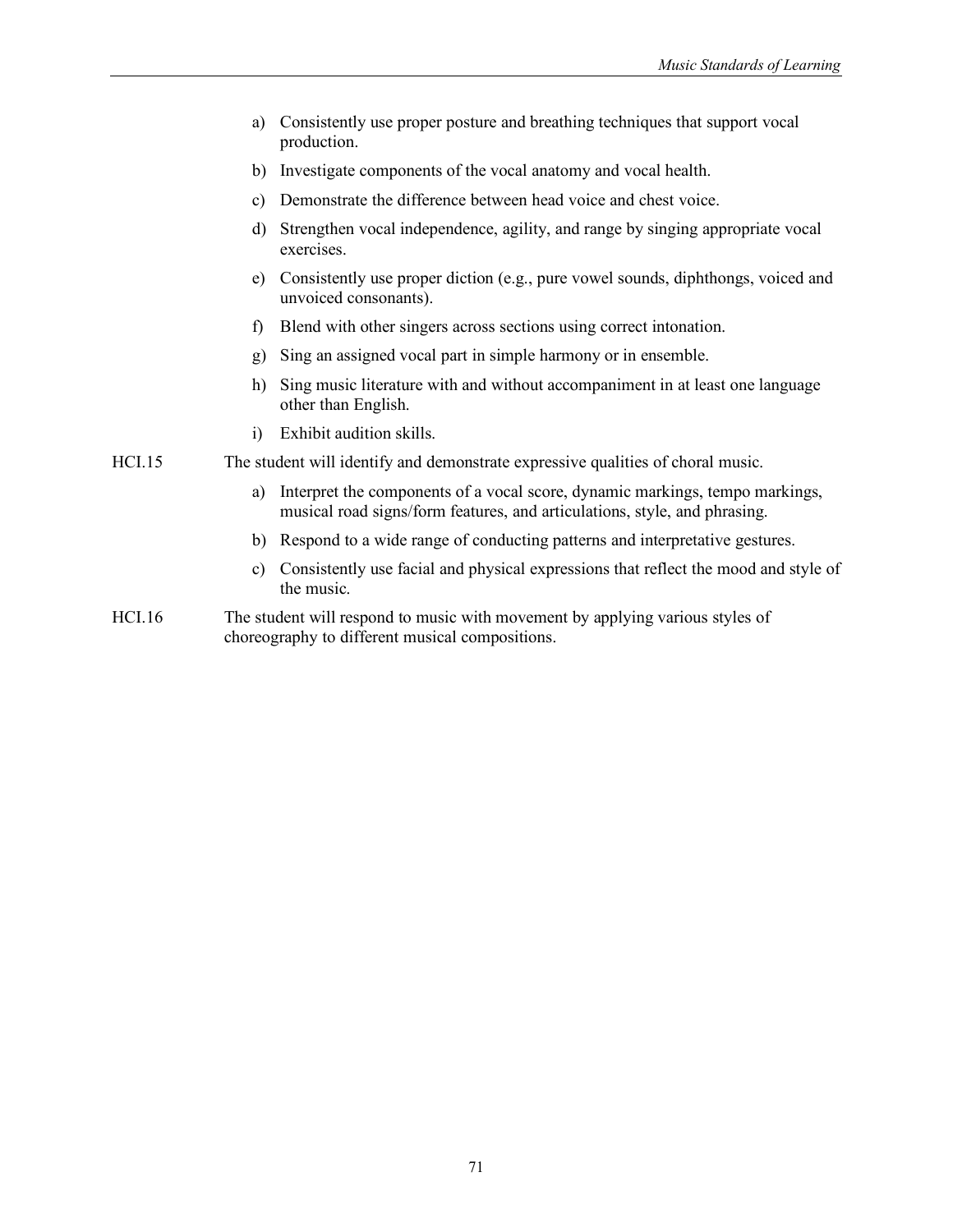# **High School Choral Music, Advanced Level**

The standards for High School Choral Music, Advanced Level enable students to build upon the skills and knowledge acquired at the intermediate level. As students perform choral works and sight-read music, they expand their performance abilities and creativity. Students continue to use a creative process to develop, compose, and refine personal choral music ideas, and to document research, inquiry, and analysis of a focused choral music topic of personal interest. Through the collaborative environment of the choral setting, students develop an understanding of teamwork and leadership skills. Students research career options in music and the variety of careers that involve skills learned in music. They investigate cross-disciplinary connections to identify how music works with other disciplines to develop innovative solutions to inquiry-based problems. Opportunities are provided for students to participate in local, district, regional, and state events as appropriate to level, ability, and interest.

# **Creative Process**

HCAD.1 The student will use music composition as a means of creative expression.

- a) Compose a rhythmic-melodic variation.
- b) Improvise a melody to a I-IV-V( $V^7$ )-I chord progression.
- c) Arrange or compose accompanying harmonies and/or counter melodies to a given melody.
- d) Create, improvise, and perform rhythmic and melodic examples to a I-IV-V( $V^7$ )-I chord progression using call-and-response and improvisation.
- e) Perform accompanying harmonies and/or counter melodies to a given melody.
- f) Create movement individually or collaboratively.
- HCAD.2 The student will apply steps of a creative process.
	- a) Develop, compose, improvise, draft, refine, and share choral music ideas.
	- b) Refine choral music ideas and skills collaboratively with peers and the teacher by giving and receiving constructive criticism to improve performance.
	- c) Document research, inquiry, and analysis of a focused choral music topic of personal interest.
	- d) Develop a portfolio that demonstrates growth and learning of choral music ideas and skills.

### **Critical Thinking and Communication**

- HCAD.3 The student will analyze, interpret, and evaluate choral music.
	- a) Compare and contrast styles of choral music using music terminology.
	- b) Evaluate works of music using accepted criteria.
	- c) Compare and contrast music performances.
	- d) Critique music performances of self and others using critical-thinking skills.
- HCAD.4 The student will formulate and justify personal responses to music.
	- a) Analyze and explain personal emotional and intellectual responses to works of music using music terminology.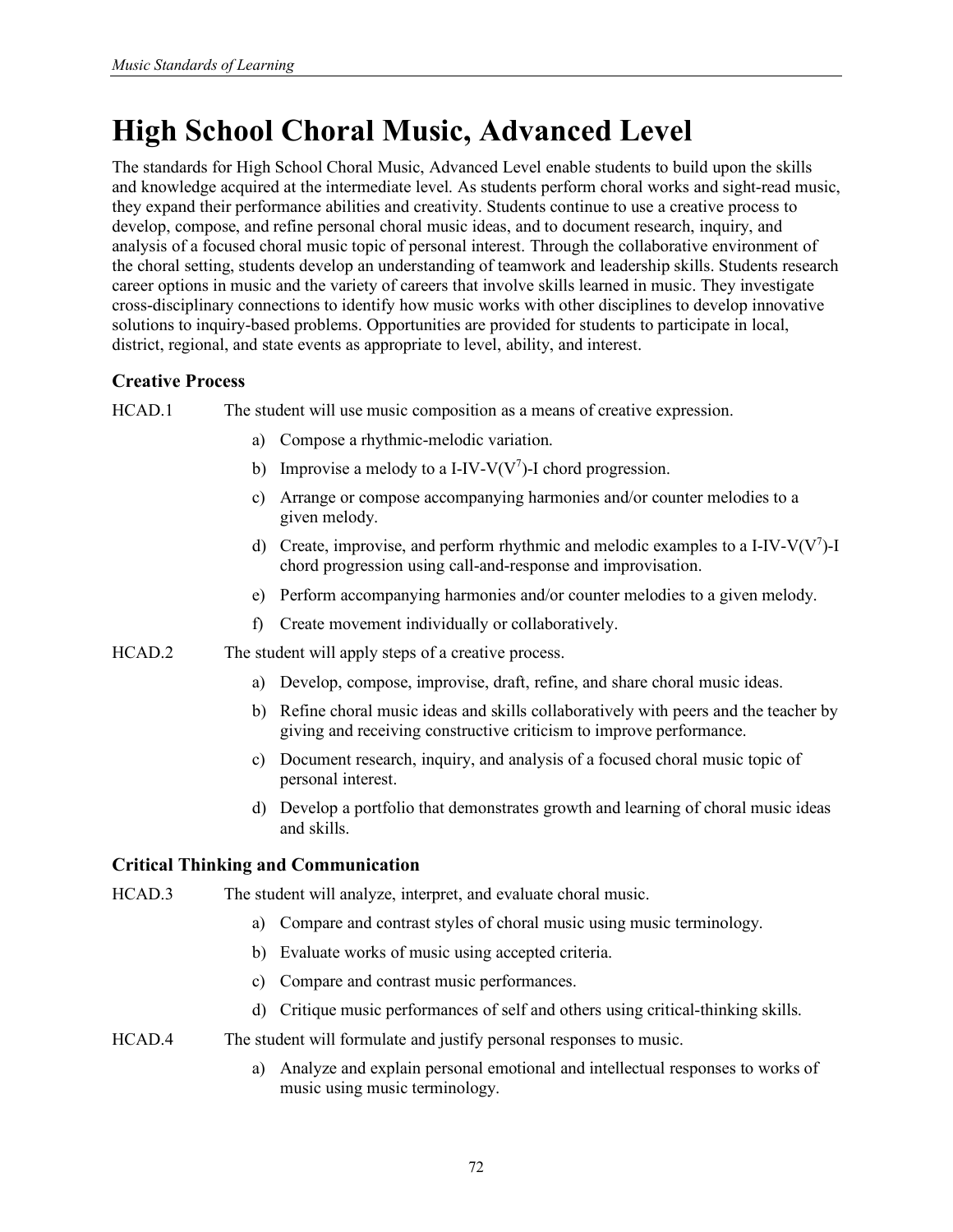- b) Analyze personal criteria used for evaluating works of music or critiquing musical performances.
- HCAD.5 The student will analyze and demonstrate collaboration skills and concert etiquette as a performer.
	- a) Participate in a variety of performances and other music activities.
	- b) Cooperate and collaborate as a singer in a rehearsal.
	- c) Demonstrate respect to student leaders within the choral ensemble.
	- d) Apply active listening in rehearsal and performance.

HCAD.6 The student will explore historical and cultural influences of music.

- a) Analyze the cultural influences, musical styles, composers, and historical periods associated with the music literature being studied.
- b) Compare and contrast a variety of musical periods and styles using music terminology.
- c) Analyze the characteristics of vocal/choral music from a variety of cultures.
- HCAD.7 The student will examine opportunities for music performance and advocacy within the community.
- HCAD.8 The student will research the use and misuse of ethical standards as applied to intellectual property.

### **Innovation in the Arts**

- HCAD.9 The student will research career options in music and a variety of careers that involve skills learned in music.
- HCAD.10 The student will explore innovative tools for connecting with communities of musicians.
- HCAD.11 The student will investigate cross-disciplinary connections to identify how music works with other disciplines to develop innovative solutions to inquiry-based problems.

#### **Technique and Application**

- HCAD.12 The student will demonstrate music literacy.
	- a) Identify components of vocal scores.
	- b) Read, count, and interpret complex rhythmic patterns.
	- c) Identify major key signatures.
	- d) Sight-sing eight-measure diatonic melodic patterns in multiple parts using steps and diatonic skips with appropriate solmization.
	- e) Sing major and minor scales independently using appropriate solmization.
	- f) Demonstrate basic conducting patterns including triple meter.
	- g) Notate student-created compositions using standard notation.
- HCAD.13 The student will demonstrate aural skills.
	- a) Recognize and demonstrate all diatonic intervals.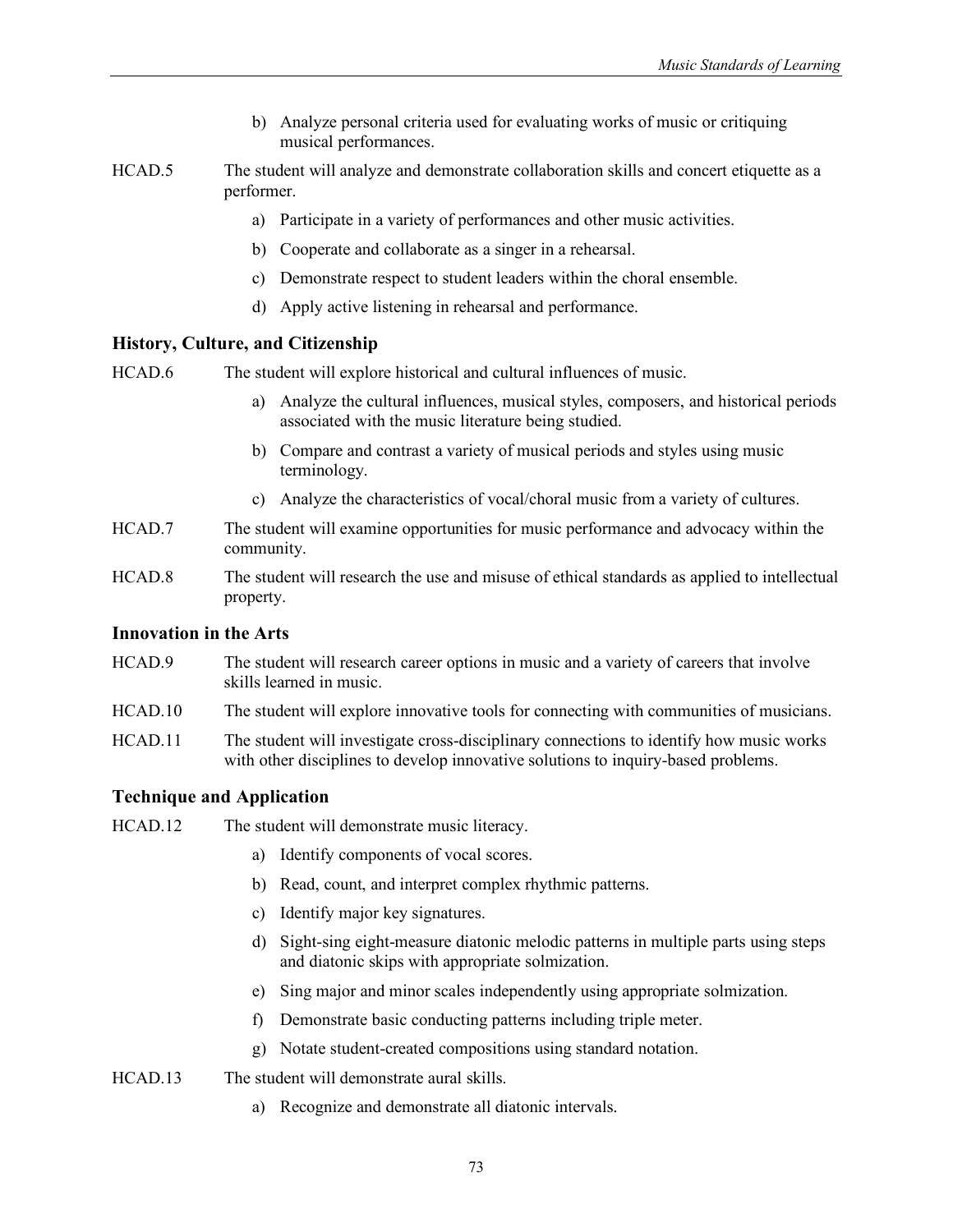- b) Write eight-measure rhythmic and melodic phrases of increasing difficulty from dictation.
- c) Write eight-measure melodic phrases from dictation.
- d) Identify and explain complex musical forms.
- e) Identify a variety of musical styles.
- HCAD.14 The student will demonstrate vocal techniques and choral skills.
	- a) Model proper posture and breathing techniques that support proper vocal production.
	- b) Identify the effects of physiological changes and external influences on the voice.
	- c) Integrate principles of vocal health while singing.
	- d) Increase breath control through strength and endurance exercises.
	- e) Increase vocal agility and range by singing appropriate vocal exercises, including use of head and chest voices.
	- f) Adjust intonation for balance and blend.
	- g) Sing an assigned vocal part in complex harmony.
	- h) Consistently apply proper diction (e.g., pure vowel sounds, diphthongs, voiced and unvoiced consonants).
	- i) Sing music literature with and without accompaniment in at least two languages other than English.
	- j) Exhibit audition skills.
- HCAD.15 The student will identify and demonstrate expressive qualities of choral music.
	- a) Interpreting the components of a vocal score, dynamic markings, tempo markings, musical road signs/form features, and articulations, style, and phrasing.
	- b) Perform complex rhythmic patterns.
	- c) Respond to interpretive gestures and advanced conducting patterns in multiple meters.
	- d) Consistently use facial and physical expressions that reflect the mood and style of the music.
- HCAD.16 The student will use choreography as a form of expression and communication.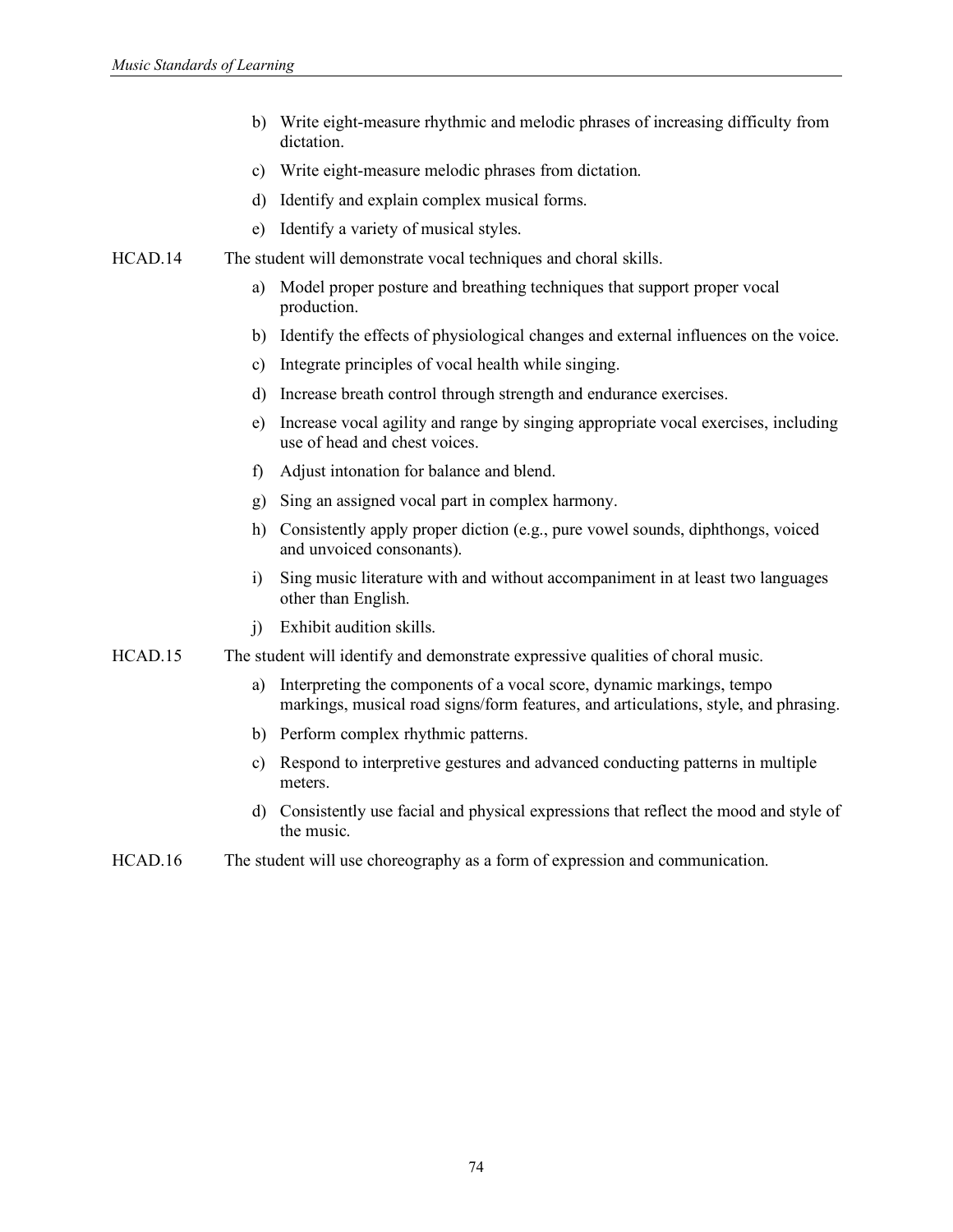# **High School Choral Music, Artist Level**

The standards for High School Choral Music, Artist Level enable students to refine advanced technical and expressive skills in individual and ensemble performance. Through a mature level of musicianship, students demonstrate musical elements of greater complexity and perform music from a variety of cultural influences, composers, historical periods, styles, and genres. In-depth experience in solo and/or ensemble singing and the use of foreign languages assist in preparing the student for future musical and vocal development. Students use critical thinking skills to critique personal performance as well as the performance of others. The understanding of a creative process is realized as students document growth, skill development, and learning in the development of an individual musical repertoire that includes documentation of a creative process as well as final products. Students communicate the role of music in a variety of contexts using critique, interpretation, and evaluation, and explore the innovations of the art form for the next generation. Increasing awareness of the interrelation among music, the other fine arts, and other disciplines is emphasized. Students investigate career pathways in music and analyze how music works together with other disciplines to develop innovative solutions to problems. Opportunities are provided for students to participate in local, district, regional, state, and national events.

# **Creative Process**

HCAR.1 The student will use music composition as a means of creative expression.

- a) Refine a creative sequence that utilizes individual inquiry to produce examples of a finished musical artifact.
- b) Compose a rhythmic-melodic variation.
- c) Improvise a melody to a I-IV-V( $V^7$ )-I chord progression.
- d) Arrange or compose accompanying harmonies and/or counter melodies to a given melody.
- e) The student will improvise movement individually or collaboratively.
- HCAR.2 The student will apply steps of a creative process.
	- a) Develop, compose, improvise, draft, refine, and share choral music ideas in a variety of contexts.
	- b) Refine choral music ideas and skills collaboratively with peers and the teacher by giving and receiving constructive criticism to improve performance.
	- c) Analyze research of a focused choral music topic of personal interest.
	- d) Document growth, skill development, and learning in the development of an individual musical repertoire that includes documentation of a creative process as well as final products.

# **Critical Thinking and Communication**

- HCAR.3 The student will analyze, interpret, and evaluate choral music.
	- a) Formulate criteria to be used for critiquing musical performances.
	- b) Apply formulated criteria for critiquing musical performances of self and others.
- HCAR.4 The student will formulate and justify personal responses to music.
	- a) Justify personal emotional and intellectual responses to works of music using music terminology.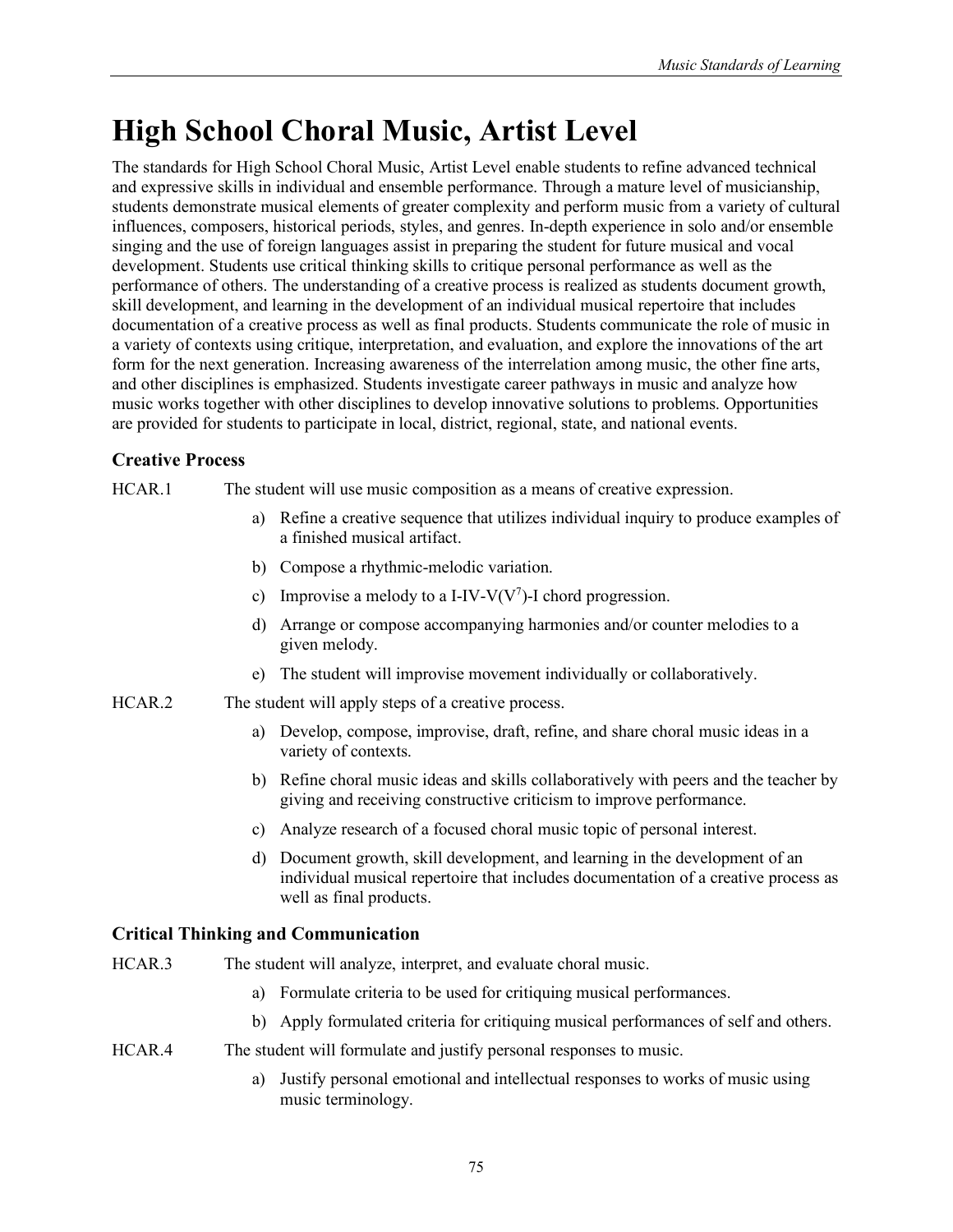- b) Justify personal criteria used for evaluating works of music.
- HCAR.5 The student will evaluate and demonstrate collaboration skills and concert etiquette as a performer.
	- a) Participate in a variety of performances and other music activities.
	- b) Demonstrate respect to student leaders within the choral ensemble.
	- c) Fulfill leadership roles (e.g., section leader, student conductor, accompanist, choir officer, choir librarian, peer mentor).
	- d) Model active listening in rehearsal and performance.

HCAR.6 The student will explore historical and cultural influences of music.

- a) Compare and contrast the cultural influences, musical styles, composers, and historical periods associated with the music literature being studied.
- b) Assess musical periods and styles.
- c) Analyze the characteristics of vocal/choral music from a variety of cultures.
- HCAR.7 The student will analyze and evaluate opportunities for music performance and advocacy within the community.
- HCAR.8 The student will assess the use and misuse of ethical standards as applied to intellectual property.

#### **Innovation in the Arts**

- HCAR.9 The student will investigate career pathways in the music field, and discuss opportunities to be a lifelong learner of music.
- HCAR.10 The student will analyze how innovative media, tools, and processes are influencing vocal music.
- HCAR.11 The student will analyze and explain how music works together with other disciplines to develop innovative solutions to problems.

#### **Technique and Application**

- HCAR.12 The student will demonstrate music literacy.
	- a) Identify all components of music scores.
	- b) Read, count, and notate complex rhythmic patterns.
	- c) Identify major key signatures and relative and parallel minor keys.
	- d) Sight-sing eight-measure melodic patterns containing varied intervals from threeor four-part scores.
	- e) Sing major, minor, and chromatic scales using appropriate solmization.
	- f) Identify various compositional procedures and techniques, including fugue, modulation, word painting, and aleatoric music.
	- g) Demonstrate conducting patterns including mixed meters.